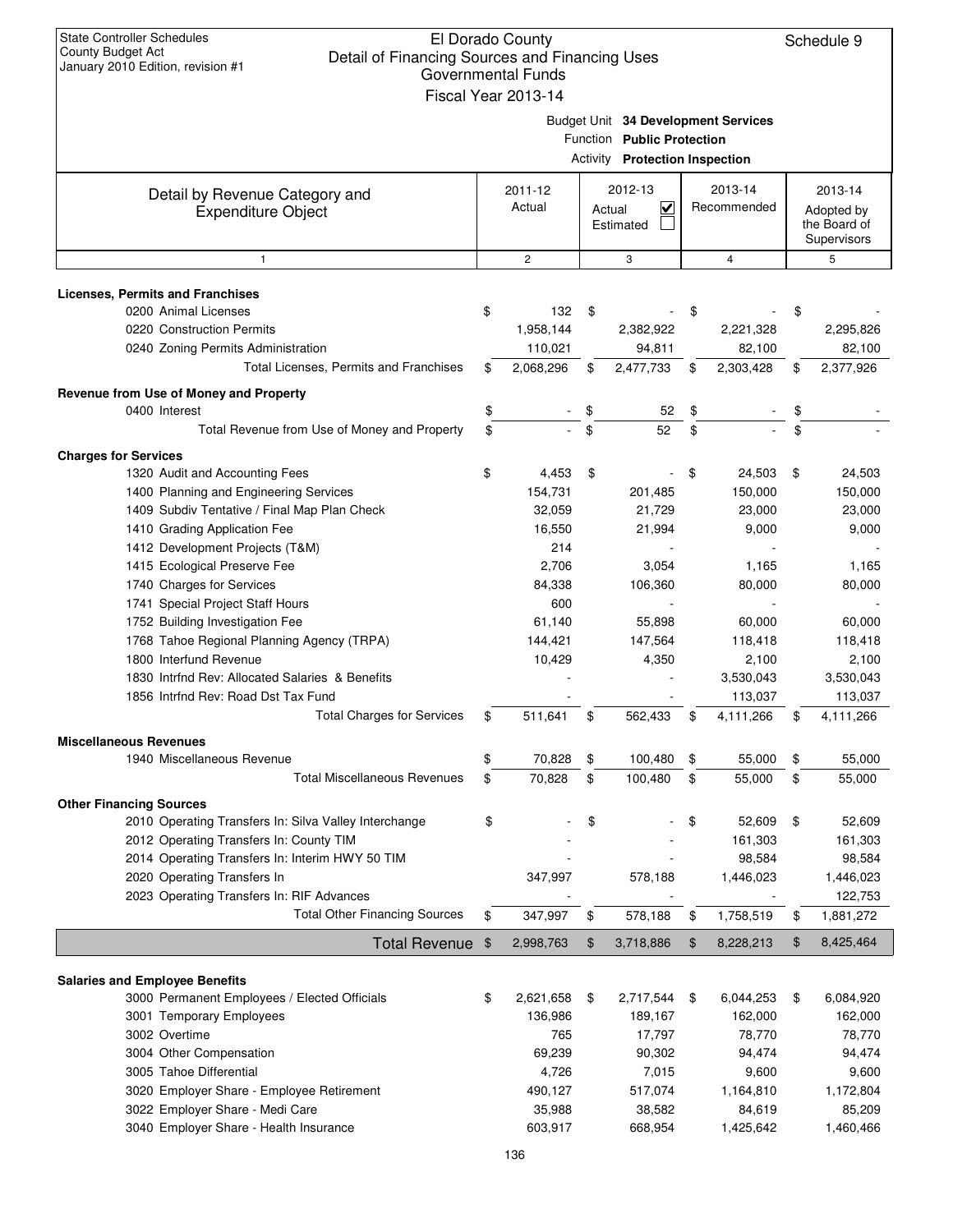| January 2010 Edition, revision #1                           | Governmental Funds<br>Fiscal Year 2013-14 |        |                                                              |                                     |                                                      |
|-------------------------------------------------------------|-------------------------------------------|--------|--------------------------------------------------------------|-------------------------------------|------------------------------------------------------|
|                                                             |                                           |        | Function Public Protection<br>Activity Protection Inspection | Budget Unit 34 Development Services |                                                      |
| Detail by Revenue Category and<br><b>Expenditure Object</b> | 2011-12<br>Actual                         | Actual | 2012-13<br>K<br>Estimated                                    | 2013-14<br>Recommended              | 2013-14<br>Adopted by<br>the Board of<br>Supervisors |
| $\mathbf{1}$                                                | $\mathbf{2}^{\prime}$                     |        | 3                                                            | $\overline{4}$                      | 5                                                    |
| 3041 Employer Share - Unemployment Insurance                | 29,220                                    |        | 31,323                                                       | 13,463                              | 13,581                                               |
| 3042 Employer Share - Long Term Disab Insurance             | 7,393                                     |        | 5,441                                                        | 21,757                              | 21,902                                               |
| 3043 Employer Share - Deferred Compensation                 | 11,853                                    |        | 12,177                                                       | 24,927                              | 24,927                                               |
| 3046 Retiree Health - Defined Contributions                 | 43,143                                    |        | 42,791                                                       | 79,950                              | 79,950                                               |
| 3060 Employer Share - Workers' Compensation                 | 45,154                                    |        | 13,149                                                       | 44,527                              | 44,527                                               |
| 3080 Flexible Benefits                                      | 7,433                                     |        | 8,765                                                        | 37,807                              | 37,807                                               |
| <b>Total Salaries and Employee Benefits</b>                 | \$<br>4,107,601                           | \$     | 4,360,078                                                    | \$<br>9,286,599                     | \$<br>9,370,937                                      |
| <b>Services and Supplies</b>                                |                                           |        |                                                              |                                     |                                                      |
| 4040 Telephone Company Vendor Payments                      | \$<br>2,154                               | \$     | $2,154$ \$                                                   | 2,982                               | \$<br>2,982                                          |
| 4041 Cnty Pass thru Telephone Chrges to Depts               | 1,572                                     |        | 1,547                                                        | 1,720                               | 1,720                                                |
| 4081 Household Expense - Paper Goods                        | 118                                       |        |                                                              | 200                                 | 200                                                  |
| 4100 Insurance - Premium                                    | 71,539                                    |        | 28,147                                                       | 60,905                              | 60,905                                               |
| 4140 Maintenance - Equipment                                | 404                                       |        |                                                              |                                     |                                                      |
| 4141 Maintenance - Office Equipment                         |                                           |        | 55                                                           | 100                                 | 100                                                  |
| 4144 Maintenance - Computer System Supplies                 | 15,100                                    |        | 3,006                                                        | 20,383                              | 20,383                                               |
| 4145 Maintenance - Equipment Parts                          | 483                                       |        | 59                                                           | 100                                 | 100                                                  |
| 4220 Memberships                                            | 1,231                                     |        | 880                                                          | 3,757                               | 3,757                                                |
| 4221 Memberships - Legislative Advocacy                     | 54                                        |        | 511                                                          | 1,116                               | 1,116                                                |
| 4260 Office Expense                                         | 16,888                                    |        | 24,236                                                       | 18,250                              | 18,250                                               |
| 4261 Postage                                                | 8,629                                     |        | 11,459                                                       | 9,270                               | 9,270                                                |
| 4262 Software                                               |                                           |        | 476                                                          |                                     |                                                      |
| 4263 Subscription / Newspaper / Journals                    | 280                                       |        | 4,045                                                        | 4,000                               | 4,000                                                |
| 4264 Books / Manuals                                        | 2,424                                     |        | 3,421                                                        | 10,750                              | 15,154                                               |
| 4266 Printing / Duplicating                                 | 630                                       |        | 1,144                                                        | 2,100                               | 2,100                                                |
| 4300 Professional and Specialized Services                  | 30,368                                    |        | 367,048                                                      | 1,472,697                           | 2,000,929                                            |
| 4313 Legal Services                                         |                                           |        |                                                              |                                     | 139,770                                              |
| 4324 Medical, Dental and Lab Services                       | 1,548                                     |        |                                                              | 1,800                               | 1,800                                                |
| 4400 Publication and Legal Notices                          | 5,270                                     |        | 5,222                                                        | 15,200                              | 15,200                                               |
| 4420 Rents and Leases - Equipment                           | 32,031                                    |        | 32,266                                                       | 39,500                              | 39,500                                               |
| 4440 Rent & Lease - Building/Improvements                   |                                           |        |                                                              | 60,000                              | 60,000                                               |
| 4460 Small Tools and Instruments                            |                                           |        | 333                                                          | 4,000                               | 4,000                                                |
| 4461 Minor Equipment                                        | 508                                       |        | 5,745                                                        | 950                                 | 950                                                  |
| 4462 Minor Computer Equipment                               | 21,800                                    |        | 6,735                                                        | 29,483                              | 34,481                                               |
| 4463 Minor Telephone and Radio Equipment                    |                                           |        | 48                                                           | 200                                 | 200                                                  |
| 4500 Special Departmental Expense                           |                                           |        | 1,313                                                        | 5,910                               | 5,910                                                |
| 4503 Staff Development                                      | 865                                       |        | 5,157                                                        | 15,815                              | 15,815                                               |
| 4506 Film Development/Photography Supplies                  |                                           |        | 333                                                          |                                     |                                                      |
| 4540 Staff Development                                      |                                           |        | 180                                                          |                                     |                                                      |
| 4600 Transportation and Travel                              | 480                                       |        | 634                                                          | 2,650                               | 2,650                                                |
| 4602 Employee - Private Auto Mileage                        | 1,552                                     |        | 2,892                                                        | 2,100                               | 2,100                                                |
| 4605 Vehicle - Rent or Lease                                | 27,316                                    |        | 48,978                                                       | 76,075                              | 76,075                                               |
| 4606 Fuel Purchases                                         | 35,586                                    |        | 36,652                                                       | 49,046                              | 49,046                                               |
| 4608 Hotel Accommodations                                   |                                           |        | 192                                                          | 1,500                               | 1,500                                                |
| <b>Total Services and Supplies</b>                          | \$<br>278,830                             | \$     | 594,868                                                      | \$<br>1,912,559                     | \$<br>2,589,963                                      |
| <b>Other Charges</b>                                        |                                           |        |                                                              |                                     |                                                      |
| 5300 Interfund Expenditures                                 | \$                                        | \$     | $1,542$ \$                                                   | 1,454                               | \$<br>1,454                                          |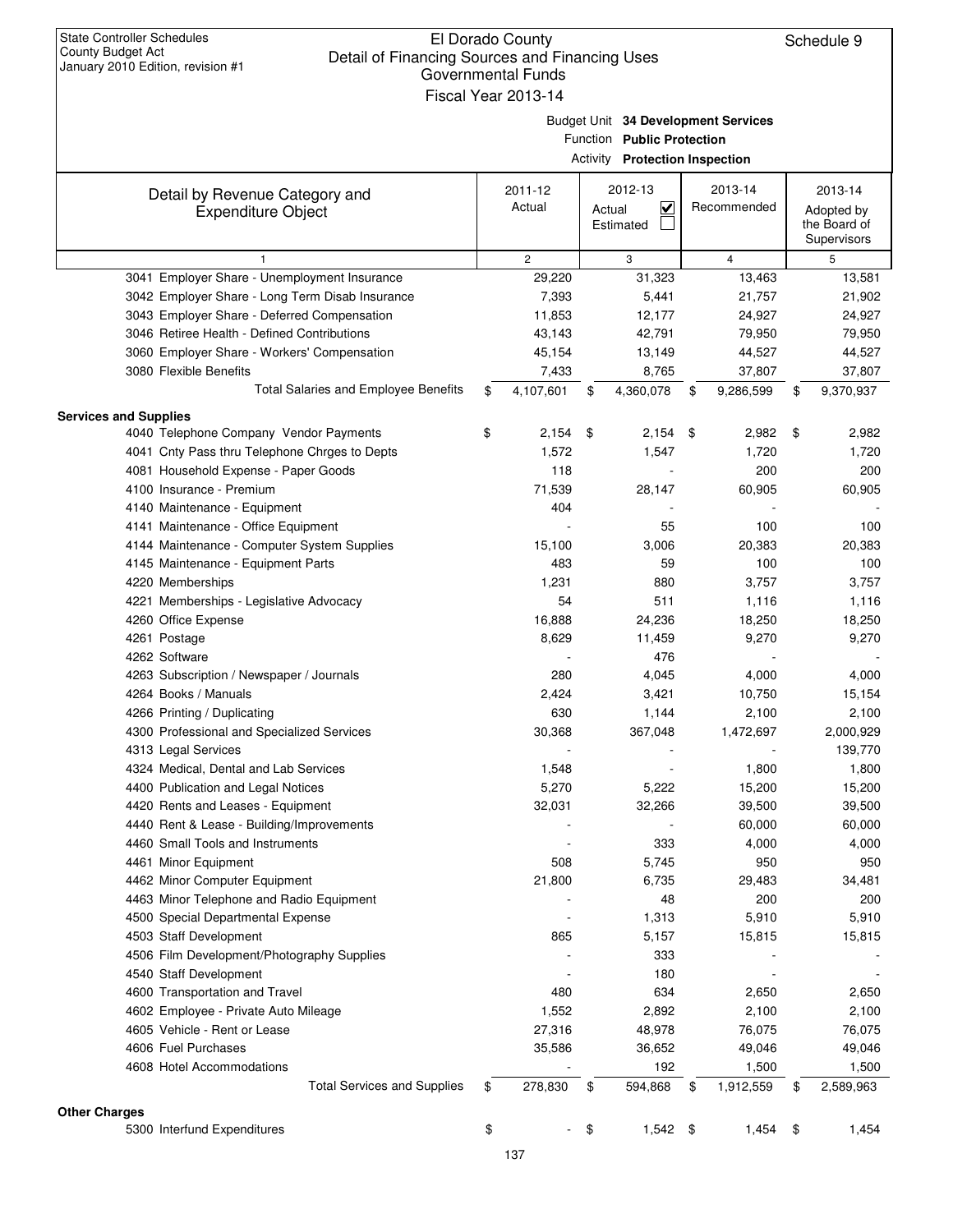| <b>State Controller Schedules</b><br>El Dorado County<br>County Budget Act<br>Detail of Financing Sources and Financing Uses<br>January 2010 Edition, revision #1<br><b>Governmental Funds</b><br>Fiscal Year 2013-14 |                                                                                    |             |    |             |    |             |    |             |  |  |  |
|-----------------------------------------------------------------------------------------------------------------------------------------------------------------------------------------------------------------------|------------------------------------------------------------------------------------|-------------|----|-------------|----|-------------|----|-------------|--|--|--|
| Budget Unit 34 Development Services<br>Function Public Protection<br><b>Activity Protection Inspection</b>                                                                                                            |                                                                                    |             |    |             |    |             |    |             |  |  |  |
| Detail by Revenue Category and<br><b>Expenditure Object</b>                                                                                                                                                           | 2012-13<br>2013-14<br>2011-12<br>Actual<br>V<br>Recommended<br>Actual<br>Estimated |             |    |             |    |             |    |             |  |  |  |
| $\overline{c}$<br>3<br>$\overline{4}$<br>5<br>$\mathbf{1}$                                                                                                                                                            |                                                                                    |             |    |             |    |             |    |             |  |  |  |
| 5314 Intrfnd Exp: PC Support                                                                                                                                                                                          |                                                                                    |             |    |             |    | 238,003     |    |             |  |  |  |
| 5316 Intrfnd Exp: IS Programming Support                                                                                                                                                                              |                                                                                    |             |    |             |    | 238,004     |    |             |  |  |  |
| <b>Total Other Charges</b>                                                                                                                                                                                            | \$                                                                                 |             | \$ | 1.542       | \$ | 477,461     | \$ | 1,454       |  |  |  |
| <b>Fixed Assets</b>                                                                                                                                                                                                   |                                                                                    |             |    |             |    |             |    |             |  |  |  |
| 6042 Fixed Assets - Computer Sys Equipment                                                                                                                                                                            | \$                                                                                 |             | \$ | 3,077       | \$ | 19,656      | \$ | 23,656      |  |  |  |
| <b>Total Fixed Assets</b>                                                                                                                                                                                             | \$                                                                                 |             | \$ | 3,077       | \$ | 19,656      | \$ | 23,656      |  |  |  |
| <b>Intrafund Transfers</b>                                                                                                                                                                                            |                                                                                    |             |    |             |    |             |    |             |  |  |  |
| 7200 Intrafund Transfers                                                                                                                                                                                              | \$                                                                                 | 194,398     | \$ | 179,880     | \$ | 47,000      | \$ | 47,000      |  |  |  |
| 7210 Intrafnd: Collections                                                                                                                                                                                            |                                                                                    | 1,111       |    | 414         |    | 606         |    | 606         |  |  |  |
| 7220 Intrafnd: Telephone Equipment and Support                                                                                                                                                                        |                                                                                    | 27,160      |    | 29,043      |    | 23,759      |    | 23,759      |  |  |  |
| 7221 Intrafnd: Radio Equipment and Support                                                                                                                                                                            |                                                                                    |             |    |             |    | 400         |    | 400         |  |  |  |
| 7223 Intrafnd: Mail Service                                                                                                                                                                                           |                                                                                    | 2,904       |    | 2.821       |    | 2.821       |    | 2,821       |  |  |  |
| 7224 Intrafnd: Stores Support                                                                                                                                                                                         |                                                                                    | 753         |    | 695         |    | 694         |    | 694         |  |  |  |
| 7225 Intrafnd: Central Duplicating                                                                                                                                                                                    |                                                                                    | 1,357       |    |             |    | 440         |    | 440         |  |  |  |
| 7227 Intrafnd: Internal Data Processing                                                                                                                                                                               |                                                                                    | 224.291     |    |             |    | 224,291     |    | 224,291     |  |  |  |
| 7229 Intrafnd: PC Support                                                                                                                                                                                             |                                                                                    | 906         |    | 2,357       |    | 2,350       |    | 240,353     |  |  |  |
| 7231 Intrafnd: IS Programming Support                                                                                                                                                                                 |                                                                                    | 2,955       |    | 3,000       |    | 6,000       |    | 244,004     |  |  |  |
| 7232 Intrafnd: Maint Bldg & Improvmnts                                                                                                                                                                                |                                                                                    |             |    |             |    | 500         |    | 500         |  |  |  |
| 7234 Intrafnd: Network Support                                                                                                                                                                                        |                                                                                    | 74,597      |    |             |    | 74,597      |    | 74,597      |  |  |  |
| <b>Total Intrafund Transfers</b>                                                                                                                                                                                      | \$                                                                                 | 530,432     | \$ | 218,210     | \$ | 383,458     | \$ | 859,465     |  |  |  |
| <b>Intrafund Abatement</b>                                                                                                                                                                                            |                                                                                    |             |    |             |    |             |    |             |  |  |  |
| 7350 Intrfnd Abatemnt: Only General Fund                                                                                                                                                                              | \$                                                                                 |             | \$ |             |    | (368, 285)  | \$ | (368, 285)  |  |  |  |
| <b>Total Intrafund Abatement</b>                                                                                                                                                                                      | \$                                                                                 |             | \$ |             | \$ | (368, 285)  | \$ | (368, 285)  |  |  |  |
| <b>Total Expenditures/Appropriations</b>                                                                                                                                                                              | - \$                                                                               | 4,916,862   | \$ | 5,177,775   | \$ | 11,711,448  | \$ | 12,477,190  |  |  |  |
| Net Cost \$                                                                                                                                                                                                           |                                                                                    | (1,918,099) | S. | (1,458,890) | S  | (3,483,235) | \$ | (4,051,726) |  |  |  |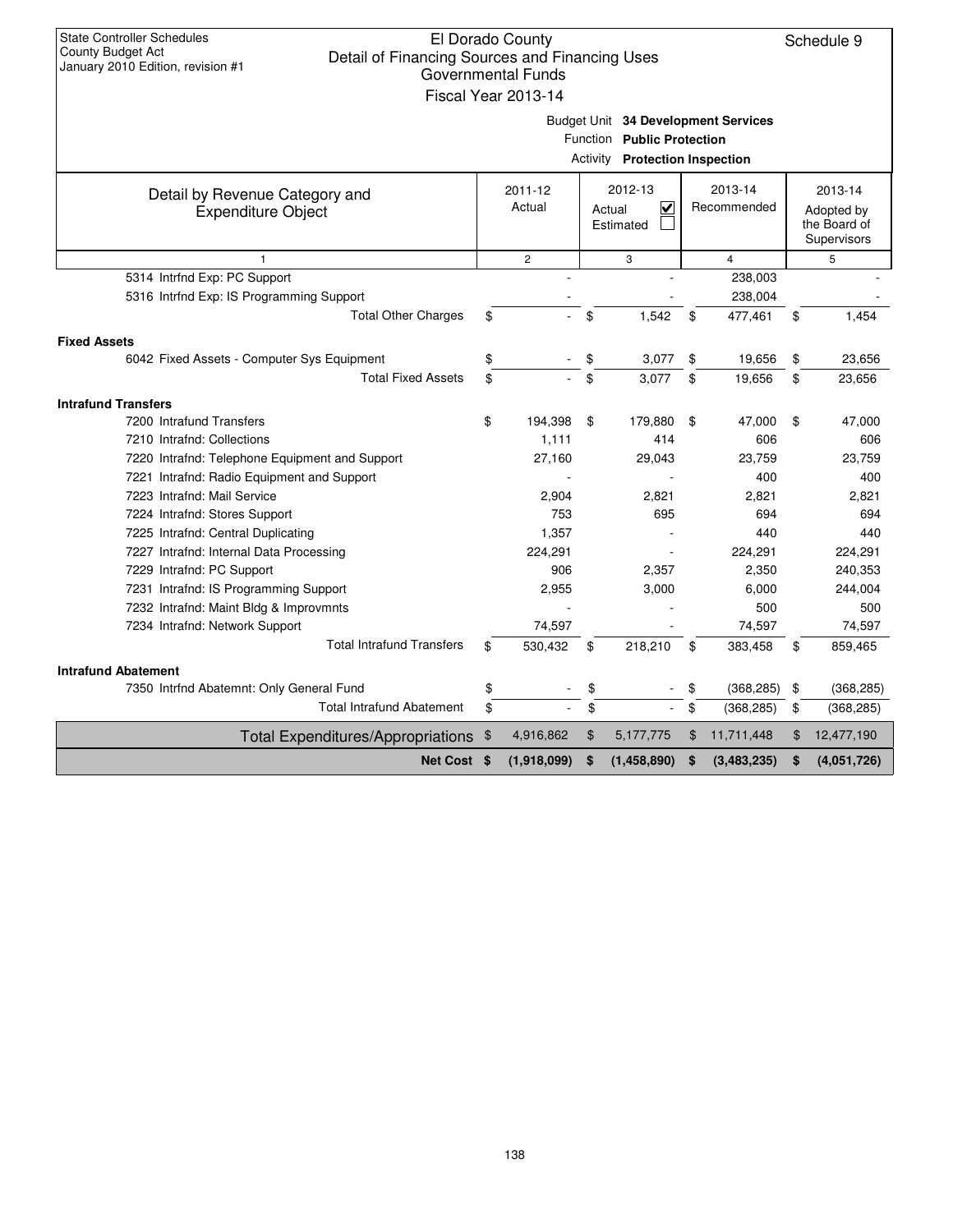| <b>State Controller Schedules</b><br>El Dorado County<br>County Budget Act<br>Detail of Financing Sources and Financing Uses<br>January 2010 Edition, revision #1<br><b>Governmental Funds</b> |    |                     |        |                                                                                           |     |                |    |                                           |
|------------------------------------------------------------------------------------------------------------------------------------------------------------------------------------------------|----|---------------------|--------|-------------------------------------------------------------------------------------------|-----|----------------|----|-------------------------------------------|
|                                                                                                                                                                                                |    | Fiscal Year 2013-14 |        |                                                                                           |     |                |    |                                           |
|                                                                                                                                                                                                |    |                     |        | Budget Unit 40 Animal Services<br>Function Public Protection<br>Activity Other Protection |     |                |    |                                           |
| Detail by Revenue Category and                                                                                                                                                                 |    | 2011-12             |        | 2012-13                                                                                   |     | 2013-14        |    | 2013-14                                   |
| <b>Expenditure Object</b>                                                                                                                                                                      |    | Actual              | Actual | $\overline{\mathbf{v}}$<br>Estimated                                                      |     | Recommended    |    | Adopted by<br>the Board of<br>Supervisors |
| $\mathbf{1}$                                                                                                                                                                                   |    | $\mathbf{2}$        |        | 3                                                                                         |     | $\overline{4}$ |    | 5                                         |
| <b>Licenses, Permits and Franchises</b>                                                                                                                                                        |    |                     |        |                                                                                           |     |                |    |                                           |
| 0200 Animal Licenses                                                                                                                                                                           | \$ | 255,684             | \$     | 283,099                                                                                   | \$  | 255,000        | \$ | 288,000                                   |
| 0201 Viscious/Dangerous Dog                                                                                                                                                                    |    | 13,415              |        | 13,486                                                                                    |     | 10,000         |    | 13,100                                    |
| 0202 Kennel Permits                                                                                                                                                                            |    | 19,315              |        | 14,710                                                                                    |     | 17,350         |    | 17,350                                    |
| 0220 Construction Permits                                                                                                                                                                      |    |                     |        | 2,480                                                                                     |     |                |    |                                           |
| <b>Total Licenses. Permits and Franchises</b>                                                                                                                                                  | \$ | 288,414             | \$     | 313,775                                                                                   | \$  | 282,350        | \$ | 318,450                                   |
|                                                                                                                                                                                                |    |                     |        |                                                                                           |     |                |    |                                           |
| <b>Fines. Forfeitures and Penalties</b>                                                                                                                                                        |    |                     |        |                                                                                           |     |                |    |                                           |
| 0320 Other Court Fines                                                                                                                                                                         | \$ | 16,637              | \$     | 15,414                                                                                    | \$  | 18,500         | \$ | 18,500                                    |
| Total Fines, Forfeitures and Penalties                                                                                                                                                         | \$ | 16,637              | \$     | 15,414                                                                                    | \$  | 18,500         | \$ | 18,500                                    |
| <b>Revenue Other Governmental Agencies</b>                                                                                                                                                     |    |                     |        |                                                                                           |     |                |    |                                           |
| 1200 Other - Governmental Agencies                                                                                                                                                             | \$ | 384,266             | \$     | 368,196                                                                                   | \$  | 541,968        | \$ | 465,701                                   |
| 1206 SLT Surcharge                                                                                                                                                                             |    | 14,933              |        | 14,193                                                                                    |     |                |    |                                           |
| Total Revenue Other Governmental Agencies                                                                                                                                                      | \$ | 399,199             | \$     | 382,389                                                                                   | \$  | 541,968        | \$ | 465,701                                   |
| <b>Charges for Services</b>                                                                                                                                                                    |    |                     |        |                                                                                           |     |                |    |                                           |
| 1560 Humane Services                                                                                                                                                                           | \$ | 3,150               | \$     | $3,662$ \$                                                                                |     | 3,000          | \$ | 3,000                                     |
| 1561 Impounds                                                                                                                                                                                  |    | 116,493             |        | 119,550                                                                                   |     | 117,000        |    | 122,000                                   |
| 1562 Adoptions                                                                                                                                                                                 |    | 117,245             |        | 112,990                                                                                   |     | 115,500        |    | 111,500                                   |
| 1563 Microchip                                                                                                                                                                                 |    | 600                 |        | 1,580                                                                                     |     | 600            |    | 1,600                                     |
| 1564 Restitution                                                                                                                                                                               |    |                     |        |                                                                                           |     |                |    |                                           |
|                                                                                                                                                                                                |    | 5,248               |        | 4,589                                                                                     |     | 5,000          |    | 5,000                                     |
| 1740 Charges for Services                                                                                                                                                                      |    | 2,423               |        | 1,761                                                                                     |     | 2,500          |    | 2,500                                     |
| 1800 Interfund Revenue                                                                                                                                                                         |    | 36,252              |        | 40,550                                                                                    |     | 50,000         |    | 50,000                                    |
| <b>Total Charges for Services</b>                                                                                                                                                              | \$ | 281,411             | \$     | 284,682                                                                                   | \$  | 293,600        | \$ | 295,600                                   |
| <b>Miscellaneous Revenues</b>                                                                                                                                                                  |    |                     |        |                                                                                           |     |                |    |                                           |
| 1940 Miscellaneous Revenue                                                                                                                                                                     | \$ | 9,337               | \$     | 8,048                                                                                     | \$  | 7,000          | \$ | 8,100                                     |
| 1942 Miscellaneous Reimbursement                                                                                                                                                               |    |                     |        | 150                                                                                       |     |                |    |                                           |
| <b>Total Miscellaneous Revenues</b>                                                                                                                                                            | \$ | 9,337               | \$     | 8,198                                                                                     | \$  | 7,000          | \$ | 8,100                                     |
| <b>Other Financing Sources</b>                                                                                                                                                                 |    |                     |        |                                                                                           |     |                |    |                                           |
| 2027 Operating Transfers In: Sales Tax Realingment                                                                                                                                             | \$ | 207,918             | \$     | 214,057                                                                                   | \$  | 206,703        | \$ | 186,033                                   |
| <b>Total Other Financing Sources</b>                                                                                                                                                           | \$ | 207,918             | \$     | 214,057                                                                                   | \$  | 206,703        | \$ | 186,033                                   |
|                                                                                                                                                                                                |    |                     |        |                                                                                           |     |                |    |                                           |
| <b>Total Revenue</b>                                                                                                                                                                           | \$ | 1,202,917           | \$     | 1,218,514                                                                                 | \$  | 1,350,121      | \$ | 1,292,384                                 |
| <b>Salaries and Employee Benefits</b>                                                                                                                                                          |    |                     |        |                                                                                           |     |                |    |                                           |
| 3000 Permanent Employees / Elected Officials                                                                                                                                                   | \$ | 683,487             | \$     | 689,686                                                                                   | -\$ | 777,608        | \$ | 807,342                                   |
| 3001 Temporary Employees                                                                                                                                                                       |    | 42,135              |        | 26,567                                                                                    |     | 59,955         |    | 59,955                                    |
| 3002 Overtime                                                                                                                                                                                  |    | 26,180              |        | 30,062                                                                                    |     | 27,000         |    | 27,000                                    |
| 3003 Standby Pay                                                                                                                                                                               |    | 22,058              |        | 22,239                                                                                    |     | 25,000         |    | 25,000                                    |
|                                                                                                                                                                                                |    | 4,741               |        | 2,628                                                                                     |     | 6,720          |    | 6,720                                     |
| 3004 Other Compensation<br>3005 Tahoe Differential                                                                                                                                             |    | 12,045              |        | 11,999                                                                                    |     | 12,000         |    | 12,000                                    |
|                                                                                                                                                                                                |    | 130,137             |        |                                                                                           |     |                |    |                                           |
| 3020 Employer Share - Employee Retirement                                                                                                                                                      |    |                     |        | 128,551                                                                                   |     | 161,338        |    | 155,816                                   |
| 3022 Employer Share - Medi Care                                                                                                                                                                |    | 11,076              |        | 10,999                                                                                    |     | 13,244         |    | 12,733                                    |
| 3040 Employer Share - Health Insurance                                                                                                                                                         |    | 192,212             |        | 213,695                                                                                   |     | 269,143        |    | 251,731                                   |
| 3041 Employer Share - Unemployment Insurance                                                                                                                                                   |    | 13,000              |        | 11,711                                                                                    |     | 2,940          |    | 2,800                                     |
| 3042 Employer Share - Long Term Disab Insurance                                                                                                                                                |    | 1,927               |        | 1,380                                                                                     |     | 3,245          |    | 3,118                                     |
| 3043 Employer Share - Deferred Compensation                                                                                                                                                    |    | 400                 |        | 400                                                                                       |     | 400            |    | 400                                       |
|                                                                                                                                                                                                |    | 139                 |        |                                                                                           |     |                |    |                                           |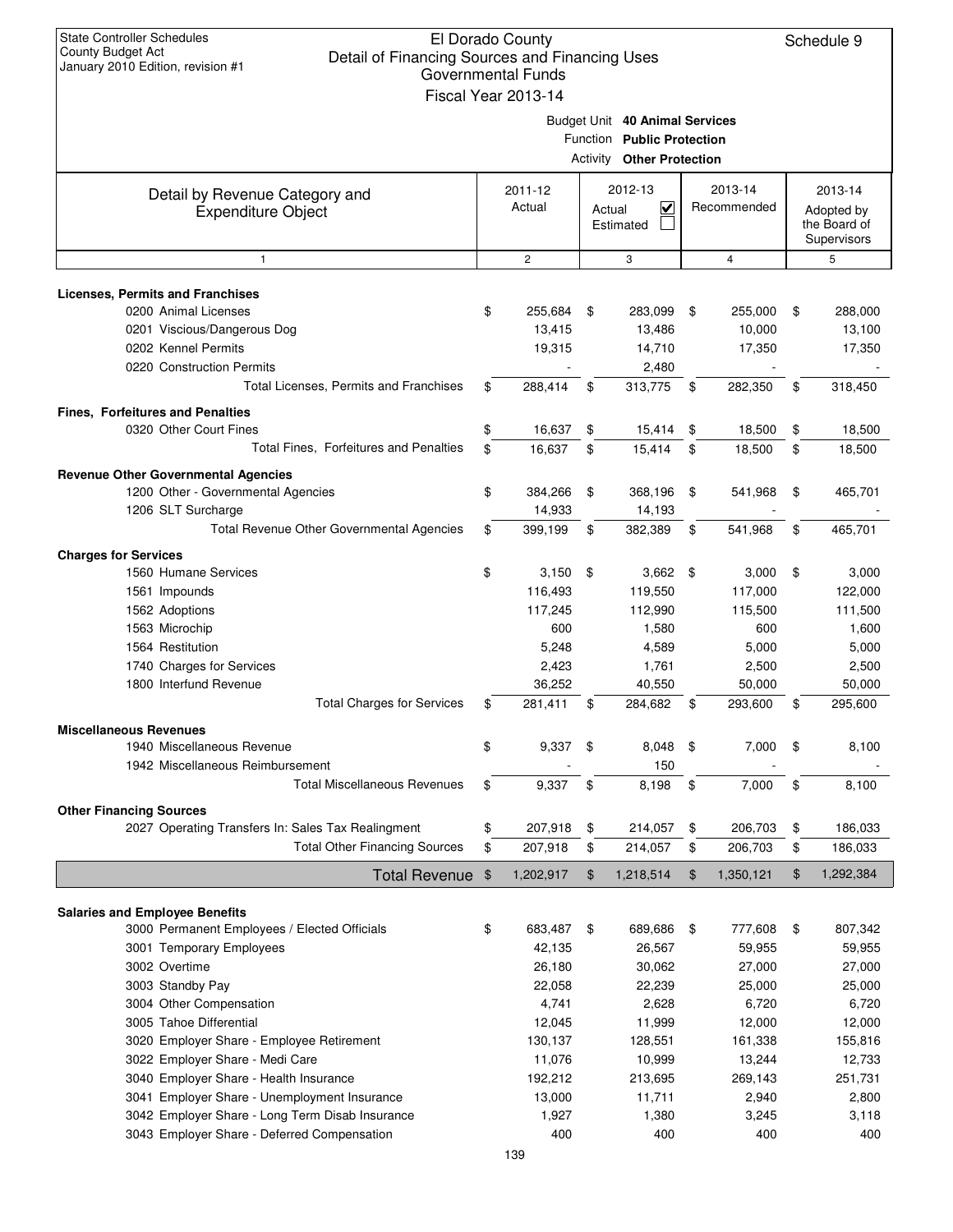| <b>State Controller Schedules</b><br>El Dorado County<br><b>County Budget Act</b><br>Detail of Financing Sources and Financing Uses<br>January 2010 Edition, revision #1<br>Governmental Funds<br>Fiscal Year 2013-14 |    |                   |        |                                                                                                  |    |                        |    |                                                      |  |
|-----------------------------------------------------------------------------------------------------------------------------------------------------------------------------------------------------------------------|----|-------------------|--------|--------------------------------------------------------------------------------------------------|----|------------------------|----|------------------------------------------------------|--|
|                                                                                                                                                                                                                       |    |                   |        | Budget Unit 40 Animal Services<br>Function Public Protection<br><b>Activity Other Protection</b> |    |                        |    |                                                      |  |
| Detail by Revenue Category and<br><b>Expenditure Object</b>                                                                                                                                                           |    | 2011-12<br>Actual | Actual | 2012-13<br>$\checkmark$<br>Estimated                                                             |    | 2013-14<br>Recommended |    | 2013-14<br>Adopted by<br>the Board of<br>Supervisors |  |
|                                                                                                                                                                                                                       |    | $\mathbf{2}$      |        | 3                                                                                                |    | $\overline{4}$         |    | 5                                                    |  |
| 3046 Retiree Health - Defined Contributions                                                                                                                                                                           |    | 17,649            |        | 17,505                                                                                           |    | 22,083                 |    | 22,083                                               |  |
| 3060 Employer Share - Workers' Compensation                                                                                                                                                                           |    | 21,302            |        | 6,446                                                                                            |    | 12,891                 |    | 12,891                                               |  |
| 3080 Flexible Benefits                                                                                                                                                                                                |    | 1,598             |        | 1,207                                                                                            |    | 1,686                  |    | 1,686                                                |  |
| Total Salaries and Employee Benefits                                                                                                                                                                                  | \$ | 1,179,946         | \$     | 1,175,074                                                                                        | \$ | 1,395,253              | \$ | 1,401,275                                            |  |
| <b>Services and Supplies</b>                                                                                                                                                                                          |    |                   |        |                                                                                                  |    |                        |    |                                                      |  |
| 4020 Clothing and Personal Supplies                                                                                                                                                                                   | \$ | 2,786             | \$     | 1,990                                                                                            | \$ | 15,600                 | \$ | 15,600                                               |  |
| 4040 Telephone Company Vendor Payments                                                                                                                                                                                |    | 3,133             |        | 3,326                                                                                            |    | 4,180                  |    | 4,720                                                |  |
| 4041 Cnty Pass thru Telephone Chrges to Depts                                                                                                                                                                         |    | 622               |        | 573                                                                                              |    | 900                    |    | 900                                                  |  |
| 4080 Household Expense                                                                                                                                                                                                |    | 5,263             |        | 3,972                                                                                            |    | 5,200                  |    | 5,200                                                |  |
| 4085 Household Expense - Refuse Disposal                                                                                                                                                                              |    | 8,202             |        | 8,708                                                                                            |    | 8,500                  |    | 8,500                                                |  |
| 4086 Household Expense - Janitorial/Custodial                                                                                                                                                                         |    | 8,586             |        | 10,156                                                                                           |    | 11,000                 |    | 11,000                                               |  |
| 4100 Insurance - Premium                                                                                                                                                                                              |    | 37,248            |        | 15,097                                                                                           |    | 30,194                 |    | 30,194                                               |  |
| 4124 Witness Fee                                                                                                                                                                                                      |    | 140               |        |                                                                                                  |    |                        |    |                                                      |  |
| 4128 Witness Mileage                                                                                                                                                                                                  |    | 31                |        |                                                                                                  |    |                        |    |                                                      |  |
| 4140 Maintenance - Equipment                                                                                                                                                                                          |    | 337               |        | 324                                                                                              |    | 2,400                  |    | 2,400                                                |  |
| 4143 Maintenance - Service Contracts                                                                                                                                                                                  |    | 1,896             |        | 1,896                                                                                            |    | 3,522                  |    | 3,522                                                |  |
|                                                                                                                                                                                                                       |    |                   |        |                                                                                                  |    |                        |    |                                                      |  |
| 4144 Maintenance - Computer System Supplies                                                                                                                                                                           |    | 7,410             |        | 7,258                                                                                            |    | 8,201                  |    | 8,200                                                |  |
| 4162 Maintenance Vehicles - Supplies                                                                                                                                                                                  |    |                   |        | 262                                                                                              |    | 3,500                  |    | 3,500                                                |  |
| 4164 Maintenance Vehicles - Tires and Tubes                                                                                                                                                                           |    |                   |        |                                                                                                  |    | 1,500                  |    | 1,500                                                |  |
| 4180 Maintenance - Building and Improvements                                                                                                                                                                          |    |                   |        |                                                                                                  |    | 5,210                  |    | 5,210                                                |  |
| 4200 Medical, Dental and Laboratory Supplies                                                                                                                                                                          |    |                   |        | 17,711                                                                                           |    | 31,000                 |    | 31,000                                               |  |
| 4201 Medical Supplies - Field                                                                                                                                                                                         |    |                   |        | 21                                                                                               |    |                        |    |                                                      |  |
| 4220 Memberships                                                                                                                                                                                                      |    | 250               |        | 125                                                                                              |    | 525                    |    | 525                                                  |  |
| 4221 Memberships - Legislative Advocacy                                                                                                                                                                               |    | 200               |        | 120                                                                                              |    | 540                    |    | 540                                                  |  |
| 4260 Office Expense                                                                                                                                                                                                   |    | 8,525             |        | 5,219                                                                                            |    | 8,500                  |    | 8,500                                                |  |
| 4261 Postage                                                                                                                                                                                                          |    | 6,109             |        | 6,604                                                                                            |    | 6,000                  |    | 6,000                                                |  |
| 4262 Software                                                                                                                                                                                                         |    | 1,153             |        |                                                                                                  |    | 2,040                  |    | 2,040                                                |  |
| 4263 Subscription / Newspaper / Journals                                                                                                                                                                              |    | 409               |        | 358                                                                                              |    | 500                    |    | 500                                                  |  |
| 4264 Books / Manuals                                                                                                                                                                                                  |    | 542               |        | 502                                                                                              |    | 620                    |    | 620                                                  |  |
| 4266 Printing / Duplicating                                                                                                                                                                                           |    |                   |        | 658                                                                                              |    | 2,300                  |    | 2,300                                                |  |
| 4300 Professional and Specialized Services                                                                                                                                                                            |    | 50,449            |        | 81,711                                                                                           |    | 88,225                 |    | 88,225                                               |  |
| 4306 Collection Services                                                                                                                                                                                              |    | 195               |        | 85                                                                                               |    | 700                    |    | 700                                                  |  |
| 4313 Legal Services                                                                                                                                                                                                   |    | 2,008             |        | 2,239                                                                                            |    | 4,500                  |    | 4,500                                                |  |
| 4324 Medical, Dental and Lab Services                                                                                                                                                                                 |    | 977               |        | 416                                                                                              |    | 1,300                  |    | 1,300                                                |  |
| 4334 Fire Prevention and Inspection                                                                                                                                                                                   |    | 29                |        |                                                                                                  |    |                        |    |                                                      |  |
| 4400 Publication and Legal Notices                                                                                                                                                                                    |    | 136               |        | 489                                                                                              |    | 450                    |    | 450                                                  |  |
| 4420 Rents and Leases - Equipment                                                                                                                                                                                     |    | 7,304             |        | 8,556                                                                                            |    | 8,740                  |    | 8,740                                                |  |
| 4440 Rent & Lease - Building/Improvements                                                                                                                                                                             |    | 99,872            |        | 100,130                                                                                          |    | 100,563                |    | 100,563                                              |  |
| 4460 Small Tools and Instruments                                                                                                                                                                                      |    | 334               |        | 1,668                                                                                            |    | 2,000                  |    | 2,000                                                |  |
| 4461 Minor Equipment                                                                                                                                                                                                  |    | 1,565             |        | 1,558                                                                                            |    | 1,000                  |    | 1,000                                                |  |
| 4462 Minor Computer Equipment                                                                                                                                                                                         |    | 6,170             |        | 2,384                                                                                            |    | 9,555                  |    | 9,555                                                |  |
| 4463 Minor Telephone and Radio Equipment                                                                                                                                                                              |    |                   |        | 1,348                                                                                            |    | 4,000                  |    | 4,000                                                |  |
| 4500 Special Departmental Expense                                                                                                                                                                                     |    | 52,743            |        | 51,838                                                                                           |    | 32,760                 |    | 32,760                                               |  |
| 4501 Special Projects                                                                                                                                                                                                 |    |                   |        |                                                                                                  |    | 10,000                 |    | 10,000                                               |  |
| 4503 Staff Development                                                                                                                                                                                                |    |                   |        |                                                                                                  |    | 5,915                  |    | 5,915                                                |  |
| 4529 Software License                                                                                                                                                                                                 |    | 591               |        |                                                                                                  |    |                        |    |                                                      |  |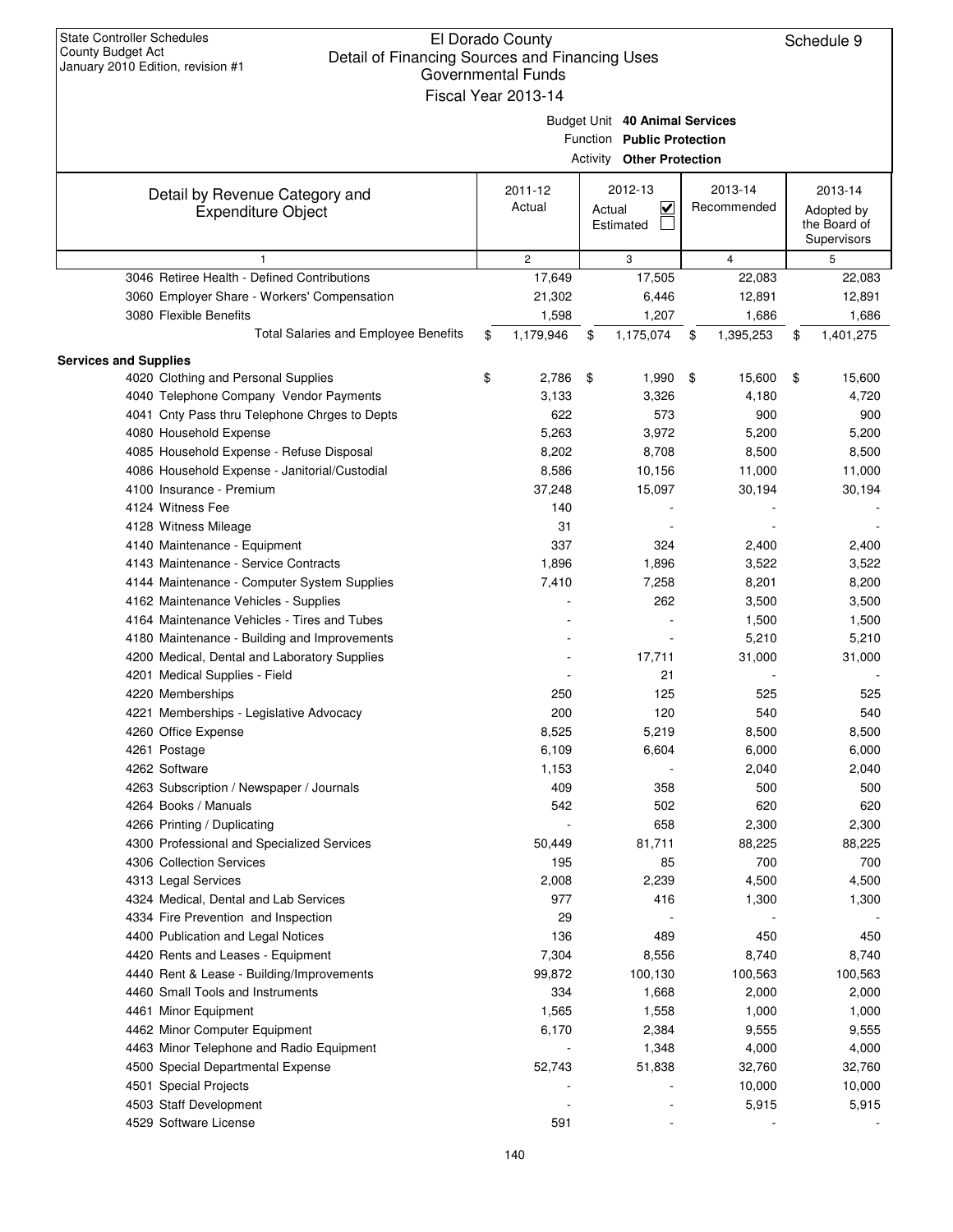| <b>State Controller Schedules</b><br>El Dorado County<br>County Budget Act<br>Detail of Financing Sources and Financing Uses<br>January 2010 Edition, revision #1<br><b>Governmental Funds</b><br>Fiscal Year 2013-14 |    |                   |    |                                                                                                  |    |                        |    |                                                      |  |  |
|-----------------------------------------------------------------------------------------------------------------------------------------------------------------------------------------------------------------------|----|-------------------|----|--------------------------------------------------------------------------------------------------|----|------------------------|----|------------------------------------------------------|--|--|
|                                                                                                                                                                                                                       |    |                   |    | Budget Unit 40 Animal Services<br>Function Public Protection<br><b>Activity Other Protection</b> |    |                        |    |                                                      |  |  |
| Detail by Revenue Category and<br><b>Expenditure Object</b>                                                                                                                                                           |    | 2011-12<br>Actual |    | 2012-13<br>V<br>Actual<br>Estimated                                                              |    | 2013-14<br>Recommended |    | 2013-14<br>Adopted by<br>the Board of<br>Supervisors |  |  |
| 1                                                                                                                                                                                                                     |    | $\mathbf{2}$      |    | 3                                                                                                |    | $\overline{4}$         |    | 5                                                    |  |  |
| 4540 Staff Development                                                                                                                                                                                                |    |                   |    | 60                                                                                               |    |                        |    |                                                      |  |  |
| 4600 Transportation and Travel                                                                                                                                                                                        |    |                   |    | 218                                                                                              |    | 6,392                  |    | 6,392                                                |  |  |
| 4602 Employee - Private Auto Mileage                                                                                                                                                                                  |    | 93                |    | 132                                                                                              |    | 850                    |    | 850                                                  |  |  |
| 4605 Vehicle - Rent or Lease                                                                                                                                                                                          |    | 22,659            |    | 43,736                                                                                           |    | 66,225                 |    | 66,225                                               |  |  |
| 4606 Fuel Purchases                                                                                                                                                                                                   |    | 52,449            |    | 51,820                                                                                           |    | 60,375                 |    | 60,375                                               |  |  |
| 4608 Hotel Accommodations                                                                                                                                                                                             |    |                   |    | 176                                                                                              |    |                        |    |                                                      |  |  |
| 4620 Utilities                                                                                                                                                                                                        |    | 59,633            |    | 58,912                                                                                           |    | 74,966                 |    | 74,966                                               |  |  |
| <b>Total Services and Supplies</b>                                                                                                                                                                                    | \$ | 450,049           | \$ | 492,357                                                                                          | \$ | 630,448                | \$ | 630,987                                              |  |  |
| <b>Other Charges</b>                                                                                                                                                                                                  |    |                   |    |                                                                                                  |    |                        |    |                                                      |  |  |
| 5300 Interfund Expenditures                                                                                                                                                                                           | \$ | 372,744           | \$ | 347,409                                                                                          | \$ | 522,795                | \$ | 407,335                                              |  |  |
| <b>Total Other Charges</b>                                                                                                                                                                                            | \$ | 372,744           | \$ | 347,409                                                                                          | \$ | 522,795                | \$ | 407,335                                              |  |  |
| <b>Fixed Assets</b>                                                                                                                                                                                                   |    |                   |    |                                                                                                  |    |                        |    |                                                      |  |  |
| 6040 Fixed Assets - Equipment                                                                                                                                                                                         | \$ | 4,964             | \$ |                                                                                                  | \$ |                        | \$ |                                                      |  |  |
| 6042 Fixed Assets - Computer Sys Equipment                                                                                                                                                                            |    |                   |    | 1,562                                                                                            |    | 2,000                  |    | 4,000                                                |  |  |
| <b>Total Fixed Assets</b>                                                                                                                                                                                             | \$ | 4,964             | \$ | 1,562                                                                                            | \$ | 2,000                  | \$ | 4,000                                                |  |  |
| <b>Intrafund Transfers</b>                                                                                                                                                                                            |    |                   |    |                                                                                                  |    |                        |    |                                                      |  |  |
| 7200 Intrafund Transfers                                                                                                                                                                                              | \$ |                   | \$ | 48                                                                                               | \$ | 200                    | \$ | 200                                                  |  |  |
| 7210 Intrafnd: Collections                                                                                                                                                                                            |    | 538               |    | 304                                                                                              |    | 800                    |    | 800                                                  |  |  |
| 7220 Intrafnd: Telephone Equipment and Support                                                                                                                                                                        |    | 15,058            |    | 14,741                                                                                           |    | 20,000                 |    | 20,000                                               |  |  |
| 7221 Intrafnd: Radio Equipment and Support                                                                                                                                                                            |    |                   |    | 3,362                                                                                            |    | 3,500                  |    | 3,500                                                |  |  |
| 7223 Intrafnd: Mail Service                                                                                                                                                                                           |    | 6,289             |    | 3,645                                                                                            |    | 3,583                  |    | 3,583                                                |  |  |
| 7224 Intrafnd: Stores Support                                                                                                                                                                                         |    | 753               |    | 1,132                                                                                            |    | 2,529                  |    | 2,529                                                |  |  |
| 7225 Intrafnd: Central Duplicating                                                                                                                                                                                    |    | 1,138             |    |                                                                                                  |    |                        |    |                                                      |  |  |
| 7227 Intrafnd: Internal Data Processing                                                                                                                                                                               |    | 12,721            |    |                                                                                                  |    | 13,357                 |    | 13,357                                               |  |  |
| 7229 Intrafnd: PC Support                                                                                                                                                                                             |    | 30                |    |                                                                                                  |    |                        |    |                                                      |  |  |
| 7231 Intrafnd: IS Programming Support                                                                                                                                                                                 |    | 75                |    |                                                                                                  |    | 1,300                  |    | 1,300                                                |  |  |
| 7232 Intrafnd: Maint Bldg & Improvmnts                                                                                                                                                                                |    | 2,434             |    |                                                                                                  |    | 3,000                  |    | 3,000                                                |  |  |
| 7234 Intrafnd: Network Support                                                                                                                                                                                        |    | 30,121            |    |                                                                                                  |    | 31,627                 |    | 31,627                                               |  |  |
| 7250 Intrafnd Transfers: Non General Fund                                                                                                                                                                             |    |                   |    |                                                                                                  |    | 1,377                  |    | 1,377                                                |  |  |
| <b>Total Intrafund Transfers</b>                                                                                                                                                                                      | \$ | 69,158            | \$ | 23,232                                                                                           | \$ | 81,273                 | \$ | 81,273                                               |  |  |
| Total Expenditures/Appropriations \$                                                                                                                                                                                  |    | 2,076,861         | \$ | 2,039,634                                                                                        | \$ | 2,631,769              | \$ | 2,524,870                                            |  |  |
| Net Cost \$                                                                                                                                                                                                           |    | (873, 944)        | \$ | (821, 120)                                                                                       | \$ | (1, 281, 648)          | \$ | (1, 232, 486)                                        |  |  |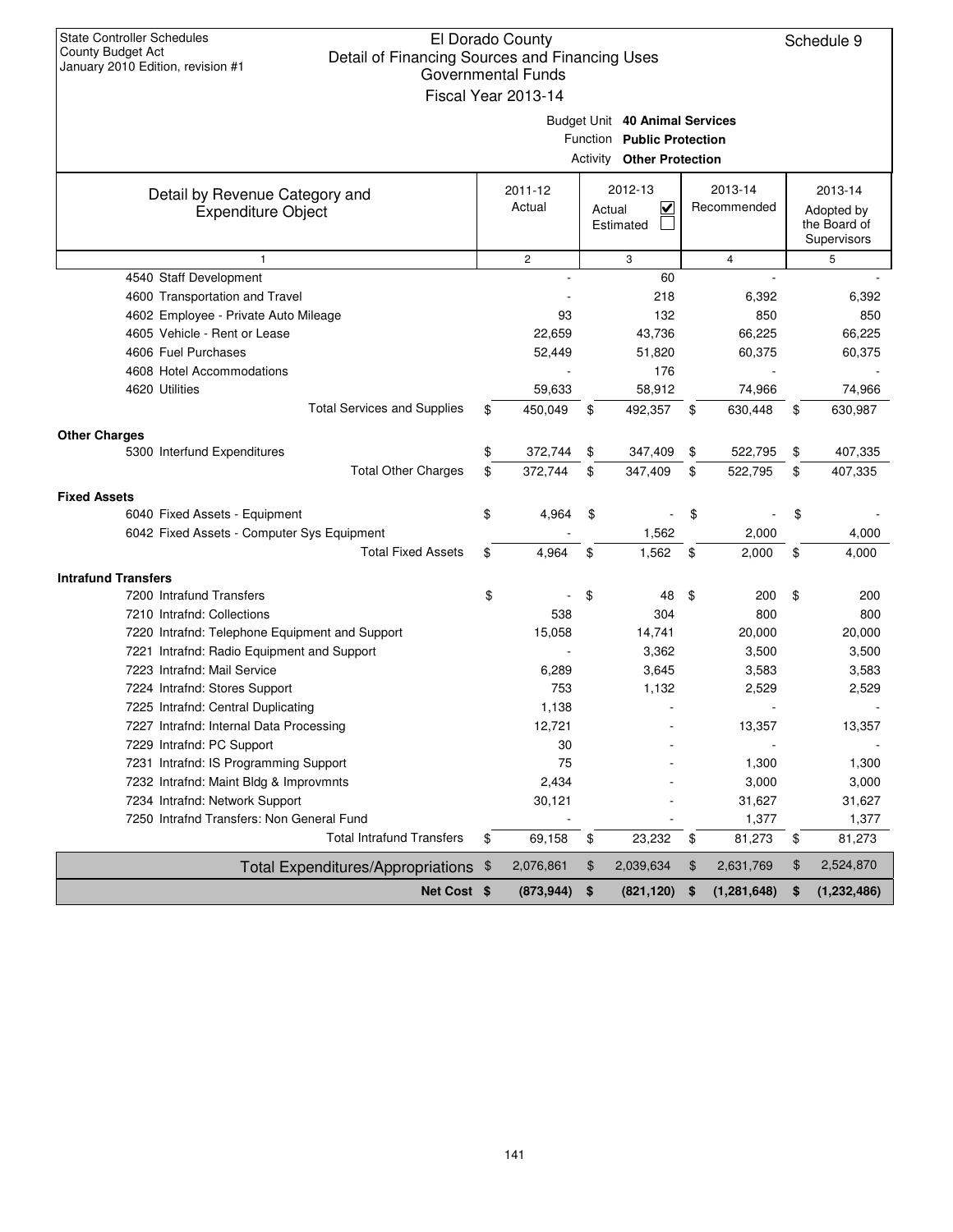| <b>State Controller Schedules</b><br><b>County Budget Act</b><br>January 2010 Edition, revision #1 | El Dorado County<br>Detail of Financing Sources and Financing Uses<br><b>Governmental Funds</b><br>Fiscal Year 2013-14 |                   |          |                                                                                   |          |                        |    |                                                      |
|----------------------------------------------------------------------------------------------------|------------------------------------------------------------------------------------------------------------------------|-------------------|----------|-----------------------------------------------------------------------------------|----------|------------------------|----|------------------------------------------------------|
|                                                                                                    |                                                                                                                        |                   |          | Budget Unit 40 Public Health<br>Function Health and Sanitation<br>Activity Health |          |                        |    |                                                      |
| Detail by Revenue Category and<br><b>Expenditure Object</b>                                        |                                                                                                                        | 2011-12<br>Actual | Actual   | 2012-13<br>V<br>Estimated                                                         |          | 2013-14<br>Recommended |    | 2013-14<br>Adopted by<br>the Board of<br>Supervisors |
| $\mathbf{1}$                                                                                       |                                                                                                                        | $\overline{c}$    |          | 3                                                                                 |          | 4                      |    | 5                                                    |
| <b>Licenses, Permits and Franchises</b>                                                            |                                                                                                                        |                   |          |                                                                                   |          |                        |    |                                                      |
| 0261 Marriage License                                                                              | \$                                                                                                                     | 80,592            | \$       | 77,188                                                                            | \$       | 115,000                | \$ | 115,000                                              |
| Total Licenses, Permits and Franchises                                                             | \$                                                                                                                     | 80,592            | \$       | 77,188                                                                            | \$       | 115,000                | \$ | 115,000                                              |
| <b>Fines, Forfeitures and Penalties</b>                                                            |                                                                                                                        |                   |          |                                                                                   |          |                        |    |                                                      |
| 0320 Other Court Fines                                                                             | \$                                                                                                                     | 96,794            | \$       | 99,250                                                                            | \$       | 150,591                | \$ | 150,591                                              |
| 0324 Emergency Med Serv (EMS) - County                                                             |                                                                                                                        | 472,999           |          | 436,190                                                                           |          | 40,022                 |    | 40,022                                               |
| 0325 Emergency Med Serv (EMS) - Admin                                                              |                                                                                                                        |                   |          |                                                                                   |          | 46,711                 |    | 46,711                                               |
| 0326 Emergency Med Serv (EMS) - Physicial                                                          |                                                                                                                        |                   |          |                                                                                   |          | 227,740                |    | 227,740                                              |
| 0327 Emergency Med Serv (EMS) - Hospital<br>Total Fines, Forfeitures and Penalties                 |                                                                                                                        |                   |          | 535,441                                                                           |          | 98,164                 |    | 98,164                                               |
|                                                                                                    | \$                                                                                                                     | 569,792           | \$       |                                                                                   | \$       | 563,228                | \$ | 563,228                                              |
| Revenue from Use of Money and Property                                                             |                                                                                                                        |                   |          |                                                                                   |          |                        |    |                                                      |
| 0400 Interest<br>Total Revenue from Use of Money and Property                                      | \$<br>\$                                                                                                               | 6,944<br>6,944    | \$<br>\$ | 7,825<br>7,825                                                                    | \$<br>\$ | $(3,200)$ \$           | \$ | (3,200)                                              |
|                                                                                                    |                                                                                                                        |                   |          |                                                                                   |          | (3,200)                |    | (3,200)                                              |
| Intergovernmental Revenue - State                                                                  |                                                                                                                        |                   |          |                                                                                   |          |                        |    |                                                      |
| 0640 State - Calif Children Services (CCS)<br>0670 State - Tuberculosis Control                    | \$                                                                                                                     | 449,789           | \$       | 353,926                                                                           | \$       | 448,256<br>10,000      | \$ | 448,256<br>10,000                                    |
| 0680 State - Health                                                                                |                                                                                                                        | 92,625            |          | 89,935                                                                            |          | 93,780                 |    | 91,908                                               |
| 0681 State - Child Hlth & Disab Prev (CHDP)                                                        |                                                                                                                        | 5,653             |          | 3,868                                                                             |          | 8,101                  |    | 8,101                                                |
| 0686 State - Sales Tax Realignment Health                                                          |                                                                                                                        |                   |          | 15,019                                                                            |          |                        |    |                                                      |
| 0687 State - Discretionary General Fund                                                            |                                                                                                                        | (44, 328)         |          | 24,832                                                                            |          | 66,286                 |    | 66,137                                               |
| 0688 State - Medi Cal General Fund                                                                 |                                                                                                                        | 267,083           |          | 258,127                                                                           |          | 291,867                |    | 291,867                                              |
| 0689 State - Perinatal General Fund                                                                |                                                                                                                        | 10,713            |          |                                                                                   |          |                        |    |                                                      |
| 0895 State - AB75 Tobacco                                                                          |                                                                                                                        | 119,782           |          | 161,853                                                                           |          | 150,000                |    | 150,000                                              |
| 0908 State - Tobacco Settlement Fund                                                               |                                                                                                                        | 160,912           |          | 242,515                                                                           |          | 160,000                |    | 160,000                                              |
| Total Intergovernmental Revenue - State                                                            | \$                                                                                                                     | 1,062,229         | \$       | 1,150,075                                                                         | \$       | 1,228,290              | \$ | 1,226,269                                            |
| Intergovernmental Revenue - Federal                                                                |                                                                                                                        |                   |          |                                                                                   |          |                        |    |                                                      |
| 1100 Federal - Other                                                                               | \$                                                                                                                     | 513,257           | \$       | 462,934                                                                           | - \$     | 549,313                | \$ | 577,543                                              |
| 1101 Federal - Block Grant Revenues                                                                |                                                                                                                        | 1,444,935         |          | 888,675                                                                           |          | 1,141,372              |    | 1,071,335                                            |
| 1107 Federal - Medi Cal                                                                            |                                                                                                                        | 855,734           |          | 543,378                                                                           |          | 945,912                |    | 960,295                                              |
| 1108 Federal - Perinatal Medi Cal                                                                  |                                                                                                                        |                   |          | 209,914                                                                           |          | 288,388                |    | 288,388                                              |
| Total Intergovernmental Revenue - Federal                                                          | \$                                                                                                                     | 2,813,927         | \$       | 2,104,901                                                                         | \$       | 2,924,985              | \$ | 2,897,561                                            |
| <b>Revenue Other Governmental Agencies</b>                                                         |                                                                                                                        |                   |          |                                                                                   |          |                        |    |                                                      |
| 1200 Other - Governmental Agencies                                                                 | \$                                                                                                                     | 62,860            | \$       | 80,010                                                                            | \$       | 260,000                | \$ | 260,000                                              |
| Total Revenue Other Governmental Agencies                                                          | \$                                                                                                                     | 62,860            | \$       | 80,010                                                                            | \$       | 260,000                | \$ | 260,000                                              |
| <b>Charges for Services</b>                                                                        |                                                                                                                        |                   |          |                                                                                   |          |                        |    |                                                      |
| 1602 Micrographics                                                                                 | \$                                                                                                                     |                   | \$       | 662                                                                               | \$       |                        | \$ |                                                      |
| 1603 Vital Health Statistic Fee<br>1620 Health Fees                                                |                                                                                                                        | 50,542            |          | 57,011                                                                            |          | 42,700                 |    | 42,700                                               |
| 1622 Private Insurance                                                                             |                                                                                                                        | 61,745<br>53,630  |          | 111,385                                                                           |          | 113,705<br>6,400       |    | 113,705<br>6,400                                     |
| 1650 California Children Services (CCS)                                                            |                                                                                                                        | 642               |          | 55                                                                                |          | 220                    |    | 220                                                  |
| 1800 Interfund Revenue                                                                             |                                                                                                                        | 498,671           |          | 438,443                                                                           |          | 647,562                |    | 644,561                                              |
| 1830 Intrfnd Rev: Allocated Salaries & Benefits                                                    |                                                                                                                        | 4,645             |          |                                                                                   |          |                        |    |                                                      |
| <b>Total Charges for Services</b>                                                                  | \$                                                                                                                     | 669,875           | \$       | 607,555                                                                           | \$       | 810,587                | \$ | 807,586                                              |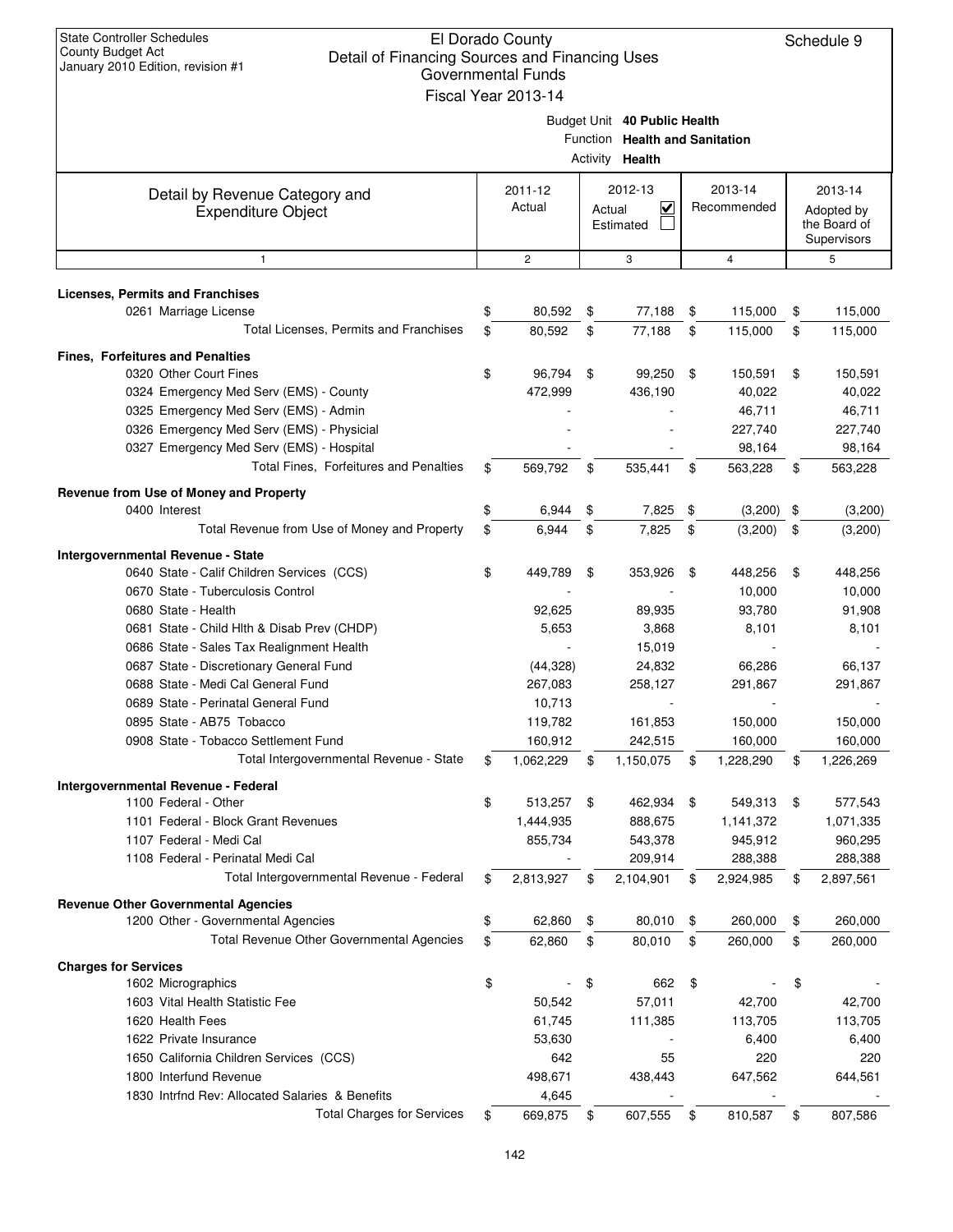| <b>State Controller Schedules</b><br>El Dorado County<br><b>County Budget Act</b><br>Detail of Financing Sources and Financing Uses<br>January 2010 Edition, revision #1<br><b>Governmental Funds</b><br>Fiscal Year 2013-14 |               |                                                              |          |                                                                                   |          |                                                                |          |                                                                |
|------------------------------------------------------------------------------------------------------------------------------------------------------------------------------------------------------------------------------|---------------|--------------------------------------------------------------|----------|-----------------------------------------------------------------------------------|----------|----------------------------------------------------------------|----------|----------------------------------------------------------------|
|                                                                                                                                                                                                                              |               |                                                              |          | Budget Unit 40 Public Health<br>Function Health and Sanitation<br>Activity Health |          |                                                                |          |                                                                |
| Detail by Revenue Category and<br><b>Expenditure Object</b>                                                                                                                                                                  |               | 2011-12<br>Actual                                            |          | 2012-13<br>V<br>Actual<br>Estimated                                               |          | 2013-14<br>Recommended                                         |          | 2013-14<br>Adopted by<br>the Board of<br>Supervisors           |
| $\mathbf{1}$                                                                                                                                                                                                                 |               | $\overline{c}$                                               |          | 3                                                                                 |          | $\overline{4}$                                                 |          | 5                                                              |
| <b>Miscellaneous Revenues</b><br>1940 Miscellaneous Revenue<br>1941 Miscellaneous Refund                                                                                                                                     | \$            | 417,215                                                      | \$       | 214,428<br>1,132                                                                  | \$       | 169,125                                                        | \$       | 169,125                                                        |
| <b>Total Miscellaneous Revenues</b>                                                                                                                                                                                          | \$            | 417,215                                                      | \$       | 215,560                                                                           | \$       | 169,125                                                        | \$       | 169,125                                                        |
| <b>Other Financing Sources</b>                                                                                                                                                                                               |               |                                                              |          |                                                                                   |          |                                                                |          |                                                                |
| 2020 Operating Transfers In<br>2021 Operating Transfers In: Veh Lic Fee<br>2026 Operating Transfers In: PHD SRF<br>2027 Operating Transfers In: Sales Tax Realingment<br><b>Total Other Financing Sources</b>                | \$<br>\$      | 3,981,477<br>5,230,061<br>426,423<br>1,412,506<br>11,050,467 | \$<br>\$ | 3,873,857<br>4,878,335<br>743,870<br>1,455,327<br>10,951,389                      | \$<br>\$ | 5,047,640<br>5,098,794<br>1,256,272<br>1,579,489<br>12,982,195 | \$<br>\$ | 5,495,081<br>5,419,029<br>1,468,699<br>1,434,559<br>13,817,368 |
|                                                                                                                                                                                                                              |               |                                                              |          |                                                                                   |          |                                                                |          |                                                                |
| <b>Residual Equity Transfers</b><br>2100 Residual Equity Transfers In<br><b>Total Residual Equity Transfers</b>                                                                                                              | \$<br>\$      | 482,810<br>482,810                                           | \$<br>\$ | 39,434<br>39,434                                                                  | \$<br>\$ |                                                                | \$<br>\$ |                                                                |
| <b>Total Revenue</b>                                                                                                                                                                                                         | $\frac{1}{2}$ | 17,216,710                                                   | \$       | 15,769,378                                                                        | \$       | 19,050,210                                                     | \$       | 19,852,937                                                     |
|                                                                                                                                                                                                                              |               |                                                              |          |                                                                                   |          |                                                                |          |                                                                |
| <b>Salaries and Employee Benefits</b>                                                                                                                                                                                        |               |                                                              |          |                                                                                   |          |                                                                |          |                                                                |
| 3000 Permanent Employees / Elected Officials                                                                                                                                                                                 | \$            | 3,560,029                                                    | \$       | 3,436,311                                                                         | \$       | 4,320,045                                                      | \$       | 3,517,146                                                      |
| 3001 Temporary Employees                                                                                                                                                                                                     |               | 259,835                                                      |          | 166,865                                                                           |          | 243,179                                                        |          | 263,822                                                        |
| 3002 Overtime<br>3003 Standby Pay                                                                                                                                                                                            |               | 17,600<br>10,253                                             |          | 30,410<br>10,382                                                                  |          | 35,300<br>13,000                                               |          | 25,300<br>13,000                                               |
| 3004 Other Compensation                                                                                                                                                                                                      |               | 162,045                                                      |          | 41,660                                                                            |          | 293,672                                                        |          | 242,996                                                        |
| 3005 Tahoe Differential                                                                                                                                                                                                      |               | 16,528                                                       |          | 17,788                                                                            |          | 19,440                                                         |          | 21,600                                                         |
| 3006 Bilingual Pay                                                                                                                                                                                                           |               | 21,093                                                       |          | 23,322                                                                            |          | 24,960                                                         |          | 24,960                                                         |
| 3020 Employer Share - Employee Retirement                                                                                                                                                                                    |               | 664,150                                                      |          | 640,185                                                                           |          | 847,198                                                        |          | 694,522                                                        |
| 3022 Employer Share - Medi Care                                                                                                                                                                                              |               | 55,477                                                       |          | 50,537                                                                            |          | 62,399                                                         |          | 50,870                                                         |
| 3040 Employer Share - Health Insurance                                                                                                                                                                                       |               | 775,120                                                      |          | 831,436                                                                           |          | 1,141,839                                                      |          | 931,567                                                        |
| 3041 Employer Share - Unemployment Insurance                                                                                                                                                                                 |               | 43,973                                                       |          | 42,163                                                                            |          | 11,959                                                         |          | 8,779                                                          |
| 3042 Employer Share - Long Term Disab Insurance<br>3043 Employer Share - Deferred Compensation                                                                                                                               |               | 10,014                                                       |          | 6,571                                                                             |          | 15,528                                                         |          | 12,661                                                         |
| 3046 Retiree Health - Defined Contributions                                                                                                                                                                                  |               | 14,422<br>70,205                                             |          | 11,360<br>62,630                                                                  |          | 14,264<br>73,713                                               |          | 10,875<br>73,714                                               |
| 3060 Employer Share - Workers' Compensation                                                                                                                                                                                  |               | 43,841                                                       |          | 10,006                                                                            |          | 20,014                                                         |          | 20,014                                                         |
| 3080 Flexible Benefits                                                                                                                                                                                                       |               | 15,123                                                       |          | 8,665                                                                             |          | 17,342                                                         |          | 13,602                                                         |
| <b>Total Salaries and Employee Benefits</b>                                                                                                                                                                                  | \$            | 5,739,708                                                    | \$       | 5,390,291                                                                         | \$       | 7,153,852                                                      | \$       | 5,925,428                                                      |
| <b>Services and Supplies</b>                                                                                                                                                                                                 |               |                                                              |          |                                                                                   |          |                                                                |          |                                                                |
| 4040 Telephone Company Vendor Payments                                                                                                                                                                                       | \$            | $3,115$ \$                                                   |          | $3,073$ \$                                                                        |          | 5,500                                                          | \$       | 5,100                                                          |
| 4041 Cnty Pass thru Telephone Chrges to Depts                                                                                                                                                                                |               | 3,065                                                        |          | 2,421                                                                             |          | 5,285                                                          |          | 4,685                                                          |
|                                                                                                                                                                                                                              |               | 1,340                                                        |          | 1,517                                                                             |          | 4,150                                                          |          | 4,150                                                          |
| 4060 Food and Food Products                                                                                                                                                                                                  |               |                                                              |          |                                                                                   |          |                                                                |          |                                                                |
| 4080 Household Expense                                                                                                                                                                                                       |               | 316                                                          |          |                                                                                   |          | 11,500                                                         |          | 11,500                                                         |
| 4083 Household Expense - Laundry                                                                                                                                                                                             |               | 3,862                                                        |          | 3,908                                                                             |          | 3,875                                                          |          | 3,875                                                          |
| 4085 Household Expense - Refuse Disposal                                                                                                                                                                                     |               | 5,177                                                        |          | 4,371                                                                             |          | 5,145                                                          |          | 1,645                                                          |
| 4086 Household Expense - Janitorial/Custodial                                                                                                                                                                                |               | 6,228                                                        |          | 7,360                                                                             |          | 7,259                                                          |          | 5,995                                                          |
| 4100 Insurance - Premium                                                                                                                                                                                                     |               | 65,315                                                       |          | 16,785<br>$\overline{a}$                                                          |          | 33,571                                                         |          | 33,573                                                         |
| 4101 Insurance - Additional Liability<br>4140 Maintenance - Equipment                                                                                                                                                        |               | 13,072                                                       |          | 11,692                                                                            |          | 112,000<br>15,050                                              |          | 112,000<br>15,050                                              |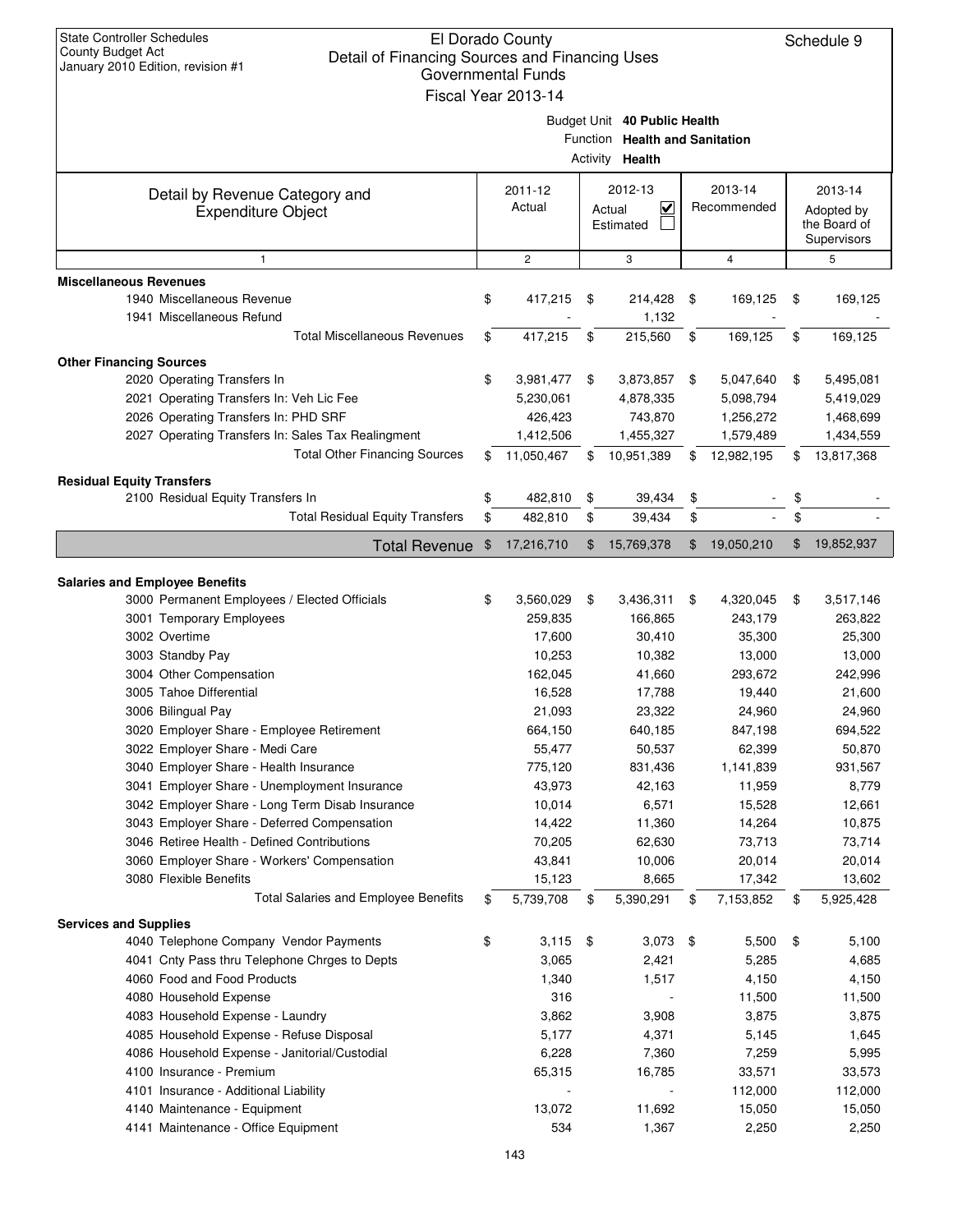|                      |                                                                       | Governmental Funds        |                                                                |                           |                                       |
|----------------------|-----------------------------------------------------------------------|---------------------------|----------------------------------------------------------------|---------------------------|---------------------------------------|
|                      |                                                                       | Fiscal Year 2013-14       | Budget Unit 40 Public Health<br>Function Health and Sanitation |                           |                                       |
|                      |                                                                       |                           | Activity <b>Health</b>                                         |                           |                                       |
|                      | Detail by Revenue Category and<br><b>Expenditure Object</b>           | 2011-12<br>Actual         | 2012-13<br>K<br>Actual<br>Estimated                            | 2013-14<br>Recommended    | 2013-14<br>Adopted by<br>the Board of |
|                      |                                                                       |                           |                                                                |                           | Supervisors                           |
|                      | 1                                                                     | $\overline{c}$            | 3                                                              | $\overline{4}$            | 5                                     |
|                      | 4143 Maintenance - Service Contracts                                  | 6,461                     | 10,093                                                         | 12,767                    | 7,744                                 |
|                      | 4144 Maintenance - Computer System Supplies                           | 30,578                    | 28,403                                                         | 45,432                    | 43,530                                |
|                      | 4180 Maintenance - Building and Improvements                          | 5,157                     | 9                                                              | 3,318                     | 2,900                                 |
|                      | 4183 Maintenance - Grounds                                            | 31                        |                                                                |                           |                                       |
|                      | 4192 Maintenance - Lighting                                           | 1                         |                                                                |                           |                                       |
|                      | 4200 Medical, Dental and Laboratory Supplies                          | 43,390                    | 35,851                                                         | 59,325                    | 59,325                                |
|                      | 4201 Medical Supplies - Field                                         | 31,087                    | 39,300                                                         | 47,330                    | 47,330                                |
|                      | 4220 Memberships                                                      | 1,735                     | 300                                                            | 3,925                     | 3,925                                 |
|                      | 4221 Memberships - Legislative Advocacy<br>4260 Office Expense        | 11,514                    | 11,501                                                         | 14,675                    | 14,775                                |
|                      |                                                                       | 23,403<br>6,623           | 29,610<br>6,656                                                | 45,558                    | 30,508                                |
|                      | 4261 Postage<br>4262 Software                                         |                           | 24                                                             | 11,810                    | 11,785                                |
|                      | 4263 Subscription / Newspaper / Journals                              | 1,031<br>1,329            | 1,667                                                          | 11,692                    | 3,540                                 |
|                      | 4264 Books / Manuals                                                  | 2,767                     | 1,670                                                          | 3,830<br>3,375            | 3,380<br>3,375                        |
|                      | 4266 Printing / Duplicating                                           | 26                        | 1,297                                                          | 13,070                    | 13,070                                |
|                      |                                                                       |                           | 239,942                                                        | 449,748                   |                                       |
|                      | 4300 Professional and Specialized Services                            | 306,308                   | 4,472                                                          | 10,000                    | 440,231                               |
|                      | 4313 Legal Services<br>4324 Medical, Dental and Lab Services          | 3,279,220                 | 3,969,838                                                      | 5,016,629                 | 10,000                                |
|                      |                                                                       |                           |                                                                |                           | 5,143,441                             |
|                      | 4327 Emergency Medical Serv (EMS) - Hospital                          | 103,660                   | 93,026                                                         | 98,164                    | 98,164                                |
|                      | 4328 Emergency Medical Serv (EMS) - Physician<br>4333 Burial Services | 234,425                   | 208,647                                                        | 227,740                   | 272,130                               |
|                      |                                                                       | 24,755<br>162,448         | 2,844                                                          | 2,700                     | 2,817                                 |
|                      | 4337 Other Governmental Agencies                                      |                           | 16,390                                                         | 32,145                    | 32,145                                |
|                      | 4347 Certified Contractor Per Diems                                   | 56,299                    |                                                                |                           |                                       |
|                      | 4351 Jail Medical Overruns                                            | 55,273                    | 2,694                                                          | 207,000                   | 207,000                               |
|                      | 4400 Publication and Legal Notices                                    |                           | 278                                                            | 350                       | 150                                   |
|                      | 4420 Rents and Leases - Equipment                                     | 33,430                    | 37,468                                                         | 53,505                    | 38,514                                |
|                      | 4440 Rent & Lease - Building/Improvements                             | 106,678                   | 107,966                                                        | 128,380                   | 50,919                                |
|                      | 4460 Small Tools and Instruments                                      |                           | 117                                                            | 600                       | 600                                   |
|                      | 4461 Minor Equipment                                                  | 1,211                     | 15,258                                                         | 8,350                     | 5,350                                 |
|                      | 4462 Minor Computer Equipment                                         | 12,287                    | 22,092                                                         | 40,320                    | 27,950                                |
|                      | 4463 Minor Telephone and Radio Equipment                              | 15                        |                                                                |                           |                                       |
|                      | 4500 Special Departmental Expense                                     | 378,545<br>4,745          | 267,834<br>7,300                                               | 1,407,903<br>184,175      | 1,510,745                             |
|                      | 4501 Special Projects<br>4502 Educational Materials                   |                           | 5,036                                                          |                           | 232,211                               |
|                      | 4503 Staff Development                                                | 1,715<br>10,210           | 7,665                                                          | 10,014<br>48,082          | 10,068<br>48,082                      |
|                      | 4529 Software License                                                 | 3,101                     | 2,035                                                          | 5,000                     | 1,000                                 |
|                      | 4540 Staff Development                                                | 349                       | 470                                                            |                           |                                       |
|                      | 4600 Transportation and Travel                                        | 1,866                     | 2,886                                                          | 36,223                    | 36,973                                |
|                      |                                                                       |                           |                                                                |                           |                                       |
|                      | 4602 Employee - Private Auto Mileage<br>4605 Vehicle - Rent or Lease  | 26,992                    | 21,970                                                         | 42,982                    | 42,482                                |
|                      | 4606 Fuel Purchases                                                   | 3,801                     | 9,409                                                          | 16,470                    | 16,470                                |
|                      |                                                                       | 8,213                     | 7,753                                                          | 8,175                     | 8,175                                 |
|                      | 4608 Hotel Accommodations                                             | 1,201                     | 1,312                                                          |                           |                                       |
|                      | 4620 Utilities<br><b>Total Services and Supplies</b>                  | \$<br>56,025<br>5,139,930 | \$<br>72,595<br>5,346,172                                      | \$<br>46,198<br>8,562,545 | \$<br>62,039<br>8,742,666             |
|                      |                                                                       |                           |                                                                |                           |                                       |
| <b>Other Charges</b> |                                                                       |                           |                                                                |                           |                                       |
|                      | 5000 Support and Care of Persons                                      | \$<br>3,869,774 \$        | 3,861,158 \$                                                   | 3,912,409                 | \$<br>3,912,409                       |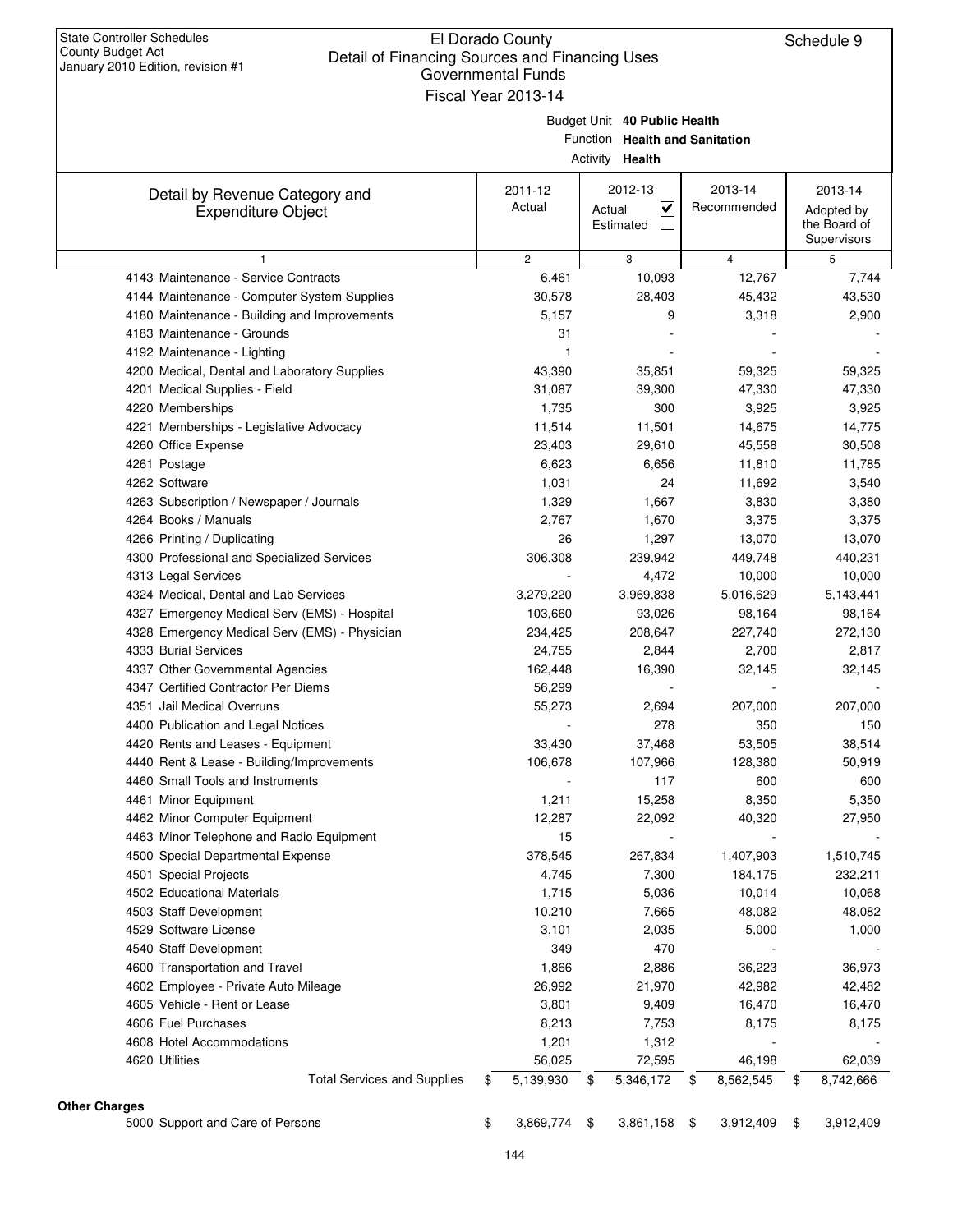| <b>State Controller Schedules</b><br>El Dorado County<br><b>County Budget Act</b><br>Detail of Financing Sources and Financing Uses<br>January 2010 Edition, revision #1<br><b>Governmental Funds</b><br>Fiscal Year 2013-14 |    |                   |          |                                                                          |    |                        |    | Schedule 9                                           |
|------------------------------------------------------------------------------------------------------------------------------------------------------------------------------------------------------------------------------|----|-------------------|----------|--------------------------------------------------------------------------|----|------------------------|----|------------------------------------------------------|
|                                                                                                                                                                                                                              |    |                   | Activity | Budget Unit 40 Public Health<br>Function Health and Sanitation<br>Health |    |                        |    |                                                      |
| Detail by Revenue Category and<br><b>Expenditure Object</b>                                                                                                                                                                  |    | 2011-12<br>Actual |          | 2012-13<br>V<br>Actual<br>Estimated                                      |    | 2013-14<br>Recommended |    | 2013-14<br>Adopted by<br>the Board of<br>Supervisors |
| $\mathbf{1}$                                                                                                                                                                                                                 |    | $\overline{c}$    |          | 3                                                                        |    | $\overline{4}$         |    | 5                                                    |
| 5009 Housing                                                                                                                                                                                                                 |    | 1,330             |          | 510                                                                      |    |                        |    |                                                      |
| 5011 Transportation Expenses                                                                                                                                                                                                 |    | 5,553             |          | 7,008                                                                    |    |                        |    |                                                      |
| 5300 Interfund Expenditures                                                                                                                                                                                                  |    | 382,849           |          | 336,468                                                                  |    | 420,565                |    | 1,840,733                                            |
| 5301 Intrfnd Exp: Telephone Equip & Support                                                                                                                                                                                  |    | 51,528            |          | 51,601                                                                   |    | 69,300                 |    | 70,100                                               |
| 5304 Intrfnd Exp: Mail Service                                                                                                                                                                                               |    | 8,121             |          | 9,413                                                                    |    | 4,627                  |    | 4,628                                                |
| 5305 Intrfnd Exp: Stores Support                                                                                                                                                                                             |    | 1,194             |          | 901                                                                      |    | 4,011                  |    | 4,011                                                |
| 5306 Intrfnd Exp: Central Duplicating                                                                                                                                                                                        |    | 2,722             |          |                                                                          |    |                        |    |                                                      |
| 5308 Intrfnd Exp: Internal Data Processing                                                                                                                                                                                   |    | 47,686            |          |                                                                          |    | 50,183                 |    | 50,047                                               |
| 5314 Intrfnd Exp: PC Support                                                                                                                                                                                                 |    | 2,286             |          | 1,805                                                                    |    | 3,000                  |    | 3,000                                                |
| 5316 Intrfnd Exp: IS Programming Support                                                                                                                                                                                     |    | 15,061            |          | 10,071                                                                   |    | 26,260                 |    | 166,260                                              |
| 5318 Intrfnd Exp: Maint Buildg & Imprvmnts                                                                                                                                                                                   |    | 2,235             |          |                                                                          |    | 7,200                  |    | 3,200                                                |
| 5320 Intrfnd Exp: Network Support                                                                                                                                                                                            |    | 147,611           |          |                                                                          |    | 154,991                |    | 154,993                                              |
| <b>Total Other Charges</b>                                                                                                                                                                                                   | \$ | 4,537,950         | \$       | 4,278,934                                                                | \$ | 4,652,546              | \$ | 6,209,381                                            |
| <b>Fixed Assets</b>                                                                                                                                                                                                          |    |                   |          |                                                                          |    |                        |    |                                                      |
| 6020 Fixed Assets - Building and Improvement                                                                                                                                                                                 | \$ |                   | \$       | 44,989                                                                   | \$ |                        | \$ |                                                      |
| 6040 Fixed Assets - Equipment                                                                                                                                                                                                |    |                   |          | 2,767                                                                    |    | 33,120                 |    | 30,000                                               |
| 6042 Fixed Assets - Computer Sys Equipment                                                                                                                                                                                   |    | 1,852             |          | 20,967                                                                   |    | 30,155                 |    | 25,000                                               |
| <b>Total Fixed Assets</b>                                                                                                                                                                                                    | \$ | 1,852             | \$       | 68,722                                                                   | \$ | 63,275                 | \$ | 55,000                                               |
|                                                                                                                                                                                                                              |    |                   |          |                                                                          |    |                        |    |                                                      |
| <b>Other Financing Uses</b>                                                                                                                                                                                                  |    |                   |          |                                                                          |    |                        |    |                                                      |
| 7000 Operating Transfers Out                                                                                                                                                                                                 | \$ | 117,021           | \$       | 3,699                                                                    | \$ | 174,938                | \$ | 298,654                                              |
| <b>Total Other Financing Uses</b>                                                                                                                                                                                            | \$ | 117,021           | \$       | 3,699                                                                    | \$ | 174,938                | \$ | 298,654                                              |
| <b>Residual Equity Transfers</b>                                                                                                                                                                                             |    |                   |          |                                                                          |    |                        |    |                                                      |
| 7100 Residual Equity Transfers Out                                                                                                                                                                                           | \$ | 482,810           | \$       | 39,434                                                                   | \$ |                        | \$ |                                                      |
| <b>Total Residual Equity Transfers</b>                                                                                                                                                                                       | \$ | 482,810           | \$       | 39,434                                                                   | \$ |                        | \$ |                                                      |
| <b>Intrafund Transfers</b>                                                                                                                                                                                                   |    |                   |          |                                                                          |    |                        |    |                                                      |
| 7250 Intrafnd Transfers: Non General Fund                                                                                                                                                                                    | \$ |                   | \$       |                                                                          | \$ | 200,000                | \$ | 250,000                                              |
| 7254 Intrafnd: Public Health                                                                                                                                                                                                 |    | 675,934           |          | 642,318                                                                  |    | 999,360                |    | 912,357                                              |
| 7256 Intrafnd: Tobacco Settlement                                                                                                                                                                                            |    | 983               |          |                                                                          |    |                        |    |                                                      |
| 7259 Intrafnd: PHD SRF                                                                                                                                                                                                       |    | 106,987           |          | 36,560                                                                   |    | 40,022                 |    | 40,022                                               |
| <b>Total Intrafund Transfers</b>                                                                                                                                                                                             | \$ | 783,904           | \$       | 678,878                                                                  | \$ | 1,239,382              | \$ | 1,202,379                                            |
| <b>Intrafund Abatement</b>                                                                                                                                                                                                   |    |                   |          |                                                                          |    |                        |    |                                                      |
| 7384 Intrfnd Abatemnt: Public Health                                                                                                                                                                                         | \$ | $(675, 934)$ \$   |          | $(642,318)$ \$                                                           |    | $(999,360)$ \$         |    | (912, 357)                                           |
| 7386 Intrfnd Abatemnt: Tobacco Settlement                                                                                                                                                                                    |    | (983)             |          |                                                                          |    |                        |    |                                                      |
| 7389 Intrfnd Abatemnt: PHD SRF Transfers                                                                                                                                                                                     |    | (106, 987)        |          | (36, 560)                                                                |    | (40, 022)              |    | (40, 022)                                            |
| <b>Total Intrafund Abatement</b>                                                                                                                                                                                             | \$ | (783, 904)        | \$       | (678, 878)                                                               | \$ | (1,039,382)            | \$ | (952, 379)                                           |
|                                                                                                                                                                                                                              |    |                   |          |                                                                          |    |                        |    |                                                      |
| <b>Appropriations for Contingencies</b>                                                                                                                                                                                      |    |                   |          |                                                                          |    |                        |    |                                                      |
| 7700 Contingency                                                                                                                                                                                                             | \$ |                   | \$       |                                                                          | \$ | 4,192,855              | \$ | 5,097,061                                            |
| <b>Total Appropriations for Contingencies</b>                                                                                                                                                                                | \$ |                   | \$       |                                                                          | \$ | 4,192,855              | \$ | 5,097,061                                            |
| <b>Total Expenditures/Appropriations</b>                                                                                                                                                                                     | \$ | 16,019,272        | \$       | 15, 127, 252                                                             | \$ | 25,000,011             | \$ | 26,578,190                                           |
| Net Cost \$                                                                                                                                                                                                                  |    | 1,197,438         | \$       | 642,126                                                                  | \$ | (5,949,801)            | \$ | (6,725,253)                                          |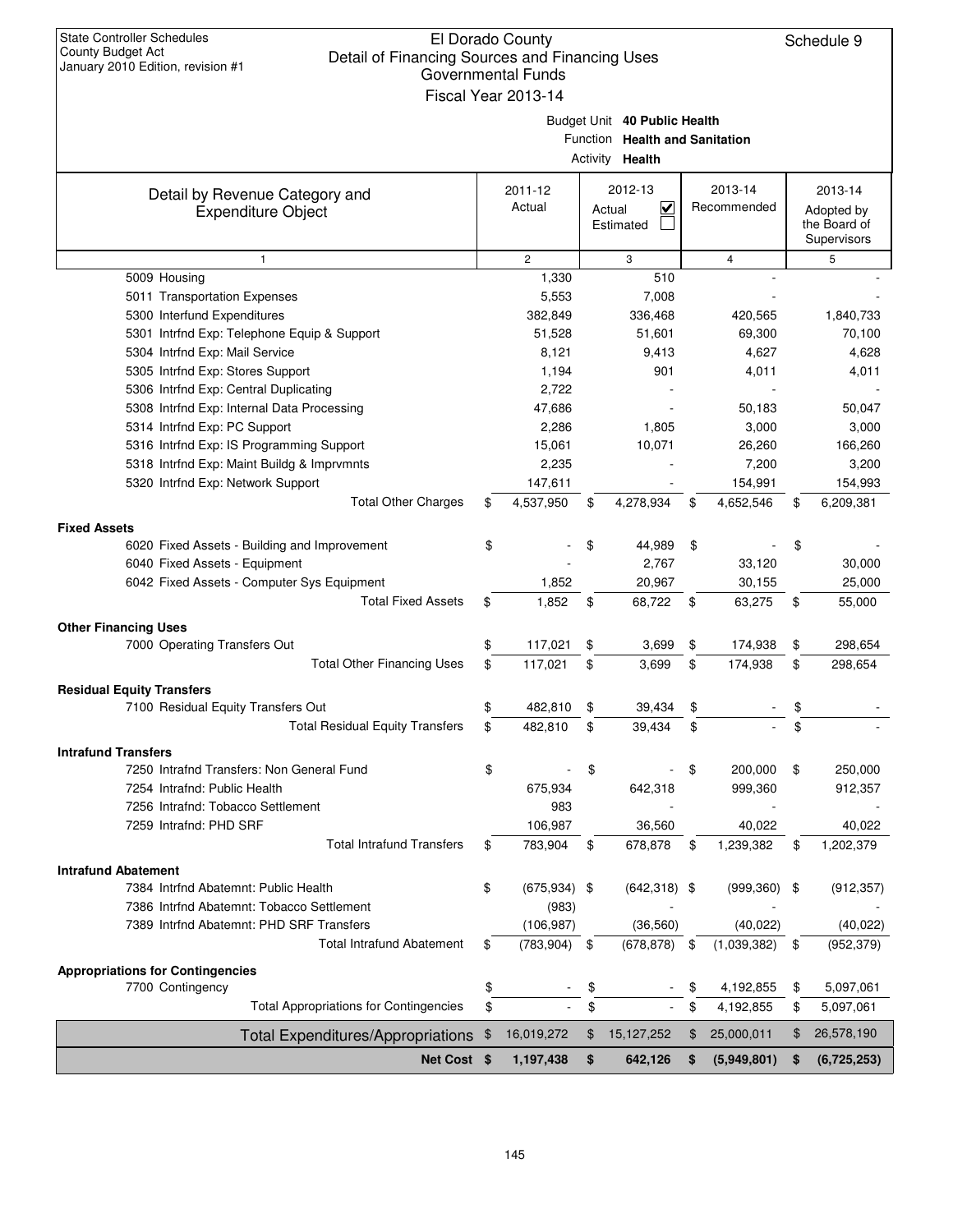| <b>State Controller Schedules</b><br>El Dorado County<br>Schedule 9<br><b>County Budget Act</b><br>Detail of Financing Sources and Financing Uses<br>January 2010 Edition, revision #1<br>Governmental Funds<br>Fiscal Year 2013-14 |    |                      |    |                                                                                          |      |                        |    |                             |
|-------------------------------------------------------------------------------------------------------------------------------------------------------------------------------------------------------------------------------------|----|----------------------|----|------------------------------------------------------------------------------------------|------|------------------------|----|-----------------------------|
|                                                                                                                                                                                                                                     |    |                      |    | Budget Unit 41 Mental Health<br>Function Health and Sanitation<br>Activity <b>Health</b> |      |                        |    |                             |
| Detail by Revenue Category and<br><b>Expenditure Object</b>                                                                                                                                                                         |    | 2011-12<br>Actual    |    | 2012-13<br>$\overline{\mathsf{v}}$<br>Actual                                             |      | 2013-14<br>Recommended |    | 2013-14<br>Adopted by       |
|                                                                                                                                                                                                                                     |    |                      |    | Estimated                                                                                |      |                        |    | the Board of<br>Supervisors |
| $\mathbf{1}$                                                                                                                                                                                                                        |    | $\mathbf{2}$         |    | 3                                                                                        |      | $\overline{4}$         |    | 5                           |
| Revenue from Use of Money and Property                                                                                                                                                                                              |    |                      |    |                                                                                          |      |                        |    |                             |
| 0400 Interest                                                                                                                                                                                                                       | \$ | 27,233               | \$ | 15,742                                                                                   | \$   | 30,000                 | \$ | 30,000                      |
| Total Revenue from Use of Money and Property                                                                                                                                                                                        | \$ | 27,233               | \$ | 15,742                                                                                   | \$   | 30,000                 | \$ | 30,000                      |
| Intergovernmental Revenue - State                                                                                                                                                                                                   |    |                      |    |                                                                                          |      |                        |    |                             |
| 0660 State - Mental Health                                                                                                                                                                                                          | \$ | 634,113              | \$ |                                                                                          | \$   |                        | \$ |                             |
| 0662 State - Mental Health Medi Cal                                                                                                                                                                                                 |    | 2,137,294            |    | 107                                                                                      |      |                        |    |                             |
| 0663 State - Mental Health Proposition 63<br>0664 State - Mental Health - AB3632                                                                                                                                                    |    | 3,986,600<br>261,655 |    | 6,465,198                                                                                |      | 6,025,786              |    | 6,025,786                   |
| Total Intergovernmental Revenue - State                                                                                                                                                                                             | \$ | 7,019,662            | \$ | 6,465,305                                                                                | \$   | 6,025,786              | \$ | 6,025,786                   |
| Intergovernmental Revenue - Federal                                                                                                                                                                                                 |    |                      |    |                                                                                          |      |                        |    |                             |
| 1100 Federal - Other                                                                                                                                                                                                                | \$ | $(40,349)$ \$        |    | 170,466                                                                                  | \$   | 172,672                | \$ | 176,810                     |
| 1107 Federal - Medi Cal                                                                                                                                                                                                             |    | 4,256,479            |    | 3,269,590                                                                                |      | 4,186,210              |    | 4,415,878                   |
| 1127 Federal - Healthy Families                                                                                                                                                                                                     |    | 94,071               |    | 169,452                                                                                  |      |                        |    |                             |
| Total Intergovernmental Revenue - Federal                                                                                                                                                                                           | \$ | 4,310,201            | \$ | 3,609,507                                                                                | \$   | 4,358,882              | \$ | 4,592,688                   |
| <b>Charges for Services</b>                                                                                                                                                                                                         |    |                      |    |                                                                                          |      |                        |    |                             |
| 1640 Mental Health Services: Private Insurance                                                                                                                                                                                      | \$ | 172,780              | \$ | 174,684                                                                                  | - \$ | 270,800                | \$ | 270,800                     |
| 1641 Mental Health Services: Private Payors                                                                                                                                                                                         |    | 33,809               |    | 29,237                                                                                   |      | 6,800                  |    | 6,800                       |
| 1642 Mental Health Services: Other County                                                                                                                                                                                           |    | 302,141              |    | 393,139                                                                                  |      | 641,000                |    | 641,000                     |
| 1643 Mental Health Services: Co Collections                                                                                                                                                                                         |    | 4,144                |    | 5,189                                                                                    |      | 6,423                  |    | 6,423                       |
| 1644 Mental Health Services: Public Guardian                                                                                                                                                                                        |    | 35,782               |    | 54,398                                                                                   |      | 54,000                 |    | 54,000                      |
| 1649 Mental Health Services: Other                                                                                                                                                                                                  |    | 217,956              |    | 143,891                                                                                  |      | 126,000                |    | 126,000                     |
| 1740 Charges for Services                                                                                                                                                                                                           |    | 6,643                |    | 7,303                                                                                    |      |                        |    |                             |
| 1742 Miscellaneous Copy Fees                                                                                                                                                                                                        |    | 60                   |    | 15                                                                                       |      | 150                    |    | 150                         |
| 1819 Intrfnd Rev: Mental Health Sevices                                                                                                                                                                                             |    | 23,687               |    | 24,463                                                                                   |      | 50,000                 |    | 50,000                      |
| <b>Total Charges for Services</b>                                                                                                                                                                                                   | \$ | 797,001              | \$ | 832,318                                                                                  | \$   | 1,155,173              | \$ | 1,155,173                   |
| <b>Miscellaneous Revenues</b>                                                                                                                                                                                                       |    |                      |    |                                                                                          |      |                        |    |                             |
| 1940 Miscellaneous Revenue                                                                                                                                                                                                          | \$ | 86                   | \$ | 73                                                                                       | \$   |                        | \$ |                             |
| 1941 Miscellaneous Refund                                                                                                                                                                                                           |    |                      |    | 2,142                                                                                    |      |                        |    |                             |
| 1942 Miscellaneous Reimbursement                                                                                                                                                                                                    |    | 40,684               |    | 18,554                                                                                   |      |                        |    |                             |
| <b>Total Miscellaneous Revenues</b>                                                                                                                                                                                                 | \$ | 40,770               | \$ | 20,768                                                                                   | \$   |                        | \$ |                             |
| <b>Other Financing Sources</b>                                                                                                                                                                                                      |    |                      |    |                                                                                          |      |                        |    |                             |
| 2020 Operating Transfers In                                                                                                                                                                                                         | \$ | 18,559               | \$ | 17,339                                                                                   | \$   | 118,310                | \$ | 128,310                     |
| 2021 Operating Transfers In: Veh Lic Fee                                                                                                                                                                                            |    | 171,926              |    | 66,131                                                                                   |      | 66,131                 |    | 66,131                      |
| 2026 Operating Transfers In: PHD SRF                                                                                                                                                                                                |    |                      |    | 2,143,932                                                                                |      | 2,143,852              |    | 2,143,852                   |
| 2027 Operating Transfers In: Sales Tax Realingment                                                                                                                                                                                  |    | 3,038,260            |    | 2,983,995                                                                                |      | 3,166,751              |    | 3,535,058                   |
| <b>Total Other Financing Sources</b>                                                                                                                                                                                                | \$ | 3,228,745            | \$ | 5,211,396                                                                                | \$   | 5,495,044              | \$ | 5,873,351                   |
| <b>Total Revenue</b>                                                                                                                                                                                                                | \$ | 15,423,613           | \$ | 16,155,037                                                                               | \$   | 17,064,885             | \$ | 17,676,998                  |
| <b>Salaries and Employee Benefits</b>                                                                                                                                                                                               |    |                      |    |                                                                                          |      |                        |    |                             |
| 3000 Permanent Employees / Elected Officials                                                                                                                                                                                        | \$ | 5,078,039            | \$ | 4,859,138                                                                                | \$   | 5,850,300              | \$ | 4,898,788                   |
| 3001 Temporary Employees                                                                                                                                                                                                            |    | 660,128              |    | 538,790                                                                                  |      | 383,007                |    | 501,105                     |
| 3002 Overtime                                                                                                                                                                                                                       |    | 236,192              |    | 207,454                                                                                  |      | 55,000                 |    | 115,000                     |
| 3003 Standby Pay                                                                                                                                                                                                                    |    | 39,109               |    | 46,647                                                                                   |      | 50,000                 |    | 50,000                      |
| 3004 Other Compensation                                                                                                                                                                                                             |    | 191,410              |    | 140,564                                                                                  |      | 116,670                |    | 78,530                      |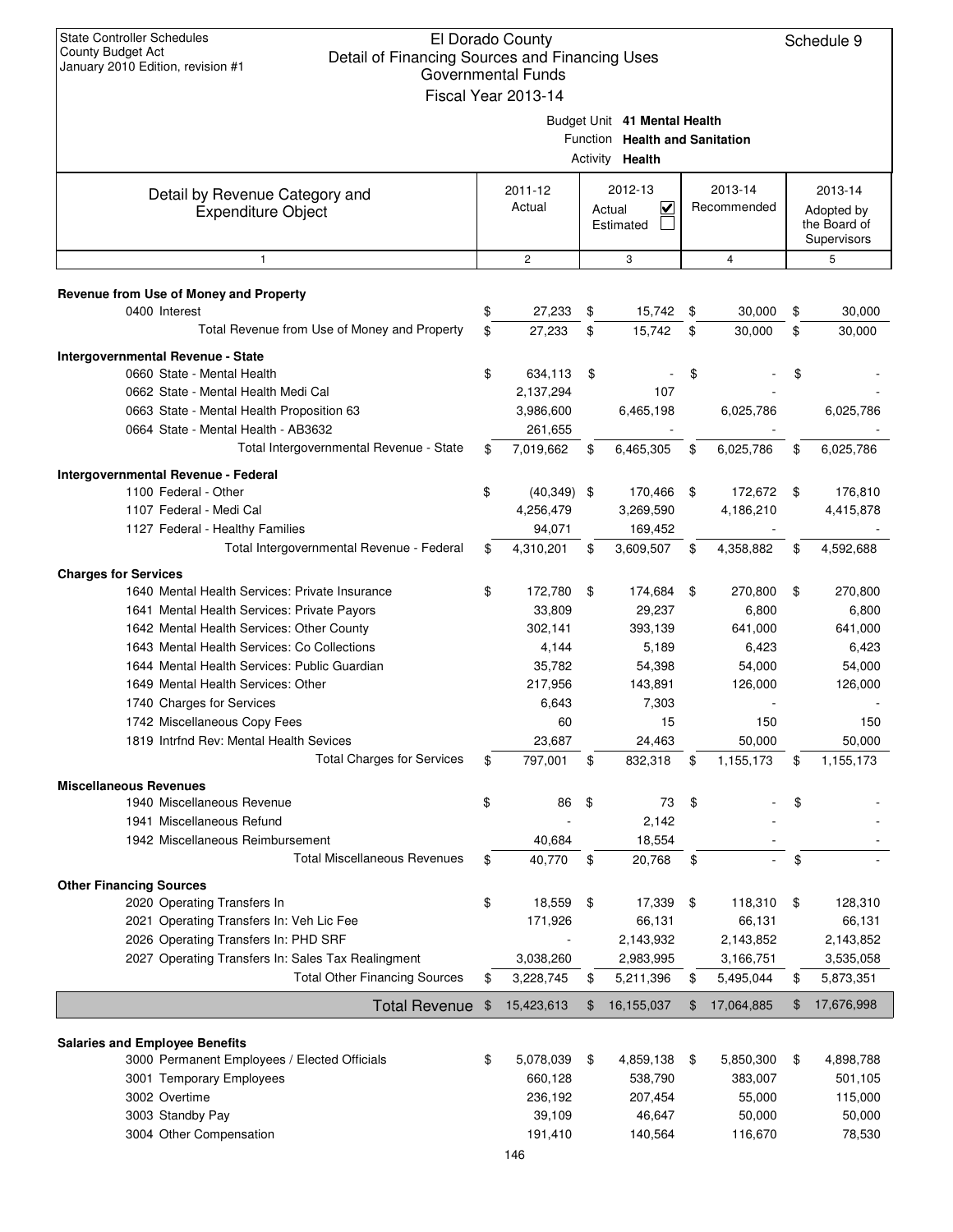| <b>State Controller Schedules</b><br>El Dorado County<br>Schedule 9<br>County Budget Act<br>Detail of Financing Sources and Financing Uses<br>January 2010 Edition, revision #1<br><b>Governmental Funds</b><br>Fiscal Year 2013-14 |                                    |                  |    |                                                                                   |    |                  |    |                                           |  |  |
|-------------------------------------------------------------------------------------------------------------------------------------------------------------------------------------------------------------------------------------|------------------------------------|------------------|----|-----------------------------------------------------------------------------------|----|------------------|----|-------------------------------------------|--|--|
|                                                                                                                                                                                                                                     |                                    |                  |    | Budget Unit 41 Mental Health<br>Function Health and Sanitation<br>Activity Health |    |                  |    |                                           |  |  |
| Detail by Revenue Category and                                                                                                                                                                                                      |                                    | 2011-12          |    | 2012-13                                                                           |    | 2013-14          |    | 2013-14                                   |  |  |
| <b>Expenditure Object</b>                                                                                                                                                                                                           | Actual<br>⊻<br>Actual<br>Estimated |                  |    |                                                                                   |    | Recommended      |    | Adopted by<br>the Board of<br>Supervisors |  |  |
| $\mathbf{1}$                                                                                                                                                                                                                        |                                    | $\overline{2}$   |    | 3                                                                                 |    | $\overline{4}$   |    | 5                                         |  |  |
| 3005 Tahoe Differential                                                                                                                                                                                                             |                                    | 23,737           |    | 17,645                                                                            |    | 29,998           |    | 27,880                                    |  |  |
| 3006 Bilingual Pay                                                                                                                                                                                                                  |                                    | 6,192            |    | 6,345                                                                             |    | 7,904            |    | 86,046                                    |  |  |
| 3020 Employer Share - Employee Retirement                                                                                                                                                                                           |                                    | 971,903          |    | 925,805                                                                           |    | 1,138,628        |    | 883,138                                   |  |  |
| 3022 Employer Share - Medi Care                                                                                                                                                                                                     |                                    | 85,294           |    | 79,366                                                                            |    | 85,279           |    | 229,031                                   |  |  |
| 3040 Employer Share - Health Insurance                                                                                                                                                                                              |                                    | 1,241,861        |    | 1,234,856                                                                         |    | 1,550,669        |    | 1,163,784                                 |  |  |
| 3041 Employer Share - Unemployment Insurance                                                                                                                                                                                        |                                    | 87,138           |    | 79,774                                                                            |    | 17,420           |    | 14,523                                    |  |  |
| 3042 Employer Share - Long Term Disab Insurance<br>3043 Employer Share - Deferred Compensation                                                                                                                                      |                                    | 14,271<br>13,931 |    | 9,361<br>10,594                                                                   |    | 21,034<br>9,154  |    | 17,053<br>5,021                           |  |  |
| 3046 Retiree Health - Defined Contributions                                                                                                                                                                                         |                                    | 91,189           |    | 98,418                                                                            |    | 93,389           |    | 88,744                                    |  |  |
| 3060 Employer Share - Workers' Compensation                                                                                                                                                                                         |                                    | 51,368           |    | 15,789                                                                            |    | 31,575           |    | 33,598                                    |  |  |
| 3080 Flexible Benefits                                                                                                                                                                                                              |                                    | 12,453           |    | 7,475                                                                             |    | 6,496            |    | 3,211                                     |  |  |
| <b>Total Salaries and Employee Benefits</b>                                                                                                                                                                                         | \$                                 | 8,804,214        | \$ | 8,278,019                                                                         | \$ | 9,446,523        | \$ | 8,195,452                                 |  |  |
|                                                                                                                                                                                                                                     |                                    |                  |    |                                                                                   |    |                  |    |                                           |  |  |
| <b>Services and Supplies</b><br>4040 Telephone Company Vendor Payments                                                                                                                                                              | \$                                 | 6,302            | \$ | 8,289                                                                             | \$ | 16,721           | \$ | 12,161                                    |  |  |
| 4041 Cnty Pass thru Telephone Chrges to Depts                                                                                                                                                                                       |                                    | 5,193            |    | 4,473                                                                             |    | 5,601            |    | 4,600                                     |  |  |
| 4060 Food and Food Products                                                                                                                                                                                                         |                                    | 55,411           |    | 55,071                                                                            |    | 53,750           |    | 53,850                                    |  |  |
| 4080 Household Expense                                                                                                                                                                                                              |                                    | 18,186           |    | 22,131                                                                            |    | 15,150           |    | 15,191                                    |  |  |
| 4083 Household Expense - Laundry                                                                                                                                                                                                    |                                    | 9,586            |    | 10,652                                                                            |    | 7,500            |    | 9,500                                     |  |  |
| 4085 Household Expense - Refuse Disposal                                                                                                                                                                                            |                                    | 10,175           |    | 7,093                                                                             |    | 10,874           |    | 8,696                                     |  |  |
| 4086 Household Expense - Janitorial/Custodial                                                                                                                                                                                       |                                    | 51,739           |    | 49,917                                                                            |    | 50,649           |    | 66,292                                    |  |  |
| 4100 Insurance - Premium                                                                                                                                                                                                            |                                    | 72,590           |    | 29,240                                                                            |    | 58,481           |    | 54,083                                    |  |  |
| 4140 Maintenance - Equipment                                                                                                                                                                                                        |                                    | 244              |    | 74                                                                                |    | 964              |    | 1,045                                     |  |  |
| 4143 Maintenance - Service Contracts                                                                                                                                                                                                |                                    | 961              |    | 1,209                                                                             |    | 13,876           |    | 8,658                                     |  |  |
| 4144 Maintenance - Computer System Supplies                                                                                                                                                                                         |                                    | 5,948            |    | 11,282                                                                            |    | 9,211            |    |                                           |  |  |
| 4180 Maintenance - Building and Improvements                                                                                                                                                                                        |                                    |                  |    | 529                                                                               |    | 3,471            |    | 1,610                                     |  |  |
| 4183 Maintenance - Grounds                                                                                                                                                                                                          |                                    | 40               |    |                                                                                   |    |                  |    |                                           |  |  |
| 4192 Maintenance - Lighting                                                                                                                                                                                                         |                                    | 1                |    |                                                                                   |    |                  |    |                                           |  |  |
| 4200 Medical, Dental and Laboratory Supplies                                                                                                                                                                                        |                                    | 38,397           |    | 55,268                                                                            |    | 47,500           |    | 51,000                                    |  |  |
| 4220 Memberships                                                                                                                                                                                                                    |                                    | 9,859            |    | 1,133                                                                             |    | 1,050            |    | 1,050                                     |  |  |
| 4221 Memberships - Legislative Advocacy                                                                                                                                                                                             |                                    | 6,606            |    | 8,431                                                                             |    | 8,731            |    | 8,731                                     |  |  |
| 4260 Office Expense                                                                                                                                                                                                                 |                                    | 43,180           |    | 33,595                                                                            |    | 41,030           |    | 18,195                                    |  |  |
| 4261 Postage                                                                                                                                                                                                                        |                                    | 2,397            |    | 2,717                                                                             |    | 2,600            |    | 1,900                                     |  |  |
| 4262 Software                                                                                                                                                                                                                       |                                    | 192              |    | 1,257                                                                             |    | 15,391           |    | 2,892                                     |  |  |
| 4263 Subscription / Newspaper / Journals                                                                                                                                                                                            |                                    | 104              |    |                                                                                   |    | 1,453            |    | 652                                       |  |  |
| 4264 Books / Manuals                                                                                                                                                                                                                |                                    | 10,635           |    | 4,283                                                                             |    | 3,100            |    | 2,800                                     |  |  |
| 4266 Printing / Duplicating                                                                                                                                                                                                         |                                    |                  |    | 453                                                                               |    | 601              |    | 400                                       |  |  |
| 4300 Professional and Specialized Services                                                                                                                                                                                          |                                    | 510,951          |    | 609,217                                                                           |    | 1,139,420        |    | 1,620,109                                 |  |  |
| 4302 Construction and Engineering Contracts                                                                                                                                                                                         |                                    | 1,917            |    |                                                                                   |    |                  |    |                                           |  |  |
| 4318 Interpreter                                                                                                                                                                                                                    |                                    | 65               |    | 13                                                                                |    | 1,001            |    |                                           |  |  |
| 4323 Psychiatric Medical Services                                                                                                                                                                                                   |                                    | 2,841,868        |    | 2,897,801                                                                         |    | 2,898,297        |    | 3,618,297                                 |  |  |
| 4324 Medical, Dental and Lab Services<br>4400 Publication and Legal Notices                                                                                                                                                         |                                    | 296,865<br>545   |    | 13,244                                                                            |    | 123,950<br>1,500 |    | 81,350<br>1,000                           |  |  |
| 4420 Rents and Leases - Equipment                                                                                                                                                                                                   |                                    | 32,226           |    | 32,680                                                                            |    | 42,248           |    | 17,025                                    |  |  |
| 4440 Rent & Lease - Building/Improvements                                                                                                                                                                                           |                                    | 376,982          |    | 284,770                                                                           |    | 283,831          |    | 258,925                                   |  |  |
| 4460 Small Tools and Instruments                                                                                                                                                                                                    |                                    |                  |    | 526                                                                               |    | 200              |    | 200                                       |  |  |
| 4461 Minor Equipment                                                                                                                                                                                                                |                                    | 4,750            |    | 4,284                                                                             |    | 2,500            |    | 4,500                                     |  |  |
|                                                                                                                                                                                                                                     |                                    |                  |    |                                                                                   |    |                  |    |                                           |  |  |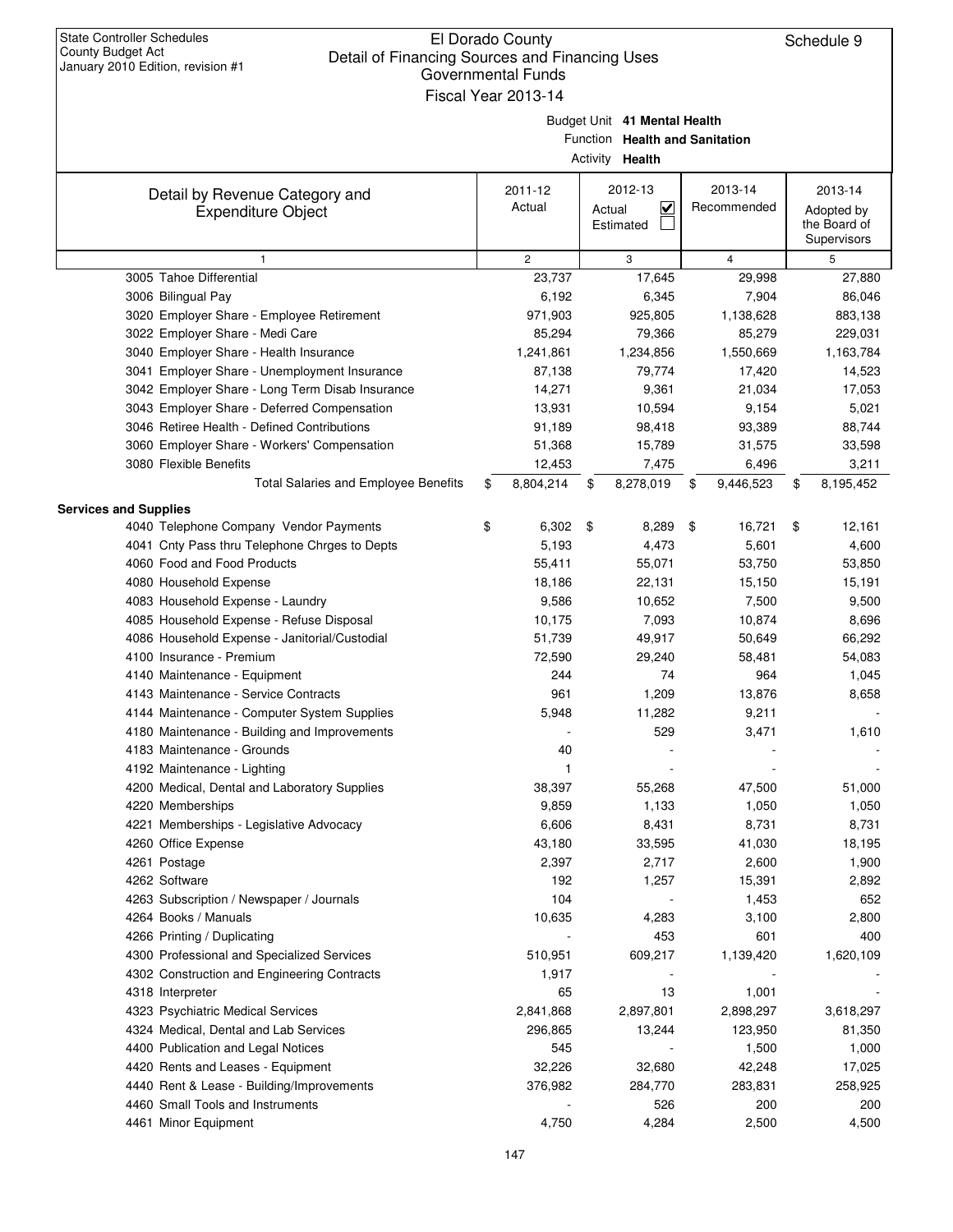| of financing occlected and financing<br>January 2010 Edition, revision #1 | Governmental Funds<br>Fiscal Year 2013-14 |                                                                                          |                        |                                                      |
|---------------------------------------------------------------------------|-------------------------------------------|------------------------------------------------------------------------------------------|------------------------|------------------------------------------------------|
|                                                                           |                                           | Budget Unit 41 Mental Health<br>Function Health and Sanitation<br>Activity <b>Health</b> |                        |                                                      |
| Detail by Revenue Category and<br><b>Expenditure Object</b>               | 2011-12<br>Actual                         | 2012-13<br>$\overline{\mathbf{v}}$<br>Actual<br>Estimated                                | 2013-14<br>Recommended | 2013-14<br>Adopted by<br>the Board of<br>Supervisors |
|                                                                           | $\overline{c}$                            | 3                                                                                        | $\overline{4}$         | 5                                                    |
| 4462 Minor Computer Equipment                                             | 41,821                                    | 61,855                                                                                   | 46,671                 | 32,600                                               |
| 4500 Special Departmental Expense                                         | 1,753                                     | 2,618                                                                                    | 498,778                | 570,043                                              |
| 4501 Special Projects                                                     |                                           |                                                                                          | 13,253                 | 11,397                                               |
| 4502 Educational Materials                                                | 1,394                                     | 599                                                                                      | 20,800                 | 20,800                                               |
| 4503 Staff Development                                                    | 8,472                                     | 13,622                                                                                   | 37,063                 | 37,062                                               |
| 4529 Software License                                                     | 73,335                                    | 667                                                                                      | 149,738                | 136,720                                              |
| 4540 Staff Development                                                    |                                           | 50                                                                                       |                        |                                                      |
| 4600 Transportation and Travel                                            | 3,153                                     | 3,041                                                                                    | 38,315                 | 38,316                                               |
| 4602 Employee - Private Auto Mileage                                      | 16,068                                    | 10,381                                                                                   | 20,281                 | 20,282                                               |
| 4604 Volunteer - Private Auto Mileage                                     | 104                                       | 411                                                                                      |                        |                                                      |
| 4605 Vehicle - Rent or Lease                                              | 23,030                                    | 43,923                                                                                   | 38,366                 | 38,265                                               |
| 4606 Fuel Purchases                                                       | 33,272                                    | 34,057                                                                                   | 43,249                 | 33,200                                               |
| 4608 Hotel Accommodations                                                 | 1,936                                     | 958                                                                                      |                        |                                                      |
| 4620 Utilities                                                            | 96,783                                    | 78,970                                                                                   | 59,039                 | 63,334                                               |
| <b>Total Services and Supplies</b>                                        | \$<br>4,715,034                           | \$<br>4,400,782                                                                          | \$<br>5,826,204        | \$<br>6,926,731                                      |
| <b>Other Charges</b>                                                      |                                           |                                                                                          |                        |                                                      |
| 5000 Support and Care of Persons                                          | \$                                        | \$<br>80,100                                                                             | \$                     | \$                                                   |
| 5002 Institute For Mental Disease - MenHith                               | 872,787                                   | 1,274,227                                                                                | 1,640,415              | 2,058,115                                            |
| 5009 Housing                                                              | 12,647                                    | 21,807                                                                                   | 20,000                 | 20,000                                               |
| 5010 Transportation Services                                              |                                           |                                                                                          | 2,500                  | 2,500                                                |
| 5011 Transportation Expenses                                              | 540                                       | 854                                                                                      | 11,900                 | 11,900                                               |
| 5012 Ancilliary Services                                                  |                                           |                                                                                          | 4,625                  | 4,625                                                |
| 5013 Ancilliary Expenses                                                  | 4,361                                     | 746                                                                                      | 9,625                  | 9,625                                                |
| 5300 Interfund Expenditures                                               | 301,653                                   | 247,192                                                                                  | 393,587                | 2,063,234                                            |
| 5301 Intrfnd Exp: Telephone Equip & Support                               | 68,380                                    | 67,283                                                                                   | 61,670                 | 51,200                                               |
| 5304 Intrfnd Exp: Mail Service                                            | 7,598                                     | 5,394                                                                                    | 4,329                  | 4,650                                                |
| 5305 Intrfnd Exp: Stores Support                                          | 2,560                                     | 1,930                                                                                    | 8,598                  | 10,969                                               |
| 5306 Intrfnd Exp: Central Duplicating                                     | 2,425                                     |                                                                                          |                        |                                                      |
| 5308 Intrfnd Exp: Internal Data Processing                                | 38,213                                    |                                                                                          | 40,124                 | 37,483                                               |
| 5314 Intrfnd Exp: PC Support                                              | 2,460                                     | 960                                                                                      | 5,000                  | 5,074                                                |
| 5316 Intrfnd Exp: IS Programming Support                                  | 55,254                                    | 121,035                                                                                  | 26,480                 | 159,072                                              |
| 5318 Intrfnd Exp: Maint Buildg & Imprvmnts                                | 34,265                                    | 6,723                                                                                    | 23,023                 | 22,658                                               |
| 5320 Intrfnd Exp: Network Support                                         | 95,805                                    |                                                                                          | 100,595                | 93,033                                               |
| 5321 Intrfnd Exp: Collections                                             | 486                                       | 429                                                                                      | 805                    | 805                                                  |
| <b>Total Other Charges</b>                                                | \$<br>1,499,433                           | \$<br>1,828,679                                                                          | \$<br>2,353,276        | \$<br>4,554,943                                      |
| <b>Fixed Assets</b>                                                       |                                           |                                                                                          |                        |                                                      |
| 6020 Fixed Assets - Building and Improvement                              | \$<br>18,739                              | \$                                                                                       | \$<br>69,102           | \$<br>96,102                                         |
| 6023 Fixed Assets - Construction                                          |                                           |                                                                                          | 14,973                 | 14,973                                               |
| 6040 Fixed Assets - Equipment                                             |                                           |                                                                                          | 57,600                 | 156,800                                              |
| 6042 Fixed Assets - Computer Sys Equipment                                |                                           | 14,731                                                                                   | 34,080                 | 32,750                                               |
| <b>Total Fixed Assets</b>                                                 | \$<br>18,739                              | \$<br>14,731                                                                             | \$<br>175,755          | \$<br>300,625                                        |
| <b>Intrafund Transfers</b>                                                |                                           |                                                                                          |                        |                                                      |
| 7250 Intrafnd Transfers: Non General Fund                                 | \$<br>10,816,814                          | \$<br>3,408,559                                                                          | \$<br>877,828          | \$<br>4,227,671                                      |
| <b>Total Intrafund Transfers</b>                                          | \$<br>10,816,814                          | \$<br>3,408,559                                                                          | \$<br>877,828          | \$<br>4,227,671                                      |

#### **Intrafund Abatement**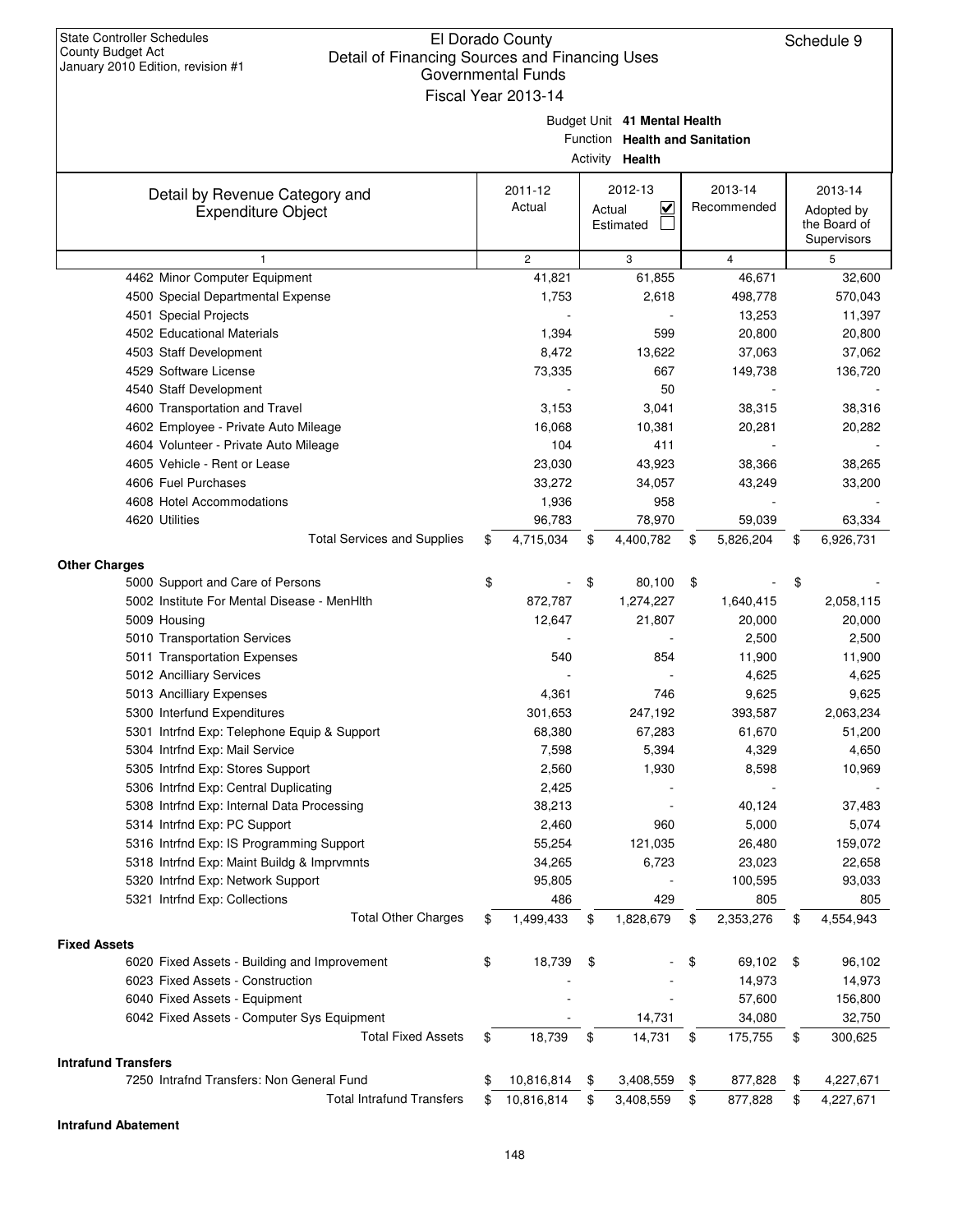| <b>State Controller Schedules</b><br>El Dorado County<br>County Budget Act<br>Detail of Financing Sources and Financing Uses<br>January 2010 Edition, revision #1<br><b>Governmental Funds</b><br>Fiscal Year 2013-14<br>Budget Unit 41 Mental Health<br>Function |                                                             |                                                        |                   |                                                               |             |    |             |                                                      |             |  |
|-------------------------------------------------------------------------------------------------------------------------------------------------------------------------------------------------------------------------------------------------------------------|-------------------------------------------------------------|--------------------------------------------------------|-------------------|---------------------------------------------------------------|-------------|----|-------------|------------------------------------------------------|-------------|--|
|                                                                                                                                                                                                                                                                   |                                                             | <b>Health and Sanitation</b><br>Activity <b>Health</b> |                   |                                                               |             |    |             |                                                      |             |  |
|                                                                                                                                                                                                                                                                   | Detail by Revenue Category and<br><b>Expenditure Object</b> |                                                        | 2011-12<br>Actual | 2012-13<br>2013-14<br>V<br>Recommended<br>Actual<br>Estimated |             |    |             | 2013-14<br>Adopted by<br>the Board of<br>Supervisors |             |  |
|                                                                                                                                                                                                                                                                   |                                                             |                                                        | $\overline{2}$    |                                                               | 3           |    | 4           |                                                      | 5           |  |
|                                                                                                                                                                                                                                                                   | 7380 Intrfnd Abatemnt: Not General Fund                     | \$                                                     | (10, 816, 814)    | -\$                                                           | (3,408,559) | \$ | (1,074,828) | \$                                                   | (4,474,669) |  |
|                                                                                                                                                                                                                                                                   | <b>Total Intrafund Abatement</b>                            | \$                                                     | (10, 816, 814)    | \$                                                            | (3,408,559) | \$ | (1,074,828) | \$                                                   | (4,474,669) |  |
| <b>Appropriations for Contingencies</b>                                                                                                                                                                                                                           |                                                             |                                                        |                   |                                                               |             |    |             |                                                      |             |  |
| 7700 Contingency                                                                                                                                                                                                                                                  |                                                             | \$                                                     |                   | \$                                                            |             | \$ | 5,241,790   | \$                                                   | 6,810,319   |  |
|                                                                                                                                                                                                                                                                   | <b>Total Appropriations for Contingencies</b>               | \$                                                     |                   | \$                                                            | $\sim$      | \$ | 5,241,790   | \$                                                   | 6,810,319   |  |
|                                                                                                                                                                                                                                                                   | Total Expenditures/Appropriations                           | -\$                                                    | 15,037,420        | \$<br>14,522,210<br>22,846,548<br>\$.                         |             |    |             |                                                      | 26,541,072  |  |
|                                                                                                                                                                                                                                                                   | Net Cost \$                                                 |                                                        | 386,193           | S                                                             | 1,632,827   |    | (5,781,663) | S                                                    | (8,864,074) |  |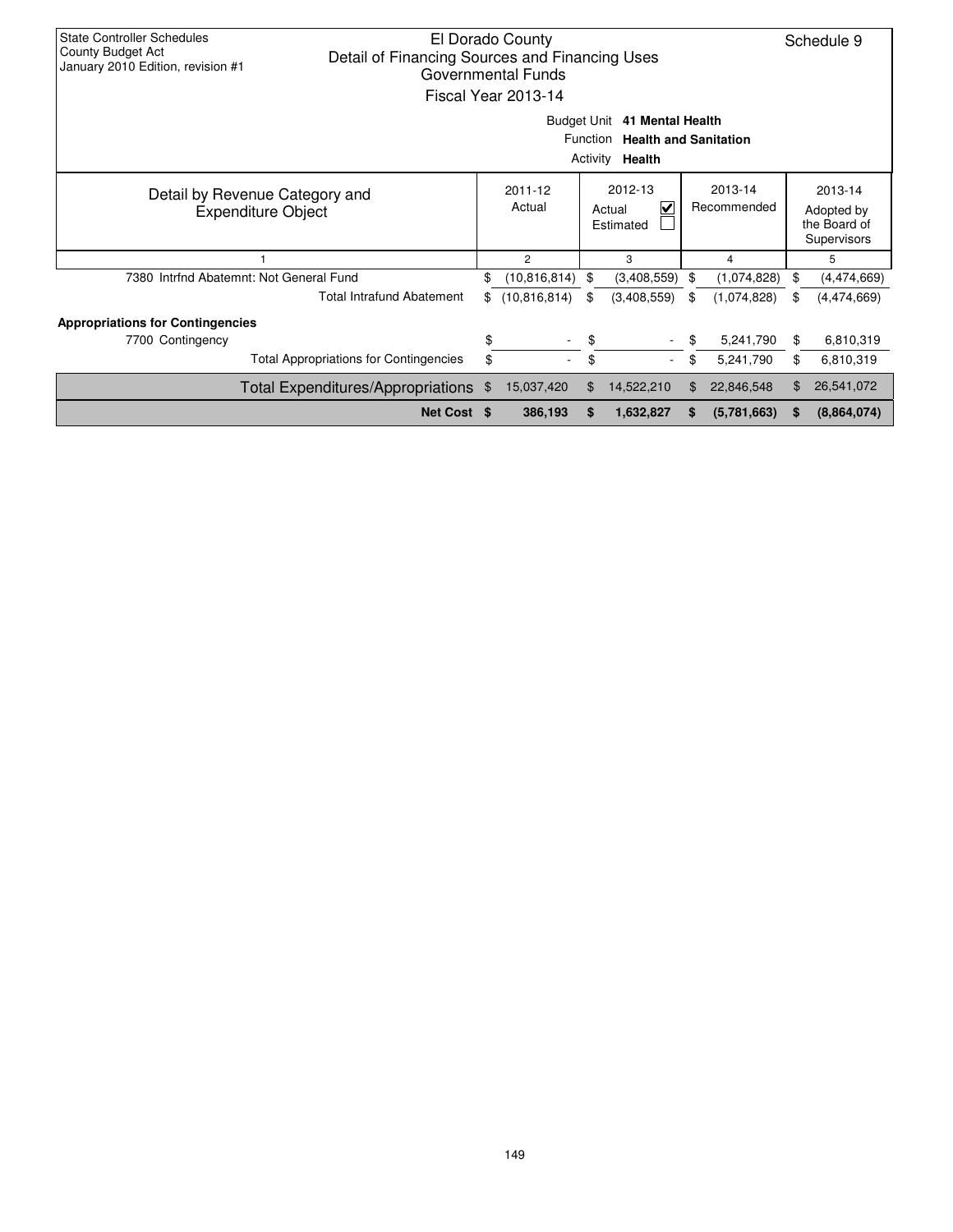| <b>State Controller Schedules</b><br><b>County Budget Act</b><br>Detail of Financing Sources and Financing Uses<br>January 2010 Edition, revision #1 | El Dorado County<br><b>Governmental Funds</b><br>Fiscal Year 2013-14 |        |                                                   |                                         |          | Schedule 9                                |
|------------------------------------------------------------------------------------------------------------------------------------------------------|----------------------------------------------------------------------|--------|---------------------------------------------------|-----------------------------------------|----------|-------------------------------------------|
|                                                                                                                                                      |                                                                      |        | Function Health and Sanitation<br>Activity Health | Budget Unit 42 Environmental Management |          |                                           |
| Detail by Revenue Category and                                                                                                                       | 2011-12                                                              |        | 2012-13                                           | 2013-14                                 |          | 2013-14                                   |
| <b>Expenditure Object</b>                                                                                                                            | Actual                                                               | Actual | $\checkmark$<br>Estimated                         | Recommended                             |          | Adopted by<br>the Board of<br>Supervisors |
| 1                                                                                                                                                    | $\mathbf{2}$                                                         |        | 3                                                 | 4                                       |          | 5                                         |
| <b>Licenses, Permits and Franchises</b>                                                                                                              |                                                                      |        |                                                   |                                         |          |                                           |
| 0220 Construction Permits                                                                                                                            | \$<br>96,683                                                         | \$     | 107,999                                           | \$<br>90,000                            | \$       | 90,000                                    |
| 0251 Franchise - Garbage                                                                                                                             | 12,000                                                               |        | 43,864                                            | 962,286                                 |          | 979,777                                   |
| 0260 Other License and Permits                                                                                                                       | 13,385                                                               |        | 18,583                                            | 14,100                                  |          | 14,100                                    |
| 0263 Under Ground Storage Tank Permit                                                                                                                | 134,318                                                              |        | 133,771                                           | 100,000                                 |          | 100,000                                   |
| 0265 Health Permit                                                                                                                                   | 7,610                                                                |        | 13,731                                            | 4,800                                   |          | 4,800                                     |
| 0267 Food Facility Permit                                                                                                                            | 418,717                                                              |        | 432,962                                           | 369,173                                 |          | 369,173                                   |
| 0268 Pool and Spa Permit                                                                                                                             | 95,428                                                               |        | 97,633                                            | 90,550                                  |          | 90,550                                    |
| 0269 Water System Permit                                                                                                                             | 56,368                                                               |        | 70,929                                            | 54,912                                  |          | 54,912                                    |
| 0270 Well Permit                                                                                                                                     | 27,604                                                               |        | 31,278                                            | 21,599                                  |          | 21,599                                    |
| 0272 Infectious Waste Permit                                                                                                                         | 136                                                                  |        |                                                   |                                         |          |                                           |
| Total Licenses, Permits and Franchises                                                                                                               | \$<br>862,249                                                        | \$     | 950,750                                           | \$<br>1,707,420                         | \$       | 1,724,911                                 |
| Intergovernmental Revenue - State                                                                                                                    |                                                                      |        |                                                   |                                         |          |                                           |
| 0880 State - Other                                                                                                                                   | \$<br>82,168                                                         | \$     | 75,521                                            | \$<br>80,000                            | \$       | 80,000                                    |
| Total Intergovernmental Revenue - State                                                                                                              | \$<br>82,168                                                         | \$     | 75,521                                            | \$<br>80,000                            | \$       | 80,000                                    |
| <b>Charges for Services</b>                                                                                                                          |                                                                      |        |                                                   |                                         |          |                                           |
| 1310 Special Assessments                                                                                                                             | \$<br>57,096                                                         | \$     | 88,807                                            | \$                                      | \$       |                                           |
| 1401 Planning and Engineering Fees                                                                                                                   | 24,107                                                               |        | 50,482                                            | 31,550                                  |          | 31,550                                    |
| 1661 Water Sampling                                                                                                                                  |                                                                      |        | 57                                                | 100                                     |          | 100                                       |
| 1662 Loan Certification                                                                                                                              | 1,421                                                                |        | 2,766                                             | 1,000                                   |          | 1,000                                     |
| 1663 Business Plans                                                                                                                                  | 162,656                                                              |        | 165,199                                           | 168,892                                 |          | 168,892                                   |
| 1740 Charges for Services                                                                                                                            | 14,575                                                               |        | 16,790                                            | 17,307                                  |          | 17,307                                    |
| 1800 Interfund Revenue<br><b>Total Charges for Services</b>                                                                                          | \$<br>608,251<br>868,106                                             | \$     | 525,184<br>849,285                                | \$<br>3,872<br>222,721                  | \$       | 3,872<br>222,721                          |
|                                                                                                                                                      |                                                                      |        |                                                   |                                         |          |                                           |
| <b>Miscellaneous Revenues</b>                                                                                                                        | \$                                                                   |        |                                                   |                                         |          |                                           |
| 1940 Miscellaneous Revenue<br><b>Total Miscellaneous Revenues</b>                                                                                    | \$<br>47,255                                                         | \$     | 5,322<br>5,322                                    | \$                                      | \$<br>\$ | 12,964                                    |
|                                                                                                                                                      | 47,255                                                               | \$     |                                                   | \$                                      |          | 12,964                                    |
| <b>Other Financing Sources</b>                                                                                                                       |                                                                      |        |                                                   |                                         |          |                                           |
| 2020 Operating Transfers In                                                                                                                          | \$<br>201,559                                                        | \$     | 208,297                                           | \$                                      | \$       |                                           |
| 2027 Operating Transfers In: Sales Tax Realingment<br><b>Total Other Financing Sources</b>                                                           | \$<br>175,930<br>377,489                                             | \$     | 181,125<br>389,422                                | \$<br>174,903<br>174,903                | \$       | 157,412<br>157,412                        |
|                                                                                                                                                      |                                                                      |        |                                                   |                                         |          |                                           |
| <b>Total Revenue</b>                                                                                                                                 | \$<br>2,237,266                                                      | \$     | 2,270,300                                         | \$<br>2,185,044                         | \$       | 2,198,008                                 |
| <b>Salaries and Employee Benefits</b>                                                                                                                |                                                                      |        |                                                   |                                         |          |                                           |
| 3000 Permanent Employees / Elected Officials                                                                                                         | \$<br>1,473,226                                                      | \$     | 1,527,603                                         | \$<br>1,085,688                         | \$       | 1,085,688                                 |
| 3001 Temporary Employees                                                                                                                             | 83,674                                                               |        | 57,294                                            | 25,000                                  |          | 25,000                                    |
| 3002 Overtime                                                                                                                                        | 6,618                                                                |        | 20,810                                            | 9,000                                   |          | 9,000                                     |
| 3003 Standby Pay                                                                                                                                     | 5,302                                                                |        | 4,292                                             | 4,647                                   |          | 4,647                                     |
| 3004 Other Compensation                                                                                                                              | 16,609                                                               |        | 31,461                                            | 6,901                                   |          | 6,901                                     |
| 3005 Tahoe Differential                                                                                                                              | 5,043                                                                |        | 6,208                                             | 6,120                                   |          | 6,120                                     |
| 3007 Hazard Pay                                                                                                                                      | 1,251                                                                |        | 2,392                                             |                                         |          |                                           |
| 3020 Employer Share - Employee Retirement                                                                                                            | 273,978                                                              |        | 283,114                                           | 178,913                                 |          | 178,913                                   |
| 3022 Employer Share - Medi Care                                                                                                                      | 22,342                                                               |        | 23,045                                            | 16,815                                  |          | 16,815                                    |
| 3040 Employer Share - Health Insurance                                                                                                               | 299,149                                                              |        | 323,082                                           | 185,630                                 |          | 185,630                                   |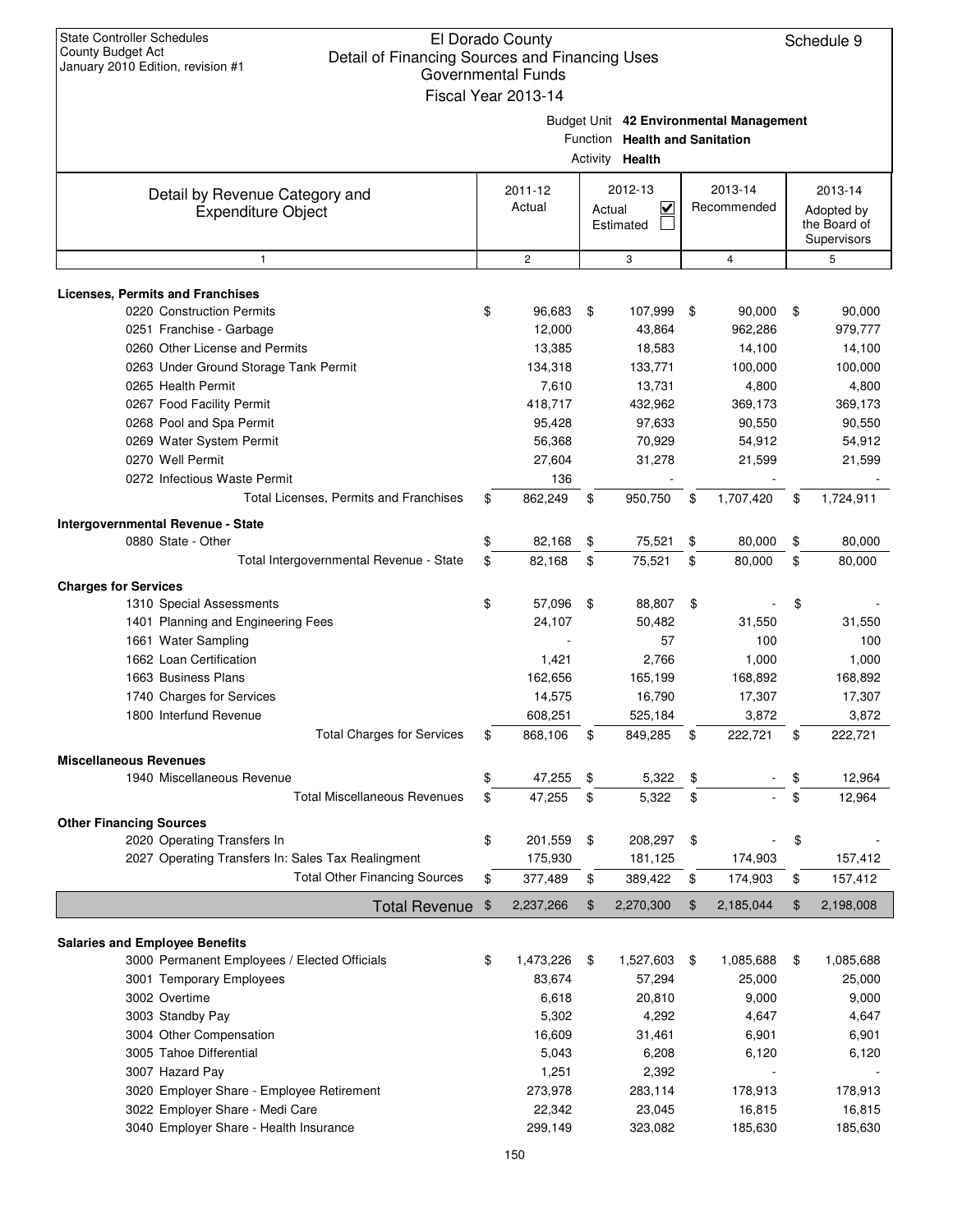| January 2010 Edition, revision #1                           | Governmental Funds<br>Fiscal Year 2013-14 |                                                        |                                         |                                                      |
|-------------------------------------------------------------|-------------------------------------------|--------------------------------------------------------|-----------------------------------------|------------------------------------------------------|
|                                                             |                                           | Function Health and Sanitation<br>Activity Health      | Budget Unit 42 Environmental Management |                                                      |
| Detail by Revenue Category and<br><b>Expenditure Object</b> | 2011-12<br>Actual                         | 2012-13<br>$\blacktriangledown$<br>Actual<br>Estimated | 2013-14<br>Recommended                  | 2013-14<br>Adopted by<br>the Board of<br>Supervisors |
| $\mathbf{1}$                                                | $\overline{2}$                            | 3                                                      | $\overline{4}$                          | 5                                                    |
| 3041 Employer Share - Unemployment Insurance                | 19,107                                    | 18,627                                                 | 1,676                                   | 1,676                                                |
| 3042 Employer Share - Long Term Disab Insurance             | 3,078                                     | 3,037                                                  | 3,338                                   | 3,338                                                |
| 3043 Employer Share - Deferred Compensation                 | 8,325                                     | 8,755                                                  | 3,658                                   | 3,658                                                |
| 3046 Retiree Health - Defined Contributions                 | 25,248                                    | 28,786                                                 | 34,169                                  | 34,169                                               |
| 3060 Employer Share - Workers' Compensation                 | 7,082                                     | 2,468                                                  | 3,521                                   | 3,521                                                |
| 3080 Flexible Benefits                                      | 11,374                                    | 6,955                                                  | 9,700                                   | 9,700                                                |
| <b>Total Salaries and Employee Benefits</b>                 | \$<br>2,261,406                           | \$<br>2,347,927                                        | \$<br>1,574,776                         | \$<br>1,574,776                                      |
| <b>Services and Supplies</b>                                |                                           |                                                        |                                         |                                                      |
| 4000 Agriculture                                            | \$<br>5,551                               | \$<br>1,376                                            | \$<br>4,750                             | \$<br>4,750                                          |
| 4020 Clothing and Personal Supplies                         | 1,140                                     | 1,554                                                  |                                         |                                                      |
| 4022 Uniforms                                               | 542                                       | 533                                                    |                                         |                                                      |
| 4040 Telephone Company Vendor Payments                      | 3,163                                     | 3,614                                                  | 3,190                                   | 3,190                                                |
| 4041 Cnty Pass thru Telephone Chrges to Depts               | 694                                       | 638                                                    | 1,590                                   | 1,590                                                |
| 4080 Household Expense                                      | 386                                       | 601                                                    | 700                                     | 700                                                  |
| 4081 Household Expense - Paper Goods                        | 17                                        |                                                        | 1,500                                   | 1,500                                                |
| 4082 Household Expense - Other                              |                                           | 17                                                     | 1,000                                   | 1,000                                                |
| 4085 Household Expense - Refuse Disposal                    | 10,458                                    | 10,942                                                 |                                         |                                                      |
| 4100 Insurance - Premium                                    | 41,842                                    | 17,501                                                 | 37,605                                  | 37,605                                               |
| 4140 Maintenance - Equipment                                |                                           | 65                                                     | 450                                     | 450                                                  |
| 4141 Maintenance - Office Equipment                         |                                           |                                                        | 500                                     | 500                                                  |
| 4144 Maintenance - Computer System Supplies                 | 45,808                                    | 34,587                                                 | 45,995                                  | 45,995                                               |
| 4145 Maintenance - Equipment Parts                          |                                           | 184                                                    |                                         |                                                      |
| 4160 Maintenance Vehicles - Service Contract                |                                           |                                                        | 100                                     | 100                                                  |
| 4162 Maintenance Vehicles - Supplies                        |                                           |                                                        | 350                                     | 350                                                  |
| 4163 Maintenance Vehicles - Inventory                       |                                           |                                                        | 475                                     | 475                                                  |
| 4164 Maintenance Vehicles - Tires and Tubes                 |                                           |                                                        | 250                                     | 250                                                  |
| 4165 Maintenance Vehicles - Oil and Grease                  |                                           |                                                        | 150                                     | 150                                                  |
| 4180 Maintenance - Building and Improvements                | 64                                        |                                                        | 400                                     | 400                                                  |
| 4197 Maintenance - Building Supplies                        | 25                                        |                                                        |                                         |                                                      |
| 4200 Medical, Dental and Laboratory Supplies                | 471                                       | 608                                                    | 575                                     | 575                                                  |
| 4220 Memberships                                            | 1,460                                     | 1,483                                                  | 3,367                                   | 3,367                                                |
| 4221 Memberships - Legislative Advocacy                     | 790                                       | 1,580                                                  | 1,188                                   | 1,188                                                |
| 4260 Office Expense                                         | 9,932                                     | 6,003                                                  | 14,425                                  | 14,425                                               |
| 4261 Postage                                                | 4,459                                     | 4,098                                                  | 5,778                                   | 5,778                                                |
| 4262 Software                                               | 189                                       | 1,866                                                  | 1,500                                   | 1,500                                                |
| 4263 Subscription / Newspaper / Journals                    | 199                                       | 199                                                    | 750                                     | 750                                                  |
| 4264 Books / Manuals                                        | 82                                        | 33                                                     | 650                                     | 650                                                  |
| 4266 Printing / Duplicating                                 | 4,178                                     | 4,470                                                  | 1,175                                   | 1,175                                                |
| 4300 Professional and Specialized Services                  | 5,570                                     | 6,900                                                  | 6,401                                   | 6,401                                                |
| 4324 Medical, Dental and Lab Services                       | 3,668                                     | 832                                                    | 2,500                                   | 2,500                                                |
| 4337 Other Governmental Agencies                            | 183                                       |                                                        | 750                                     | 750                                                  |
| 4400 Publication and Legal Notices                          | 1,025                                     | 90                                                     | 1,125                                   | 1,125                                                |
| 4420 Rents and Leases - Equipment                           | 26,804                                    | 27,681                                                 | 30,180                                  | 30,180                                               |
| 4460 Small Tools and Instruments                            | 1,584                                     | 871                                                    | 1,415                                   | 1,415                                                |
| 4461 Minor Equipment                                        | 3,277                                     | 1,704                                                  | 3,900                                   | 3,900                                                |
| 4462 Minor Computer Equipment                               | 7,448                                     | 7,812                                                  | 5,900                                   | 5,900                                                |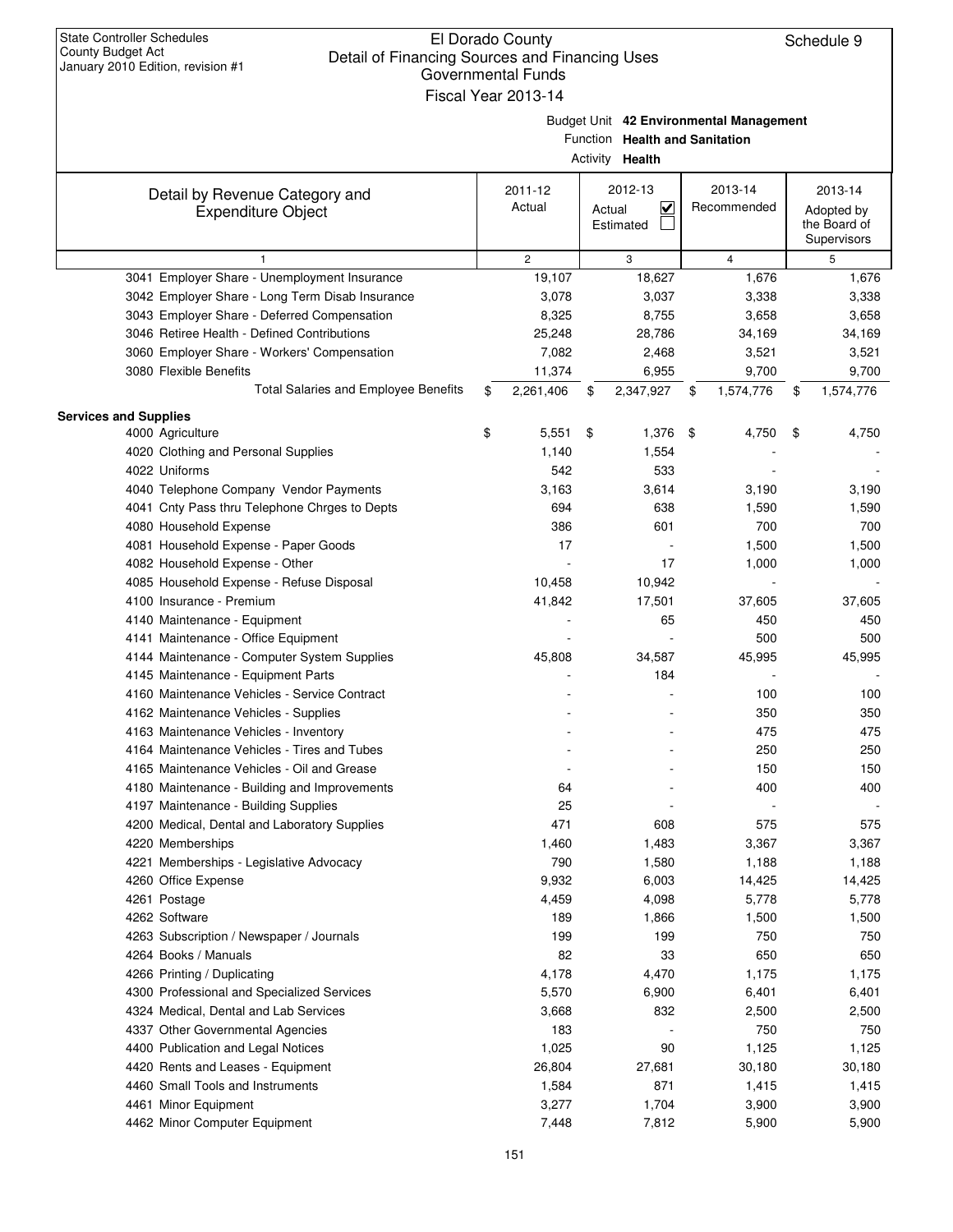| January 2010 Edition, revision #1                                     | <b>Governmental Funds</b><br>Fiscal Year 2013-14 |        |                                                   |                                         |                                                      |
|-----------------------------------------------------------------------|--------------------------------------------------|--------|---------------------------------------------------|-----------------------------------------|------------------------------------------------------|
|                                                                       |                                                  |        | Function Health and Sanitation<br>Activity Health | Budget Unit 42 Environmental Management |                                                      |
| Detail by Revenue Category and<br><b>Expenditure Object</b>           | 2011-12<br>Actual                                | Actual | 2012-13<br>$\overline{\mathsf{v}}$<br>Estimated   | 2013-14<br>Recommended                  | 2013-14<br>Adopted by<br>the Board of<br>Supervisors |
| 1                                                                     | $\overline{2}$                                   |        | 3                                                 | $\overline{4}$                          | 5                                                    |
| 4463 Minor Telephone and Radio Equipment                              | 348                                              |        | 442                                               | 775                                     | 1,971                                                |
| 4500 Special Departmental Expense                                     | 380                                              |        | 820                                               | 2,055                                   | 1,965                                                |
| 4502 Educational Materials                                            | 2,802                                            |        | 1,139                                             | 7,250                                   | 7,250                                                |
| 4503 Staff Development                                                | 4,521                                            |        | 6,377                                             | 14,600                                  | 14,600                                               |
| 4506 Film Development/Photography Supplies                            | 499                                              |        | 465                                               |                                         |                                                      |
| 4507 Fire and Safety Supplies                                         | 38                                               |        | 202                                               |                                         |                                                      |
| 4537 Enforcement: River Management Plan                               |                                                  |        | 36                                                |                                         |                                                      |
| 4540 Staff Development                                                | 25                                               |        | 126                                               |                                         |                                                      |
| 4571 Road: Signs                                                      |                                                  |        | 70                                                |                                         |                                                      |
| 4600 Transportation and Travel                                        | 56                                               |        | 2,514                                             | 12,050                                  | 12,050                                               |
| 4602 Employee - Private Auto Mileage                                  | 331                                              |        | 316                                               | 500                                     | 500                                                  |
| 4604 Volunteer - Private Auto Mileage<br>4605 Vehicle - Rent or Lease | 12,715                                           |        | 168<br>25,622                                     | 29,217                                  | 29,217                                               |
| 4606 Fuel Purchases                                                   | 20,844                                           |        | 20,888                                            | 26,100                                  | 26,100                                               |
| 4608 Hotel Accommodations                                             | 446                                              |        | 2,860                                             | 2,800                                   | 2,800                                                |
| 4620 Utilities                                                        | 16,751                                           |        | 25,596                                            |                                         |                                                      |
| <b>Total Services and Supplies</b>                                    | \$<br>240,763                                    | \$     | 225,483                                           | \$<br>275,931                           | \$<br>277,037                                        |
|                                                                       |                                                  |        |                                                   |                                         |                                                      |
| <b>Other Charges</b>                                                  |                                                  |        |                                                   |                                         |                                                      |
| 5300 Interfund Expenditures                                           | \$<br>6,994                                      | \$     | 10,028                                            | \$<br>2,500                             | \$<br>2,500                                          |
| <b>Total Other Charges</b>                                            | \$<br>6,994                                      | \$     | 10,028                                            | \$<br>2,500                             | \$<br>2,500                                          |
| <b>Fixed Assets</b>                                                   |                                                  |        |                                                   |                                         |                                                      |
| 6040 Fixed Assets - Equipment                                         | \$                                               | \$     |                                                   | \$                                      | \$<br>11,858                                         |
| 6042 Fixed Assets - Computer Sys Equipment                            |                                                  |        |                                                   | 6,900                                   | 6,900                                                |
| <b>Total Fixed Assets</b>                                             | \$                                               | \$     |                                                   | \$<br>6,900                             | \$<br>18,758                                         |
| <b>Intrafund Transfers</b>                                            |                                                  |        |                                                   |                                         |                                                      |
| 7200 Intrafund Transfers                                              | 465,914                                          |        | 239,507                                           | 243,123                                 | 243,123                                              |
| 7210 Intrafnd: Collections                                            | 369                                              |        | 338                                               | 205                                     | 205                                                  |
| 7220 Intrafnd: Telephone Equipment and Support                        | 16,077                                           |        | 15,925                                            | 17,376                                  | 17,376                                               |
| 7221 Intrafnd: Radio Equipment and Support                            |                                                  |        |                                                   | 750                                     | 750                                                  |
| 7222 Intrafnd: Purchasing and Courier Services                        |                                                  |        |                                                   | 750                                     | 750                                                  |
| 7223 Intrafnd: Mail Service                                           | 3,831                                            |        | 2,879                                             | 2,747                                   | 2,747                                                |
| 7224 Intrafnd: Stores Support                                         | 341                                              |        | 798                                               | 514                                     | 514                                                  |
| 7225 Intrafnd: Central Duplicating                                    | 835                                              |        |                                                   | 2,620                                   | 2,620                                                |
| 7227 Intrafnd: Internal Data Processing                               | 14,176                                           |        |                                                   | 13,082                                  | 13,082                                               |
| 7229 Intrafnd: PC Support                                             |                                                  |        |                                                   | 1,000                                   | 1,000                                                |
| 7231 Intrafnd: IS Programming Support                                 | 300                                              |        | 480                                               | 100                                     | 100                                                  |
| 7232 Intrafnd: Maint Bldg & Improvmnts                                | 726                                              |        |                                                   | 750                                     | 750                                                  |
| 7234 Intrafnd: Network Support                                        | 48,192                                           |        |                                                   | 44,470                                  | 44,470                                               |
| <b>Total Intrafund Transfers</b>                                      | \$<br>550,761                                    | \$     | 259,927                                           | \$<br>327,487                           | \$<br>327,487                                        |
| <b>Intrafund Abatement</b>                                            |                                                  |        |                                                   |                                         |                                                      |
| 7350 Intrfnd Abatemnt: Only General Fund                              | \$<br>$(660, 311)$ \$                            |        | $(447,016)$ \$                                    | (2, 550)                                | \$<br>(2,550)                                        |
| <b>Total Intrafund Abatement</b>                                      | \$<br>(660, 311)                                 | \$     | (447, 016)                                        | \$<br>(2,550)                           | \$<br>(2,550)                                        |
| <b>Total Expenditures/Appropriations</b>                              | \$<br>2,399,613                                  | \$     | 2,396,349                                         | \$<br>2,185,044                         | \$<br>2,198,008                                      |
| Net Cost \$                                                           | (162, 347)                                       | - \$   | $(126,049)$ \$                                    |                                         | \$                                                   |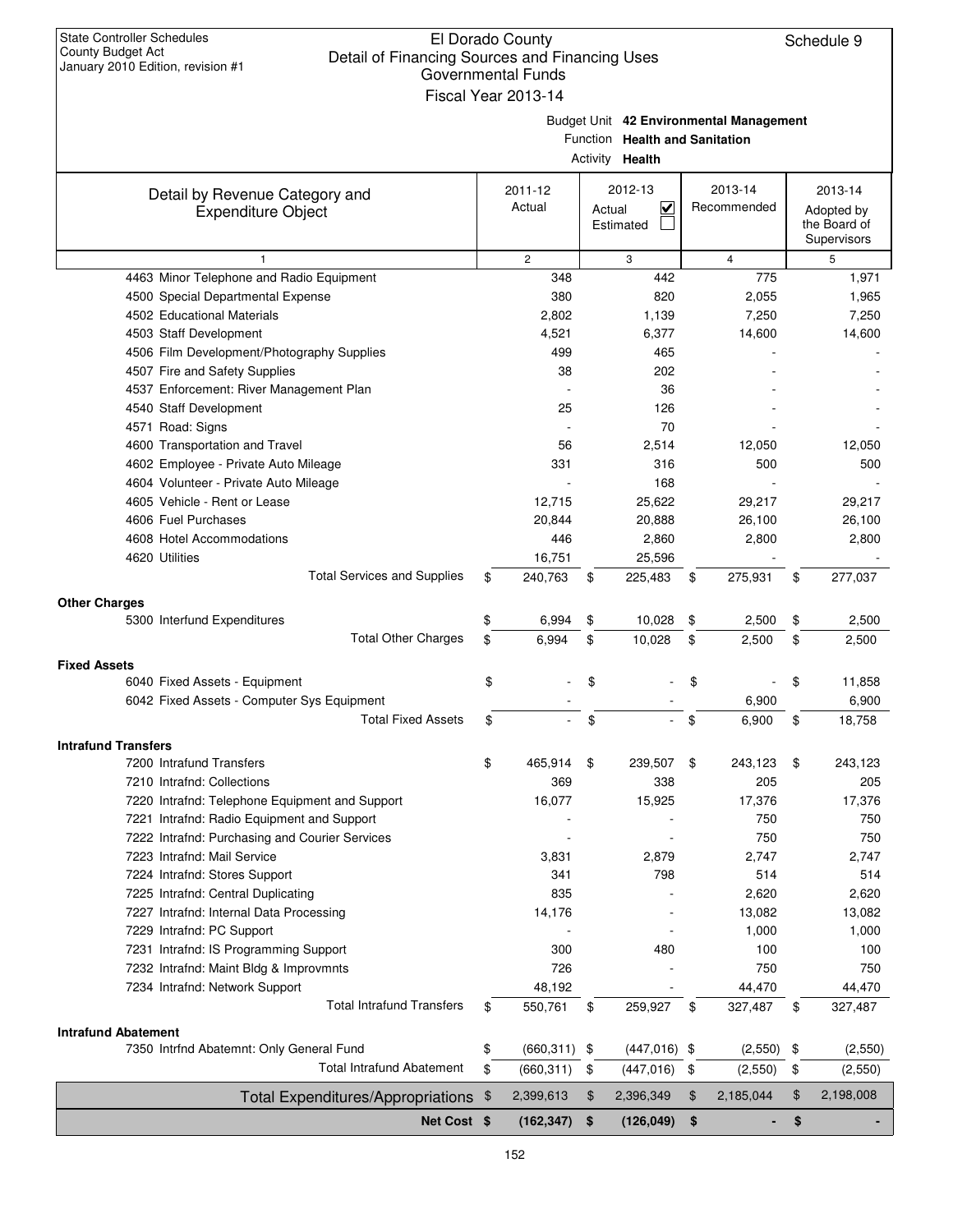| <b>State Controller Schedules</b><br>El Dorado County<br><b>County Budget Act</b><br>Detail of Financing Sources and Financing Uses<br>January 2010 Edition, revision #1<br><b>Governmental Funds</b><br>Fiscal Year 2013-14 |                   |                                                                                                        |                        |    |                                                      |  |  |  |  |
|------------------------------------------------------------------------------------------------------------------------------------------------------------------------------------------------------------------------------|-------------------|--------------------------------------------------------------------------------------------------------|------------------------|----|------------------------------------------------------|--|--|--|--|
|                                                                                                                                                                                                                              |                   | Budget Unit 45 Health & Human Services Agency<br>Function General Government<br>Activity Other General |                        |    |                                                      |  |  |  |  |
| Detail by Revenue Category and<br><b>Expenditure Object</b>                                                                                                                                                                  | 2011-12<br>Actual | 2012-13<br><u>V</u><br>Actual<br>Estimated                                                             | 2013-14<br>Recommended |    | 2013-14<br>Adopted by<br>the Board of<br>Supervisors |  |  |  |  |
| $\mathbf{1}$                                                                                                                                                                                                                 | $\mathbf{2}$      | 3                                                                                                      | $\overline{4}$         |    | 5                                                    |  |  |  |  |
| <b>Charges for Services</b>                                                                                                                                                                                                  |                   |                                                                                                        |                        |    |                                                      |  |  |  |  |
| 1800 Interfund Revenue                                                                                                                                                                                                       | \$                | \$                                                                                                     | \$                     | \$ | 4,054,455                                            |  |  |  |  |
| <b>Total Charges for Services</b>                                                                                                                                                                                            | \$                | \$                                                                                                     | \$                     | \$ | 4,054,455                                            |  |  |  |  |
| <b>Total Revenue</b>                                                                                                                                                                                                         | $\frac{1}{2}$     | \$                                                                                                     | \$                     | \$ | 4,054,455                                            |  |  |  |  |
|                                                                                                                                                                                                                              |                   |                                                                                                        |                        |    |                                                      |  |  |  |  |
| <b>Salaries and Employee Benefits</b>                                                                                                                                                                                        |                   |                                                                                                        |                        |    |                                                      |  |  |  |  |
| 3000 Permanent Employees / Elected Officials                                                                                                                                                                                 | \$                | \$                                                                                                     | \$                     | \$ | 4,081,310                                            |  |  |  |  |
| 3002 Overtime                                                                                                                                                                                                                |                   |                                                                                                        |                        |    | 15,000                                               |  |  |  |  |
| 3004 Other Compensation                                                                                                                                                                                                      |                   |                                                                                                        |                        |    | 101,190                                              |  |  |  |  |
| 3005 Tahoe Differential                                                                                                                                                                                                      |                   |                                                                                                        |                        |    | 4,800                                                |  |  |  |  |
| 3006 Bilingual Pay                                                                                                                                                                                                           |                   |                                                                                                        |                        |    | 2,088                                                |  |  |  |  |
| 3020 Employer Share - Employee Retirement                                                                                                                                                                                    |                   |                                                                                                        |                        |    | 785,476<br>59,278                                    |  |  |  |  |
| 3022 Employer Share - Medi Care<br>3040 Employer Share - Health Insurance                                                                                                                                                    |                   |                                                                                                        |                        |    | 1,104,808                                            |  |  |  |  |
| 3041 Employer Share - Unemployment Insurance                                                                                                                                                                                 |                   |                                                                                                        |                        |    | 9,223                                                |  |  |  |  |
| 3042 Employer Share - Long Term Disab Insurance                                                                                                                                                                              |                   |                                                                                                        |                        |    | 14,694                                               |  |  |  |  |
| 3043 Employer Share - Deferred Compensation                                                                                                                                                                                  |                   |                                                                                                        |                        |    | 25,578                                               |  |  |  |  |
| <b>Total Salaries and Employee Benefits</b>                                                                                                                                                                                  | \$                | \$                                                                                                     | \$<br>$\mathcal{L}$    | \$ | 6,203,445                                            |  |  |  |  |
|                                                                                                                                                                                                                              |                   |                                                                                                        |                        |    |                                                      |  |  |  |  |
| <b>Services and Supplies</b>                                                                                                                                                                                                 |                   |                                                                                                        |                        |    |                                                      |  |  |  |  |
| 4040 Telephone Company Vendor Payments                                                                                                                                                                                       | \$                | \$                                                                                                     | \$                     | \$ | 3,400                                                |  |  |  |  |
| 4041 Cnty Pass thru Telephone Chrges to Depts                                                                                                                                                                                |                   |                                                                                                        |                        |    | 26,500                                               |  |  |  |  |
| 4080 Household Expense                                                                                                                                                                                                       |                   |                                                                                                        |                        |    | 2,000                                                |  |  |  |  |
| 4082 Household Expense - Other                                                                                                                                                                                               |                   |                                                                                                        |                        |    | 1,500                                                |  |  |  |  |
| 4086 Household Expense - Janitorial/Custodial                                                                                                                                                                                |                   |                                                                                                        |                        |    | 59,580                                               |  |  |  |  |
| 4101 Insurance - Additional Liability                                                                                                                                                                                        |                   |                                                                                                        |                        |    | 760                                                  |  |  |  |  |
| 4144 Maintenance - Computer System Supplies                                                                                                                                                                                  |                   |                                                                                                        |                        |    | 2,800                                                |  |  |  |  |
| 4220 Memberships                                                                                                                                                                                                             |                   |                                                                                                        |                        |    | 170                                                  |  |  |  |  |
| 4260 Office Expense<br>4261 Postage                                                                                                                                                                                          |                   |                                                                                                        |                        |    | 36,500                                               |  |  |  |  |
| 4262 Software                                                                                                                                                                                                                |                   |                                                                                                        |                        |    | 5,000<br>20,852                                      |  |  |  |  |
| 4263 Subscription / Newspaper / Journals                                                                                                                                                                                     |                   |                                                                                                        |                        |    | 950                                                  |  |  |  |  |
| 4264 Books / Manuals                                                                                                                                                                                                         |                   |                                                                                                        |                        |    | 700                                                  |  |  |  |  |
| 4300 Professional and Specialized Services                                                                                                                                                                                   |                   |                                                                                                        |                        |    | 18,395                                               |  |  |  |  |
| 4324 Medical, Dental and Lab Services                                                                                                                                                                                        |                   |                                                                                                        |                        |    | 3,000                                                |  |  |  |  |
| 4400 Publication and Legal Notices                                                                                                                                                                                           |                   |                                                                                                        |                        |    | 700                                                  |  |  |  |  |
| 4420 Rents and Leases - Equipment                                                                                                                                                                                            |                   |                                                                                                        |                        |    | 69,353                                               |  |  |  |  |
| 4440 Rent & Lease - Building/Improvements                                                                                                                                                                                    |                   |                                                                                                        |                        |    | 688,885                                              |  |  |  |  |
| 4461 Minor Equipment                                                                                                                                                                                                         |                   |                                                                                                        |                        |    | 9,400                                                |  |  |  |  |
| 4462 Minor Computer Equipment                                                                                                                                                                                                |                   |                                                                                                        |                        |    | 40,700                                               |  |  |  |  |
| 4502 Educational Materials                                                                                                                                                                                                   |                   |                                                                                                        |                        |    | 2,000                                                |  |  |  |  |
| 4503 Staff Development                                                                                                                                                                                                       |                   |                                                                                                        |                        |    | 15,400                                               |  |  |  |  |
| 4529 Software License                                                                                                                                                                                                        |                   |                                                                                                        |                        |    | 3,000                                                |  |  |  |  |
| 4600 Transportation and Travel                                                                                                                                                                                               |                   |                                                                                                        |                        |    | 9,296                                                |  |  |  |  |
| 4602 Employee - Private Auto Mileage                                                                                                                                                                                         |                   |                                                                                                        |                        |    | 4,785                                                |  |  |  |  |
| 4605 Vehicle - Rent or Lease                                                                                                                                                                                                 |                   |                                                                                                        |                        |    | 11,900                                               |  |  |  |  |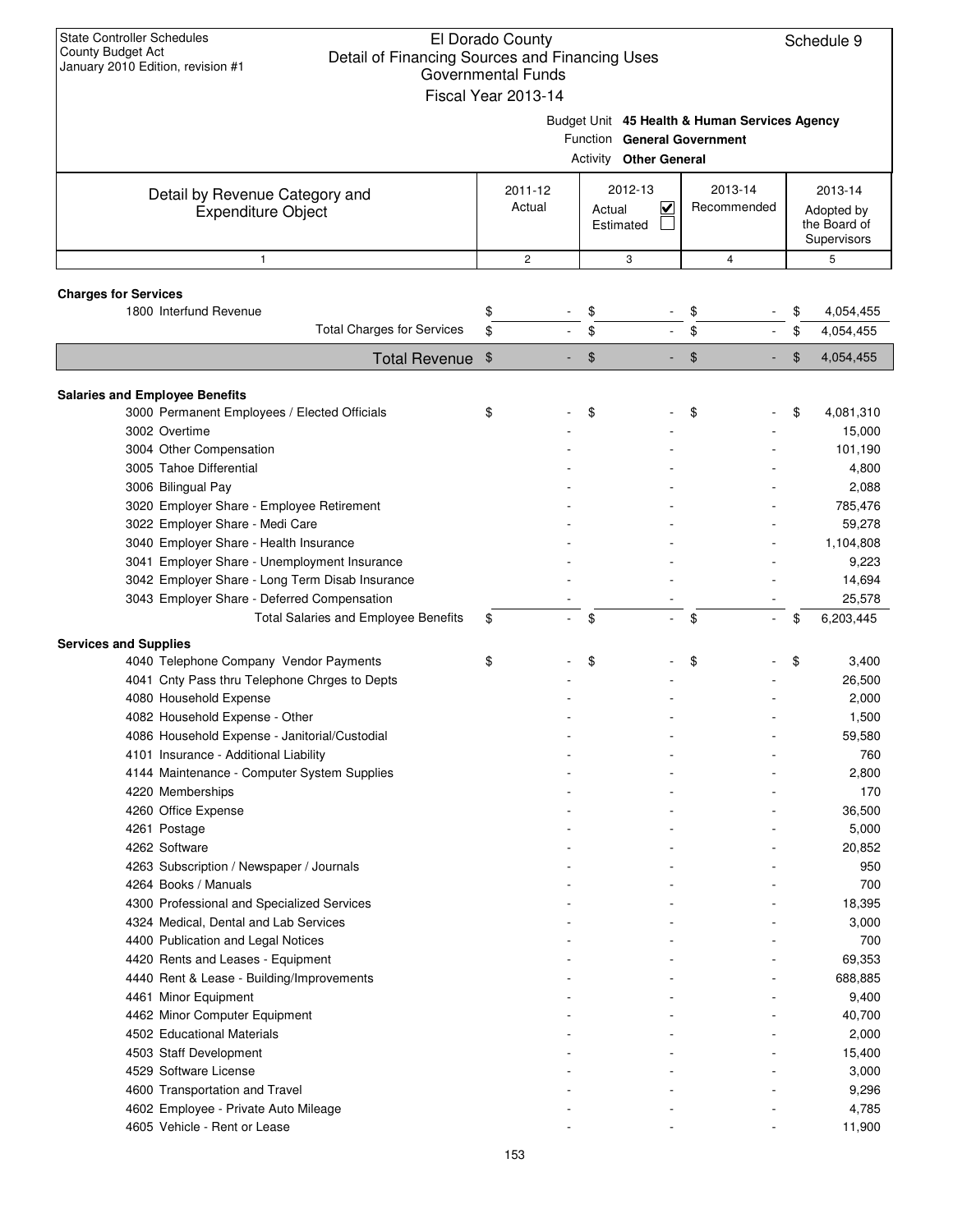| <b>State Controller Schedules</b><br>County Budget Act<br>Detail of Financing Sources and Financing Uses<br>January 2010 Edition, revision #1 | El Dorado County<br>Governmental Funds<br>Fiscal Year 2013-14 | Budget Unit 45 Health & Human Services Agency                |                        | Schedule 9                                           |
|-----------------------------------------------------------------------------------------------------------------------------------------------|---------------------------------------------------------------|--------------------------------------------------------------|------------------------|------------------------------------------------------|
|                                                                                                                                               |                                                               | Function General Government<br><b>Activity Other General</b> |                        |                                                      |
|                                                                                                                                               |                                                               |                                                              |                        |                                                      |
| Detail by Revenue Category and<br><b>Expenditure Object</b>                                                                                   | 2011-12<br>Actual                                             | 2012-13<br>$\overline{\mathbf{v}}$<br>Actual<br>Estimated    | 2013-14<br>Recommended | 2013-14<br>Adopted by<br>the Board of<br>Supervisors |
| $\mathbf{1}$                                                                                                                                  | $\overline{2}$                                                | 3                                                            | $\overline{4}$         | 5                                                    |
| 4606 Fuel Purchases                                                                                                                           |                                                               |                                                              |                        | 7,840                                                |
| 4608 Hotel Accommodations                                                                                                                     |                                                               |                                                              |                        | 300                                                  |
| 4620 Utilities                                                                                                                                |                                                               |                                                              |                        | 164,969                                              |
| <b>Total Services and Supplies</b>                                                                                                            | \$                                                            | \$                                                           | \$                     | \$<br>1,210,635                                      |
| <b>Fixed Assets</b>                                                                                                                           |                                                               |                                                              |                        |                                                      |
| 6042 Fixed Assets - Computer Sys Equipment                                                                                                    |                                                               | \$                                                           |                        | 17,000<br>\$                                         |
| <b>Total Fixed Assets</b>                                                                                                                     |                                                               | \$                                                           | \$                     | 17,000<br>\$                                         |
| <b>Intrafund Transfers</b>                                                                                                                    |                                                               |                                                              |                        |                                                      |
| 7200 Intrafund Transfers                                                                                                                      | \$                                                            | \$                                                           | \$                     | \$<br>25,000                                         |
| 7220 Intrafnd: Telephone Equipment and Support                                                                                                |                                                               |                                                              |                        | 30,500                                               |
| 7231 Intrafnd: IS Programming Support                                                                                                         |                                                               |                                                              |                        | 15,000                                               |
| 7232 Intrafnd: Maint Bldg & Improvmnts                                                                                                        |                                                               |                                                              |                        | 5,545                                                |
| <b>Total Intrafund Transfers</b>                                                                                                              | \$                                                            | \$                                                           | \$                     | \$<br>76,045                                         |
| <b>Intrafund Abatement</b>                                                                                                                    |                                                               |                                                              |                        |                                                      |
| 7380 Intrfnd Abatemnt: Not General Fund                                                                                                       | \$                                                            | \$                                                           | \$                     | (3,435,670)<br>\$                                    |
| <b>Total Intrafund Abatement</b>                                                                                                              | \$                                                            | \$                                                           | \$                     | \$<br>(3,435,670)                                    |
| Total Expenditures/Appropriations \$                                                                                                          |                                                               | \$                                                           | \$                     | $\mathfrak{L}$<br>4,071,455                          |
| Net Cost \$                                                                                                                                   |                                                               | \$                                                           | \$                     | (17,000)<br>\$                                       |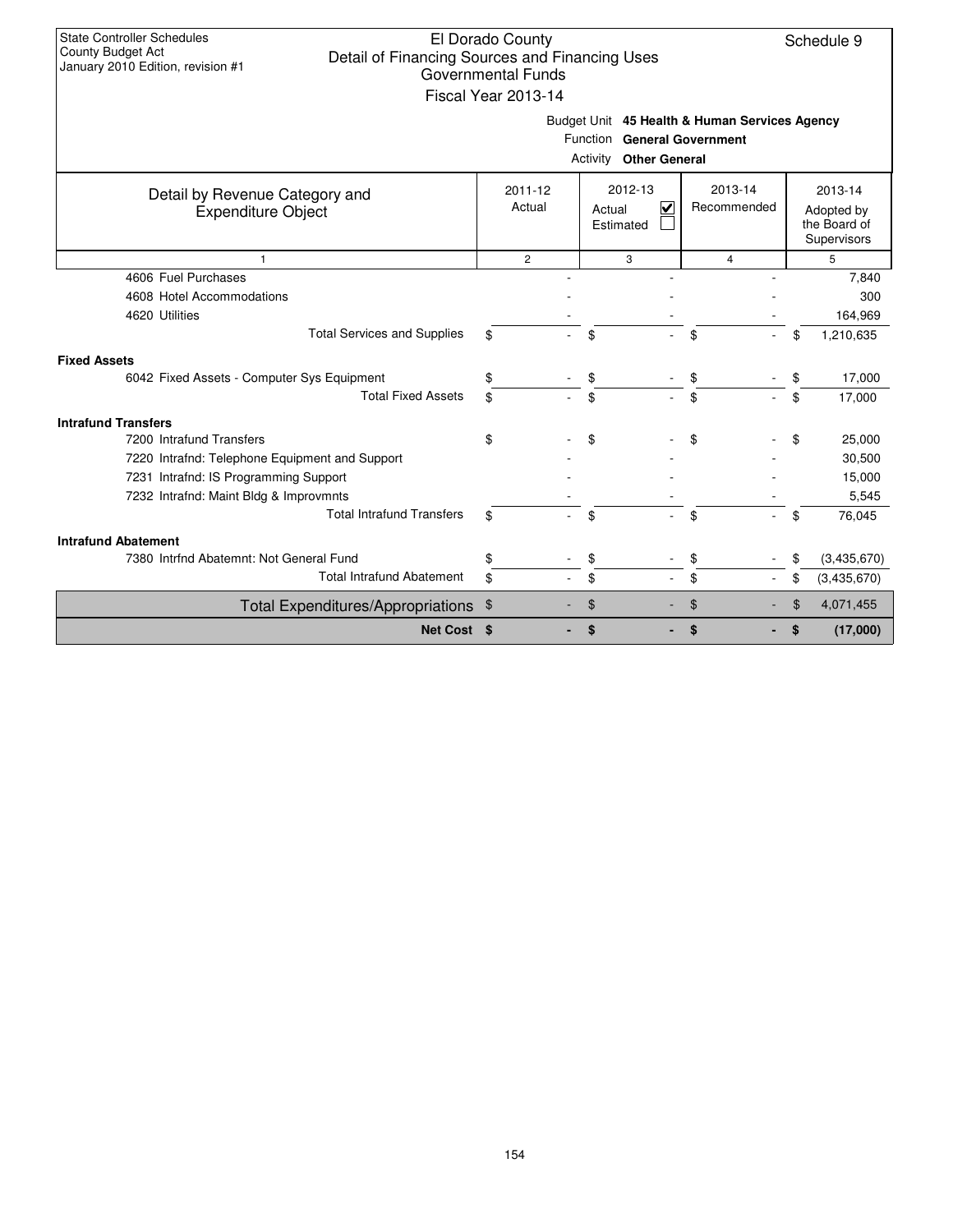| <b>State Controller Schedules</b><br>El Dorado County<br>County Budget Act<br>Detail of Financing Sources and Financing Uses<br>January 2010 Edition, revision #1<br><b>Governmental Funds</b><br>Fiscal Year 2013-14 |    |                   |        |                                                                                                    |    |                        |                                                      | Schedule 9 |
|-----------------------------------------------------------------------------------------------------------------------------------------------------------------------------------------------------------------------|----|-------------------|--------|----------------------------------------------------------------------------------------------------|----|------------------------|------------------------------------------------------|------------|
|                                                                                                                                                                                                                       |    |                   |        | Budget Unit 51 Veterans Services<br>Function Public Assistance<br><b>Activity Veterans Affairs</b> |    |                        |                                                      |            |
| Detail by Revenue Category and<br><b>Expenditure Object</b>                                                                                                                                                           |    | 2011-12<br>Actual | Actual | 2012-13<br>$\checkmark$<br>Estimated                                                               |    | 2013-14<br>Recommended | 2013-14<br>Adopted by<br>the Board of<br>Supervisors |            |
| $\mathbf{1}$                                                                                                                                                                                                          |    | $\mathbf{2}$      |        | 3                                                                                                  |    | 4                      |                                                      | 5          |
| Intergovernmental Revenue - State                                                                                                                                                                                     |    |                   |        |                                                                                                    |    |                        |                                                      |            |
| 0800 State - Veterans' Affairs                                                                                                                                                                                        | \$ | 38,091            | \$     | 25,199                                                                                             | \$ | 27,000                 | \$                                                   | 27,000     |
| Total Intergovernmental Revenue - State                                                                                                                                                                               | \$ | 38,091            | \$     | 25,199                                                                                             | \$ | 27,000                 | \$                                                   | 27,000     |
| Intergovernmental Revenue - Federal                                                                                                                                                                                   |    |                   |        |                                                                                                    |    |                        |                                                      |            |
| 1107 Federal - Medi Cal                                                                                                                                                                                               | \$ | 2,807             | \$     | 2,919                                                                                              | \$ | 3,177                  | \$                                                   | 3,177      |
| Total Intergovernmental Revenue - Federal                                                                                                                                                                             | \$ | 2,807             | \$     | 2,919                                                                                              | \$ | 3,177                  | \$                                                   | 3,177      |
| <b>Other Financing Sources</b>                                                                                                                                                                                        |    |                   |        |                                                                                                    |    |                        |                                                      |            |
| 2020 Operating Transfers In                                                                                                                                                                                           | \$ | 47,500            | \$     | 55,000                                                                                             | \$ | 20,000                 | \$                                                   | 20,000     |
| <b>Total Other Financing Sources</b>                                                                                                                                                                                  | \$ | 47,500            | \$     | 55,000                                                                                             | \$ | 20,000                 | \$                                                   | 20,000     |
|                                                                                                                                                                                                                       |    |                   |        |                                                                                                    |    |                        | \$                                                   | 50,177     |
| Total Revenue \$                                                                                                                                                                                                      |    | 88,398            | \$     | 83,118                                                                                             | \$ | 50,177                 |                                                      |            |
| <b>Salaries and Employee Benefits</b>                                                                                                                                                                                 |    |                   |        |                                                                                                    |    |                        |                                                      |            |
| 3000 Permanent Employees / Elected Officials                                                                                                                                                                          | \$ | 115,217 \$        |        | 131,721                                                                                            | \$ | 187,910                | \$                                                   | 197,510    |
| 3001 Temporary Employees                                                                                                                                                                                              |    | 32,765            |        | 34,767                                                                                             |    | 20,000                 |                                                      | 20,000     |
| 3004 Other Compensation                                                                                                                                                                                               |    |                   |        | 87                                                                                                 |    |                        |                                                      |            |
| 3020 Employer Share - Employee Retirement                                                                                                                                                                             |    | 21,269            |        | 24,474                                                                                             |    | 36,944                 |                                                      | 36,944     |
| 3022 Employer Share - Medi Care                                                                                                                                                                                       |    | 2,068             |        | 2,311                                                                                              |    | 2,724                  |                                                      | 2,724      |
| 3040 Employer Share - Health Insurance                                                                                                                                                                                |    | 44,240            |        | 46,792                                                                                             |    | 31,204                 |                                                      | 31,204     |
| 3041 Employer Share - Unemployment Insurance                                                                                                                                                                          |    | 3,100             |        | 2,915                                                                                              |    | 560                    |                                                      | 560        |
| 3042 Employer Share - Long Term Disab Insurance                                                                                                                                                                       |    | 325               |        | 262                                                                                                |    | 677                    |                                                      | 677        |
| 3046 Retiree Health - Defined Contributions                                                                                                                                                                           |    | 3,922             |        | 2,918                                                                                              |    | 2,918                  |                                                      | 2,918      |
| 3060 Employer Share - Workers' Compensation                                                                                                                                                                           |    | 707               |        | 166                                                                                                |    | 331                    |                                                      | 331        |
| 3080 Flexible Benefits                                                                                                                                                                                                |    | 1,399             |        | 1,807                                                                                              |    | 6,000                  |                                                      | 6,000      |
| <b>Total Salaries and Employee Benefits</b>                                                                                                                                                                           | \$ | 225,012           | \$     | 248,220                                                                                            | \$ | 289,268                | \$                                                   | 298,868    |
| <b>Services and Supplies</b>                                                                                                                                                                                          |    |                   |        |                                                                                                    |    |                        |                                                      |            |
| 4040 Telephone Company Vendor Payments                                                                                                                                                                                | \$ | 887               | \$     | 493                                                                                                | \$ | 900                    | \$                                                   | 900        |
| 4041 Cnty Pass thru Telephone Chrges to Depts                                                                                                                                                                         |    | 448               |        | 511                                                                                                |    | 450                    |                                                      | 450        |
| 4080 Household Expense                                                                                                                                                                                                |    | 10                |        | 138                                                                                                |    | 50                     |                                                      | 50         |
| 4085 Household Expense - Refuse Disposal                                                                                                                                                                              |    | 5,851             |        | 5,868                                                                                              |    | 5,868                  |                                                      | 5,868      |
| 4086 Household Expense - Janitorial/Custodial                                                                                                                                                                         |    | 2,600             |        | 4,260                                                                                              |    | 4,380                  |                                                      | 4,380      |
| 4100 Insurance - Premium                                                                                                                                                                                              |    | 1,433             |        | 3,928                                                                                              |    | 8,171                  |                                                      | 8,171      |
| 4101 Insurance - Additional Liability                                                                                                                                                                                 |    | 1,243             |        | 1,215                                                                                              |    | 1,250                  |                                                      | 1,250      |
| 4143 Maintenance - Service Contracts                                                                                                                                                                                  |    |                   |        |                                                                                                    |    | 3,500<br>350           |                                                      | 3,500      |
| 4144 Maintenance - Computer System Supplies<br>4160 Maintenance Vehicles - Service Contract                                                                                                                           |    | 45                |        | 11,000<br>135                                                                                      |    | 250                    |                                                      | 350<br>250 |
| 4180 Maintenance - Building and Improvements                                                                                                                                                                          |    | 82                |        | 84                                                                                                 |    |                        |                                                      |            |
| 4197 Maintenance - Building Supplies                                                                                                                                                                                  |    |                   |        | 60                                                                                                 |    |                        |                                                      |            |
| 4220 Memberships                                                                                                                                                                                                      |    | 1,030             |        | 1,090                                                                                              |    | 1,060                  |                                                      | 1,060      |
| 4260 Office Expense                                                                                                                                                                                                   |    | 2,119             |        | 1,751                                                                                              |    | 2,250                  |                                                      | 2,250      |
| 4261 Postage                                                                                                                                                                                                          |    | 743               |        | 994                                                                                                |    | 1,100                  |                                                      | 1,100      |
| 4262 Software                                                                                                                                                                                                         |    | 92                |        |                                                                                                    |    |                        |                                                      |            |
| 4263 Subscription / Newspaper / Journals                                                                                                                                                                              |    | 192               |        |                                                                                                    |    |                        |                                                      |            |
| 4264 Books / Manuals                                                                                                                                                                                                  |    | 379               |        | 361                                                                                                |    | 1,200                  |                                                      | 1,200      |
| 4266 Printing / Duplicating                                                                                                                                                                                           |    | 68                |        |                                                                                                    |    |                        |                                                      |            |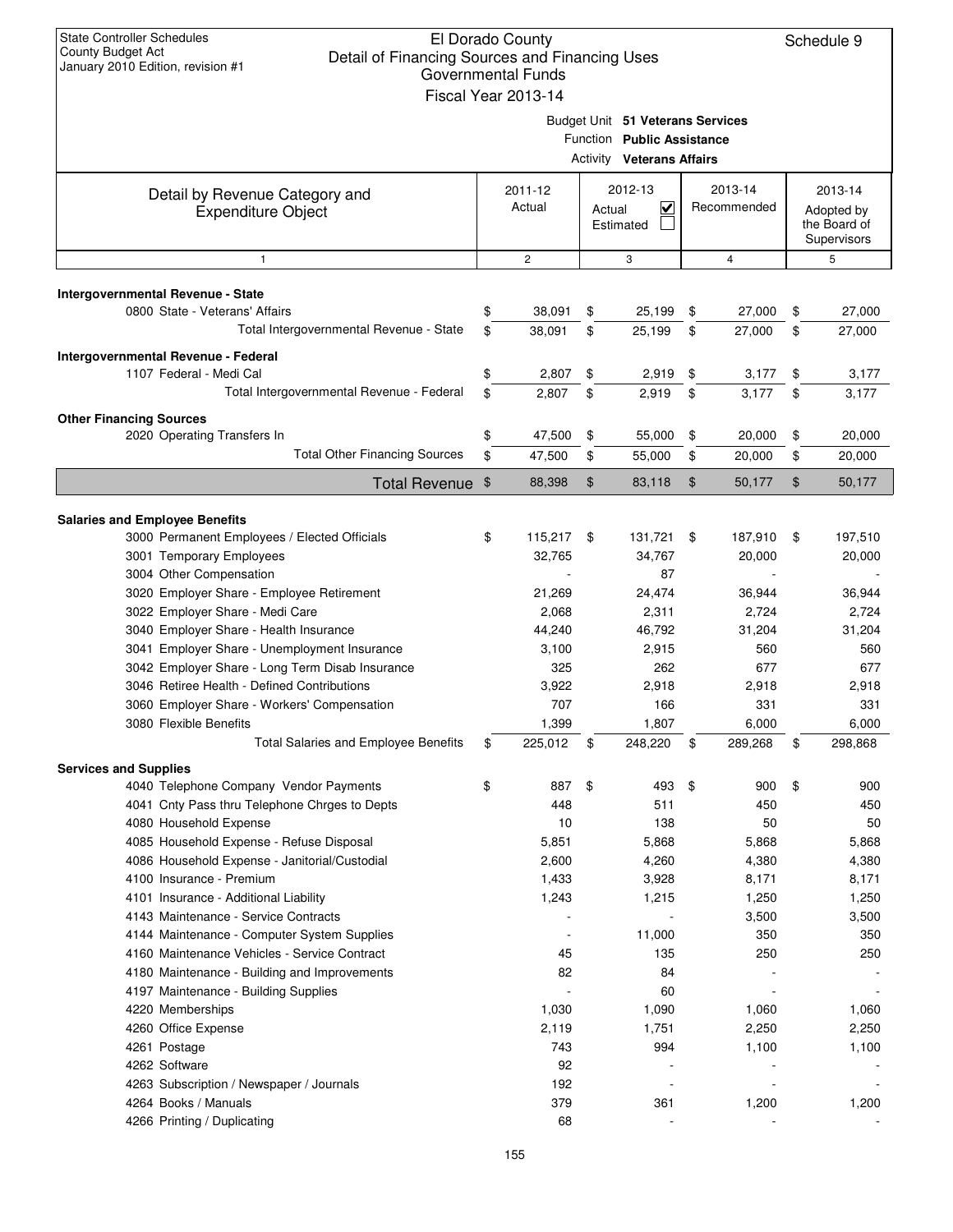| <b>State Controller Schedules</b><br>El Dorado County<br>County Budget Act<br>Detail of Financing Sources and Financing Uses |    |                           |                                  |                          |    |                            |  |
|------------------------------------------------------------------------------------------------------------------------------|----|---------------------------|----------------------------------|--------------------------|----|----------------------------|--|
| January 2010 Edition, revision #1                                                                                            |    | <b>Governmental Funds</b> |                                  |                          |    |                            |  |
|                                                                                                                              |    | Fiscal Year 2013-14       |                                  |                          |    |                            |  |
|                                                                                                                              |    |                           | Budget Unit 51 Veterans Services |                          |    |                            |  |
|                                                                                                                              |    |                           | Function Public Assistance       |                          |    |                            |  |
|                                                                                                                              |    |                           | <b>Activity Veterans Affairs</b> |                          |    |                            |  |
|                                                                                                                              |    |                           | 2012-13                          | 2013-14                  |    | 2013-14                    |  |
| Detail by Revenue Category and                                                                                               |    | 2011-12<br>Actual         | V<br>Actual                      | Recommended              |    |                            |  |
| <b>Expenditure Object</b>                                                                                                    |    |                           | Estimated                        |                          |    | Adopted by<br>the Board of |  |
|                                                                                                                              |    |                           |                                  |                          |    | Supervisors                |  |
| 1                                                                                                                            |    | $\mathbf{2}$              | 3                                | 4                        |    | 5                          |  |
| 4300 Professional and Specialized Services                                                                                   |    | 1,547                     | 2,098                            | 2,000                    |    | 2,000                      |  |
| 4324 Medical, Dental and Lab Services                                                                                        |    | 150                       |                                  |                          |    |                            |  |
| 4420 Rents and Leases - Equipment                                                                                            |    | 5,830                     | 5,539                            | 6,000                    |    | 6,000                      |  |
| 4461 Minor Equipment                                                                                                         |    | 3,233                     | (9)                              |                          |    |                            |  |
| 4500 Special Departmental Expense                                                                                            |    |                           |                                  |                          |    | 3,000                      |  |
| 4503 Staff Development                                                                                                       |    | 640                       | 1,030                            | 1,350                    |    | 1,350                      |  |
| 4540 Staff Development                                                                                                       |    |                           | 22                               |                          |    |                            |  |
| 4600 Transportation and Travel                                                                                               |    | 897                       | 996                              | 2,500                    |    | 2,500                      |  |
| 4602 Employee - Private Auto Mileage                                                                                         |    | 396                       | 537                              | 750                      |    | 750                        |  |
| 4604 Volunteer - Private Auto Mileage                                                                                        |    | 553                       | 846                              | 750                      |    | 750                        |  |
| 4605 Vehicle - Rent or Lease                                                                                                 |    | 1,002                     | 2,123                            |                          |    |                            |  |
| 4606 Fuel Purchases                                                                                                          |    | 1,045                     | 1,146                            | 1,050                    |    | 1,050                      |  |
| 4608 Hotel Accommodations<br>4620 Utilities                                                                                  |    | 1,168<br>23,033           | 2,008<br>23,546                  | 1,500<br>23,100          |    | 1,500<br>23,100            |  |
| <b>Total Services and Supplies</b>                                                                                           | \$ | 56,715                    | 71,770<br>\$                     | 69,779<br>\$             | \$ | 72,779                     |  |
|                                                                                                                              |    |                           |                                  |                          |    |                            |  |
| <b>Other Charges</b><br>5300 Interfund Expenditures                                                                          | \$ |                           |                                  | 250                      | \$ | 250                        |  |
| <b>Total Other Charges</b>                                                                                                   | \$ |                           | \$<br>\$                         | \$<br>\$<br>250          | \$ | 250                        |  |
|                                                                                                                              |    |                           |                                  |                          |    |                            |  |
| <b>Intrafund Transfers</b>                                                                                                   |    |                           |                                  |                          |    |                            |  |
| 7220 Intrafnd: Telephone Equipment and Support                                                                               | \$ | 6,169                     | \$<br>4,010                      | -\$<br>5,200             | \$ | 5,200                      |  |
| 7223 Intrafnd: Mail Service                                                                                                  |    | 1,954<br>22               | 2,276                            | 2,276<br>23              |    | 2,276                      |  |
| 7224 Intrafnd: Stores Support<br>7225 Intrafnd: Central Duplicating                                                          |    |                           | 26                               | 1,748                    |    | 23<br>1,748                |  |
| 7227 Intrafnd: Internal Data Processing                                                                                      |    | 1,748                     |                                  |                          |    |                            |  |
| 7229 Intrafnd: PC Support                                                                                                    |    | 795                       | 975                              |                          |    |                            |  |
| 7232 Intrafnd: Maint Bldg & Improvmnts                                                                                       |    |                           | 3,485                            |                          |    |                            |  |
| 7234 Intrafnd: Network Support                                                                                               |    | 9,391                     |                                  | 9,391                    |    | 9,391                      |  |
| <b>Total Intrafund Transfers</b>                                                                                             | \$ | 20,079                    | \$<br>10,771                     | \$<br>18,638             | \$ | 18,638                     |  |
| Total Expenditures/Appropriations \$                                                                                         |    | 301,807                   | $\, \, \$$<br>330,761            | $\frac{1}{2}$<br>377,935 | \$ | 390,535                    |  |
| Net Cost \$                                                                                                                  |    | (213, 409)                | (247, 643)<br>\$                 | \$<br>(327, 758)         | \$ | (340, 358)                 |  |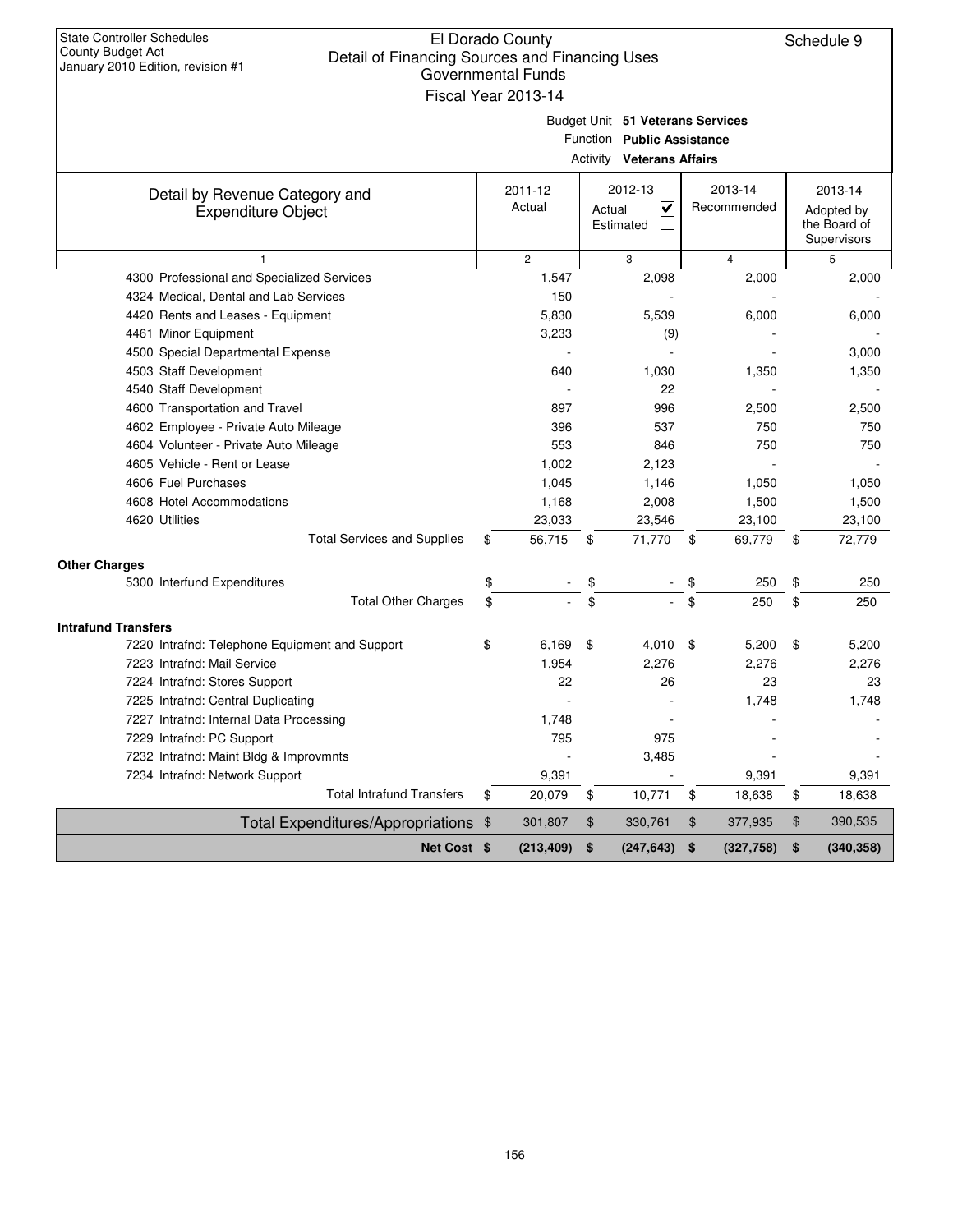| <b>State Controller Schedules</b><br>County Budget Act<br>Detail of Financing Sources and Financing Uses<br>January 2010 Edition, revision #1 | El Dorado County<br><b>Governmental Funds</b><br>Fiscal Year 2013-14 |                                                                                               |      |                        | Schedule 9                                           |
|-----------------------------------------------------------------------------------------------------------------------------------------------|----------------------------------------------------------------------|-----------------------------------------------------------------------------------------------|------|------------------------|------------------------------------------------------|
|                                                                                                                                               |                                                                      | Budget Unit 53 Human Services<br>Function Public Assistance<br>Activity <b>Administration</b> |      |                        |                                                      |
| Detail by Revenue Category and<br><b>Expenditure Object</b>                                                                                   | 2011-12<br>Actual                                                    | 2012-13<br>V<br>Actual<br>Estimated                                                           |      | 2013-14<br>Recommended | 2013-14<br>Adopted by<br>the Board of<br>Supervisors |
| $\mathbf{1}$                                                                                                                                  | $\overline{c}$                                                       | 3                                                                                             |      | $\overline{4}$         | 5                                                    |
| Fines, Forfeitures and Penalties                                                                                                              |                                                                      |                                                                                               |      |                        |                                                      |
| 0341 Restitution Fee                                                                                                                          | \$                                                                   | \$<br>68                                                                                      | \$   |                        | \$                                                   |
| Total Fines, Forfeitures and Penalties                                                                                                        | \$                                                                   | \$<br>68                                                                                      | \$   |                        | \$                                                   |
| Intergovernmental Revenue - State                                                                                                             |                                                                      |                                                                                               |      |                        |                                                      |
| 0580 State - Public Assistance Administration                                                                                                 | \$<br>3,043,384                                                      | \$<br>2,911,681                                                                               | \$   | 3,380,258              | \$<br>3,706,645                                      |
| 0581 State - Food Stamp Administration                                                                                                        | 1,672,169                                                            | 1,879,223                                                                                     |      | 2,043,879              | 2,043,879                                            |
| 0584 State - Fraud Incentives                                                                                                                 | 1,190                                                                | 160                                                                                           |      |                        |                                                      |
| 0601 State - Cw Two Parent Families                                                                                                           | 151,685                                                              | 206,476                                                                                       |      |                        |                                                      |
| 0602 State - Cw Zero Parent/All Other Families                                                                                                | 1,223,266                                                            | 966,136                                                                                       |      |                        | 1,252,337                                            |
| 0603 State - Foster Care                                                                                                                      | 5,761                                                                | 1,787                                                                                         |      |                        |                                                      |
| 0604 State - Adoption                                                                                                                         | 765                                                                  | (1, 150)                                                                                      |      |                        |                                                      |
| 0605 State - Boarding Home License                                                                                                            | 18,962                                                               | 34,173                                                                                        |      | 34,524                 | 34,524                                               |
| 0607 State - Kinship Guardian                                                                                                                 | 7,748                                                                | 47,784                                                                                        |      | 154,091                |                                                      |
| 0880 State - Other                                                                                                                            | 5,384,384                                                            | 821                                                                                           |      |                        | 339,250                                              |
| Total Intergovernmental Revenue - State                                                                                                       | \$<br>11,509,314                                                     | \$<br>6,047,092                                                                               | \$   | 5,612,752              | \$<br>7,376,635                                      |
|                                                                                                                                               |                                                                      |                                                                                               |      |                        |                                                      |
| Intergovernmental Revenue - Federal<br>1000 Federal - Public Assistance Admin.                                                                | \$<br>6,512,755                                                      | \$<br>5,642,306                                                                               | - \$ | 6,789,865              | \$<br>6,728,701                                      |
| 1001 Federal - Food Stamps                                                                                                                    | 1,879,534                                                            | 2,155,276                                                                                     |      | 2,835,786              | 2,835,786                                            |
| 1004 Federal - Fraud Incentives                                                                                                               | 14,633                                                               | 585                                                                                           |      |                        |                                                      |
| 1021 Federal - Cw Two Parent Families                                                                                                         | 420,312                                                              | 318,640                                                                                       |      |                        |                                                      |
| 1022 Federal - Cw Zero Parent/All Other Families                                                                                              | 1,686,772                                                            | 1,306,547                                                                                     |      | 2,858,944              | 1,654,073                                            |
| 1023 Federal - Foster Care                                                                                                                    | 1,804,953                                                            | 2,571,875                                                                                     |      | 2,546,564              | 2,626,950                                            |
| 1024 Federal - Adoption                                                                                                                       | 1,204,876                                                            |                                                                                               |      |                        | 1,411,394                                            |
| 1025 Federal - Kinship Guardian                                                                                                               | 34,049                                                               | 1,342,259                                                                                     |      | 1,323,977              |                                                      |
| 1026 Federal - Refugee Cash Assistance                                                                                                        | (300)                                                                | 13,147                                                                                        |      |                        |                                                      |
| 1100 Federal - Other                                                                                                                          | 9,552                                                                | (105)                                                                                         |      |                        |                                                      |
| 1107 Federal - Medi Cal                                                                                                                       |                                                                      | 11,680                                                                                        |      |                        |                                                      |
| Total Intergovernmental Revenue - Federal                                                                                                     | 3,271,911                                                            | 3,076,303                                                                                     |      | 3,450,594              | 3,615,736                                            |
|                                                                                                                                               | \$<br>16,839,046                                                     | \$<br>16,438,513                                                                              | \$   | 19,805,730             | \$<br>18,872,640                                     |
| <b>Revenue Other Governmental Agencies</b>                                                                                                    |                                                                      |                                                                                               |      |                        |                                                      |
| 1200 Other - Governmental Agencies                                                                                                            | \$<br>929,561                                                        | \$<br>934,091                                                                                 | \$   | 928,698                | \$<br>904,860                                        |
| Total Revenue Other Governmental Agencies                                                                                                     | \$<br>929,561                                                        | \$<br>934,091                                                                                 | \$   | 928,698                | \$<br>904,860                                        |
| <b>Charges for Services</b>                                                                                                                   |                                                                      |                                                                                               |      |                        |                                                      |
| 1541 Public Guardian                                                                                                                          | \$<br>135,984                                                        | \$<br>122,081                                                                                 | \$   | 141,500                | \$<br>141,500                                        |
| 1687 Hospital Contract Service                                                                                                                | 138,474                                                              |                                                                                               |      |                        |                                                      |
| 1740 Charges for Services                                                                                                                     | 31,997                                                               | 28,703                                                                                        |      | 33,000                 | 33,000                                               |
| <b>Total Charges for Services</b>                                                                                                             | \$<br>306,456                                                        | \$<br>150,784                                                                                 | \$   | 174,500                | \$<br>174,500                                        |
| <b>Miscellaneous Revenues</b>                                                                                                                 |                                                                      |                                                                                               |      |                        |                                                      |
| 1900 Welfare Repayments                                                                                                                       | \$<br>128,166                                                        | \$<br>126,569                                                                                 | -\$  | 151,260                | \$<br>151,260                                        |
| 1901 Recoup Cw Two Parent/All Other Families                                                                                                  |                                                                      |                                                                                               |      | 2,900                  | 2,900                                                |
| 1902 Recoup Cw Zero Parent/All Other Families                                                                                                 |                                                                      |                                                                                               |      | 63,000                 | 63,000                                               |
|                                                                                                                                               |                                                                      |                                                                                               |      |                        |                                                      |
| 1903 Recoup Cw Foster Care                                                                                                                    |                                                                      |                                                                                               |      | 188,000                | 188,000                                              |
| 1940 Miscellaneous Revenue                                                                                                                    | 14,771                                                               | 8,950                                                                                         |      | 12,200                 | 12,200                                               |
| 1942 Miscellaneous Reimbursement                                                                                                              | 78                                                                   | 130                                                                                           |      |                        |                                                      |
| 1945 Staled Dated Check                                                                                                                       | 252                                                                  | 3,410                                                                                         |      | 1,100                  | 1,100                                                |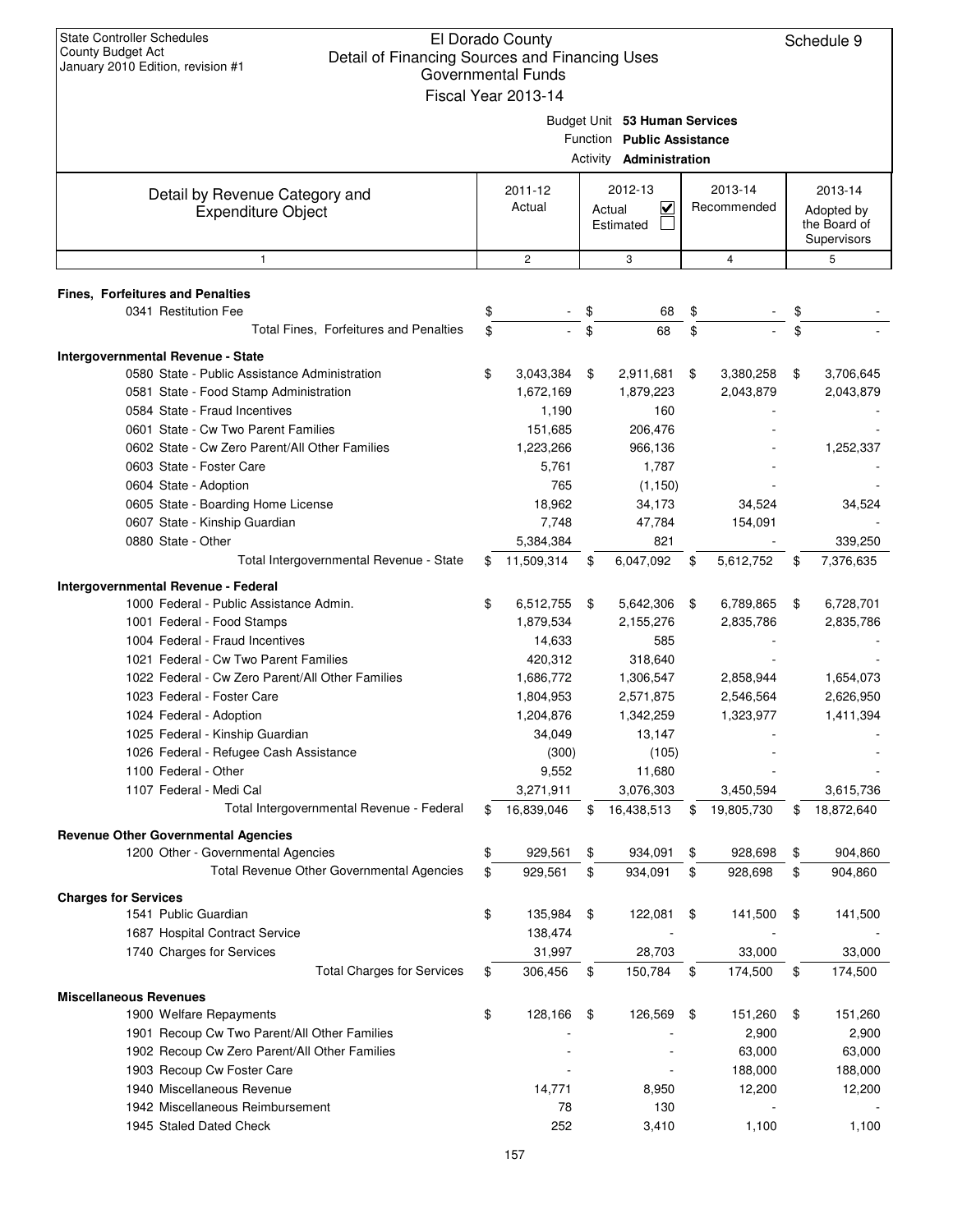| <b>State Controller Schedules</b><br>El Dorado County<br>Schedule 9<br><b>County Budget Act</b><br>Detail of Financing Sources and Financing Uses<br>January 2010 Edition, revision #1<br>Governmental Funds<br>Fiscal Year 2013-14 |    |              |    |                                                                                               |    |                |    |            |  |  |  |  |  |  |  |  |  |  |  |                                           |
|-------------------------------------------------------------------------------------------------------------------------------------------------------------------------------------------------------------------------------------|----|--------------|----|-----------------------------------------------------------------------------------------------|----|----------------|----|------------|--|--|--|--|--|--|--|--|--|--|--|-------------------------------------------|
|                                                                                                                                                                                                                                     |    |              |    | Budget Unit 53 Human Services<br>Function Public Assistance<br>Activity <b>Administration</b> |    |                |    |            |  |  |  |  |  |  |  |  |  |  |  |                                           |
|                                                                                                                                                                                                                                     |    | 2011-12      |    | 2012-13                                                                                       |    | 2013-14        |    | 2013-14    |  |  |  |  |  |  |  |  |  |  |  |                                           |
| Detail by Revenue Category and<br><b>Expenditure Object</b>                                                                                                                                                                         |    | Actual       |    | $\overline{\mathbf{v}}$<br>Actual<br>Estimated                                                |    | Recommended    |    |            |  |  |  |  |  |  |  |  |  |  |  | Adopted by<br>the Board of<br>Supervisors |
| $\mathbf{1}$                                                                                                                                                                                                                        |    | $\mathbf{2}$ |    | 3                                                                                             |    | $\overline{4}$ |    | 5          |  |  |  |  |  |  |  |  |  |  |  |                                           |
| <b>Total Miscellaneous Revenues</b>                                                                                                                                                                                                 | \$ | 143,267      | \$ | 139,059                                                                                       | \$ | 418,460        | \$ | 418,460    |  |  |  |  |  |  |  |  |  |  |  |                                           |
| <b>Other Financing Sources</b>                                                                                                                                                                                                      |    |              |    |                                                                                               |    |                |    |            |  |  |  |  |  |  |  |  |  |  |  |                                           |
| 2020 Operating Transfers In                                                                                                                                                                                                         | \$ | 3,492        | \$ | 6,620,369                                                                                     | \$ | 6,137,316      | \$ | 7,039,529  |  |  |  |  |  |  |  |  |  |  |  |                                           |
| 2021 Operating Transfers In: Veh Lic Fee                                                                                                                                                                                            |    | 224,716      |    | 218,261                                                                                       |    | 238,659        |    | 244,282    |  |  |  |  |  |  |  |  |  |  |  |                                           |
| 2027 Operating Transfers In: Sales Tax Realingment                                                                                                                                                                                  |    | 8,061,784    |    | 8,899,031                                                                                     |    | 8,846,513      |    | 8,710,851  |  |  |  |  |  |  |  |  |  |  |  |                                           |
| <b>Total Other Financing Sources</b>                                                                                                                                                                                                | \$ | 8,289,992    | \$ | 15,737,661                                                                                    | \$ | 15,222,488     | \$ | 15,994,662 |  |  |  |  |  |  |  |  |  |  |  |                                           |
| <b>Residual Equity Transfers</b>                                                                                                                                                                                                    |    |              |    |                                                                                               |    |                |    |            |  |  |  |  |  |  |  |  |  |  |  |                                           |
| 2100 Residual Equity Transfers In                                                                                                                                                                                                   | \$ |              | \$ |                                                                                               | \$ | 29,600         | \$ | 374,547    |  |  |  |  |  |  |  |  |  |  |  |                                           |
| <b>Total Residual Equity Transfers</b>                                                                                                                                                                                              | \$ |              | \$ |                                                                                               | \$ | 29,600         | \$ | 374,547    |  |  |  |  |  |  |  |  |  |  |  |                                           |
| <b>Total Revenue</b>                                                                                                                                                                                                                | \$ | 38,017,636   | \$ | 39,447,266                                                                                    | \$ | 42, 192, 228   | \$ | 44,116,304 |  |  |  |  |  |  |  |  |  |  |  |                                           |
| <b>Salaries and Employee Benefits</b>                                                                                                                                                                                               |    |              |    |                                                                                               |    |                |    |            |  |  |  |  |  |  |  |  |  |  |  |                                           |
| 3000 Permanent Employees / Elected Officials                                                                                                                                                                                        | \$ | 10,074,116   | \$ | 10,465,974                                                                                    | \$ | 12,907,697     | \$ | 11,061,698 |  |  |  |  |  |  |  |  |  |  |  |                                           |
| 3001 Temporary Employees                                                                                                                                                                                                            |    | 176,853      |    | 143,843                                                                                       |    | 32,298         |    | 51,508     |  |  |  |  |  |  |  |  |  |  |  |                                           |
| 3002 Overtime                                                                                                                                                                                                                       |    | 536,401      |    | 764,156                                                                                       |    | 8,000          |    | 9,000      |  |  |  |  |  |  |  |  |  |  |  |                                           |
| 3003 Standby Pay                                                                                                                                                                                                                    |    | 40,734       |    | 40,116                                                                                        |    | 8,000          |    | 8,000      |  |  |  |  |  |  |  |  |  |  |  |                                           |
| 3004 Other Compensation                                                                                                                                                                                                             |    | 200,300      |    | 188,028                                                                                       |    | 21,420         |    | 13,920     |  |  |  |  |  |  |  |  |  |  |  |                                           |
| 3005 Tahoe Differential                                                                                                                                                                                                             |    | 88,883       |    | 93,893                                                                                        |    | 96,960         |    | 98,400     |  |  |  |  |  |  |  |  |  |  |  |                                           |
| 3006 Bilingual Pay                                                                                                                                                                                                                  |    | 48,777       |    | 50,678                                                                                        |    | 60,301         |    | 60,085     |  |  |  |  |  |  |  |  |  |  |  |                                           |
| 3020 Employer Share - Employee Retirement                                                                                                                                                                                           |    | 1,884,595    |    | 1,959,964                                                                                     |    | 2,552,677      |    | 2,198,279  |  |  |  |  |  |  |  |  |  |  |  |                                           |
| 3022 Employer Share - Medi Care                                                                                                                                                                                                     |    | 150,472      |    | 158,022                                                                                       |    | 189,916        |    | 163,446    |  |  |  |  |  |  |  |  |  |  |  |                                           |
| 3040 Employer Share - Health Insurance                                                                                                                                                                                              |    | 3,095,040    |    | 3,361,380                                                                                     |    | 4,295,809      |    | 3,972,241  |  |  |  |  |  |  |  |  |  |  |  |                                           |
| 3041 Employer Share - Unemployment Insurance                                                                                                                                                                                        |    | 169,969      |    | 190,342                                                                                       |    | 40,213         |    | 36,862     |  |  |  |  |  |  |  |  |  |  |  |                                           |
| 3042 Employer Share - Long Term Disab Insurance                                                                                                                                                                                     |    | 28,138       |    | 22,188                                                                                        |    | 46,477         |    | 39,833     |  |  |  |  |  |  |  |  |  |  |  |                                           |
| 3043 Employer Share - Deferred Compensation                                                                                                                                                                                         |    | 17,371       |    | 18,910                                                                                        |    | 37,774         |    | 18,799     |  |  |  |  |  |  |  |  |  |  |  |                                           |
| 3046 Retiree Health - Defined Contributions                                                                                                                                                                                         |    | 236,418      |    | 236,220                                                                                       |    | 246,221        |    | 252,812    |  |  |  |  |  |  |  |  |  |  |  |                                           |
| 3060 Employer Share - Workers' Compensation                                                                                                                                                                                         |    | 100,380      |    | 32,829                                                                                        |    | 65,704         |    | 67,461     |  |  |  |  |  |  |  |  |  |  |  |                                           |
| 3080 Flexible Benefits                                                                                                                                                                                                              |    | 20,823       |    | 16,662                                                                                        |    | 14,059         |    | 5,058      |  |  |  |  |  |  |  |  |  |  |  |                                           |
| <b>Total Salaries and Employee Benefits</b>                                                                                                                                                                                         | \$ | 16,869,272   | \$ | 17,743,205                                                                                    | \$ | 20,623,526     | \$ | 18,057,402 |  |  |  |  |  |  |  |  |  |  |  |                                           |
| <b>Services and Supplies</b>                                                                                                                                                                                                        |    |              |    |                                                                                               |    |                |    |            |  |  |  |  |  |  |  |  |  |  |  |                                           |
| 4023 Non-cnty Employee Uniform Allowance                                                                                                                                                                                            | \$ | 177          | \$ |                                                                                               | \$ |                | \$ |            |  |  |  |  |  |  |  |  |  |  |  |                                           |
| 4040 Telephone Company Vendor Payments                                                                                                                                                                                              |    | 4,904        |    | 8,286                                                                                         |    | 27,800         |    | 26,360     |  |  |  |  |  |  |  |  |  |  |  |                                           |
| 4041 Cnty Pass thru Telephone Chrges to Depts                                                                                                                                                                                       |    | 12,939       |    | 12,260                                                                                        |    | 16,270         |    | 17,150     |  |  |  |  |  |  |  |  |  |  |  |                                           |
| 4060 Food and Food Products                                                                                                                                                                                                         |    |              |    | 39                                                                                            |    |                |    |            |  |  |  |  |  |  |  |  |  |  |  |                                           |
| 4080 Household Expense                                                                                                                                                                                                              |    | 7,281        |    | 8,711                                                                                         |    | 9,000          |    | 7,000      |  |  |  |  |  |  |  |  |  |  |  |                                           |
| 4082 Household Expense - Other                                                                                                                                                                                                      |    | 28           |    | 4,811                                                                                         |    | 2,820          |    | 2,820      |  |  |  |  |  |  |  |  |  |  |  |                                           |
| 4085 Household Expense - Refuse Disposal                                                                                                                                                                                            |    | 591          |    | 558                                                                                           |    | 215            |    | 215        |  |  |  |  |  |  |  |  |  |  |  |                                           |
| 4086 Household Expense - Janitorial/Custodial                                                                                                                                                                                       |    | 38,619       |    | 42,646                                                                                        |    | 45,678         |    |            |  |  |  |  |  |  |  |  |  |  |  |                                           |
| 4087 Household Expense - Exterm/Fumigation Serv                                                                                                                                                                                     |    |              |    |                                                                                               |    | 200            |    | 200        |  |  |  |  |  |  |  |  |  |  |  |                                           |
| 4100 Insurance - Premium                                                                                                                                                                                                            |    | 186,127      |    | 81,416                                                                                        |    | 167,216        |    | 171,691    |  |  |  |  |  |  |  |  |  |  |  |                                           |
| 4101 Insurance - Additional Liability                                                                                                                                                                                               |    |              |    | 110                                                                                           |    | 760            |    |            |  |  |  |  |  |  |  |  |  |  |  |                                           |
| 4124 Witness Fee<br>4140 Maintenance - Equipment                                                                                                                                                                                    |    | 505          |    | 2,305                                                                                         |    | 500            |    | 500        |  |  |  |  |  |  |  |  |  |  |  |                                           |
| 4141 Maintenance - Office Equipment                                                                                                                                                                                                 |    | 18,589       |    | 17,763                                                                                        |    | 2,300          |    | 2,300      |  |  |  |  |  |  |  |  |  |  |  |                                           |
| 4144 Maintenance - Computer System Supplies                                                                                                                                                                                         |    | 14,276       |    | 20,691                                                                                        |    | 30,800         |    | 33,000     |  |  |  |  |  |  |  |  |  |  |  |                                           |
|                                                                                                                                                                                                                                     |    |              |    |                                                                                               |    |                |    |            |  |  |  |  |  |  |  |  |  |  |  |                                           |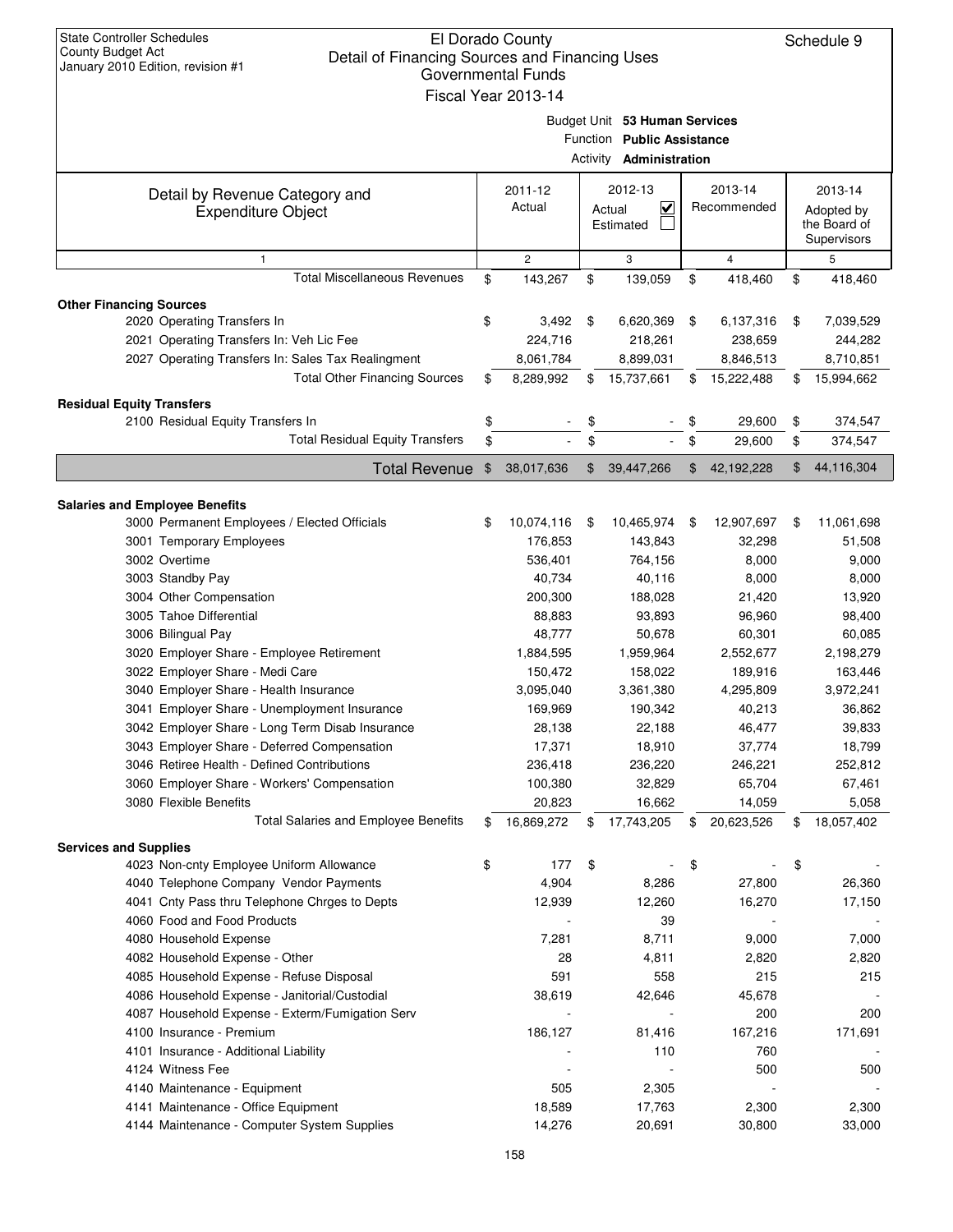| January ZUTU EURION, IEVISION # I                           | Governmental Funds<br>Fiscal Year 2013-14 |                                                                                               |                        |                                                      |
|-------------------------------------------------------------|-------------------------------------------|-----------------------------------------------------------------------------------------------|------------------------|------------------------------------------------------|
|                                                             |                                           | Budget Unit 53 Human Services<br>Function Public Assistance<br><b>Activity Administration</b> |                        |                                                      |
| Detail by Revenue Category and<br><b>Expenditure Object</b> | 2011-12<br>Actual                         | 2012-13<br>$\overline{\mathbf{v}}$<br>Actual<br>Estimated                                     | 2013-14<br>Recommended | 2013-14<br>Adopted by<br>the Board of<br>Supervisors |
| 1                                                           | $\overline{2}$                            | 3                                                                                             | $\overline{4}$         | 5                                                    |
| 4160 Maintenance Vehicles - Service Contract                | 1,522                                     | 749                                                                                           | 2,000                  | 2,000                                                |
| 4162 Maintenance Vehicles - Supplies                        |                                           | 12                                                                                            |                        |                                                      |
| 4180 Maintenance - Building and Improvements                | 143                                       | 1,216                                                                                         | 4,265                  | 3,483                                                |
| 4183 Maintenance - Grounds                                  | 5,207                                     | 5,988                                                                                         |                        |                                                      |
| 4192 Maintenance - Lighting                                 | 183                                       |                                                                                               |                        |                                                      |
| 4197 Maintenance - Building Supplies                        | 1,029                                     | 220                                                                                           |                        |                                                      |
| 4220 Memberships                                            | 860                                       | 1,032                                                                                         | 1,350                  | 1,180                                                |
| 4221 Memberships - Legislative Advocacy                     | 35,471                                    | 37,244                                                                                        | 40,000                 | 40,000                                               |
| 4260 Office Expense                                         | 109,123                                   | 125,915                                                                                       | 139,870                | 120,870                                              |
| 4261 Postage                                                | 123,519                                   | 151,213                                                                                       | 185,900                | 192,100                                              |
| 4262 Software                                               | 20,849                                    | 14,543                                                                                        | 18,875                 | 17,875                                               |
| 4263 Subscription / Newspaper / Journals                    | 4,084                                     | 4,454                                                                                         | 31,650                 | 31,150                                               |
| 4264 Books / Manuals                                        |                                           |                                                                                               | 900                    | 900                                                  |
| 4265 Law Books                                              | 293                                       | 193                                                                                           |                        |                                                      |
| 4266 Printing / Duplicating                                 | 11,623                                    | 15,523                                                                                        | 13,300                 | 13,300                                               |
| 4300 Professional and Specialized Services                  | 218,599                                   | 303,686                                                                                       | 301,072                | 332,562                                              |
| 4308 External Data Processing Services                      | 33,335                                    | 61,060                                                                                        | 96,862                 | 96,862                                               |
| 4318 Interpreter                                            | 3,934                                     | 11,554                                                                                        | 4,000                  | 4,000                                                |
| 4320 Verbatim Report - Transcription                        |                                           |                                                                                               | 1,000                  | 1,000                                                |
| 4323 Psychiatric Medical Services                           | 587,251                                   | 764,980                                                                                       | 565,500                | 770,000                                              |
| 4324 Medical, Dental and Lab Services                       | 118,592                                   | 178,613                                                                                       | 229,000                | 241,000                                              |
| 4330 Food Stamp Service                                     | 6,434                                     | 6,375                                                                                         | 6,800                  | 6,800                                                |
| 4331 Homemaker Other Services                               |                                           |                                                                                               | 500                    | 500                                                  |
| 4332 Service Connect Expense                                | 71,796                                    | 79,425                                                                                        | 100,000                | 100,000                                              |
| 4333 Burial Services                                        | 13,244                                    | 29,895                                                                                        | 40,500                 | 40,500                                               |
| 4341 Service Connect Expense                                | 52,522                                    | 49,319                                                                                        | 42,000                 | 42,000                                               |
| 4400 Publication and Legal Notices                          | 450                                       | 250                                                                                           | 2,150                  | 2,150                                                |
| 4420 Rents and Leases - Equipment                           | 106,782                                   | 139,015                                                                                       | 156,657                | 121,500                                              |
| 4440 Rent & Lease - Building/Improvements                   | 463,322                                   | 524,788                                                                                       | 579,454                | 46,240                                               |
| 4460 Small Tools and Instruments                            |                                           | 262                                                                                           |                        |                                                      |
| 4461 Minor Equipment                                        | 24,581                                    | 76,009                                                                                        | 43,370                 | 52,770                                               |
| 4462 Minor Computer Equipment                               | 131,239                                   | 136,015                                                                                       | 161,470                | 136,550                                              |
| 4463 Minor Telephone and Radio Equipment                    | 384                                       | 449                                                                                           |                        |                                                      |
| 4500 Special Departmental Expense                           | 3,768                                     | 4,999                                                                                         | 8,600                  | 8,600                                                |
| 4501 Special Projects                                       | 365                                       | 86                                                                                            | 66,026                 | 419,165                                              |
| 4502 Educational Materials                                  |                                           |                                                                                               | 2,800                  | 800                                                  |
| 4503 Staff Development                                      | 57,380                                    | 50,954                                                                                        | 78,095                 | 72,895                                               |
| 4506 Film Development/Photography Supplies                  |                                           |                                                                                               | 150                    | 150                                                  |
| 4529 Software License                                       |                                           | 8,497                                                                                         | 1,200                  | 1,200                                                |
| 4532 Client Program Services                                | 994                                       |                                                                                               | 5,000                  | 5,000                                                |
| 4540 Staff Development                                      |                                           | 25                                                                                            |                        |                                                      |
| 4600 Transportation and Travel                              | 21,022                                    | 14,557                                                                                        | 38,595                 | 36,095                                               |
| 4601 Volunteer - Transportation and Travel                  |                                           | 12                                                                                            | 800                    | 800                                                  |
| 4602 Employee - Private Auto Mileage                        | 32,231                                    | 31,221                                                                                        | 45,802                 | 44,302                                               |
| 4604 Volunteer - Private Auto Mileage                       |                                           | 53                                                                                            |                        |                                                      |
| 4605 Vehicle - Rent or Lease                                | 46,470                                    | 112,493                                                                                       | 124,000                | 113,600                                              |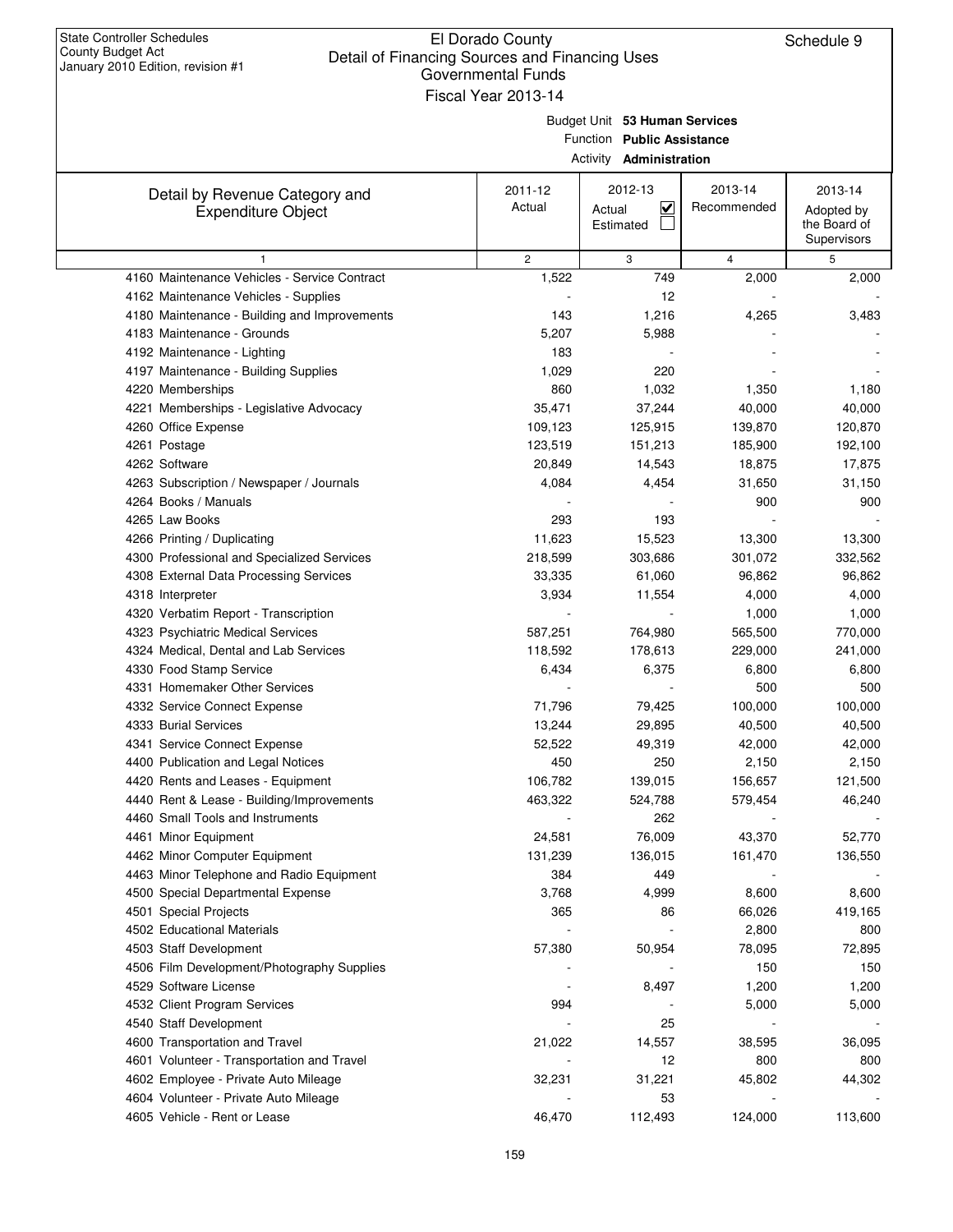| <b>State Controller Schedules</b><br>El Dorado County<br>County Budget Act<br>Detail of Financing Sources and Financing Uses<br>January 2010 Edition, revision #1<br>Governmental Funds<br>Fiscal Year 2013-14 |    |                   |        |                                                                                               |    |                        |                                                      | Schedule 9 |
|----------------------------------------------------------------------------------------------------------------------------------------------------------------------------------------------------------------|----|-------------------|--------|-----------------------------------------------------------------------------------------------|----|------------------------|------------------------------------------------------|------------|
|                                                                                                                                                                                                                |    |                   |        | Budget Unit 53 Human Services<br>Function Public Assistance<br>Activity <b>Administration</b> |    |                        |                                                      |            |
| Detail by Revenue Category and<br><b>Expenditure Object</b>                                                                                                                                                    |    | 2011-12<br>Actual | Actual | 2012-13<br>$\overline{\mathsf{v}}$<br>Estimated                                               |    | 2013-14<br>Recommended | 2013-14<br>Adopted by<br>the Board of<br>Supervisors |            |
| 1                                                                                                                                                                                                              |    | $\overline{c}$    |        | 3                                                                                             |    | 4                      |                                                      | 5          |
| 4606 Fuel Purchases                                                                                                                                                                                            |    | 59,815            |        | 68,384                                                                                        |    | 89,500                 |                                                      | 83,160     |
| 4608 Hotel Accommodations                                                                                                                                                                                      |    | 3,870             |        | 3,150                                                                                         |    | 9,255                  |                                                      | 8,955      |
| 4620 Utilities                                                                                                                                                                                                 |    | 109,452           |        | 129,522                                                                                       |    | 159,085                |                                                      | 24,361     |
| <b>Total Services and Supplies</b>                                                                                                                                                                             | \$ | 2,765,776         | \$     | 3,343,545                                                                                     | \$ | 3,700,912              | \$                                                   | 3,497,611  |
| <b>Other Charges</b>                                                                                                                                                                                           |    |                   |        |                                                                                               |    |                        |                                                      |            |
| 5000 Support and Care of Persons                                                                                                                                                                               | \$ | 1,684,755         | \$     | 1,478,667                                                                                     | \$ | 1,562,103              | \$                                                   | 1,714,570  |
| 5004 Resident Expense - General Relief                                                                                                                                                                         |    | 10,250            |        | 11,217                                                                                        |    | 15,000                 |                                                      | 15,000     |
| 5005 Cash Aid - General Relief                                                                                                                                                                                 |    | 4,764             |        | 5,233                                                                                         |    | 7,500                  |                                                      | 7,500      |
| 5006 Child Care                                                                                                                                                                                                |    | 247,617           |        | 241,415                                                                                       |    | 279,000                |                                                      | 279,000    |
| 5007 Independent Living Prgm: Services                                                                                                                                                                         |    | 2,052             |        | 1,185                                                                                         |    | 4,500                  |                                                      | 4,500      |
| 5008 Independent Living Prgm: Expenses                                                                                                                                                                         |    | 19,516            |        | 18,251                                                                                        |    | 28,000                 |                                                      | 28,000     |
| 5009 Housing                                                                                                                                                                                                   |    | 10,057            |        | 12,899                                                                                        |    | 18,100                 |                                                      | 18,100     |
| 5010 Transportation Services                                                                                                                                                                                   |    | 33,744            |        | 28,420                                                                                        |    | 40,000                 |                                                      | 40,000     |
| 5011 Transportation Expenses                                                                                                                                                                                   |    | 227,803           |        | 202,398                                                                                       |    | 232,000                |                                                      | 232,000    |
| 5012 Ancilliary Services                                                                                                                                                                                       |    | 1,328             |        | 4,987                                                                                         |    | 10,000                 |                                                      | 10,000     |
| 5013 Ancilliary Expenses                                                                                                                                                                                       |    | 57,736            |        | 44,407                                                                                        |    | 80,000                 |                                                      | 80,000     |
| 5014 Health Services                                                                                                                                                                                           |    | 54,637            |        | 55,275                                                                                        |    | 70,000                 |                                                      | 70,000     |
| 5015 Cw: Two Parent Families                                                                                                                                                                                   |    | 1,166,493         |        | 1,068,978                                                                                     |    | 1,098,280              |                                                      | 1,101,047  |
| 5016 Cw: Zero Parent/All Other Families                                                                                                                                                                        |    | 5,305,941         |        | 4,935,362                                                                                     |    | 5,040,645              |                                                      | 5,083,423  |
| 5017 Foster Care                                                                                                                                                                                               |    | 5,402,466         |        | 6,943,311                                                                                     |    | 6,905,093              |                                                      | 7,151,610  |
| 5018 Aid To Adoption                                                                                                                                                                                           |    | 2,941,656         |        | 3,180,591                                                                                     |    | 3,141,758              |                                                      | 3,339,620  |
| 5020 Refugee Cash Assistance                                                                                                                                                                                   |    |                   |        | (35)                                                                                          |    |                        |                                                      |            |
| 5021 Kinship Guardian                                                                                                                                                                                          |    | 82,913            |        | 88,998                                                                                        |    | 80,268                 |                                                      | 93,448     |
| 5022 County Foster Care                                                                                                                                                                                        |    | 7,519             |        | 457                                                                                           |    | 84,300                 |                                                      | 84,300     |
| 5300 Interfund Expenditures                                                                                                                                                                                    |    | 133,206           |        | 106,669                                                                                       |    | 59,629                 |                                                      | 169,629    |
| <b>Total Other Charges</b>                                                                                                                                                                                     | S  | 17,394,453        | \$     | 18,428,685                                                                                    | \$ | 18,756,176             | \$                                                   | 19,521,747 |
| <b>Fixed Assets</b>                                                                                                                                                                                            |    |                   |        |                                                                                               |    |                        |                                                      |            |
| 6020 Fixed Assets - Building and Improvement                                                                                                                                                                   | \$ |                   | \$     | 8,797                                                                                         | \$ |                        |                                                      |            |
| 6025 Fixed Assets - Leasehold Improvements                                                                                                                                                                     |    |                   |        | 16,400                                                                                        |    |                        |                                                      |            |
| 6040 Fixed Assets - Equipment                                                                                                                                                                                  |    |                   |        |                                                                                               |    | 60,560                 |                                                      |            |
| 6041 Fixed Assets - Data Proc Sys Devel Equip                                                                                                                                                                  |    |                   |        | 12,000                                                                                        |    | 31,600                 |                                                      | 31,600     |
| 6042 Fixed Assets - Computer Sys Equipment                                                                                                                                                                     |    | 19,648            |        | 6,983                                                                                         |    | 9,835                  |                                                      | 27,400     |
| <b>Total Fixed Assets</b>                                                                                                                                                                                      | \$ | 19,648            | \$     | 44,180                                                                                        | \$ | 101,995                | \$                                                   | 59,000     |
|                                                                                                                                                                                                                |    |                   |        |                                                                                               |    |                        |                                                      |            |
| <b>Other Financing Uses</b>                                                                                                                                                                                    |    |                   |        |                                                                                               |    |                        |                                                      |            |
| 7000 Operating Transfers Out                                                                                                                                                                                   | \$ | 25,000            | \$     | 2,288                                                                                         | \$ | 25,000                 | \$                                                   |            |
| <b>Total Other Financing Uses</b>                                                                                                                                                                              | \$ | 25,000            | \$     | 2,288                                                                                         | \$ | 25,000                 | \$                                                   |            |
| <b>Intrafund Transfers</b>                                                                                                                                                                                     |    |                   |        |                                                                                               |    |                        |                                                      |            |
| 7200 Intrafund Transfers                                                                                                                                                                                       | \$ | 74,829            | \$     | 82,799                                                                                        | \$ | 59,055                 | \$                                                   | 60,855     |
| 7201 Intrafnd: Social Services                                                                                                                                                                                 |    | 2,874             |        | 5,434                                                                                         |    | 9,000                  |                                                      | 9,000      |
| 7202 Intrafnd: DA/FS Contract                                                                                                                                                                                  |    | 206,589           |        | 195,994                                                                                       |    | 250,000                |                                                      | 250,000    |
| 7210 Intrafnd: Collections                                                                                                                                                                                     |    | 724               |        | 363                                                                                           |    | 1,000                  |                                                      | 1,000      |
| 7220 Intrafnd: Telephone Equipment and Support                                                                                                                                                                 |    | 97,104            |        | 103,167                                                                                       |    | 113,200                |                                                      | 96,900     |
| 7223 Intrafnd: Mail Service                                                                                                                                                                                    |    | 19,541            |        | 3,368                                                                                         |    | 10,808                 |                                                      | 11,097     |
| 7224 Intrafnd: Stores Support                                                                                                                                                                                  |    | 3,599             |        | 2,393                                                                                         |    | 16,048                 |                                                      | 16,476     |
| 7225 Intrafnd: Central Duplicating                                                                                                                                                                             |    | 589               |        |                                                                                               |    |                        |                                                      |            |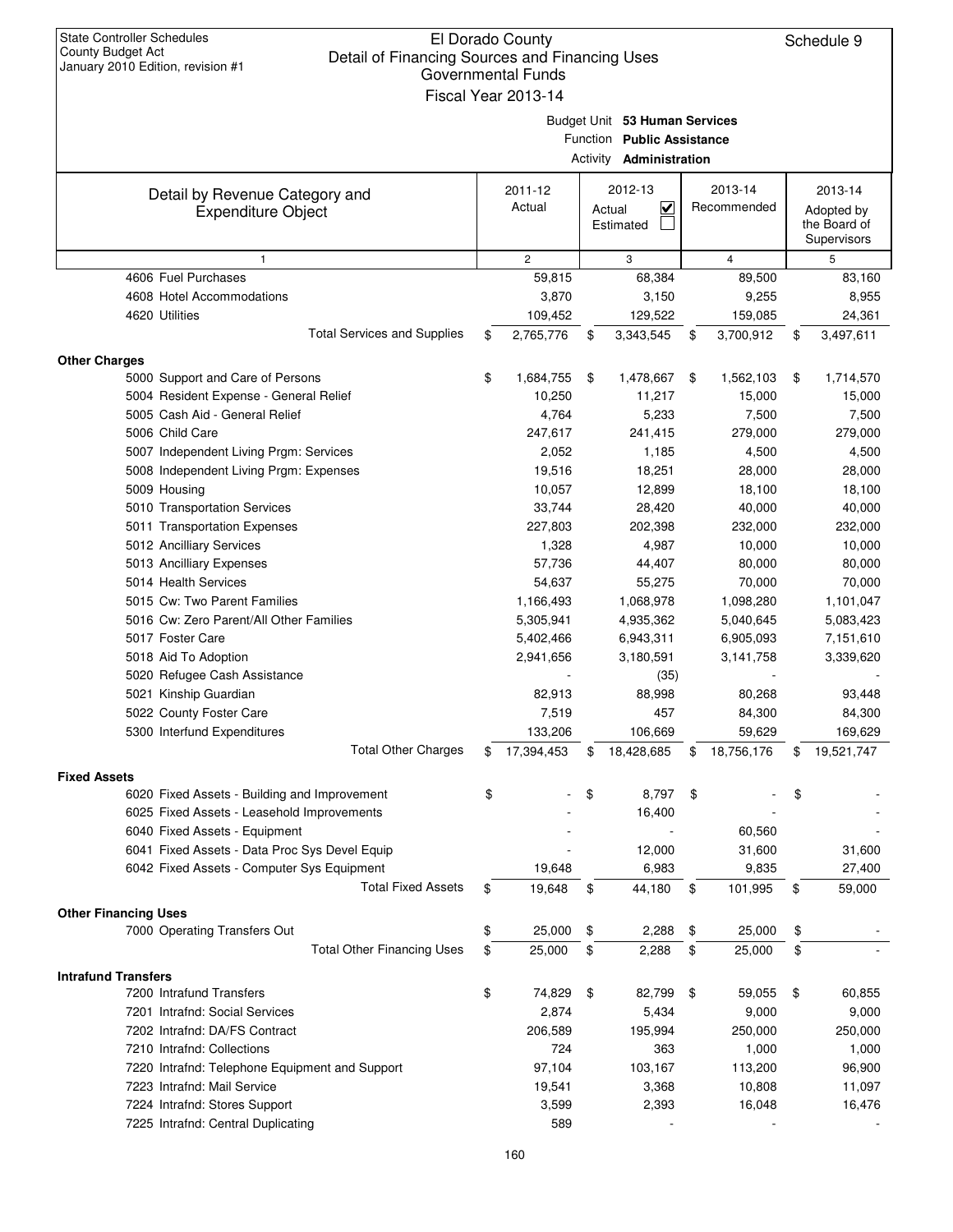| <b>State Controller Schedules</b><br>El Dorado County<br>County Budget Act<br>Detail of Financing Sources and Financing Uses<br>January 2010 Edition, revision #1<br>Governmental Funds<br>Fiscal Year 2013-14<br>Budget Unit<br>53 Human Services<br><b>Function</b><br><b>Public Assistance</b><br>Activity<br>Administration |  |    |                       |    |                                                           |                        | Schedule 9 |                                                      |
|---------------------------------------------------------------------------------------------------------------------------------------------------------------------------------------------------------------------------------------------------------------------------------------------------------------------------------|--|----|-----------------------|----|-----------------------------------------------------------|------------------------|------------|------------------------------------------------------|
| Detail by Revenue Category and<br><b>Expenditure Object</b>                                                                                                                                                                                                                                                                     |  |    | $2011 - 12$<br>Actual |    | 2012-13<br>$\overline{\mathbf{v}}$<br>Actual<br>Estimated | 2013-14<br>Recommended |            | 2013-14<br>Adopted by<br>the Board of<br>Supervisors |
|                                                                                                                                                                                                                                                                                                                                 |  |    | $\overline{2}$        |    | 3                                                         | 4                      |            | 5                                                    |
| 7227 Intrafnd: Internal Data Processing                                                                                                                                                                                                                                                                                         |  |    | 169,335               |    |                                                           | 172,594                |            | 177,215                                              |
| 7229 Intrafnd: PC Support                                                                                                                                                                                                                                                                                                       |  |    | 57,441                |    | 46,130                                                    | 73.700                 |            | 74.500                                               |
| 7231 Intrafnd: IS Programming Support                                                                                                                                                                                                                                                                                           |  |    | 2,832                 |    | 7,080                                                     | 1,500                  |            | 151,500                                              |
| 7232 Intrafnd: Maint Bldg & Improvmnts                                                                                                                                                                                                                                                                                          |  |    | 876                   |    |                                                           | 9,200                  |            | 9,200                                                |
| 7234 Intrafnd: Network Support                                                                                                                                                                                                                                                                                                  |  |    | 198,224               |    |                                                           | 202,038                |            | 207,448                                              |
| 7250 Intrafnd Transfers: Non General Fund                                                                                                                                                                                                                                                                                       |  |    |                       |    |                                                           | 3,700                  |            | 3,439,370                                            |
| <b>Total Intrafund Transfers</b>                                                                                                                                                                                                                                                                                                |  | \$ | 834,557               | \$ | 446,727                                                   | \$<br>921,843          | \$         | 4,504,561                                            |
| Total Expenditures/Appropriations                                                                                                                                                                                                                                                                                               |  | \$ | 37,908,705            |    | 40,008,629                                                | \$<br>44,129,452       | \$         | 45,640,321                                           |
| Net Cost \$                                                                                                                                                                                                                                                                                                                     |  |    | 108,931               | \$ | (561, 363)                                                | (1,937,224)            | S          | (1,524,017)                                          |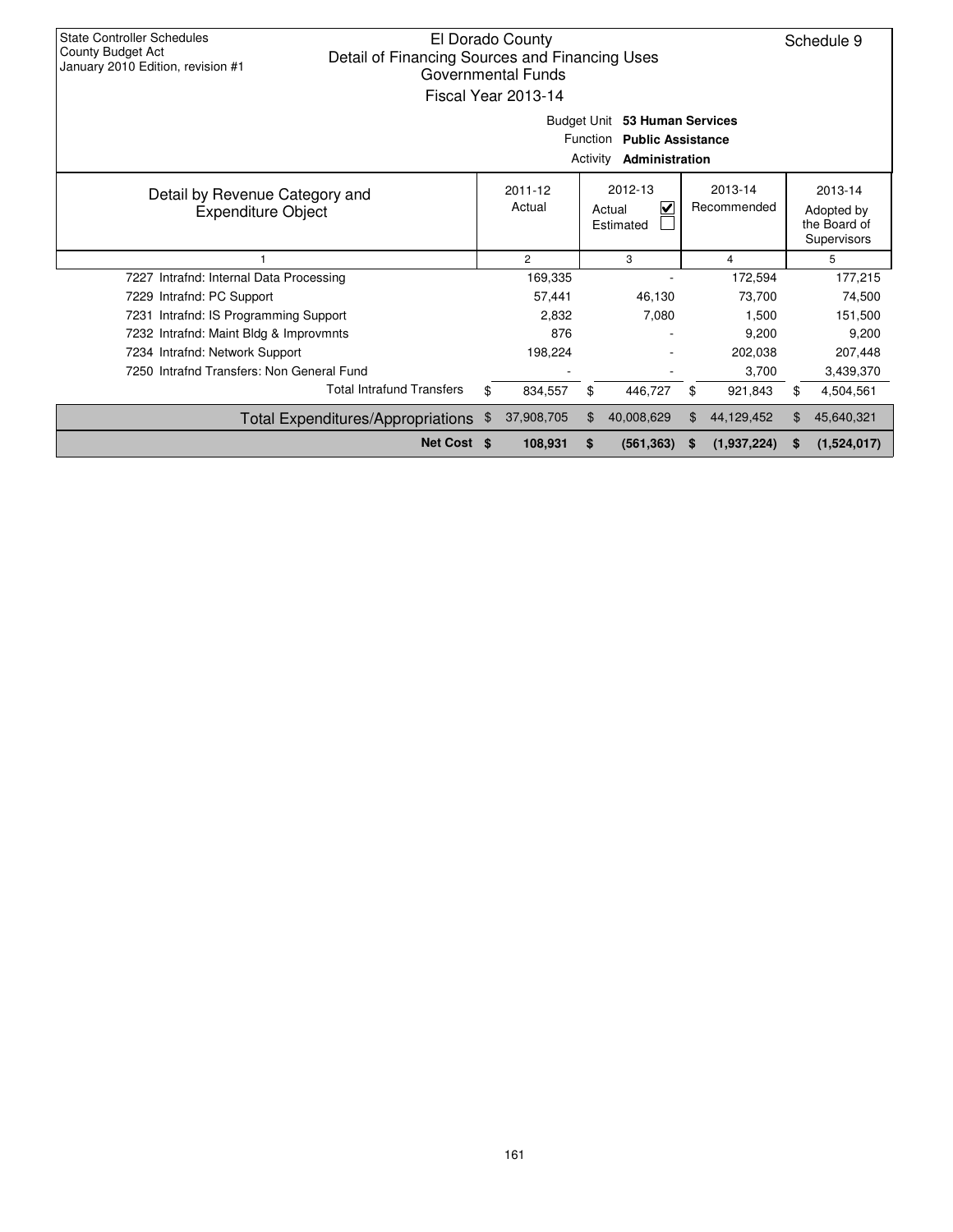| <b>State Controller Schedules</b><br>El Dorado County<br>County Budget Act<br>Detail of Financing Sources and Financing Uses<br>January 2010 Edition, revision #1<br><b>Governmental Funds</b><br>Fiscal Year 2013-14 |    |                     |          |                                                                                            |          |                     |          | Schedule 9         |  |                        |  |                                                      |
|-----------------------------------------------------------------------------------------------------------------------------------------------------------------------------------------------------------------------|----|---------------------|----------|--------------------------------------------------------------------------------------------|----------|---------------------|----------|--------------------|--|------------------------|--|------------------------------------------------------|
|                                                                                                                                                                                                                       |    |                     | Activity | Budget Unit 53 Community Services<br>Function Public Assistance<br><b>Other Assistance</b> |          |                     |          |                    |  |                        |  |                                                      |
| Detail by Revenue Category and<br><b>Expenditure Object</b>                                                                                                                                                           |    | 2011-12<br>Actual   |          | 2012-13<br>⊻                                                                               |          | Actual<br>Estimated |          |                    |  | 2013-14<br>Recommended |  | 2013-14<br>Adopted by<br>the Board of<br>Supervisors |
| $\mathbf{1}$                                                                                                                                                                                                          |    | $\overline{c}$      |          | 3                                                                                          |          | 4                   |          | 5                  |  |                        |  |                                                      |
| Revenue from Use of Money and Property                                                                                                                                                                                |    |                     |          |                                                                                            |          |                     |          |                    |  |                        |  |                                                      |
| 0400 Interest                                                                                                                                                                                                         | \$ | 2,915               | \$       | $1,732$ \$                                                                                 |          | 2,240               | \$       | 1,802              |  |                        |  |                                                      |
| 0401 Community Dev Block Grant Note                                                                                                                                                                                   |    | 12,622              |          | 34,333                                                                                     |          | 16,000              |          |                    |  |                        |  |                                                      |
| Total Revenue from Use of Money and Property                                                                                                                                                                          | \$ | 15,537              | \$       | 36,065                                                                                     | \$       | 18,240              | \$       | 1,802              |  |                        |  |                                                      |
| Intergovernmental Revenue - State                                                                                                                                                                                     |    |                     |          |                                                                                            |          |                     |          |                    |  |                        |  |                                                      |
| 0880 State - Other                                                                                                                                                                                                    | \$ | 1,574,246           | \$       | 183,147                                                                                    | \$       | 176,553             | \$       | 170,103            |  |                        |  |                                                      |
| Total Intergovernmental Revenue - State                                                                                                                                                                               | \$ | 1,574,246           | \$       | 183,147                                                                                    | \$       | 176,553             | \$       | 170,103            |  |                        |  |                                                      |
| Intergovernmental Revenue - Federal                                                                                                                                                                                   |    |                     |          |                                                                                            |          |                     |          |                    |  |                        |  |                                                      |
| 1100 Federal - Other                                                                                                                                                                                                  | \$ | 3,322,702           | \$       | 6,760,806                                                                                  | \$       | 7,274,447           | \$       | 4,151,742          |  |                        |  |                                                      |
| 1107 Federal - Medi Cal                                                                                                                                                                                               |    | 138,384             |          | 222,104                                                                                    |          | 183,350             |          | 176,900            |  |                        |  |                                                      |
| 1109 Federal - C1 Senior Nutrition                                                                                                                                                                                    |    | 276,553             |          | 267,389                                                                                    |          | 300,605             |          | 283,463            |  |                        |  |                                                      |
| 1110 Federal - C2 Senior Nutrition                                                                                                                                                                                    |    | 136,177             |          | 135,660                                                                                    |          | 137,839             |          | 138,064            |  |                        |  |                                                      |
| 1111 Federal - IIIB Social Programs                                                                                                                                                                                   |    | 233,537             |          | 230,656                                                                                    |          | 234,887             |          | 233,238            |  |                        |  |                                                      |
| 1113 Federal - Title 7B Elder Abuse                                                                                                                                                                                   |    | 3,134               |          | 3,264                                                                                      |          | 3,344               |          | 3,108              |  |                        |  |                                                      |
| 1114 Federal - 7A Ombudsman Supplement                                                                                                                                                                                |    | 23,811              |          | 23,542                                                                                     |          | 23,673              |          | 23,178             |  |                        |  |                                                      |
| 1116 Federal - Dept of Agricultural (USDA)                                                                                                                                                                            |    | 103,015             |          | 97,225                                                                                     |          | 109,070             |          | 88,834             |  |                        |  |                                                      |
| 1120 Federal - IIIF Disease Prevention- Aging<br>1122 Federal - IIIE Family Caregiver Support Prgm                                                                                                                    |    | 13,351<br>98,160    |          | 12,356<br>95,431                                                                           |          | 12,618<br>105,759   |          | 12,269<br>103,901  |  |                        |  |                                                      |
| Total Intergovernmental Revenue - Federal                                                                                                                                                                             | \$ | 4,348,824           | \$       | 7,848,432                                                                                  | \$       | 8,385,592           | \$       | 5,214,697          |  |                        |  |                                                      |
|                                                                                                                                                                                                                       |    |                     |          |                                                                                            |          |                     |          |                    |  |                        |  |                                                      |
| <b>Revenue Other Governmental Agencies</b>                                                                                                                                                                            | \$ | 10,000              |          | 10.000                                                                                     |          |                     |          |                    |  |                        |  |                                                      |
| 1200 Other - Governmental Agencies<br><b>Total Revenue Other Governmental Agencies</b>                                                                                                                                | \$ | 10,000              | \$<br>\$ | 10,000                                                                                     | \$<br>\$ |                     | \$<br>\$ |                    |  |                        |  |                                                      |
|                                                                                                                                                                                                                       |    |                     |          |                                                                                            |          |                     |          |                    |  |                        |  |                                                      |
| <b>Charges for Services</b>                                                                                                                                                                                           |    |                     |          |                                                                                            |          |                     |          |                    |  |                        |  |                                                      |
| 1740 Charges for Services<br>1759 Senior Nutrition Services                                                                                                                                                           | \$ | 340,004             | \$       | 397,422                                                                                    | \$       | 375,000             | \$       | 439,000            |  |                        |  |                                                      |
| <b>Total Charges for Services</b>                                                                                                                                                                                     | \$ | 248,962<br>588,966  | \$       | 351,669<br>749,091                                                                         | \$       | 298,000<br>673,000  | \$       | 200,000<br>639,000 |  |                        |  |                                                      |
|                                                                                                                                                                                                                       |    |                     |          |                                                                                            |          |                     |          |                    |  |                        |  |                                                      |
| <b>Miscellaneous Revenues</b>                                                                                                                                                                                         |    |                     |          |                                                                                            |          |                     |          |                    |  |                        |  |                                                      |
| 1940 Miscellaneous Revenue                                                                                                                                                                                            | \$ | 9,373               | \$       | 11,858                                                                                     | \$       | 20,800              | \$       | 21,800             |  |                        |  |                                                      |
| 1943 Miscellaneous Donation<br><b>Total Miscellaneous Revenues</b>                                                                                                                                                    | \$ | 194,291             |          | 285,213                                                                                    |          | 330,100             |          | 291,100            |  |                        |  |                                                      |
|                                                                                                                                                                                                                       |    | 203,663             | \$       | 297,071                                                                                    | \$       | 350,900             | \$       | 312,900            |  |                        |  |                                                      |
| <b>Other Financing Sources</b>                                                                                                                                                                                        |    |                     |          |                                                                                            |          |                     |          |                    |  |                        |  |                                                      |
| 2000 Sale of Fixed Assets                                                                                                                                                                                             | \$ |                     | \$       | 610                                                                                        | \$       |                     | \$       |                    |  |                        |  |                                                      |
| 2020 Operating Transfers In                                                                                                                                                                                           |    | 1,101,177<br>45,388 |          | 1,082,836<br>189,955                                                                       |          | 1,719,181           |          | 2,165,239          |  |                        |  |                                                      |
| 2061 Community Dev Block Grant Loan Repay<br><b>Total Other Financing Sources</b>                                                                                                                                     |    |                     |          |                                                                                            |          | 250,000             |          |                    |  |                        |  |                                                      |
|                                                                                                                                                                                                                       | \$ | 1,146,564           | \$       | 1,273,401                                                                                  | \$       | 1,969,181           | \$       | 2,165,239          |  |                        |  |                                                      |
| <b>Residual Equity Transfers</b>                                                                                                                                                                                      |    |                     |          |                                                                                            |          |                     |          |                    |  |                        |  |                                                      |
| 2100 Residual Equity Transfers In<br><b>Total Residual Equity Transfers</b>                                                                                                                                           | \$ |                     | \$       | 4,558                                                                                      | \$       |                     | \$       |                    |  |                        |  |                                                      |
|                                                                                                                                                                                                                       | \$ |                     | \$       | 4,558                                                                                      | \$       |                     | \$       |                    |  |                        |  |                                                      |
| <b>Total Revenue</b>                                                                                                                                                                                                  | \$ | 7,887,801           | \$       | 10,401,765                                                                                 | \$       | 11,573,466          | \$       | 8,503,741          |  |                        |  |                                                      |
|                                                                                                                                                                                                                       |    |                     |          |                                                                                            |          |                     |          |                    |  |                        |  |                                                      |
| <b>Salaries and Employee Benefits</b><br>3000 Permanent Employees / Elected Officials                                                                                                                                 | \$ | 2,537,135           | \$       | 2,538,711                                                                                  | \$       | 2,925,270           | \$       | 2,536,743          |  |                        |  |                                                      |
| 3001 Temporary Employees                                                                                                                                                                                              |    | 212,333             |          | 232,193                                                                                    |          | 210,046             |          | 219,158            |  |                        |  |                                                      |
|                                                                                                                                                                                                                       |    |                     |          |                                                                                            |          |                     |          |                    |  |                        |  |                                                      |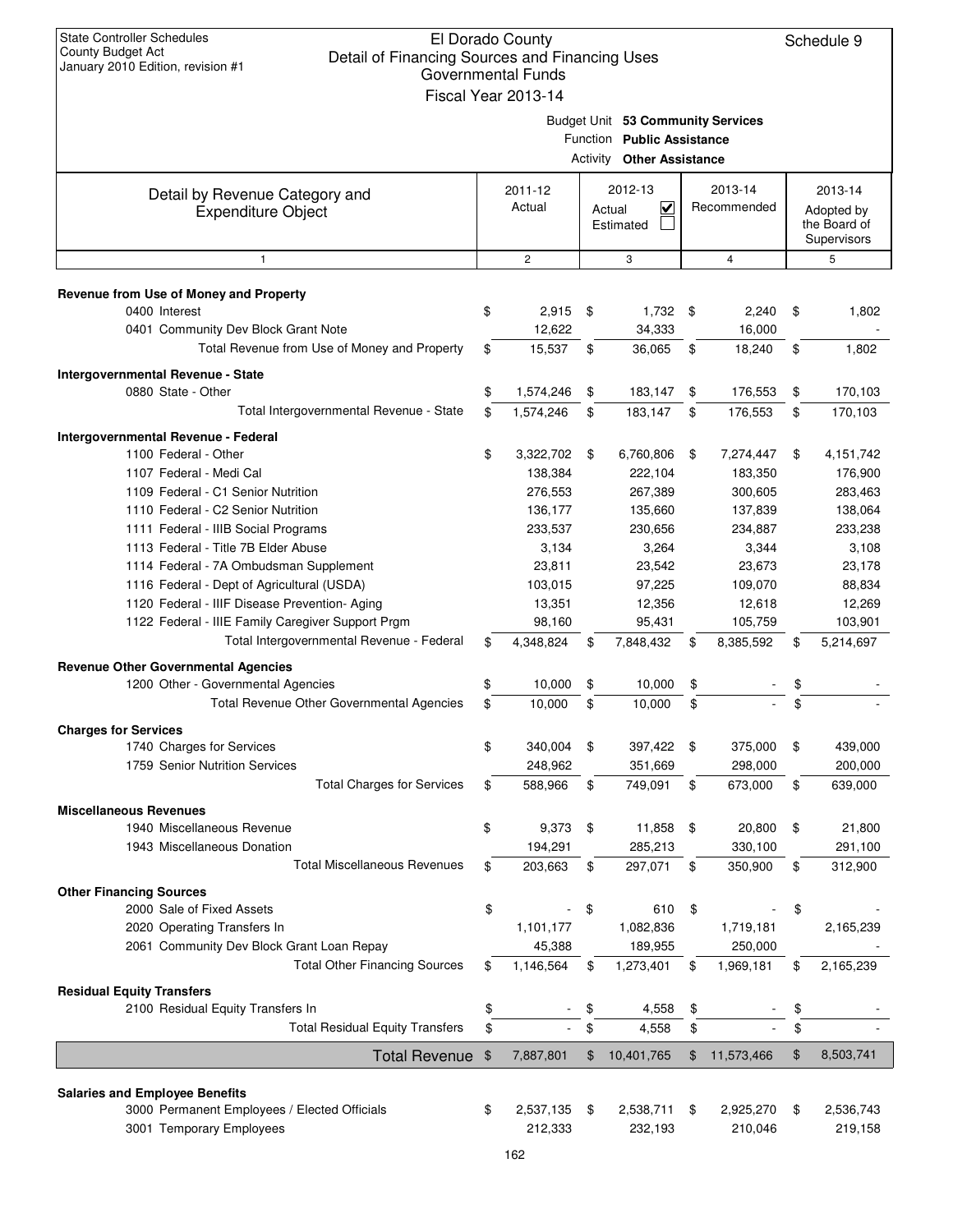**Services and Supplies**

### El Dorado County Detail of Financing Sources and Financing Uses Governmental Funds

3041 Employer Share - Unemployment Insurance 49,085 51,644 11,191 11,541 3042 Employer Share - Long Term Disab Insurance  $7,097$   $4,679$   $10,726$   $9,329$ 3043 Employer Share - Deferred Compensation 3,737 4,082 7,060 9,795 3046 Retiree Health - Defined Contributions 57,611 61,686 51,895 56,908 3060 Employer Share - Workers' Compensation 24,461 7,467 13,849 15,184 3080 Flexible Benefits 7,644 7,249 7,535 6,892

4040 Telephone Company Vendor Payments 2,293 7,121 7,850 7,850 7,850 4041 Cnty Pass thru Telephone Chrges to Depts 2,560 3,235 3,460 3,410

4060 Food and Food Products 253,343 379,211 411,600 422,200

4020 Clothing and Personal Supplies 6 -  $\frac{1}{2}$   $\frac{1}{2}$   $\frac{1}{2}$   $\frac{1}{2}$   $\frac{1}{2}$   $\frac{1}{2}$   $\frac{1}{2}$   $\frac{1}{2}$   $\frac{1}{2}$   $\frac{1}{2}$   $\frac{1}{2}$   $\frac{1}{2}$   $\frac{1}{2}$   $\frac{1}{2}$   $\frac{1}{2}$   $\frac{1}{2}$   $\frac{1}{2}$   $\frac{1}{2}$   $\$ 

Total Salaries and Employee Benefits \$ 4,205,624 \$ 4,226,058 \$ 4,888,847 \$ 4,308,966

|                                                             | Fiscal Year 2013-14 |                                                                                                     |                        |                                                      |
|-------------------------------------------------------------|---------------------|-----------------------------------------------------------------------------------------------------|------------------------|------------------------------------------------------|
|                                                             |                     | Budget Unit 53 Community Services<br>Function Public Assistance<br><b>Activity Other Assistance</b> |                        |                                                      |
| Detail by Revenue Category and<br><b>Expenditure Object</b> | 2011-12<br>Actual   | 2012-13<br>V<br>Actual<br>Estimated                                                                 | 2013-14<br>Recommended | 2013-14<br>Adopted by<br>the Board of<br>Supervisors |
|                                                             | $\overline{2}$      | 3                                                                                                   | 4                      | 5                                                    |
| 3002 Overtime                                               | 34,367              | 18,333                                                                                              |                        |                                                      |
| 3004 Other Compensation                                     | 44,322              | 14,562                                                                                              | 4,639                  | 2,213                                                |
| 3005 Tahoe Differential                                     | 20,036              | 16,997                                                                                              | 16,800                 | 16,800                                               |
| 3006 Bilingual Pay                                          | 11,523              | 9,751                                                                                               | 10,648                 | 10,648                                               |
| 3020 Employer Share - Employee Retirement                   | 481,272             | 480,312                                                                                             | 589,042                | 514,663                                              |
| 3022 Employer Share - Medi Care                             | 38,278              | 37,660                                                                                              | 45,860                 | 40,358                                               |
| 3040 Employer Share - Health Insurance                      | 676,724             | 740,730                                                                                             | 975,496                | 867,524                                              |

| 4081 Household Expense - Paper Goods          | 39,597 | 37,599 | 50,500 | 51,000 |
|-----------------------------------------------|--------|--------|--------|--------|
| 4082 Household Expense - Other                | 13,858 | 13,176 | 11,050 | 13,050 |
| 4083 Household Expense - Laundry              | 7,295  | 6,820  | 7,000  | 7,000  |
| 4084 Household Expense - Expendable Equipment | 3,171  | 1,564  | 2,500  | 2,500  |
| 4085 Household Expense - Refuse Disposal      | 5,623  | 7,004  | 7,819  | 7,819  |
| 4086 Household Expense - Janitorial/Custodial | 8,301  | 7,995  | 7,148  |        |
| 4100 Insurance - Premium                      | 45,355 | 21,261 | 38,645 | 35,242 |
| 4101 Insurance - Additional Liability         | 1,886  | 825    | 140    | 140    |
| 4140 Maintenance - Equipment                  | 4,071  | 3,525  | 7,487  | 9,887  |
| 4141 Maintenance - Office Equipment           |        |        | 3,200  | 2,750  |
| 4144 Maintenance - Computer System Supplies   | 1,455  | 1,935  | 11,450 | 21,200 |
| 4145 Maintenance - Equipment Parts            | 399    | 100    |        |        |
| 4160 Maintenance Vehicles - Service Contract  | 98     | 104    |        |        |
| 4162 Maintenance Vehicles - Supplies          | 366    |        |        |        |
| 4180 Maintenance - Building and Improvements  | 2,816  | 2,839  | 3,608  | 3,200  |
| 4183 Maintenance - Grounds                    | 593    |        | 500    | 500    |
| 4192 Maintenance - Lighting                   | 21     |        |        |        |
| 4197 Maintenance - Building Supplies          |        | 28     |        |        |
| 4220 Memberships                              | 13,690 | 9,026  | 17,165 | 16,915 |
| 4221 Memberships - Legislative Advocacy       | 200    |        |        |        |
| 4260 Office Expense                           | 25.728 | 28.277 | 31.603 | 33.620 |

163

4261 Postage 15,600 14,960 24,300 25,575 4262 Software 4,909 7,481 3,620 10,620

4263 Subscription / Newspaper / Journals 1,613 1,673 3,535 2,785 4264 Books / Manuals 530 20 2,200 2,600

4044 Cable/Internet Service 21

4080 Household Expense 277 2008 119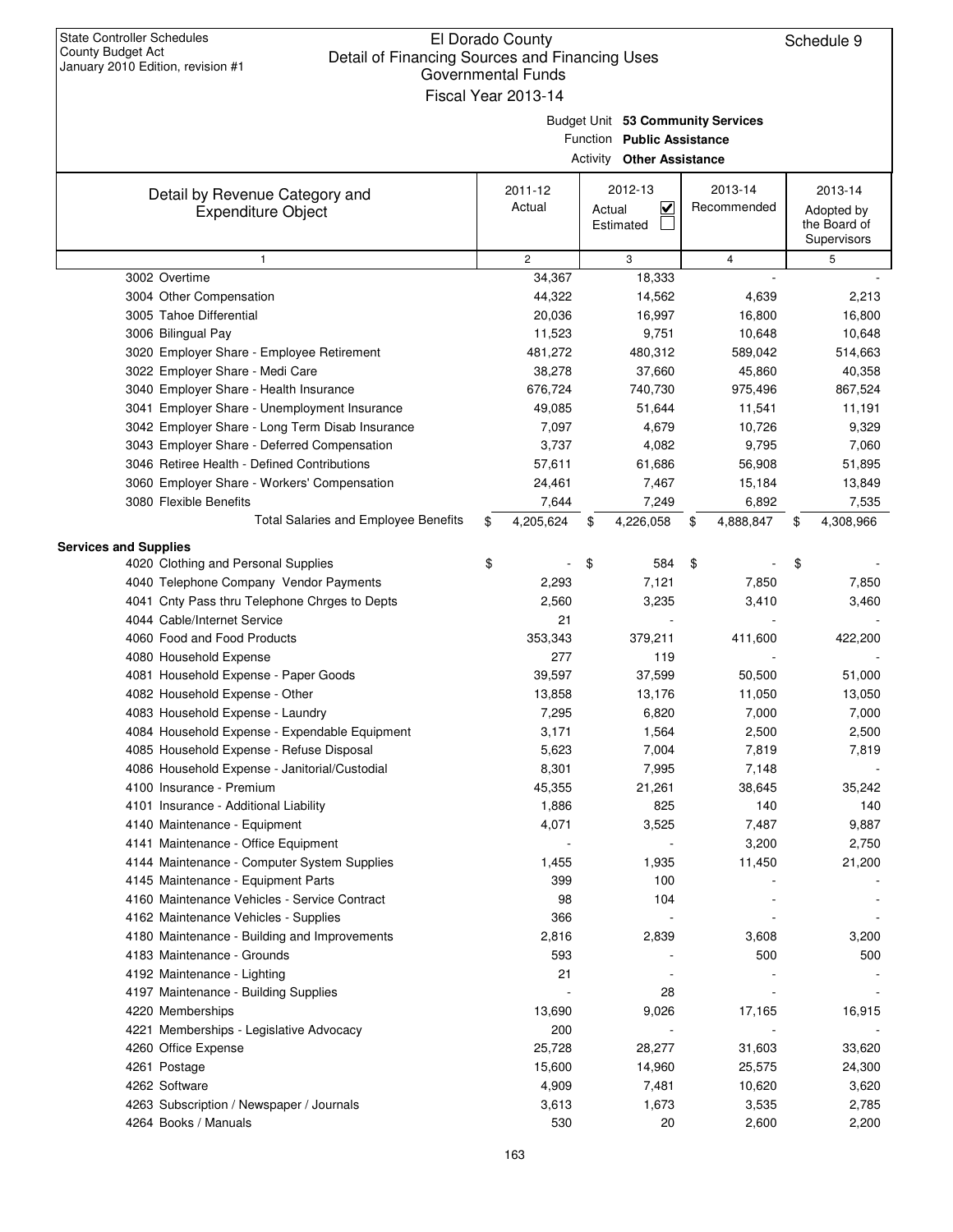| <b>State Controller Schedules</b> |  |
|-----------------------------------|--|
| County Budget Act                 |  |
| January 2010 Edition, revision #1 |  |

| Budget Unit 53 Community Service |  |
|----------------------------------|--|

**53 Community Services**

| <b>Activity Other Assistance</b>                           |    |                       |                          |                 |    |                                           |  |
|------------------------------------------------------------|----|-----------------------|--------------------------|-----------------|----|-------------------------------------------|--|
| Detail by Revenue Category and                             |    | 2011-12               | 2012-13                  | 2013-14         |    | 2013-14                                   |  |
| <b>Expenditure Object</b>                                  |    | Actual                | V<br>Actual<br>Estimated | Recommended     |    | Adopted by<br>the Board of<br>Supervisors |  |
| $\mathbf{1}$                                               |    | $\mathbf{2}^{\prime}$ | 3                        | $\overline{4}$  |    | 5                                         |  |
| 4265 Law Books                                             |    | 2,364                 | 4,625                    | 2,700           |    | 2,700                                     |  |
| 4266 Printing / Duplicating                                |    | 6,726                 | 7,247                    | 14,550          |    | 14,250                                    |  |
| 4300 Professional and Specialized Services                 |    | 53,539                | 96,746                   | 269,999         |    | 36,070                                    |  |
| 4302 Construction and Engineering Contracts                |    | 665                   |                          |                 |    |                                           |  |
| 4313 Legal Services                                        |    |                       |                          | 200             |    | 200                                       |  |
| 4318 Interpreter                                           |    |                       |                          | 400             |    | 400                                       |  |
| 4324 Medical, Dental and Lab Services                      |    | 4,534                 | 2,649                    | 3,100           |    | 4,600                                     |  |
| 4400 Publication and Legal Notices                         |    | 6,518                 | 2,158                    | 10,925          |    | 8,800                                     |  |
| 4420 Rents and Leases - Equipment                          |    | 36,065                | 39,411                   | 42,253          |    | 33,580                                    |  |
| 4440 Rent & Lease - Building/Improvements                  |    | 108,708               | 93,699                   | 97,704          |    | 24,480                                    |  |
| 4460 Small Tools and Instruments                           |    | 587                   | 2,778                    | 3,000           |    | 3,000                                     |  |
| 4461 Minor Equipment                                       |    | 8,598                 | 28,410                   | 11,200          |    | 18,520                                    |  |
| 4462 Minor Computer Equipment                              |    | 12,442<br>7           | 6,842                    | 12,210          |    | 14,720                                    |  |
| 4463 Minor Telephone and Radio Equipment                   |    |                       | 10                       | 51,766          |    |                                           |  |
| 4500 Special Departmental Expense<br>4501 Special Projects |    | 1,901,542             | 3,983,336                | 4,815,384       |    | 20,000<br>1,149,184                       |  |
| 4503 Staff Development                                     |    | 8,353                 | 6,332                    | 23,510          |    | 20,240                                    |  |
| 4529 Software License                                      |    | 3,500                 | 8,252                    |                 |    |                                           |  |
| 4532 Client Program Services                               |    | 684,251               | 599,409                  | 660,018         |    | 1,014,924                                 |  |
| 4540 Staff Development                                     |    |                       | 25                       |                 |    |                                           |  |
| 4600 Transportation and Travel                             |    | 4,519                 | 4,247                    | 15,800          |    | 11,360                                    |  |
| 4601 Volunteer - Transportation and Travel                 |    |                       |                          | 50              |    | 50                                        |  |
| 4602 Employee - Private Auto Mileage                       |    | 9,516                 | 7,109                    | 20,525          |    | 19,425                                    |  |
| 4604 Volunteer - Private Auto Mileage                      |    | 45,482                | 44,564                   | 48,055          |    | 45,000                                    |  |
| 4605 Vehicle - Rent or Lease                               |    | 15,803                | 27,548                   | 37,300          |    | 37,300                                    |  |
| 4606 Fuel Purchases                                        |    | 25,164                | 26,329                   | 26,500          |    | 26,500                                    |  |
| 4608 Hotel Accommodations                                  |    | 2,053                 | 3,042                    | 12,680          |    | 12,680                                    |  |
| 4620 Utilities                                             |    | 100,914               | 116,479                  | 112,046         |    | 98,094                                    |  |
| <b>Total Services and Supplies</b>                         | \$ | 3,599,518             | 5,667,728<br>\$          | \$<br>6,956,880 | \$ | 3,287,315                                 |  |
| <b>Other Charges</b>                                       |    |                       |                          |                 |    |                                           |  |
| 5011 Transportation Expenses                               | \$ | 47,055                | 20,951<br>\$             | \$<br>50,000    | \$ | 50,000                                    |  |
| 5012 Ancilliary Services                                   |    | 253,450               | 316,390                  | 423,875         |    | 386,974                                   |  |
| 5013 Ancilliary Expenses                                   |    | 12,813                | 5,472                    | 10,000          |    | 10,000                                    |  |
| 5300 Interfund Expenditures                                |    | 1,367                 | 714                      | 540             |    | 852,664                                   |  |
| 5301 Intrfnd Exp: Telephone Equip & Support                |    | 26,792                | 25,614                   | 33,106          |    | 32,306                                    |  |
| 5304 Intrfnd Exp: Mail Service                             |    | 4,761                 | 7,273                    | 2,500           |    | 2,279                                     |  |
| 5305 Intrfnd Exp: Stores Support                           |    | 2,344                 | 2,451                    | 3,705           |    | 3,380                                     |  |
| 5306 Intrfnd Exp: Central Duplicating                      |    | 7,136                 |                          |                 |    |                                           |  |
| 5308 Intrfnd Exp: Internal Data Processing                 |    | 41,245                |                          | 39,889          |    | 36,373                                    |  |
| 5314 Intrfnd Exp: PC Support                               |    | 12,725                | 10,206                   | 16,840          |    | 16,480                                    |  |
| 5316 Intrfnd Exp: IS Programming Support                   |    | 5,360                 | 3,885                    | 15,920          |    | 30,620                                    |  |
| 5318 Intrfnd Exp: Maint Buildg & Imprvmnts                 |    | 6,020                 |                          | 9,800           |    | 18,300                                    |  |
| 5320 Intrfnd Exp: Network Support                          |    | 48,283                |                          | 46,694          |    | 42,580                                    |  |
| 5321 Intrfnd Exp: Collections                              |    |                       |                          | 220             |    |                                           |  |
| <b>Total Other Charges</b>                                 | \$ | 469,349               | 392,955<br>\$            | 653,089<br>- \$ | \$ | 1,481,956                                 |  |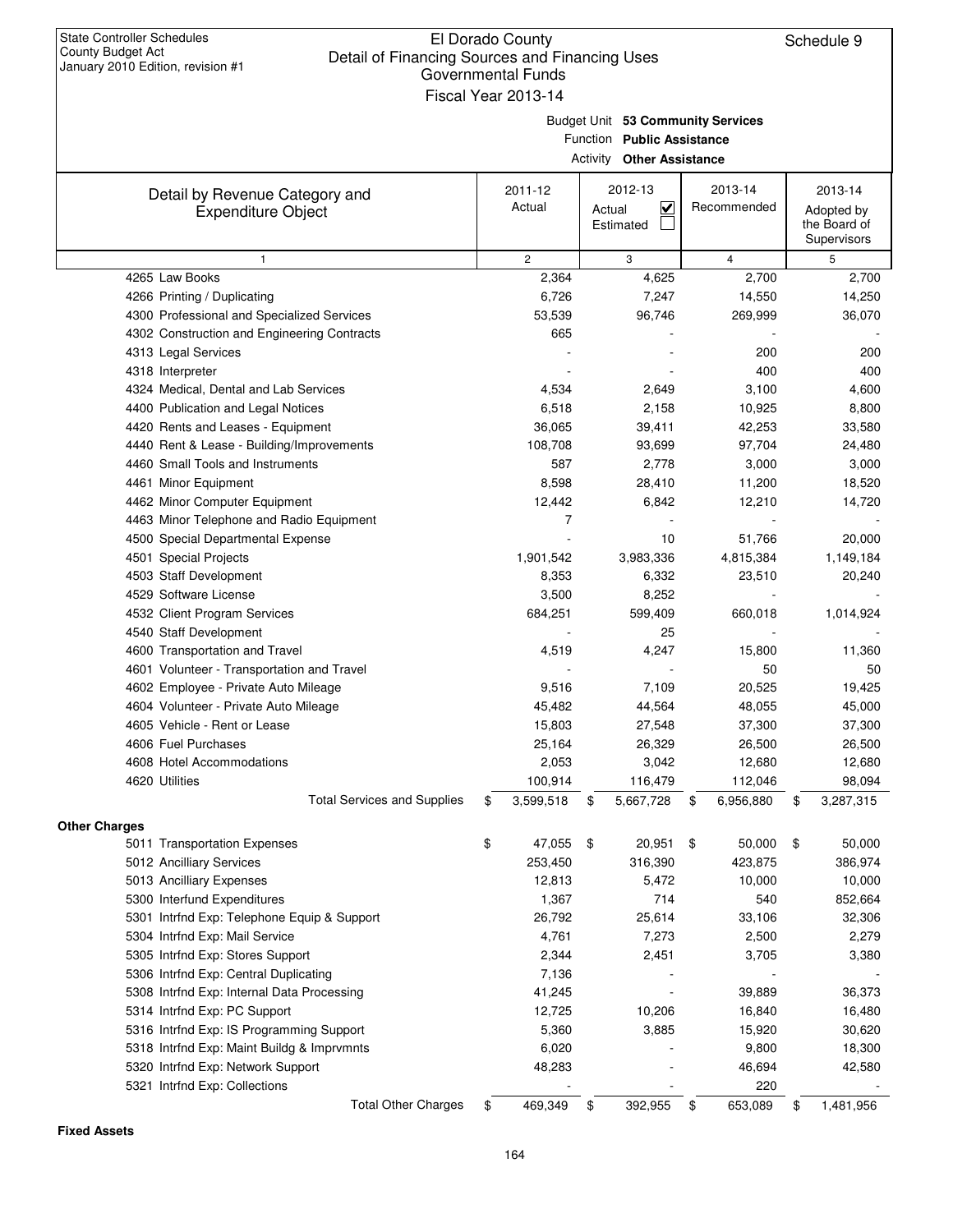| <b>State Controller Schedules</b><br>El Dorado County<br>Schedule 9<br><b>County Budget Act</b><br>Detail of Financing Sources and Financing Uses<br>January 2010 Edition, revision #1<br>Governmental Funds<br>Fiscal Year 2013-14<br>Budget Unit 53 Community Services |                                               |    |                                     |    |                        |    |                                                      |    |               |
|--------------------------------------------------------------------------------------------------------------------------------------------------------------------------------------------------------------------------------------------------------------------------|-----------------------------------------------|----|-------------------------------------|----|------------------------|----|------------------------------------------------------|----|---------------|
| <b>Public Assistance</b><br>Function<br><b>Activity Other Assistance</b>                                                                                                                                                                                                 |                                               |    |                                     |    |                        |    |                                                      |    |               |
| Detail by Revenue Category and<br><b>Expenditure Object</b>                                                                                                                                                                                                              | 2011-12<br>Actual                             |    | 2012-13<br>V<br>Actual<br>Estimated |    | 2013-14<br>Recommended |    | 2013-14<br>Adopted by<br>the Board of<br>Supervisors |    |               |
|                                                                                                                                                                                                                                                                          |                                               |    | $\overline{c}$                      |    | 3                      |    | $\overline{4}$                                       | 5  |               |
|                                                                                                                                                                                                                                                                          | 6020 Fixed Assets - Building and Improvement  | \$ |                                     | \$ |                        | \$ |                                                      | \$ | 27,280        |
| 6040 Fixed Assets - Equipment                                                                                                                                                                                                                                            |                                               |    | 8,979                               |    | 30,110                 |    | 19,420                                               |    | 30,500        |
|                                                                                                                                                                                                                                                                          | 6041 Fixed Assets - Data Proc Sys Devel Equip |    |                                     |    |                        |    | 26,000                                               |    | 24,000        |
|                                                                                                                                                                                                                                                                          | 6042 Fixed Assets - Computer Sys Equipment    |    |                                     |    | 821                    |    | 18,280                                               |    | 29,234        |
| 6045 Fixed Assets - Vehicles                                                                                                                                                                                                                                             |                                               |    | 29,037                              |    |                        |    |                                                      |    |               |
|                                                                                                                                                                                                                                                                          | <b>Total Fixed Assets</b>                     | \$ | 38,016                              | \$ | 30,931                 | \$ | 63,700                                               | \$ | 111,014       |
| <b>Other Financing Uses</b>                                                                                                                                                                                                                                              |                                               |    |                                     |    |                        |    |                                                      |    |               |
| 7000 Operating Transfers Out                                                                                                                                                                                                                                             |                                               | \$ | 4,476                               | \$ |                        | \$ |                                                      | \$ |               |
|                                                                                                                                                                                                                                                                          | <b>Total Other Financing Uses</b>             | \$ | 4.476                               | \$ |                        | \$ |                                                      | \$ |               |
| <b>Residual Equity Transfers</b>                                                                                                                                                                                                                                         |                                               |    |                                     |    |                        |    |                                                      |    |               |
| 7100 Residual Equity Transfers Out                                                                                                                                                                                                                                       |                                               | \$ |                                     | \$ | 4,558                  | \$ | 29,600                                               | \$ | 435,897       |
|                                                                                                                                                                                                                                                                          | <b>Total Residual Equity Transfers</b>        | \$ |                                     | \$ | 4,558                  | \$ | 29,600                                               | \$ | 435,897       |
| <b>Intrafund Abatement</b>                                                                                                                                                                                                                                               |                                               |    |                                     |    |                        |    |                                                      |    |               |
|                                                                                                                                                                                                                                                                          | 7380 Intrfnd Abatemnt: Not General Fund       | \$ |                                     | \$ |                        | \$ | (3,000)                                              | \$ | (3,000)       |
|                                                                                                                                                                                                                                                                          | <b>Total Intrafund Abatement</b>              | \$ |                                     | \$ |                        | \$ | (3,000)                                              | \$ | (3,000)       |
|                                                                                                                                                                                                                                                                          |                                               |    |                                     |    |                        |    |                                                      |    |               |
| <b>Appropriations for Contingencies</b>                                                                                                                                                                                                                                  |                                               | \$ |                                     | \$ |                        | \$ | 40,000                                               | \$ | 51,653        |
| 7700 Contingency                                                                                                                                                                                                                                                         | <b>Total Appropriations for Contingencies</b> |    |                                     |    |                        |    |                                                      |    |               |
|                                                                                                                                                                                                                                                                          |                                               | \$ |                                     | \$ |                        | \$ | 40,000                                               | \$ | 51,653        |
|                                                                                                                                                                                                                                                                          | Total Expenditures/Appropriations \$          |    | 8,316,982                           | \$ | 10,322,230             | \$ | 12,629,116                                           | \$ | 9,673,801     |
|                                                                                                                                                                                                                                                                          | Net Cost \$                                   |    | (429, 182)                          | \$ | 79,535                 |    | (1,055,650)                                          | \$ | (1, 170, 060) |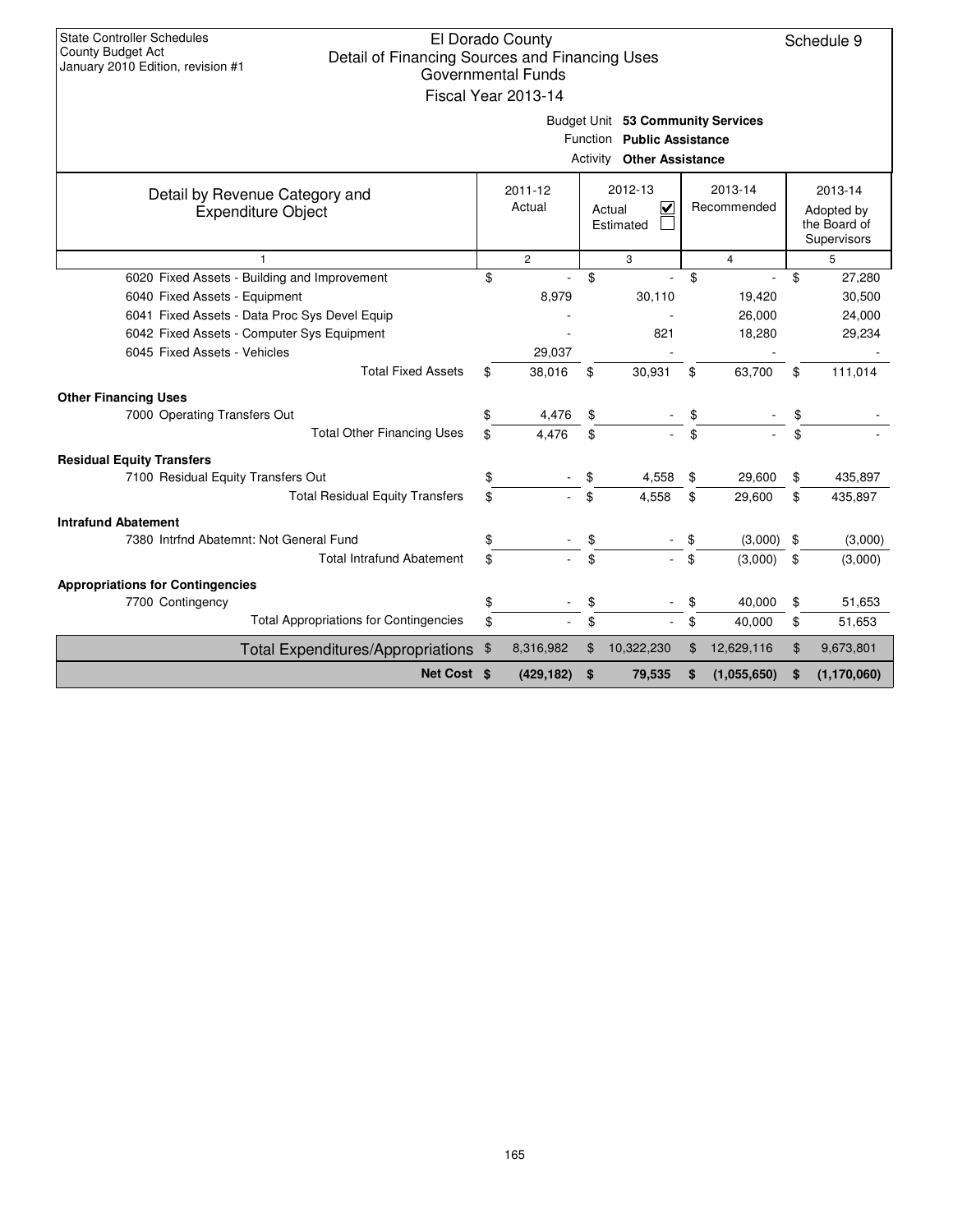| <b>State Controller Schedules</b><br>County Budget Act<br>Detail of Financing Sources and Financing Uses<br>January 2010 Edition, revision #1 | El Dorado County<br>Governmental Funds<br>Fiscal Year 2013-14 |        |                                                              |                        |                                                 |                                                      | Schedule 9 |
|-----------------------------------------------------------------------------------------------------------------------------------------------|---------------------------------------------------------------|--------|--------------------------------------------------------------|------------------------|-------------------------------------------------|------------------------------------------------------|------------|
|                                                                                                                                               |                                                               |        | Function Public Assistance<br>Activity <b>Administration</b> |                        | Budget Unit 53 Social Services SB163 Wraparound |                                                      |            |
| Detail by Revenue Category and<br><b>Expenditure Object</b>                                                                                   | 2011-12<br>Actual                                             | Actual | 2012-13<br>V<br>Estimated                                    | 2013-14<br>Recommended |                                                 | 2013-14<br>Adopted by<br>the Board of<br>Supervisors |            |
| 1                                                                                                                                             | $\mathbf{2}$                                                  |        | 3                                                            |                        | $\overline{4}$                                  |                                                      | 5          |
| Revenue from Use of Money and Property                                                                                                        |                                                               |        |                                                              |                        |                                                 |                                                      |            |
| 0400 Interest                                                                                                                                 | \$<br>305                                                     | \$     | 124                                                          | \$                     | 100                                             | \$                                                   | 100        |
| Total Revenue from Use of Money and Property                                                                                                  | \$<br>305                                                     | \$     | 124                                                          | \$                     | 100                                             | \$                                                   | 100        |
| Total Revenue \$                                                                                                                              | 305                                                           | \$     | 124                                                          | \$                     | 100                                             | \$                                                   | 100        |
|                                                                                                                                               |                                                               |        |                                                              |                        |                                                 |                                                      |            |
| <b>Salaries and Employee Benefits</b><br>3000 Permanent Employees / Elected Officials                                                         | \$<br>36,422                                                  | \$     | 12,200                                                       | \$                     | 14,120                                          | \$                                                   | 13,609     |
| 3002 Overtime                                                                                                                                 | 1,404                                                         |        | 504                                                          |                        |                                                 |                                                      |            |
| 3004 Other Compensation                                                                                                                       | 20                                                            |        | 1,221                                                        |                        | 3                                               |                                                      |            |
| 3020 Employer Share - Employee Retirement                                                                                                     | 6,682                                                         |        | 2,247                                                        |                        | 2,767                                           |                                                      | 2,676      |
| 3022 Employer Share - Medi Care                                                                                                               | 518                                                           |        | 192                                                          |                        | 204                                             |                                                      | 197        |
| 3040 Employer Share - Health Insurance                                                                                                        | 8,707                                                         |        | 2,721                                                        |                        | 5,982                                           |                                                      | 5,920      |
| 3041 Employer Share - Unemployment Insurance                                                                                                  | 608                                                           |        |                                                              |                        | 49                                              |                                                      | 48         |
| 3042 Employer Share - Long Term Disab Insurance                                                                                               | 102                                                           |        | 24                                                           |                        | 51                                              |                                                      | 49         |
| 3043 Employer Share - Deferred Compensation                                                                                                   | 18                                                            |        | 6                                                            |                        | 11                                              |                                                      |            |
| 3046 Retiree Health - Defined Contributions                                                                                                   | 1,004                                                         |        | 271                                                          |                        | 278                                             |                                                      | 217        |
| 3060 Employer Share - Workers' Compensation                                                                                                   | 426                                                           |        | 85                                                           |                        | 74                                              |                                                      | 58         |
| 3080 Flexible Benefits                                                                                                                        | 26                                                            |        |                                                              |                        | 5                                               |                                                      |            |
| Total Salaries and Employee Benefits                                                                                                          | \$<br>55,938                                                  | \$     | 19,471                                                       | \$                     | 23,544                                          | \$                                                   | 22,774     |
| <b>Services and Supplies</b>                                                                                                                  |                                                               |        |                                                              |                        |                                                 |                                                      |            |
| 4041 Cnty Pass thru Telephone Chrges to Depts                                                                                                 | \$<br>29                                                      | \$     | 10                                                           | \$                     |                                                 | \$                                                   |            |
| 4086 Household Expense - Janitorial/Custodial                                                                                                 | 174                                                           |        | 74                                                           |                        |                                                 |                                                      |            |
| 4100 Insurance - Premium                                                                                                                      | 791                                                           |        | 94                                                           |                        | 189                                             |                                                      | 147        |
| 4183 Maintenance - Grounds                                                                                                                    | 28                                                            |        |                                                              |                        |                                                 |                                                      |            |
| 4192 Maintenance - Lighting                                                                                                                   | 1                                                             |        |                                                              |                        |                                                 |                                                      |            |
| 4262 Software                                                                                                                                 |                                                               |        |                                                              |                        | 7,500                                           |                                                      | 7,500      |
| 4440 Rent & Lease - Building/Improvements                                                                                                     | 1,988                                                         |        | 873                                                          |                        |                                                 |                                                      |            |
| 4501 Special Projects                                                                                                                         |                                                               |        |                                                              |                        | 10,413                                          |                                                      | 21,254     |
| 4600 Transportation and Travel                                                                                                                | 137                                                           |        | 38                                                           |                        |                                                 |                                                      |            |
| 4602 Employee - Private Auto Mileage                                                                                                          | 1,166                                                         |        | 217                                                          |                        |                                                 |                                                      |            |
| 4620 Utilities                                                                                                                                | 483                                                           |        | 272                                                          |                        |                                                 |                                                      |            |
| <b>Total Services and Supplies</b>                                                                                                            | \$<br>4,796                                                   | \$     | 1,576                                                        | \$                     | 18,102                                          | \$                                                   | 28,901     |
| <b>Other Charges</b>                                                                                                                          |                                                               |        |                                                              |                        |                                                 |                                                      |            |
| 5300 Interfund Expenditures<br>5301 Intrfnd Exp: Telephone Equip & Support                                                                    | \$<br>184                                                     | \$     | 25<br>107                                                    | \$                     |                                                 | \$                                                   | 4,208      |
| 5304 Intrfnd Exp: Mail Service                                                                                                                | 83                                                            |        | 32                                                           |                        | 12                                              |                                                      | 10         |
| 5305 Intrfnd Exp: Stores Support                                                                                                              | 41                                                            |        | 11                                                           |                        | 18                                              |                                                      | 14         |
| 5308 Intrfnd Exp: Internal Data Processing                                                                                                    | 719                                                           |        |                                                              |                        | 195                                             |                                                      | 152        |
| 5320 Intrfnd Exp: Network Support                                                                                                             | 841                                                           |        |                                                              |                        | 229                                             |                                                      | 178        |
| <b>Total Other Charges</b>                                                                                                                    | \$<br>1,867                                                   | \$     | 175                                                          | \$                     | 454                                             | \$                                                   | 4,562      |
| <b>Fixed Assets</b>                                                                                                                           |                                                               |        |                                                              |                        |                                                 |                                                      |            |
| 6040 Fixed Assets - Equipment                                                                                                                 | \$                                                            | \$     |                                                              | \$                     | 10,000                                          | \$                                                   |            |
| <b>Total Fixed Assets</b>                                                                                                                     | \$                                                            | \$     |                                                              | \$                     | 10,000                                          | \$                                                   |            |
| Total Expenditures/Appropriations \$                                                                                                          | 62,601                                                        | \$     | 21,222                                                       | \$                     | 52,100                                          | \$                                                   | 56,237     |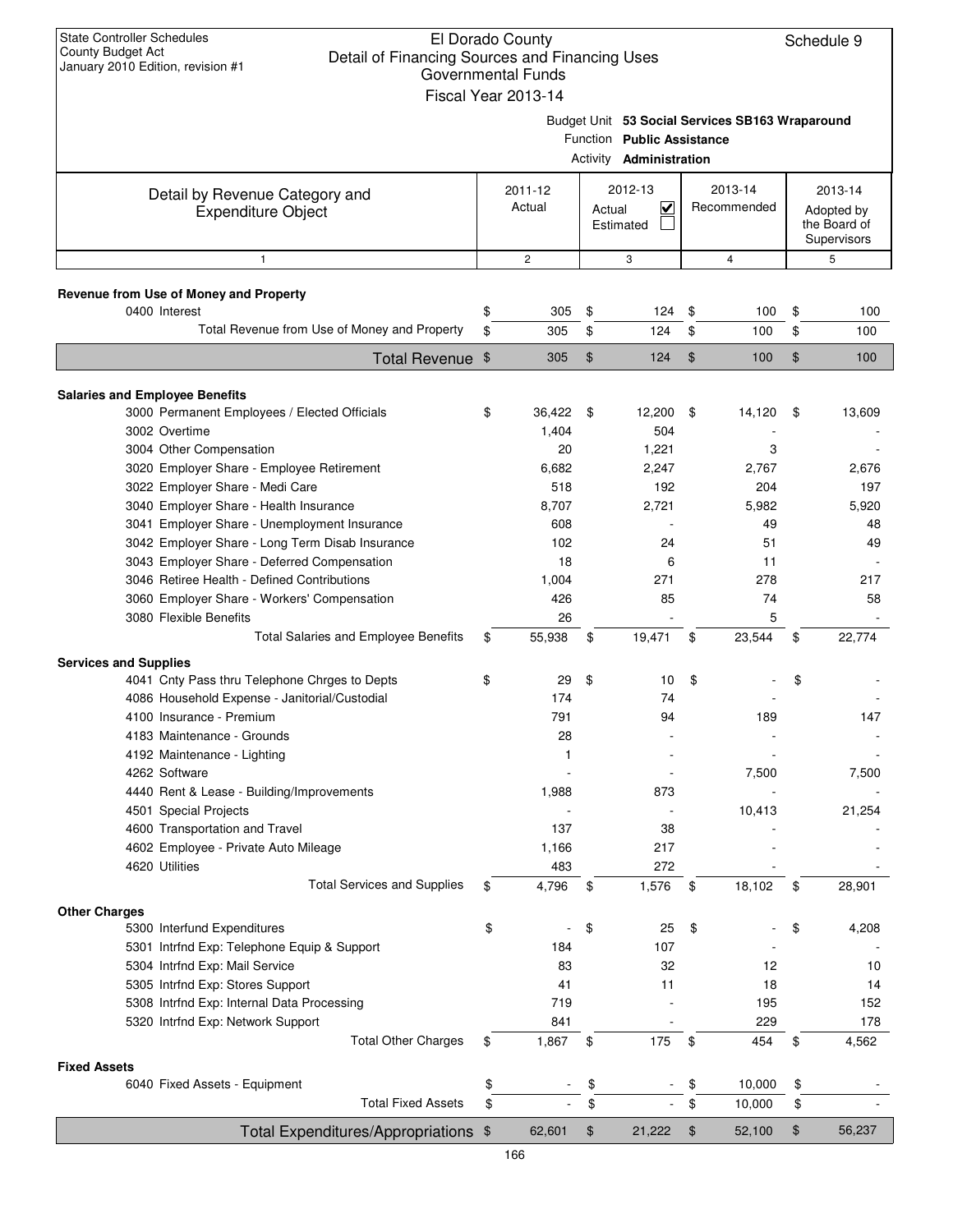| State Controller Schedules<br><b>County Budget Act</b><br>January 2010 Edition, revision #1 | El Dorado County<br>Schedule 9<br>Detail of Financing Sources and Financing Uses<br>Governmental Funds<br>Fiscal Year 2013-14 |                   |                                                          |                                                 |                                                      |  |  |  |  |  |  |
|---------------------------------------------------------------------------------------------|-------------------------------------------------------------------------------------------------------------------------------|-------------------|----------------------------------------------------------|-------------------------------------------------|------------------------------------------------------|--|--|--|--|--|--|
|                                                                                             |                                                                                                                               |                   | Function Public Assistance<br>Activity<br>Administration | Budget Unit 53 Social Services SB163 Wraparound |                                                      |  |  |  |  |  |  |
| Detail by Revenue Category and<br><b>Expenditure Object</b>                                 |                                                                                                                               | 2011-12<br>Actual | 2012-13<br>⊽<br>Actual<br>Estimated                      | 2013-14<br>Recommended                          | 2013-14<br>Adopted by<br>the Board of<br>Supervisors |  |  |  |  |  |  |
|                                                                                             |                                                                                                                               | 2                 | 3                                                        | 4                                               | 5                                                    |  |  |  |  |  |  |
|                                                                                             | Net Cost \$                                                                                                                   | $(62, 297)$ \$    | $(21,098)$ \$                                            | (52,000)                                        | (56, 137)<br>5                                       |  |  |  |  |  |  |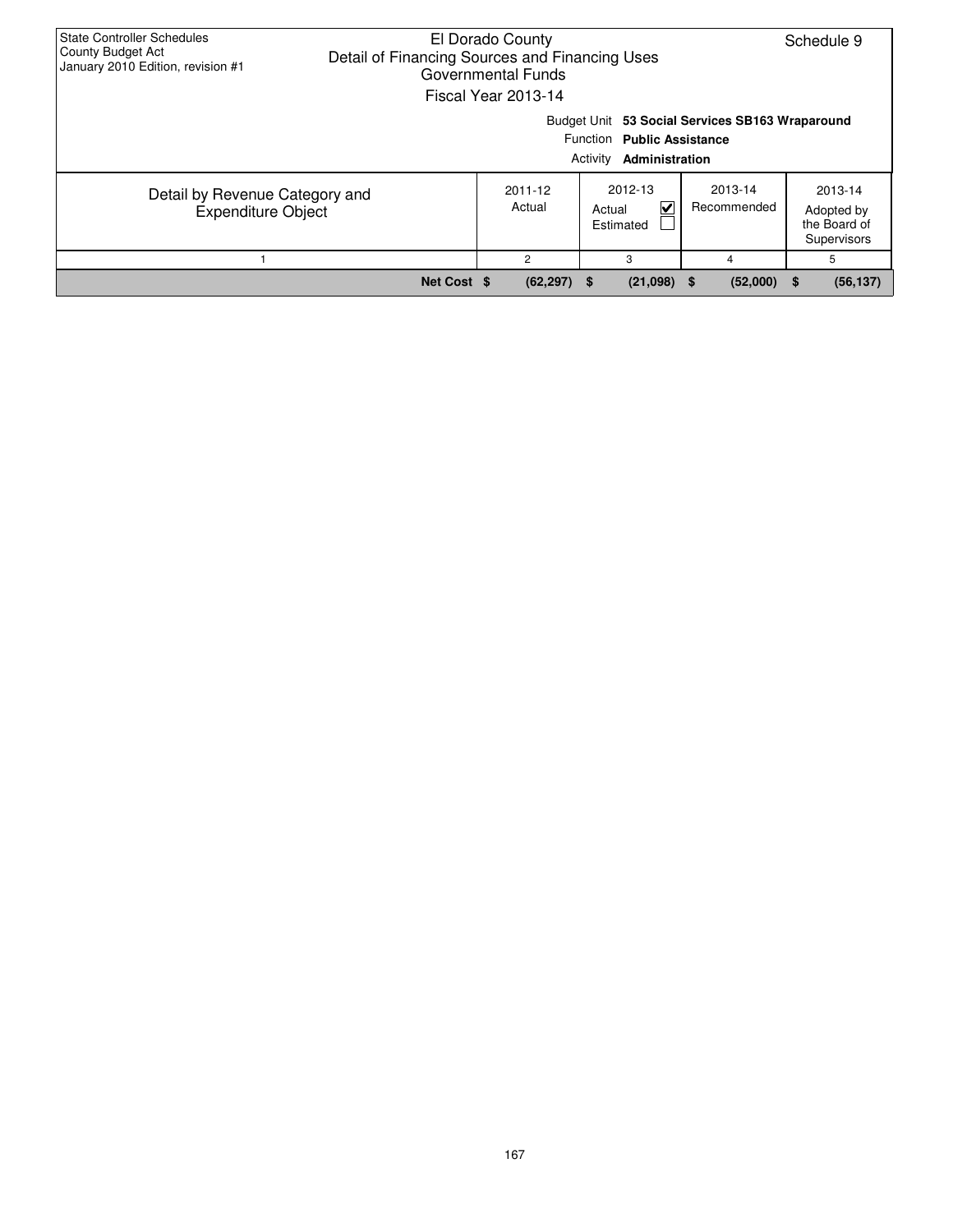| <b>State Controller Schedules</b><br>El Dorado County<br><b>County Budget Act</b><br>Detail of Financing Sources and Financing Uses<br>January 2010 Edition, revision #1<br>Governmental Funds<br>Fiscal Year 2013-14 |    |                   |    |                                                                                  |      |                        |                                                      | Schedule 9        |
|-----------------------------------------------------------------------------------------------------------------------------------------------------------------------------------------------------------------------|----|-------------------|----|----------------------------------------------------------------------------------|------|------------------------|------------------------------------------------------|-------------------|
|                                                                                                                                                                                                                       |    |                   |    | Budget Unit 60 Library<br>Function Education<br><b>Activity Library Services</b> |      |                        |                                                      |                   |
| Detail by Revenue Category and<br><b>Expenditure Object</b>                                                                                                                                                           |    | 2011-12<br>Actual |    | 2012-13<br>$\checkmark$<br>Actual<br>Estimated                                   |      | 2013-14<br>Recommended | 2013-14<br>Adopted by<br>the Board of<br>Supervisors |                   |
| $\mathbf{1}$                                                                                                                                                                                                          |    | $\overline{c}$    |    | 3                                                                                |      | $\overline{4}$         |                                                      | 5                 |
| Revenue from Use of Money and Property                                                                                                                                                                                |    |                   |    |                                                                                  |      |                        |                                                      |                   |
| 0402 Interest Refunds                                                                                                                                                                                                 | \$ | 30                | \$ |                                                                                  | \$   |                        | \$                                                   |                   |
| 0420 Rent - Land and Buildings                                                                                                                                                                                        |    | 2,578             |    | 2,325                                                                            |      | 2,200                  |                                                      | 2,200             |
| Total Revenue from Use of Money and Property                                                                                                                                                                          | \$ | 2,608             | \$ | 2,325                                                                            | \$   | 2,200                  | \$                                                   | 2,200             |
| Intergovernmental Revenue - State                                                                                                                                                                                     |    |                   |    |                                                                                  |      |                        |                                                      |                   |
| 0880 State - Other                                                                                                                                                                                                    | \$ | 246,241           | \$ | 205,610                                                                          | \$   | 212,500                | \$                                                   | 212,500           |
| Total Intergovernmental Revenue - State                                                                                                                                                                               | \$ | 246,241           | \$ | 205,610                                                                          | \$   | 212,500                | \$                                                   | 212,500           |
| Intergovernmental Revenue - Federal                                                                                                                                                                                   |    |                   |    |                                                                                  |      |                        |                                                      |                   |
| 1100 Federal - Other                                                                                                                                                                                                  | \$ | 8,126             | \$ | 14,736                                                                           | \$   |                        | \$                                                   | 92,264            |
| Total Intergovernmental Revenue - Federal                                                                                                                                                                             | \$ | 8,126             | \$ | 14,736                                                                           | \$   |                        | \$                                                   | 92,264            |
| <b>Charges for Services</b>                                                                                                                                                                                           | \$ |                   |    |                                                                                  |      |                        |                                                      |                   |
| 1700 Library Services<br>1701 Library Services - Video Rental                                                                                                                                                         |    | 130,063<br>30,282 | \$ | 101,654<br>42,233                                                                | - \$ | 103,600<br>41,900      | \$                                                   | 103,600<br>41,900 |
| 1702 Library Services - Comp Lab Printing                                                                                                                                                                             |    | 9,083             |    | 13,274                                                                           |      | 12,850                 |                                                      | 12,850            |
| 1703 Library Services - Microfilm                                                                                                                                                                                     |    | 169               |    | 170                                                                              |      | 150                    |                                                      | 150               |
| 1704 Library Services - Copy Machine                                                                                                                                                                                  |    | 3,618             |    | 2,828                                                                            |      | 3,400                  |                                                      | 3,400             |
| 1705 Library Services - Lost & Paid Books                                                                                                                                                                             |    | 7,399             |    | 11,530                                                                           |      | 11,250                 |                                                      | 11,250            |
| 1743 Certification Fees                                                                                                                                                                                               |    | 25                |    |                                                                                  |      |                        |                                                      |                   |
| <b>Total Charges for Services</b>                                                                                                                                                                                     | \$ | 180,639           | \$ | 171,689                                                                          | \$   | 173,150                | \$                                                   | 173,150           |
| <b>Miscellaneous Revenues</b>                                                                                                                                                                                         |    |                   |    |                                                                                  |      |                        |                                                      |                   |
| 1940 Miscellaneous Revenue                                                                                                                                                                                            | \$ |                   | \$ | 15,702                                                                           | \$   |                        | \$                                                   | 25,910            |
| 1943 Miscellaneous Donation                                                                                                                                                                                           |    | 17,450            |    | 26,620                                                                           |      | 3,700                  |                                                      | 17,154            |
| 1954 Misc Donations: Friends of Library                                                                                                                                                                               |    | 68,498            |    | 87,735                                                                           |      | 7,250                  |                                                      | 98,810            |
| <b>Total Miscellaneous Revenues</b>                                                                                                                                                                                   | \$ | 85,948            | \$ | 130,058                                                                          | \$   | 10,950                 | \$                                                   | 141,874           |
| <b>Other Financing Sources</b>                                                                                                                                                                                        |    |                   |    |                                                                                  |      |                        |                                                      |                   |
| 2020 Operating Transfers In<br><b>Total Other Financing Sources</b>                                                                                                                                                   | \$ | 1,338,781         | \$ | 1,251,443                                                                        | \$   | 1,410,010              | \$                                                   | 1,425,760         |
|                                                                                                                                                                                                                       | \$ | 1,338,781         | \$ | 1,251,443                                                                        | \$   | 1,410,010              | \$                                                   | 1,425,760         |
| <b>Total Revenue</b>                                                                                                                                                                                                  | \$ | 1,862,343         | \$ | 1,775,861                                                                        | \$   | 1,808,810              | \$                                                   | 2,047,748         |
| <b>Salaries and Employee Benefits</b>                                                                                                                                                                                 |    |                   |    |                                                                                  |      |                        |                                                      |                   |
| 3000 Permanent Employees / Elected Officials                                                                                                                                                                          | \$ | 1,415,007         | \$ | 1,479,112                                                                        | -\$  | 1,616,067              | \$                                                   | 1,641,755         |
| 3001 Temporary Employees                                                                                                                                                                                              |    | 230,035           |    | 124,344                                                                          |      | 58,000                 |                                                      | 58,000            |
| 3002 Overtime                                                                                                                                                                                                         |    | 2,428             |    | 744                                                                              |      |                        |                                                      |                   |
| 3004 Other Compensation                                                                                                                                                                                               |    | 2,039             |    | 17,948                                                                           |      |                        |                                                      |                   |
| 3005 Tahoe Differential                                                                                                                                                                                               |    | 13,983            |    | 14,630                                                                           |      | 14,400                 |                                                      | 14,400            |
| 3006 Bilingual Pay                                                                                                                                                                                                    |    | 4,177             |    | 4,459                                                                            |      | 4,160                  |                                                      | 4,160             |
| 3020 Employer Share - Employee Retirement<br>3022 Employer Share - Medi Care                                                                                                                                          |    | 261,458<br>20,764 |    | 267,388<br>20,436                                                                |      | 297,868<br>20,346      |                                                      | 297,868<br>20,346 |
| 3040 Employer Share - Health Insurance                                                                                                                                                                                |    | 416,275           |    | 412,981                                                                          |      | 461,805                |                                                      | 461,805           |
| 3041 Employer Share - Unemployment Insurance                                                                                                                                                                          |    | 39,837            |    | 35,473                                                                           |      | 7,140                  |                                                      | 7,140             |
| 3042 Employer Share - Long Term Disab Insurance                                                                                                                                                                       |    | 3,991             |    | 2,962                                                                            |      | 5,819                  |                                                      | 5,819             |
| 3043 Employer Share - Deferred Compensation                                                                                                                                                                           |    | 3,553             |    | 3,542                                                                            |      | 3,165                  |                                                      | 3,165             |
| 3046 Retiree Health - Defined Contributions                                                                                                                                                                           |    | 29,465            |    | 32,628                                                                           |      | 31,096                 |                                                      | 31,096            |
| 3060 Employer Share - Workers' Compensation                                                                                                                                                                           |    | 8,496             |    | 2,373                                                                            |      | 4,746                  |                                                      | 4,746             |
|                                                                                                                                                                                                                       |    | 168               |    |                                                                                  |      |                        |                                                      |                   |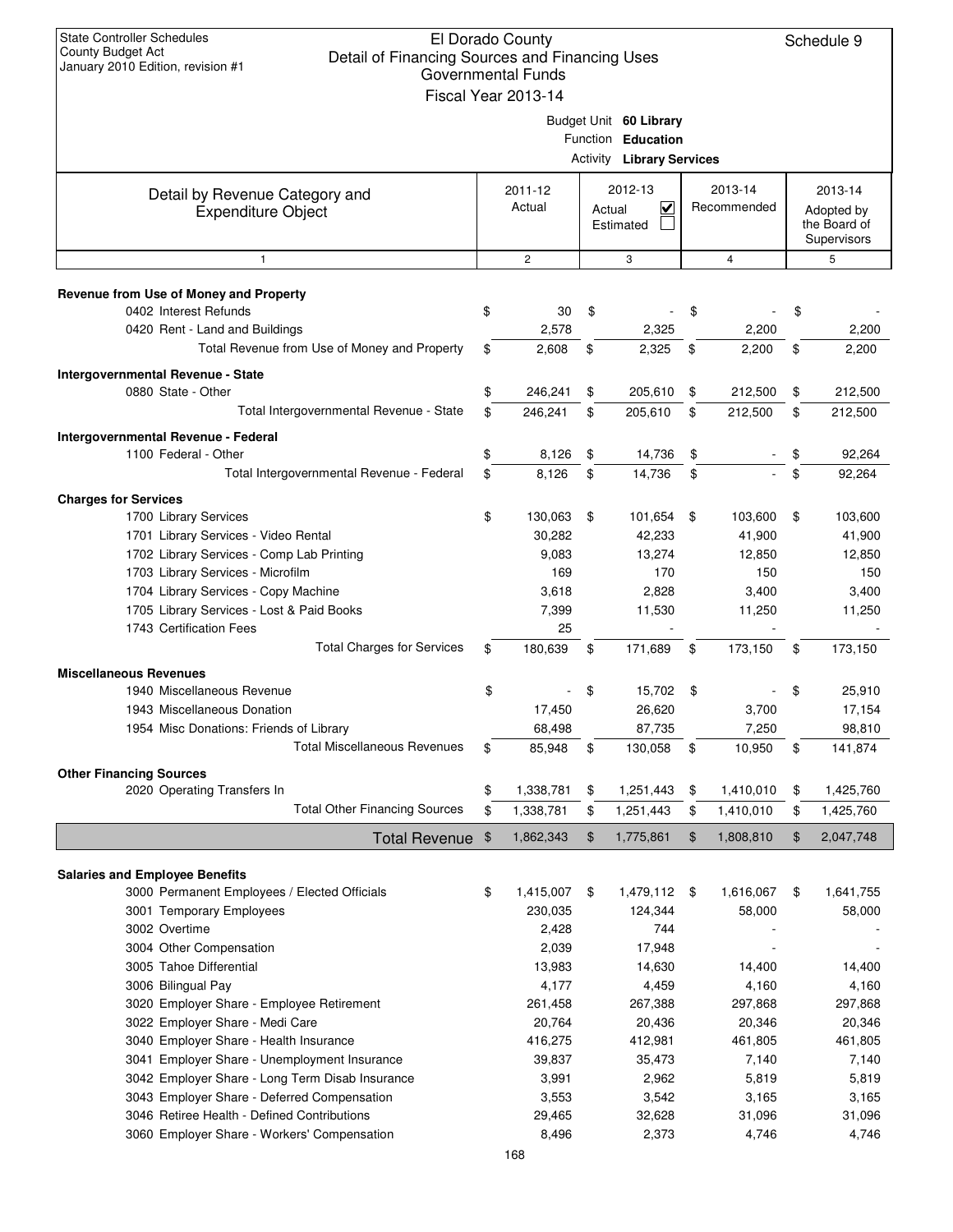| <b>State Controller Schedules</b><br>El Dorado County<br><b>County Budget Act</b><br>Detail of Financing Sources and Financing Uses<br>January 2010 Edition, revision #1<br><b>Governmental Funds</b><br>Fiscal Year 2013-14 |    |                |        |                                  |                 | Schedule 9      |
|------------------------------------------------------------------------------------------------------------------------------------------------------------------------------------------------------------------------------|----|----------------|--------|----------------------------------|-----------------|-----------------|
|                                                                                                                                                                                                                              |    |                |        |                                  |                 |                 |
|                                                                                                                                                                                                                              |    |                |        | Budget Unit 60 Library           |                 |                 |
|                                                                                                                                                                                                                              |    |                |        | Function Education               |                 |                 |
|                                                                                                                                                                                                                              |    |                |        | <b>Activity Library Services</b> |                 |                 |
|                                                                                                                                                                                                                              |    |                |        |                                  |                 |                 |
| Detail by Revenue Category and                                                                                                                                                                                               |    | 2011-12        |        | 2012-13                          | 2013-14         | 2013-14         |
| <b>Expenditure Object</b>                                                                                                                                                                                                    |    | Actual         | Actual | V                                | Recommended     | Adopted by      |
|                                                                                                                                                                                                                              |    |                |        | Estimated                        |                 | the Board of    |
|                                                                                                                                                                                                                              |    |                |        |                                  |                 | Supervisors     |
| $\mathbf{1}$                                                                                                                                                                                                                 |    | $\overline{c}$ |        | 3                                | $\overline{4}$  | 5               |
| 3080 Flexible Benefits                                                                                                                                                                                                       |    | 4,446          |        | 6,233                            | 12,000          | 12,000          |
| <b>Total Salaries and Employee Benefits</b>                                                                                                                                                                                  | \$ | 2,455,955      | \$     | 2,425,254                        | \$<br>2,536,612 | \$<br>2,562,300 |
| <b>Services and Supplies</b>                                                                                                                                                                                                 |    |                |        |                                  |                 |                 |
| 4040 Telephone Company Vendor Payments                                                                                                                                                                                       | \$ | 3,177          | \$     | 2,676                            | 2,750<br>\$     | \$<br>2,750     |
| 4041 Cnty Pass thru Telephone Chrges to Depts                                                                                                                                                                                |    | 1,101          |        | 501                              | 550             | 550             |
| 4080 Household Expense                                                                                                                                                                                                       |    | 387            |        | 722                              |                 |                 |
| 4081 Household Expense - Paper Goods                                                                                                                                                                                         |    | 1,456          |        | 1,897                            | 2,200           | 2,200           |
| 4085 Household Expense - Refuse Disposal                                                                                                                                                                                     |    | 4,496          |        | 4,566                            | 4,950           | 4,950           |
| 4086 Household Expense - Janitorial/Custodial                                                                                                                                                                                |    | 19,754         |        | 20,328                           | 21,400          | 21,400          |
| 4100 Insurance - Premium                                                                                                                                                                                                     |    | 10,761         |        | 5,440                            | 10,879          | 10,879          |
| 4140 Maintenance - Equipment                                                                                                                                                                                                 |    | 13,420         |        | 12,400                           | 19,250          | 19,250          |
| 4144 Maintenance - Computer System Supplies                                                                                                                                                                                  |    | 52,260         |        | 49,744                           | 51,000          | 51,000          |
| 4180 Maintenance - Building and Improvements                                                                                                                                                                                 |    | 5,005          |        | 180                              | 300             | 300             |
| 4220 Memberships                                                                                                                                                                                                             |    | 5,699          |        | 3,735                            | 4,200           | 4,200           |
|                                                                                                                                                                                                                              |    | 180            |        |                                  |                 |                 |
| 4221 Memberships - Legislative Advocacy                                                                                                                                                                                      |    |                |        | 935                              | 1,090           | 1,090           |
| 4260 Office Expense                                                                                                                                                                                                          |    | 35,718         |        | 30,577                           | 37,800          | 37,800          |
| 4261 Postage                                                                                                                                                                                                                 |    | 10,337         |        | 6,978                            | 5,900           | 5,900           |
| 4262 Software                                                                                                                                                                                                                |    |                |        | 5                                |                 |                 |
| 4266 Printing / Duplicating                                                                                                                                                                                                  |    |                |        | 480                              |                 | 5,000           |
| 4267 On-Line Subscriptions                                                                                                                                                                                                   |    | 48,298         |        | 61,112                           | 52,900          | 55,900          |
| 4300 Professional and Specialized Services                                                                                                                                                                                   |    | 9,625          |        | 10,557                           | 9,400           | 39,777          |
| 4302 Construction and Engineering Contracts                                                                                                                                                                                  |    | 777            |        |                                  |                 |                 |
| 4324 Medical, Dental and Lab Services                                                                                                                                                                                        |    | 3,753          |        | 2,189                            | 3,000           | 3,000           |
| 4400 Publication and Legal Notices                                                                                                                                                                                           |    | 484            |        |                                  | 155             | 155             |
| 4420 Rents and Leases - Equipment                                                                                                                                                                                            |    | 14,669         |        | 14,025                           | 15,300          | 15,300          |
| 4421 Security System                                                                                                                                                                                                         |    | 5,143          |        | 5,654                            | 5,602           | 5,602           |
| 4440 Rent & Lease - Building/Improvements                                                                                                                                                                                    |    | 51,000         |        | 51,583                           | 52,178          | 52,178          |
| 4461 Minor Equipment                                                                                                                                                                                                         |    | 5,516          |        | 2,465                            | 3,500           | 5,359           |
| 4462 Minor Computer Equipment                                                                                                                                                                                                |    | 31,019         |        | 15,754                           | 11,000          | 14,500          |
| 4500 Special Departmental Expense                                                                                                                                                                                            |    | 62,454         |        | 63,119                           | 46,184          | 78,544          |
| 4501 Special Projects                                                                                                                                                                                                        |    | 12,444         |        | 1,612                            | 1,700           | 1,700           |
| 4503 Staff Development                                                                                                                                                                                                       |    | 1,225          |        | 1,895                            | 2,000           | 2,000           |
| 4508 Snow Removal                                                                                                                                                                                                            |    | 180            |        | 180                              | 500             | 500             |
| 4515 Bulk Fuel Purchase - Fleet                                                                                                                                                                                              |    |                |        | 70                               |                 |                 |
| 4516 Library - Circulating Library Books                                                                                                                                                                                     |    | 165,398        |        | 158,941                          | 104,100         | 189,084         |
| 4517 Library - Adult / Audio Visual                                                                                                                                                                                          |    | 38,725         |        | 34,595                           | 34,710          | 40,710          |
| 4518 Library - Subscriptions                                                                                                                                                                                                 |    | 22,622         |        | 18,546                           | 20,470          | 20,470          |
| 4519 Library - Microfilm Purchase                                                                                                                                                                                            |    | 2,634          |        | 2,652                            | 2,700           | 2,700           |
| 4529 Software License                                                                                                                                                                                                        |    | 5,012          |        |                                  |                 | 13,000          |
| 4540 Staff Development                                                                                                                                                                                                       |    |                |        |                                  | 350             | 350             |
| 4542 Library: Video                                                                                                                                                                                                          |    | 12,802         |        | 10,341                           | 10,750          | 13,250          |
| 4600 Transportation and Travel                                                                                                                                                                                               |    |                |        | 106                              | 1,000           | 6,000           |
| 4602 Employee - Private Auto Mileage                                                                                                                                                                                         |    | 3,721          |        | 4,213                            | 3,740           | 3,740           |
| 4606 Fuel Purchases                                                                                                                                                                                                          |    | 2,340          |        | 1,830                            | 2,500           | 2,500           |
| 4608 Hotel Accommodations                                                                                                                                                                                                    |    |                |        | 691                              |                 |                 |
| 4620 Utilities                                                                                                                                                                                                               |    | 124,963        |        | 134,162                          | 135,450         | 139,000         |
|                                                                                                                                                                                                                              |    |                |        |                                  |                 |                 |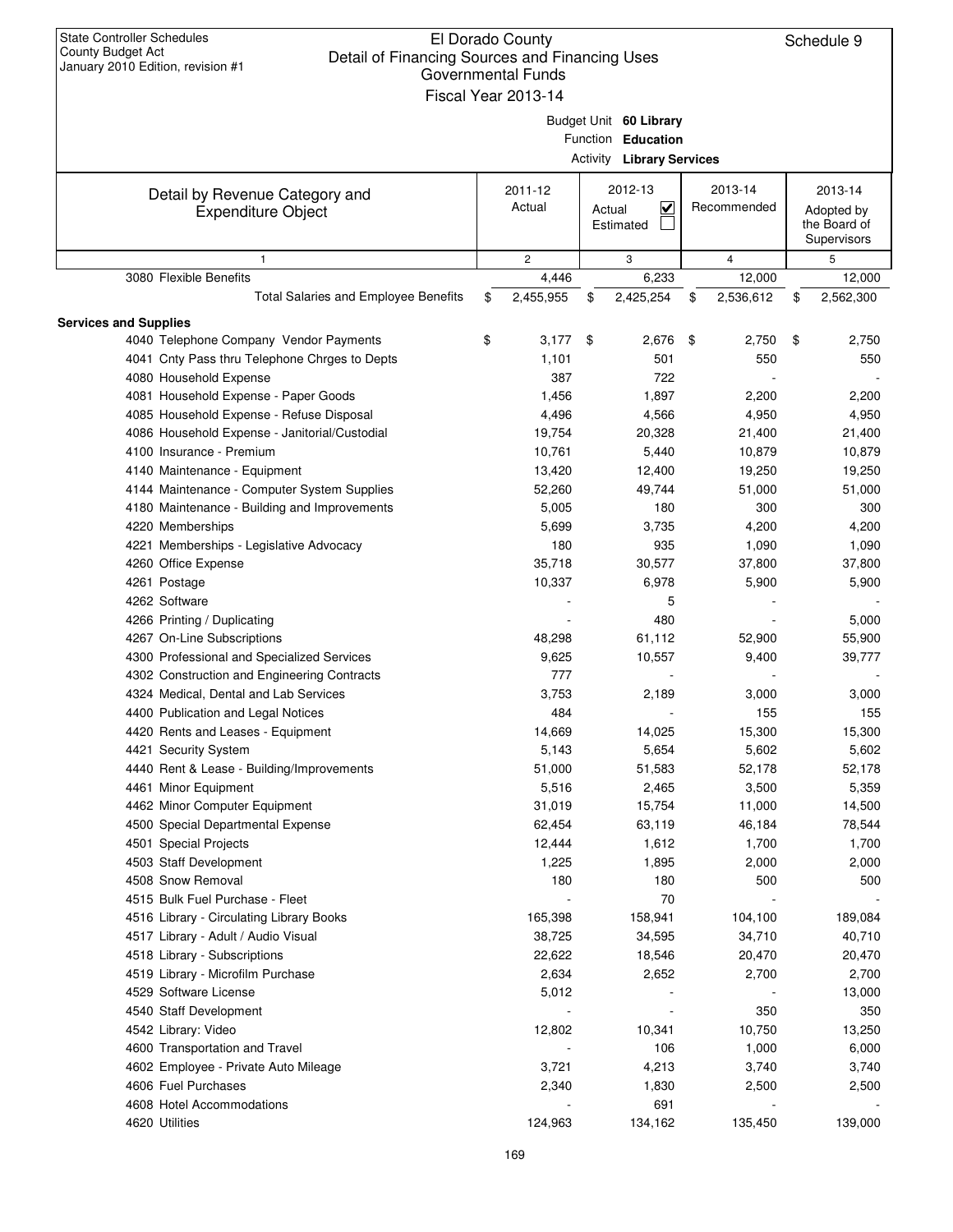| <b>State Controller Schedules</b><br>El Dorado County<br>County Budget Act<br>Detail of Financing Sources and Financing Uses<br>January 2010 Edition, revision #1<br><b>Governmental Funds</b><br>Fiscal Year 2013-14<br>Budget Unit 60 Library |                                                        |              |                                    |                        |    |                                                      |    | Schedule 9  |
|-------------------------------------------------------------------------------------------------------------------------------------------------------------------------------------------------------------------------------------------------|--------------------------------------------------------|--------------|------------------------------------|------------------------|----|------------------------------------------------------|----|-------------|
|                                                                                                                                                                                                                                                 | Function Education<br><b>Activity Library Services</b> |              |                                    |                        |    |                                                      |    |             |
| Detail by Revenue Category and<br><b>Expenditure Object</b>                                                                                                                                                                                     | 2011-12<br>Actual<br>Actual<br>Estimated               |              | 2012-13<br>$\overline{\mathbf{v}}$ | 2013-14<br>Recommended |    | 2013-14<br>Adopted by<br>the Board of<br>Supervisors |    |             |
| $\mathbf{1}$                                                                                                                                                                                                                                    |                                                        | $\mathbf{2}$ |                                    | 3                      |    | $\overline{4}$                                       |    | 5           |
| <b>Total Services and Supplies</b>                                                                                                                                                                                                              | \$                                                     | 788,555      | \$                                 | 737,456                | \$ | 681,458                                              | \$ | 872,588     |
| <b>Other Charges</b>                                                                                                                                                                                                                            |                                                        |              |                                    |                        |    |                                                      |    |             |
| 5300 Interfund Expenditures                                                                                                                                                                                                                     | \$                                                     | 2.154        | \$                                 | 2,936                  | \$ | 2,000                                                | \$ | 2.000       |
| <b>Total Other Charges</b>                                                                                                                                                                                                                      | \$                                                     | 2,154        | \$                                 | 2,936                  | \$ | 2,000                                                | \$ | 2,000       |
| <b>Fixed Assets</b>                                                                                                                                                                                                                             |                                                        |              |                                    |                        |    |                                                      |    |             |
| 6040 Fixed Assets - Equipment                                                                                                                                                                                                                   | \$                                                     |              | \$                                 |                        | \$ |                                                      | \$ | 15,920      |
| 6042 Fixed Assets - Computer Sys Equipment                                                                                                                                                                                                      |                                                        | 10,119       |                                    | 7,364                  |    | 3,550                                                |    | 14,750      |
| <b>Total Fixed Assets</b>                                                                                                                                                                                                                       | \$                                                     | 10,119       | \$                                 | 7,364                  | \$ | 3,550                                                | \$ | 30,670      |
| <b>Intrafund Transfers</b>                                                                                                                                                                                                                      |                                                        |              |                                    |                        |    |                                                      |    |             |
| 7200 Intrafund Transfers                                                                                                                                                                                                                        | \$                                                     |              | \$                                 | 50                     | \$ |                                                      | \$ |             |
| 7210 Intrafnd: Collections                                                                                                                                                                                                                      |                                                        | 1,945        |                                    | 2,880                  |    | 2,000                                                |    | 2,000       |
| 7220 Intrafnd: Telephone Equipment and Support                                                                                                                                                                                                  |                                                        | 30,037       |                                    | 31,120                 |    | 37,185                                               |    | 37,185      |
| 7223 Intrafnd: Mail Service                                                                                                                                                                                                                     |                                                        | 12,153       |                                    | 12,626                 |    | 6,595                                                |    | 6,595       |
| 7224 Intrafnd: Stores Support                                                                                                                                                                                                                   |                                                        | 1,807        |                                    | 2,496                  |    | 5,781                                                |    | 5,781       |
| 7225 Intrafnd: Central Duplicating                                                                                                                                                                                                              |                                                        | 780          |                                    |                        |    |                                                      |    |             |
| 7227 Intrafnd: Internal Data Processing                                                                                                                                                                                                         |                                                        | 22,645       |                                    |                        |    | 22,645                                               |    | 22,645      |
| 7229 Intrafnd: PC Support                                                                                                                                                                                                                       |                                                        | 95           |                                    | 328                    |    |                                                      |    |             |
| 7231 Intrafnd: IS Programming Support                                                                                                                                                                                                           |                                                        |              |                                    | 45                     |    |                                                      |    |             |
| 7232 Intrafnd: Maint Bldg & Improvmnts                                                                                                                                                                                                          |                                                        | 1,228        |                                    |                        |    | 2,900                                                |    | 2,900       |
| 7234 Intrafnd: Network Support                                                                                                                                                                                                                  |                                                        | 18,665       |                                    |                        |    | 18,665                                               |    | 18,665      |
| <b>Total Intrafund Transfers</b>                                                                                                                                                                                                                | \$                                                     | 89,355       | \$                                 | 49,544                 | \$ | 95,771                                               | \$ | 95,771      |
| <b>Total Expenditures/Appropriations</b>                                                                                                                                                                                                        | \$                                                     | 3,346,138    | \$                                 | 3,222,553              | \$ | 3,319,391                                            | \$ | 3,563,329   |
| Net Cost \$                                                                                                                                                                                                                                     |                                                        | (1,483,795)  | \$                                 | (1, 446, 692)          | \$ | (1,510,581)                                          | \$ | (1,515,581) |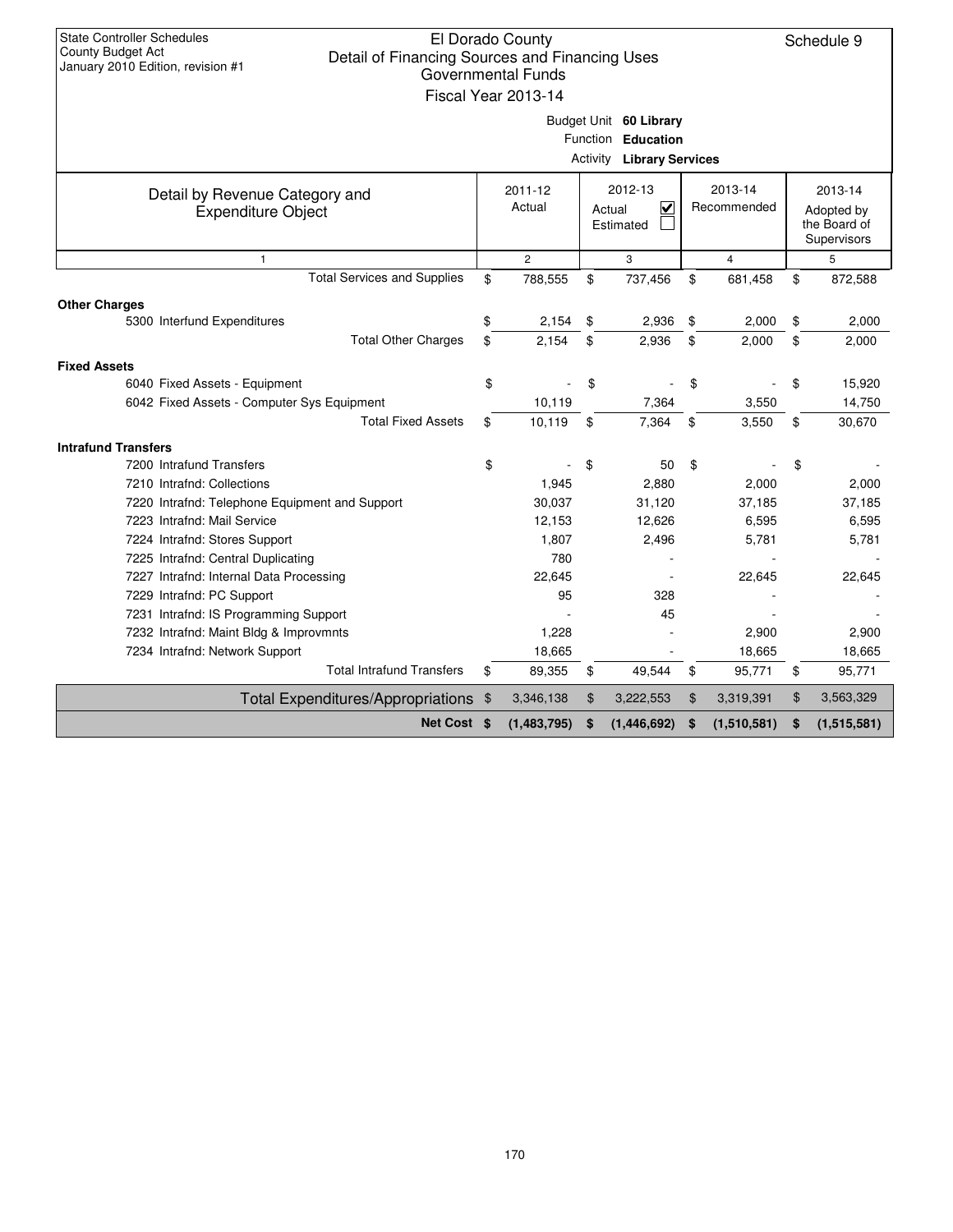| <b>State Controller Schedules</b><br>El Dorado County<br>Schedule 9<br>County Budget Act<br>Detail of Financing Sources and Financing Uses<br>January 2010 Edition, revision #1<br>Governmental Funds<br>Fiscal Year 2013-14                                                                                                                                                                                          |                                                  |                               |                                                |                |                                           |  |  |  |  |
|-----------------------------------------------------------------------------------------------------------------------------------------------------------------------------------------------------------------------------------------------------------------------------------------------------------------------------------------------------------------------------------------------------------------------|--------------------------------------------------|-------------------------------|------------------------------------------------|----------------|-------------------------------------------|--|--|--|--|
| Budget Unit 61 Univ of CA Cooperative Ext                                                                                                                                                                                                                                                                                                                                                                             |                                                  |                               |                                                |                |                                           |  |  |  |  |
|                                                                                                                                                                                                                                                                                                                                                                                                                       | Function Education                               |                               |                                                |                |                                           |  |  |  |  |
|                                                                                                                                                                                                                                                                                                                                                                                                                       | Activity Agricultural Education                  |                               |                                                |                |                                           |  |  |  |  |
| Detail by Revenue Category and                                                                                                                                                                                                                                                                                                                                                                                        | $2011 - 12$                                      |                               | 2012-13                                        | 2013-14        |                                           |  |  |  |  |
| <b>Expenditure Object</b>                                                                                                                                                                                                                                                                                                                                                                                             | Actual                                           |                               | $\overline{\mathsf{v}}$<br>Actual<br>Estimated | Recommended    | Adopted by<br>the Board of<br>Supervisors |  |  |  |  |
| $\mathbf{1}$                                                                                                                                                                                                                                                                                                                                                                                                          | $\overline{2}$                                   |                               | 3                                              | $\overline{4}$ | 5                                         |  |  |  |  |
| <b>Salaries and Employee Benefits</b><br>3000 Permanent Employees / Elected Officials<br>3004 Other Compensation<br>3020 Employer Share - Employee Retirement<br>3022 Employer Share - Medi Care<br>3040 Employer Share - Health Insurance<br>3042 Employer Share - Long Term Disab Insurance<br>3046 Retiree Health - Defined Contributions<br>3060 Employer Share - Workers' Compensation<br>3080 Flexible Benefits | 5,185<br>\$<br>16,514<br>1.016<br>1,334<br>2,942 | \$<br>313<br>14<br>505<br>138 |                                                | \$             | \$                                        |  |  |  |  |
| Total Salaries and Employee Benefits                                                                                                                                                                                                                                                                                                                                                                                  | 27,960<br>\$                                     | \$                            |                                                | \$             | \$                                        |  |  |  |  |
| <b>Services and Supplies</b><br>4100 Insurance - Premium                                                                                                                                                                                                                                                                                                                                                              | 1,074<br>\$                                      | \$                            |                                                | \$             | \$                                        |  |  |  |  |
| 4420 Rents and Leases - Equipment                                                                                                                                                                                                                                                                                                                                                                                     |                                                  | (44)                          |                                                |                |                                           |  |  |  |  |
| 4500 Special Departmental Expense<br><b>Total Services and Supplies</b>                                                                                                                                                                                                                                                                                                                                               | \$                                               | (292)<br>\$<br>738            |                                                | \$             | \$                                        |  |  |  |  |
|                                                                                                                                                                                                                                                                                                                                                                                                                       |                                                  |                               |                                                |                |                                           |  |  |  |  |
| Total Expenditures/Appropriations \$                                                                                                                                                                                                                                                                                                                                                                                  | 28,698                                           | \$                            |                                                | \$             | \$                                        |  |  |  |  |
| Net Cost \$                                                                                                                                                                                                                                                                                                                                                                                                           | (28, 698)                                        | \$                            |                                                | \$             | \$                                        |  |  |  |  |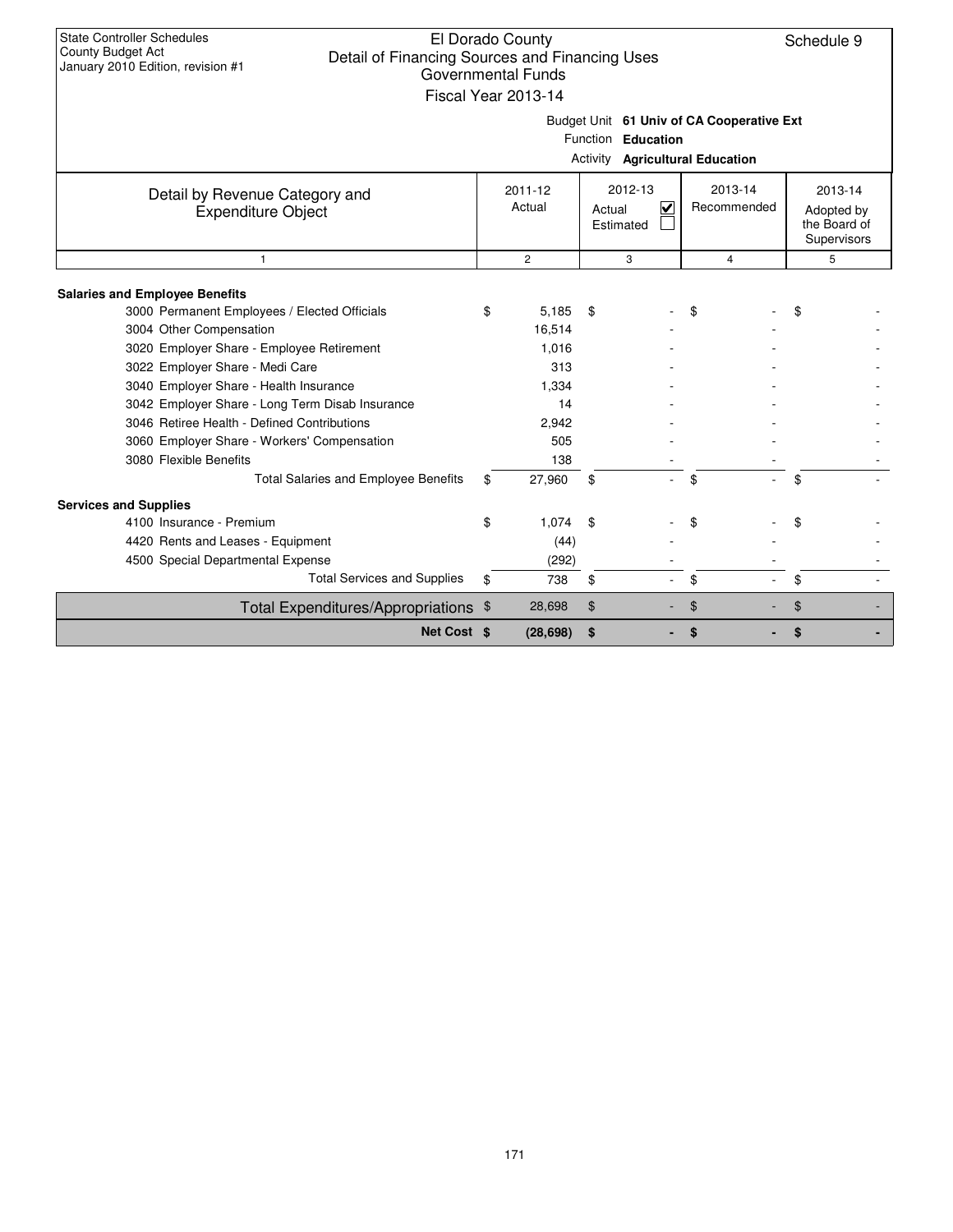| <b>State Controller Schedules</b><br>County Budget Act<br>Detail of Financing Sources and Financing Uses<br>January 2010 Edition, revision #1 |                                                                                               | El Dorado County<br><b>Governmental Funds</b><br>Fiscal Year 2013-14 |    |                                                                                                             |                |                |    | Schedule 9                                           |
|-----------------------------------------------------------------------------------------------------------------------------------------------|-----------------------------------------------------------------------------------------------|----------------------------------------------------------------------|----|-------------------------------------------------------------------------------------------------------------|----------------|----------------|----|------------------------------------------------------|
|                                                                                                                                               |                                                                                               |                                                                      |    | Budget Unit 70 Fish and Game Preservation<br>Function Public Protection<br><b>Activity Other Protection</b> |                |                |    |                                                      |
| Detail by Revenue Category and<br><b>Expenditure Object</b>                                                                                   | 2013-14<br>2012-13<br>2011-12<br>Actual<br>$\checkmark$<br>Recommended<br>Actual<br>Estimated |                                                                      |    |                                                                                                             |                |                |    | 2013-14<br>Adopted by<br>the Board of<br>Supervisors |
| $\mathbf{1}$                                                                                                                                  |                                                                                               | $\overline{2}$                                                       |    | 3                                                                                                           |                | $\overline{4}$ |    | 5                                                    |
| <b>Fines, Forfeitures and Penalties</b><br>0320 Other Court Fines                                                                             | \$                                                                                            | 4.369                                                                | \$ | 1,540                                                                                                       | \$             | 2,500          | \$ | 2,500                                                |
| Total Fines, Forfeitures and Penalties                                                                                                        | \$                                                                                            | 4,369                                                                | \$ | 1,540                                                                                                       | \$             | 2,500          | \$ | 2,500                                                |
| Revenue from Use of Money and Property<br>0400 Interest                                                                                       | \$                                                                                            | 15                                                                   | \$ | 8                                                                                                           | \$             |                | \$ |                                                      |
| Total Revenue from Use of Money and Property                                                                                                  | \$                                                                                            | 15                                                                   | \$ | 8                                                                                                           | \$             |                | \$ |                                                      |
| <b>Other Financing Sources</b>                                                                                                                |                                                                                               |                                                                      |    |                                                                                                             |                |                |    |                                                      |
| 2020 Operating Transfers In                                                                                                                   | \$                                                                                            |                                                                      | \$ |                                                                                                             |                | 2,500          | \$ | 5,166                                                |
| <b>Total Other Financing Sources</b>                                                                                                          | \$                                                                                            |                                                                      | \$ |                                                                                                             | \$             | 2,500          | \$ | 5,166                                                |
| Total Revenue \$                                                                                                                              |                                                                                               | 4,384                                                                | \$ | 1,548                                                                                                       | $\mathfrak{F}$ | 5,000          | \$ | 7,666                                                |
| <b>Services and Supplies</b>                                                                                                                  |                                                                                               |                                                                      |    |                                                                                                             |                |                |    |                                                      |
| 4140 Maintenance - Equipment                                                                                                                  | \$                                                                                            |                                                                      | \$ | 597                                                                                                         | \$             |                | \$ |                                                      |
| 4260 Office Expense                                                                                                                           |                                                                                               | 223                                                                  |    |                                                                                                             |                |                |    |                                                      |
| 4500 Special Departmental Expense                                                                                                             |                                                                                               |                                                                      |    | 52                                                                                                          |                |                |    |                                                      |
| 4501 Special Projects                                                                                                                         |                                                                                               | 3,317                                                                |    | 994                                                                                                         |                | 5,000          |    | 7,666                                                |
| 4602 Employee - Private Auto Mileage                                                                                                          |                                                                                               | 289                                                                  |    |                                                                                                             |                |                |    |                                                      |
| 4605 Vehicle - Rent or Lease                                                                                                                  |                                                                                               |                                                                      |    | 51                                                                                                          |                |                |    |                                                      |
| 4606 Fuel Purchases                                                                                                                           |                                                                                               |                                                                      |    | 34                                                                                                          |                |                |    |                                                      |
| <b>Total Services and Supplies</b>                                                                                                            | \$                                                                                            | 3,829                                                                | \$ | 1,728                                                                                                       | \$             | 5,000          | \$ | 7,666                                                |
| Total Expenditures/Appropriations \$                                                                                                          |                                                                                               | 3,829                                                                | \$ | 1,728                                                                                                       | \$             | 5,000          | \$ | 7,666                                                |
| Net Cost \$                                                                                                                                   |                                                                                               | 555                                                                  | \$ | (180)                                                                                                       | \$             |                | \$ |                                                      |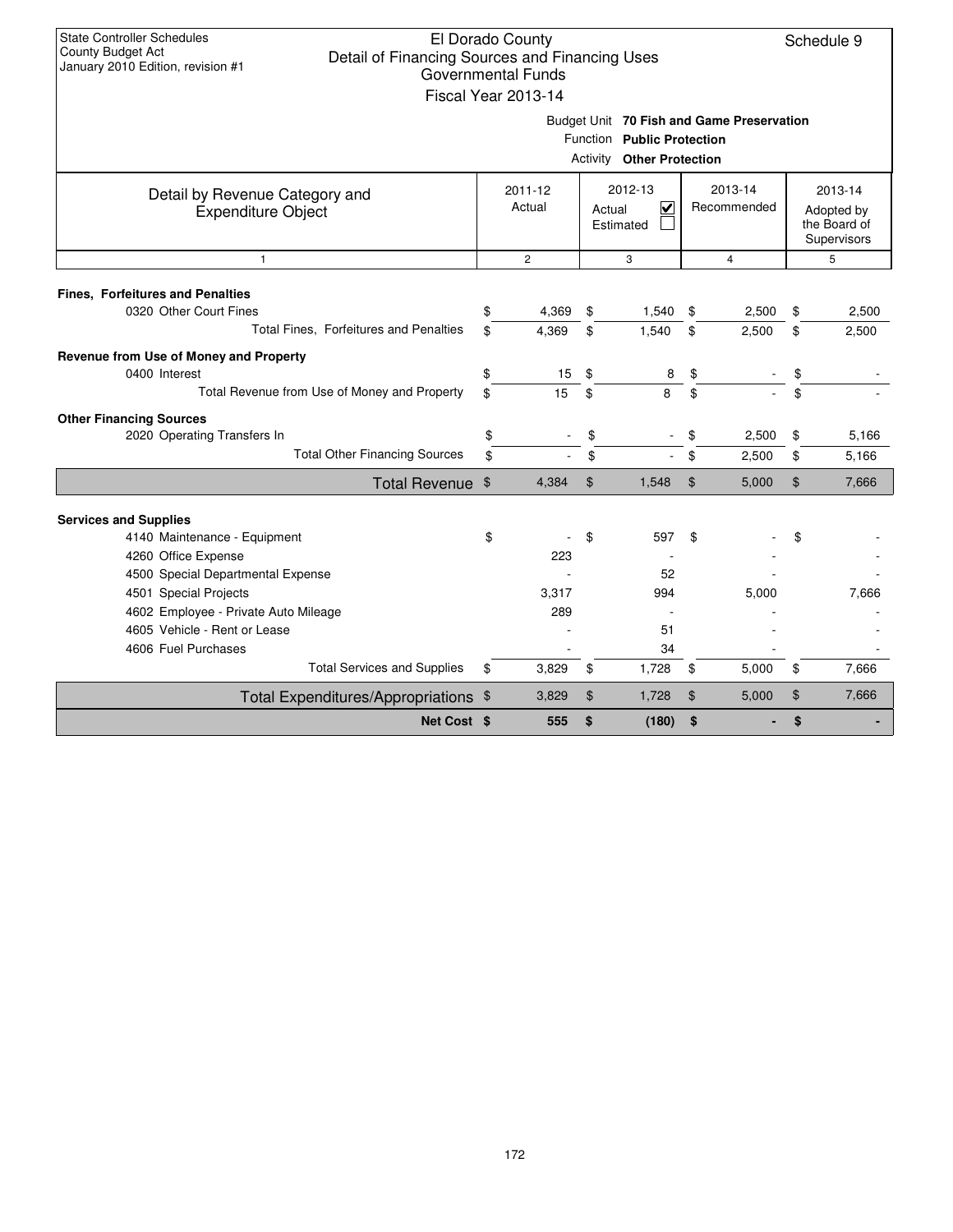| <b>State Controller Schedules</b><br>County Budget Act<br>Detail of Financing Sources and Financing Uses<br>January 2010 Edition, revision #1 |               | El Dorado County          |                                         |     |                | Schedule 9                 |
|-----------------------------------------------------------------------------------------------------------------------------------------------|---------------|---------------------------|-----------------------------------------|-----|----------------|----------------------------|
|                                                                                                                                               |               | <b>Governmental Funds</b> |                                         |     |                |                            |
|                                                                                                                                               |               | Fiscal Year 2013-14       |                                         |     |                |                            |
|                                                                                                                                               |               |                           | Budget Unit 77 CAO Countywide Spec Rev  |     |                |                            |
|                                                                                                                                               |               |                           | Function General Government             |     |                |                            |
|                                                                                                                                               |               |                           | Activity Legislative and Administrative |     |                |                            |
| Detail by Revenue Category and                                                                                                                |               | 2011-12                   | 2012-13                                 |     | 2013-14        | 2013-14                    |
| <b>Expenditure Object</b>                                                                                                                     |               | Actual                    | $\checkmark$<br>Actual<br>Estimated     |     | Recommended    | Adopted by<br>the Board of |
|                                                                                                                                               |               |                           |                                         |     |                | Supervisors                |
| 1                                                                                                                                             |               | $\overline{c}$            | 3                                       |     | $\overline{4}$ | 5                          |
|                                                                                                                                               |               |                           |                                         |     |                |                            |
| <b>Fines, Forfeitures and Penalties</b><br>0322 Criminal Justice Construction                                                                 | \$            | 319,063                   | \$<br>293,710                           | -\$ | 250,000        | \$<br>250,000              |
| 0323 Court Construction                                                                                                                       |               | 53,817                    | 33,196                                  |     |                |                            |
| Total Fines, Forfeitures and Penalties                                                                                                        | \$            | 372,880                   | \$<br>326,906                           | \$  | 250,000        | \$<br>250,000              |
| Revenue from Use of Money and Property                                                                                                        |               |                           |                                         |     |                |                            |
| 0400 Interest                                                                                                                                 | \$            | 26,877                    | \$<br>23,067                            | \$  |                | \$<br>1,000                |
| Total Revenue from Use of Money and Property                                                                                                  | \$            | 26,877                    | \$<br>23,067                            | \$  |                | \$<br>1,000                |
| Intergovernmental Revenue - State                                                                                                             |               |                           |                                         |     |                |                            |
| 0897 State - Off Highway Motor Veh License                                                                                                    | \$            | 116,803                   | \$<br>26,684                            | \$  |                | \$                         |
| 0908 State - Tobacco Settlement Fund                                                                                                          |               | 1,448,209                 | 2,182,631                               |     | 1,500,000      |                            |
| Total Intergovernmental Revenue - State                                                                                                       | S             | 1,565,013                 | \$<br>2,209,316                         | \$  | 1,500,000      | \$                         |
| <b>Revenue Other Governmental Agencies</b>                                                                                                    |               |                           |                                         |     |                |                            |
| 1200 Other - Governmental Agencies                                                                                                            | \$            |                           | \$<br>2,218,397                         | \$  |                | \$                         |
| 1208 Indian Gaming Lcbc<br>Total Revenue Other Governmental Agencies                                                                          | \$            | 182,272                   | 25,000                                  |     |                | \$                         |
|                                                                                                                                               |               | 182,272                   | \$<br>2,243,397                         | \$  |                |                            |
| <b>Charges for Services</b><br>1416 Public Safety Impact Fee                                                                                  | \$            | 26,662                    | \$<br>44,439                            | \$  |                | \$                         |
| 1501 Court Fee                                                                                                                                |               | 19,666                    | 20,234                                  |     |                |                            |
| 1506 Dispute Resolution Fee                                                                                                                   |               | 37,473                    | 33,963                                  |     |                | 30,000                     |
| <b>Total Charges for Services</b>                                                                                                             | \$            | 83,801                    | \$<br>98,636                            | \$  |                | \$<br>30,000               |
| <b>Other Financing Sources</b>                                                                                                                |               |                           |                                         |     |                |                            |
| 2020 Operating Transfers In                                                                                                                   | \$            | 14,000                    | \$                                      |     |                | \$<br>15,000               |
| <b>Total Other Financing Sources</b>                                                                                                          | \$            | 14,000                    | \$                                      | \$  |                | \$<br>15,000               |
| <b>Total Revenue</b>                                                                                                                          | $\frac{1}{2}$ | 2,244,842                 | \$<br>4,901,321                         | \$  | 1,750,000      | \$<br>296,000              |
|                                                                                                                                               |               |                           |                                         |     |                |                            |
| <b>Services and Supplies</b><br>4300 Professional and Specialized Services                                                                    |               |                           | 28,758                                  |     |                | 111,000                    |
| 4500 Special Departmental Expense                                                                                                             | \$            |                           | \$                                      | \$  |                | \$<br>15,000               |
| <b>Total Services and Supplies</b>                                                                                                            | \$            |                           | \$<br>28,758                            | \$  |                | \$<br>126,000              |
| <b>Other Charges</b>                                                                                                                          |               |                           |                                         |     |                |                            |
| 5240 Contribution To Non-county Governmental                                                                                                  | \$            |                           | \$                                      | \$  |                | \$<br>97,645               |
| <b>Total Other Charges</b>                                                                                                                    | \$            |                           | \$                                      | \$  |                | \$<br>97,645               |
| <b>Other Financing Uses</b>                                                                                                                   |               |                           |                                         |     |                |                            |
| 7000 Operating Transfers Out                                                                                                                  | \$            | 2,170,078                 | \$<br>8,541,362                         | \$  | 7,962,767      | \$<br>1,976,556            |
| <b>Total Other Financing Uses</b>                                                                                                             | \$            | 2,170,078                 | \$<br>8,541,362                         | \$  | 7,962,767      | \$<br>1,976,556            |
| Total Expenditures/Appropriations \$                                                                                                          |               | 2,170,078                 | \$<br>8,570,121                         | \$  | 7,962,767      | \$<br>2,200,201            |
| Net Cost \$                                                                                                                                   |               | 74,764                    | \$<br>(3,668,799)                       | \$  | (6, 212, 767)  | \$<br>(1,904,201)          |
|                                                                                                                                               |               |                           |                                         |     |                |                            |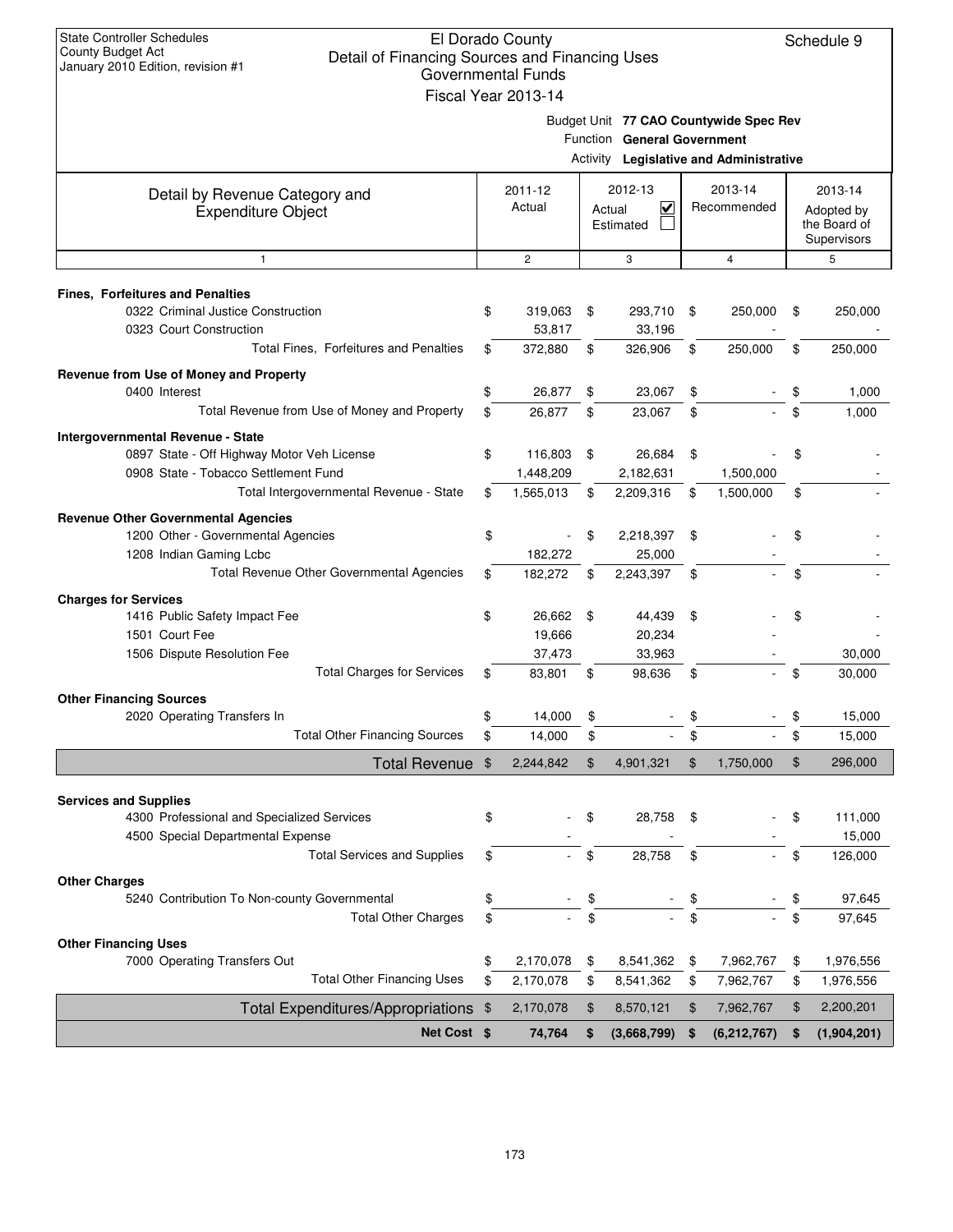| <b>State Controller Schedules</b><br><b>County Budget Act</b><br>Detail of Financing Sources and Financing Uses<br>January 2010 Edition, revision #1 |               | El Dorado County<br><b>Governmental Funds</b><br>Fiscal Year 2013-14 |                   |                                                                                                       |                |                        | Schedule 9                                           |
|------------------------------------------------------------------------------------------------------------------------------------------------------|---------------|----------------------------------------------------------------------|-------------------|-------------------------------------------------------------------------------------------------------|----------------|------------------------|------------------------------------------------------|
|                                                                                                                                                      |               |                                                                      |                   | Budget Unit 77 Auditor-Contrl. Countywide Spec Rev<br>Function General Government<br>Activity Finance |                |                        |                                                      |
| Detail by Revenue Category and<br><b>Expenditure Object</b>                                                                                          |               | 2011-12<br>Actual                                                    |                   | 2012-13<br>$\overline{\mathsf{v}}$<br>Actual<br>Estimated                                             |                | 2013-14<br>Recommended | 2013-14<br>Adopted by<br>the Board of<br>Supervisors |
| $\mathbf{1}$                                                                                                                                         |               | $\overline{c}$                                                       |                   | 3                                                                                                     |                | $\overline{4}$         | 5                                                    |
| <b>Fines, Forfeitures and Penalties</b>                                                                                                              |               |                                                                      |                   |                                                                                                       |                |                        |                                                      |
| 0360 Penalties and Costs on Delinguent Taxes                                                                                                         | \$            | 51,875                                                               | \$                | 101,283                                                                                               | \$             | 60,000                 | \$<br>60,000                                         |
| Total Fines, Forfeitures and Penalties                                                                                                               | \$            | 51,875                                                               | \$                | 101,283                                                                                               | \$             | 60,000                 | \$<br>60,000                                         |
| Revenue from Use of Money and Property                                                                                                               |               |                                                                      |                   |                                                                                                       |                |                        |                                                      |
| 0400 Interest                                                                                                                                        | \$            | 80                                                                   | \$                | 58                                                                                                    | \$             |                        | \$                                                   |
| Total Revenue from Use of Money and Property                                                                                                         | \$            | 80                                                                   | \$                | 58                                                                                                    | \$             |                        | \$                                                   |
| <b>Charges for Services</b>                                                                                                                          |               |                                                                      |                   |                                                                                                       |                |                        |                                                      |
| 1310 Special Assessments                                                                                                                             | \$            | 433,720                                                              | \$                | 448,802                                                                                               | \$             | 443,000                | \$<br>443,000                                        |
| <b>Total Charges for Services</b>                                                                                                                    | \$            | 433,720                                                              | \$                | 448,802                                                                                               | \$             | 443,000                | \$<br>443,000                                        |
| <b>Miscellaneous Revenues</b>                                                                                                                        |               |                                                                      |                   |                                                                                                       |                |                        |                                                      |
| 1940 Miscellaneous Revenue                                                                                                                           | \$            | 2,602                                                                | \$                | 4,810                                                                                                 | \$             | 2,200                  | \$<br>2,200                                          |
| <b>Total Miscellaneous Revenues</b>                                                                                                                  | \$            | 2,602                                                                | \$                | 4,810                                                                                                 | \$             | 2,200                  | \$<br>2,200                                          |
| <b>Total Revenue</b>                                                                                                                                 | $\sqrt[6]{3}$ | 488,277                                                              | \$                | 554,953                                                                                               | $\mathfrak{F}$ | 505,200                | \$<br>505,200                                        |
| <b>Other Financing Uses</b>                                                                                                                          |               |                                                                      |                   |                                                                                                       |                |                        |                                                      |
| 7000 Operating Transfers Out                                                                                                                         | \$            | 490,443                                                              | \$                | 506,222                                                                                               | \$             | 509,310                | \$<br>509,310                                        |
| <b>Total Other Financing Uses</b>                                                                                                                    | \$            | 490,443                                                              | \$                | 506,222                                                                                               | \$             | 509,310                | \$<br>509,310                                        |
| Total Expenditures/Appropriations \$                                                                                                                 |               | 490,443                                                              | $\boldsymbol{\$}$ | 506,222                                                                                               | \$             | 509,310                | \$<br>509,310                                        |
| Net Cost \$                                                                                                                                          |               | (2, 166)                                                             | \$                | 48,730                                                                                                | \$             | (4, 110)               | \$<br>(4, 110)                                       |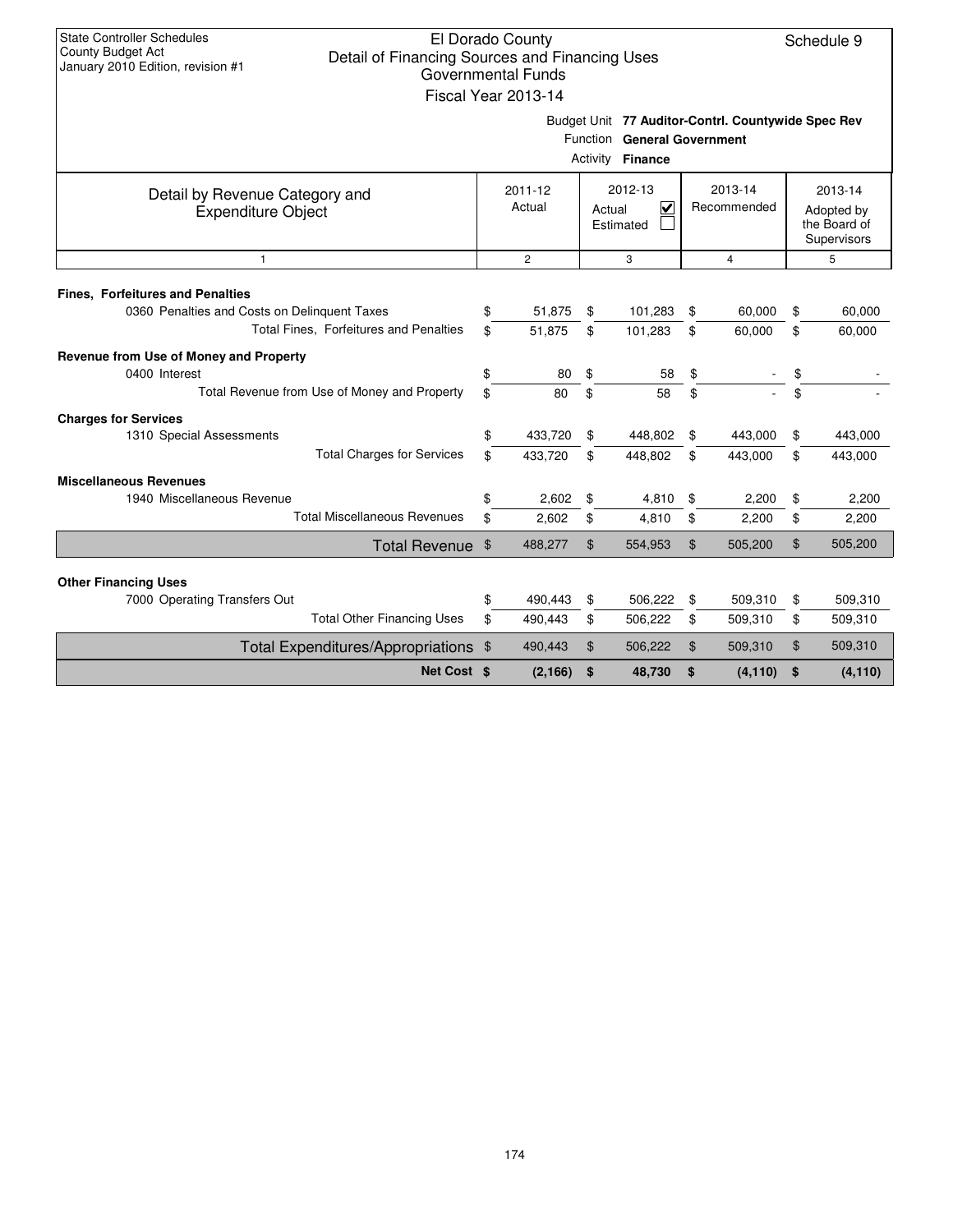| <b>State Controller Schedules</b><br>County Budget Act<br>Detail of Financing Sources and Financing Uses<br>January 2010 Edition, revision #1     |          | El Dorado County<br><b>Governmental Funds</b> |                |                                                                                                         |                |                |          | Schedule 9     |  |
|---------------------------------------------------------------------------------------------------------------------------------------------------|----------|-----------------------------------------------|----------------|---------------------------------------------------------------------------------------------------------|----------------|----------------|----------|----------------|--|
|                                                                                                                                                   |          | Fiscal Year 2013-14                           |                | Budget Unit 77 Treas./ Tax Coll. Countywide Spec Rev<br>Function General Government<br>Activity Finance |                |                |          |                |  |
| 2012-13<br>2013-14<br>2011-12<br>Detail by Revenue Category and<br>Actual<br>V<br>Recommended<br>Actual<br><b>Expenditure Object</b><br>Estimated |          |                                               |                |                                                                                                         |                |                |          |                |  |
| $\mathbf{1}$                                                                                                                                      |          | $\overline{2}$                                |                | 3                                                                                                       |                | $\overline{4}$ |          | 5              |  |
| <b>Miscellaneous Revenues</b><br>1940 Miscellaneous Revenue<br><b>Total Miscellaneous Revenues</b>                                                | \$<br>\$ | 2,393<br>2,393                                | \$<br>\$       | 3,084<br>3,084                                                                                          | \$<br>\$       | 3,600<br>3,600 | \$<br>\$ | 3,600<br>3,600 |  |
| <b>Other Financing Sources</b><br>2020 Operating Transfers In<br><b>Total Other Financing Sources</b>                                             | \$<br>\$ | 3,198<br>3,198                                | \$<br>\$       | 3,189<br>3,189                                                                                          | \$<br>\$       | 3,600<br>3,600 | \$<br>\$ | 3,600<br>3,600 |  |
| Total Revenue \$                                                                                                                                  |          | 5,591                                         | \$             | 6,272                                                                                                   | \$             | 7,200          | \$       | 7,200          |  |
| <b>Services and Supplies</b><br>4260 Office Expense<br>4620 Utilities                                                                             | \$       | 3,170<br>28                                   | \$             | 3,189                                                                                                   | - \$           | 3,600          | \$       | 3,600          |  |
| <b>Total Services and Supplies</b><br><b>Other Financing Uses</b>                                                                                 | \$       | 3,198                                         | \$             | 3,189                                                                                                   | \$             | 3,600          | \$       | 3,600          |  |
| 7000 Operating Transfers Out                                                                                                                      | \$       | 2,393                                         | \$             | 3,084                                                                                                   | \$             | 3,600          | \$       | 3,600          |  |
| <b>Total Other Financing Uses</b>                                                                                                                 | \$       | 2,393                                         | \$             | 3,084                                                                                                   | \$             | 3,600          | \$       | 3,600          |  |
| Total Expenditures/Appropriations \$                                                                                                              |          | 5,591                                         | $\mathfrak{S}$ | 6,272                                                                                                   | $\mathfrak{F}$ | 7,200          | \$       | 7,200          |  |
| Net Cost \$                                                                                                                                       |          |                                               | \$             |                                                                                                         | \$             |                | \$       |                |  |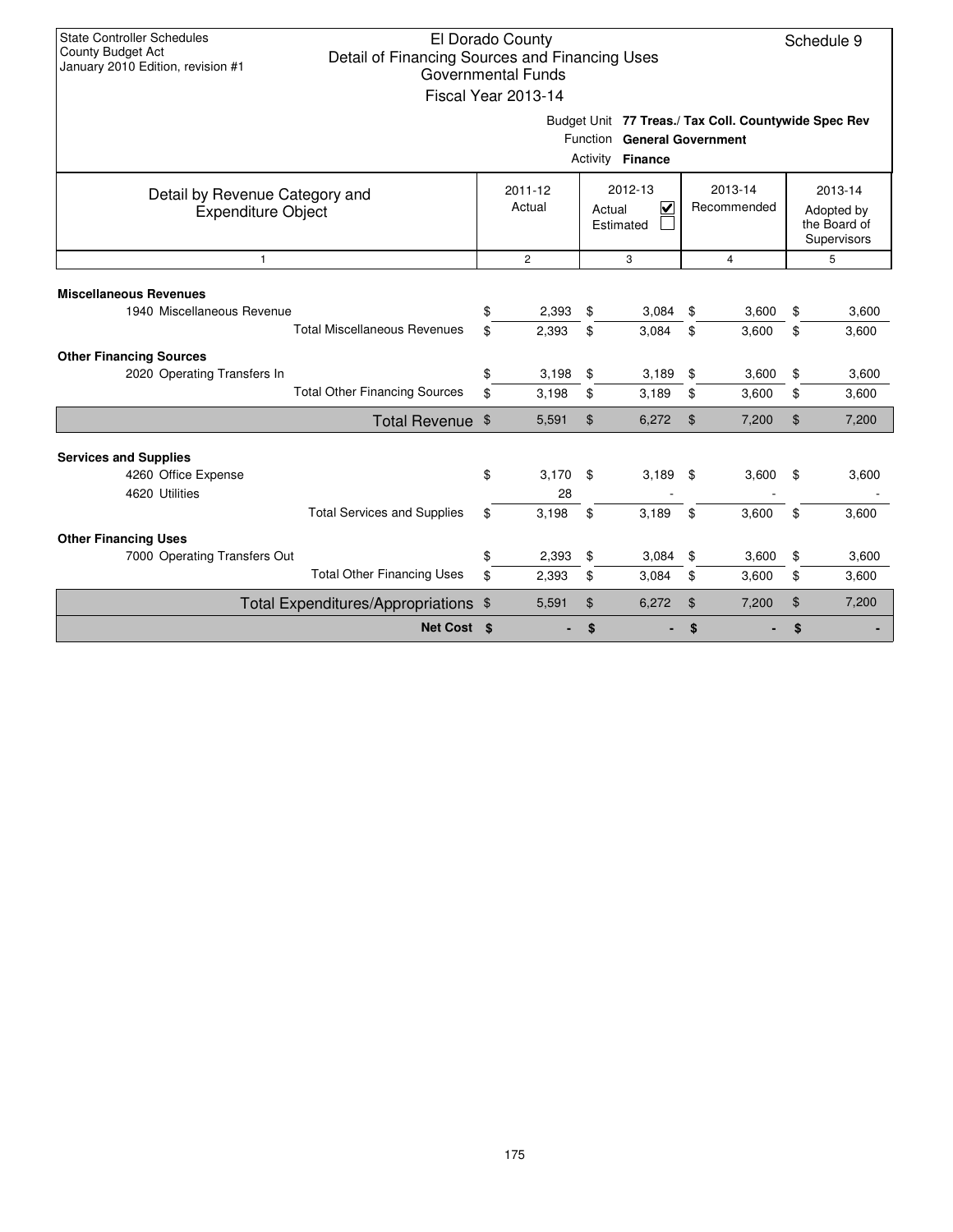| <b>State Controller Schedules</b><br><b>County Budget Act</b><br>January 2010 Edition, revision #1 | Detail of Financing Sources and Financing Uses |        | El Dorado County<br>Governmental Funds<br>Fiscal Year 2013-14 |                                                | Budget Unit 77 Assessor Countywide Spec Rev |                |         |                                           | Schedule 9 |
|----------------------------------------------------------------------------------------------------|------------------------------------------------|--------|---------------------------------------------------------------|------------------------------------------------|---------------------------------------------|----------------|---------|-------------------------------------------|------------|
|                                                                                                    |                                                |        |                                                               |                                                | Function General Government                 |                |         |                                           |            |
|                                                                                                    |                                                |        |                                                               | Activity                                       | <b>Finance</b>                              |                |         |                                           |            |
| Detail by Revenue Category and                                                                     |                                                |        | 2011-12                                                       |                                                | 2012-13                                     |                | 2013-14 |                                           | 2013-14    |
| <b>Expenditure Object</b>                                                                          |                                                | Actual |                                                               | $\overline{\mathbf{v}}$<br>Actual<br>Estimated |                                             | Recommended    |         | Adopted by<br>the Board of<br>Supervisors |            |
| $\mathbf{1}$                                                                                       | $\overline{2}$                                 |        | 3                                                             |                                                | $\overline{4}$                              |                | 5       |                                           |            |
| Revenue from Use of Money and Property                                                             |                                                |        |                                                               |                                                |                                             |                |         |                                           |            |
| 0400 Interest                                                                                      |                                                | \$     | 381                                                           | \$                                             | 309                                         | \$             |         | \$                                        |            |
| Total Revenue from Use of Money and Property                                                       |                                                | \$     | 381                                                           | \$                                             | 309                                         | \$             |         | \$                                        |            |
| <b>Charges for Services</b>                                                                        |                                                |        |                                                               |                                                |                                             |                |         |                                           |            |
| 1740 Charges for Services                                                                          |                                                | \$     | 13,511                                                        | \$                                             | 19,340                                      | \$             | 16,700  | \$                                        | 16,700     |
|                                                                                                    | <b>Total Charges for Services</b>              | \$     | 13,511                                                        | \$                                             | 19,340                                      | \$             | 16,700  | \$                                        | 16,700     |
|                                                                                                    | Total Revenue \$                               |        | 13,892                                                        | $\mathfrak{L}$                                 | 19,649                                      | $\mathfrak{L}$ | 16,700  | \$                                        | 16,700     |
|                                                                                                    |                                                |        |                                                               |                                                |                                             |                |         |                                           |            |
| <b>Other Financing Uses</b><br>7000 Operating Transfers Out                                        |                                                | \$     |                                                               |                                                |                                             |                | 16,700  | \$                                        | 16,700     |
|                                                                                                    | <b>Total Other Financing Uses</b>              | \$     |                                                               | \$                                             |                                             | \$             | 16,700  | \$                                        | 16,700     |
| Total Expenditures/Appropriations \$                                                               |                                                |        |                                                               | \$                                             |                                             | \$             | 16,700  | $\mathfrak{S}$                            | 16,700     |
|                                                                                                    | Net Cost \$                                    |        | 13,892                                                        | \$                                             | 19,649                                      | \$             |         | \$                                        |            |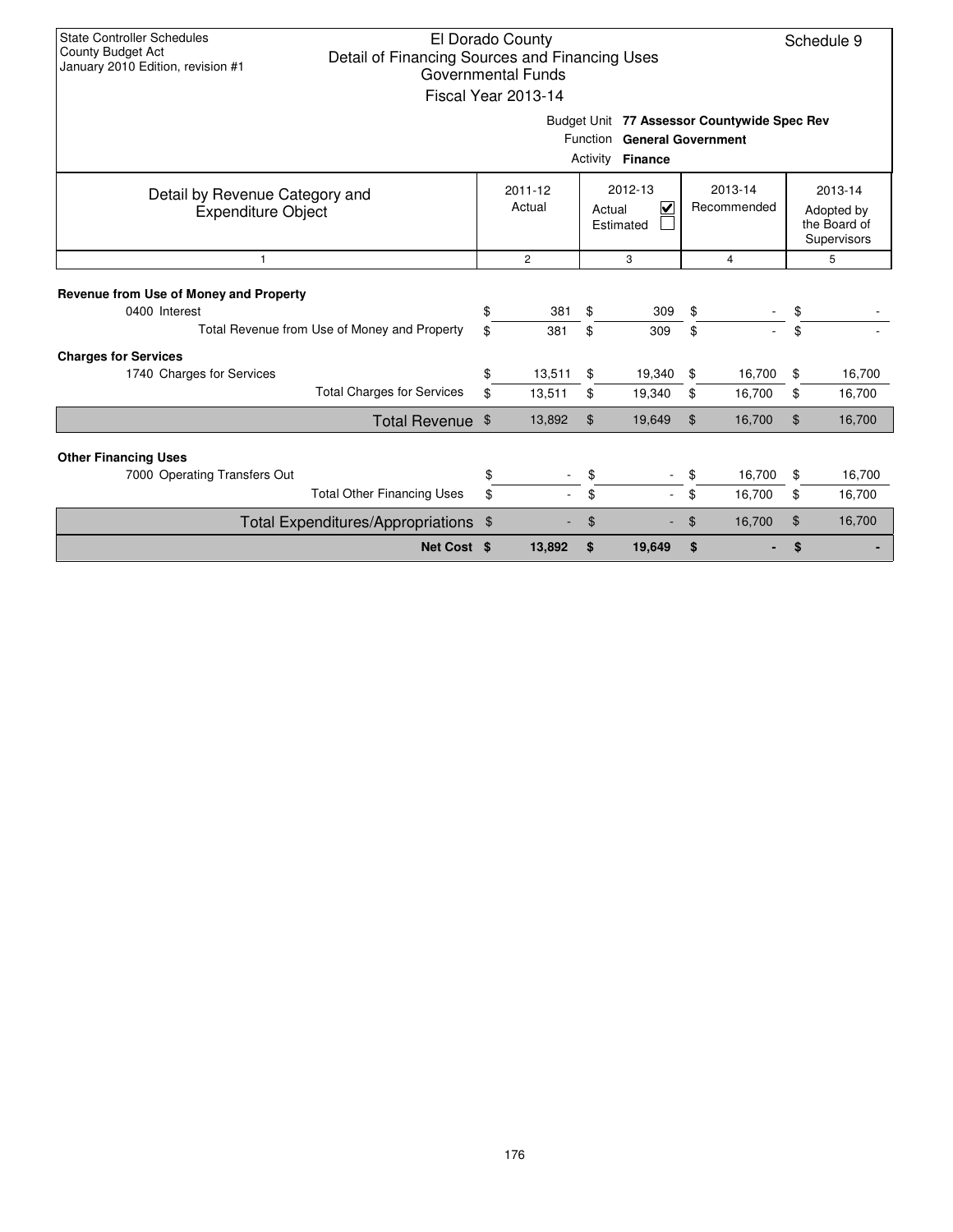| State Controller Schedules                                  | El Dorado County                               |     |                                                   |                                                                                              | Schedule 9                                           |
|-------------------------------------------------------------|------------------------------------------------|-----|---------------------------------------------------|----------------------------------------------------------------------------------------------|------------------------------------------------------|
| County Budget Act                                           | Detail of Financing Sources and Financing Uses |     |                                                   |                                                                                              |                                                      |
| January 2010 Edition, revision #1                           | Governmental Funds                             |     |                                                   |                                                                                              |                                                      |
|                                                             | Fiscal Year 2013-14                            |     |                                                   |                                                                                              |                                                      |
|                                                             |                                                |     | <b>Budget Unit</b><br><b>Function</b><br>Activity | 77 Gen. Serv. Countywide Spec Rev<br><b>General Government</b><br><b>Property Management</b> |                                                      |
| Detail by Revenue Category and<br><b>Expenditure Object</b> | 2011-12<br>Actual                              |     | 2012-13<br>Actual<br>Estimated                    | 2013-14<br>Recommended                                                                       | 2013-14<br>Adopted by<br>the Board of<br>Supervisors |
|                                                             | $\overline{2}$                                 |     | 3                                                 | 4                                                                                            | 5                                                    |
| Revenue from Use of Money and Property                      |                                                |     |                                                   |                                                                                              |                                                      |
| 0400 Interest                                               | $\overline{7}$<br>\$                           | \$  | 5                                                 | \$                                                                                           |                                                      |
| Total Revenue from Use of Money and Property                | \$<br>7                                        | \$  | 5                                                 | \$                                                                                           |                                                      |
| Total Revenue \$                                            |                                                | \$  | 5                                                 | $\mathfrak{L}$                                                                               | \$                                                   |
| <b>Other Financing Uses</b>                                 |                                                |     |                                                   |                                                                                              |                                                      |
| 7000 Operating Transfer Out                                 |                                                | \$  |                                                   |                                                                                              |                                                      |
| <b>Total Other Financing Uses</b>                           | \$                                             | \$  |                                                   | \$                                                                                           | \$                                                   |
| Total Expenditures/Appropriations \$                        |                                                | \$. |                                                   | \$                                                                                           |                                                      |
| <b>Net Cost \$</b>                                          |                                                | \$  | 5                                                 |                                                                                              |                                                      |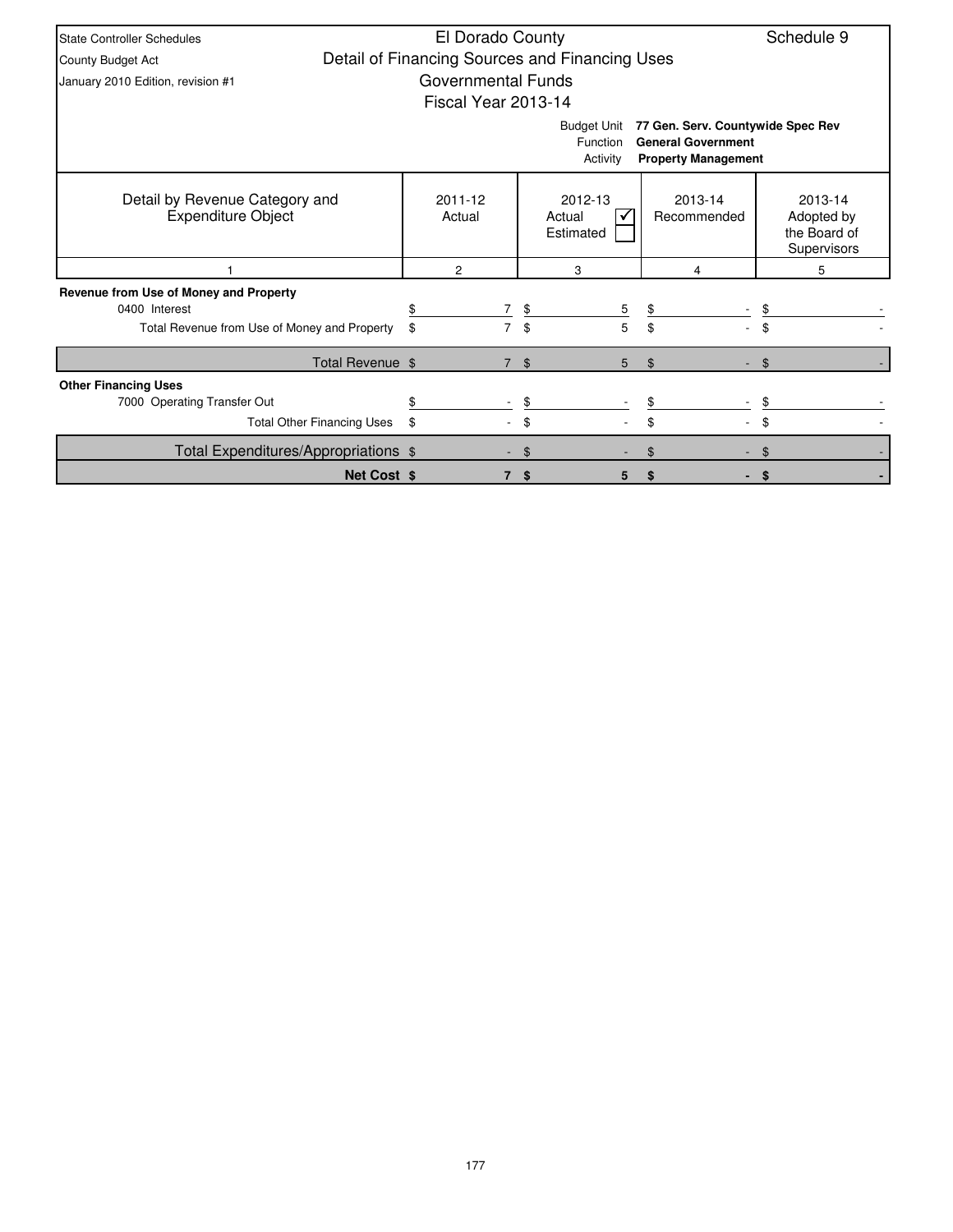| State Controller Schedules                                  | El Dorado County          |                                                |                |                                               |     | Schedule 9             |
|-------------------------------------------------------------|---------------------------|------------------------------------------------|----------------|-----------------------------------------------|-----|------------------------|
| County Budget Act                                           |                           | Detail of Financing Sources and Financing Uses |                |                                               |     |                        |
| January 2010 Edition, revision #1                           | <b>Governmental Funds</b> |                                                |                |                                               |     |                        |
|                                                             | Fiscal Year 2013-14       |                                                |                |                                               |     |                        |
|                                                             |                           |                                                |                | Budget Unit 77 Gen. Serv. Countywide Spec Rev |     |                        |
|                                                             |                           | Function                                       |                | <b>General Government</b>                     |     |                        |
|                                                             |                           | Activity                                       |                | Recreation                                    |     |                        |
|                                                             |                           |                                                |                |                                               |     |                        |
| Detail by Revenue Category and<br><b>Expenditure Object</b> | 2011-12<br>Actual         | 2012-13<br>Actual                              |                | 2013-14<br>Recommended                        |     | 2013-143<br>Adopted by |
|                                                             |                           | Estimated                                      |                |                                               |     | the Board of           |
|                                                             |                           |                                                |                |                                               |     | Supervisors            |
| 1                                                           | $\overline{c}$            | 3                                              |                | 4                                             |     | 5                      |
| <b>Licenses. Permits and Franchises</b>                     |                           |                                                |                |                                               |     |                        |
| 0264 River Use Permit                                       | \$<br>176,819             | \$<br>156,577                                  | \$             | 155,090                                       | \$  | 155,090                |
| Total Licenses, Permits and Franchises                      | \$<br>176.819             | \$<br>156,577                                  | \$             | 155,090 \$                                    |     | 155,090                |
| Revenue from Use of Money and Property                      |                           |                                                |                |                                               |     |                        |
| 0400 Interest                                               | \$<br>1,321               | \$<br>1,112                                    | $\frac{1}{2}$  |                                               | \$  | 80                     |
| Total Revenue from Use of Money and Property                | \$<br>1,321               | \$<br>1,112                                    | \$             |                                               | \$  | 80                     |
| <b>Charges for Services</b><br>1405 Quimby Fees             | \$<br>600                 | \$<br>695                                      | \$             |                                               | \$  | 575                    |
| 1720 Park and Recreation Fees                               | 81,490                    | 90,858                                         |                | 65,000                                        |     | 66,600                 |
| <b>Total Charges for Services</b>                           | \$<br>82,090              | \$<br>91,553                                   | \$             | 65,000 \$                                     |     | 67,175                 |
| <b>Miscellaneous Revenues</b>                               |                           |                                                |                |                                               |     |                        |
| 1940 Miscellaneous Revenue                                  | \$<br>390                 | \$<br>(475)                                    | \$             |                                               | \$  |                        |
| <b>Total Miscellaneous Revenues</b>                         | \$<br>390                 | \$<br>(475)                                    | \$             |                                               | \$  |                        |
| Total Revenue \$                                            | 260,621 \$                | 248,766                                        | \$             | 220,090 \$                                    |     | 222,345                |
| <b>Services and Supplies</b>                                |                           |                                                |                |                                               |     |                        |
| 4240 Miscellaneous Expense                                  | \$                        | \$<br>38,744                                   | \$             |                                               | \$  |                        |
| <b>Total Services and Supplies</b>                          | \$                        | \$<br>38,744                                   | \$             |                                               | \$  |                        |
| <b>Other Financing Uses</b>                                 |                           |                                                |                |                                               |     |                        |
| 7000 Operating Transfer Out                                 | \$<br>201,559             | \$<br>210,731                                  | \$             | 251,353                                       | \$  | 336,060                |
| <b>Total Other Financing Uses</b>                           | \$<br>201,559             | \$<br>210,731                                  | \$             | 251,353 \$                                    |     | 336,060                |
| Total Expenditures/Appropriations \$                        | 201,559                   | \$<br>249,475                                  | $\mathfrak{L}$ | 251,353                                       | -\$ | 336,060                |
| <b>Net Cost \$</b>                                          | 59,062 \$                 | (709)                                          | \$             | $(31, 263)$ \$                                |     | (113, 715)             |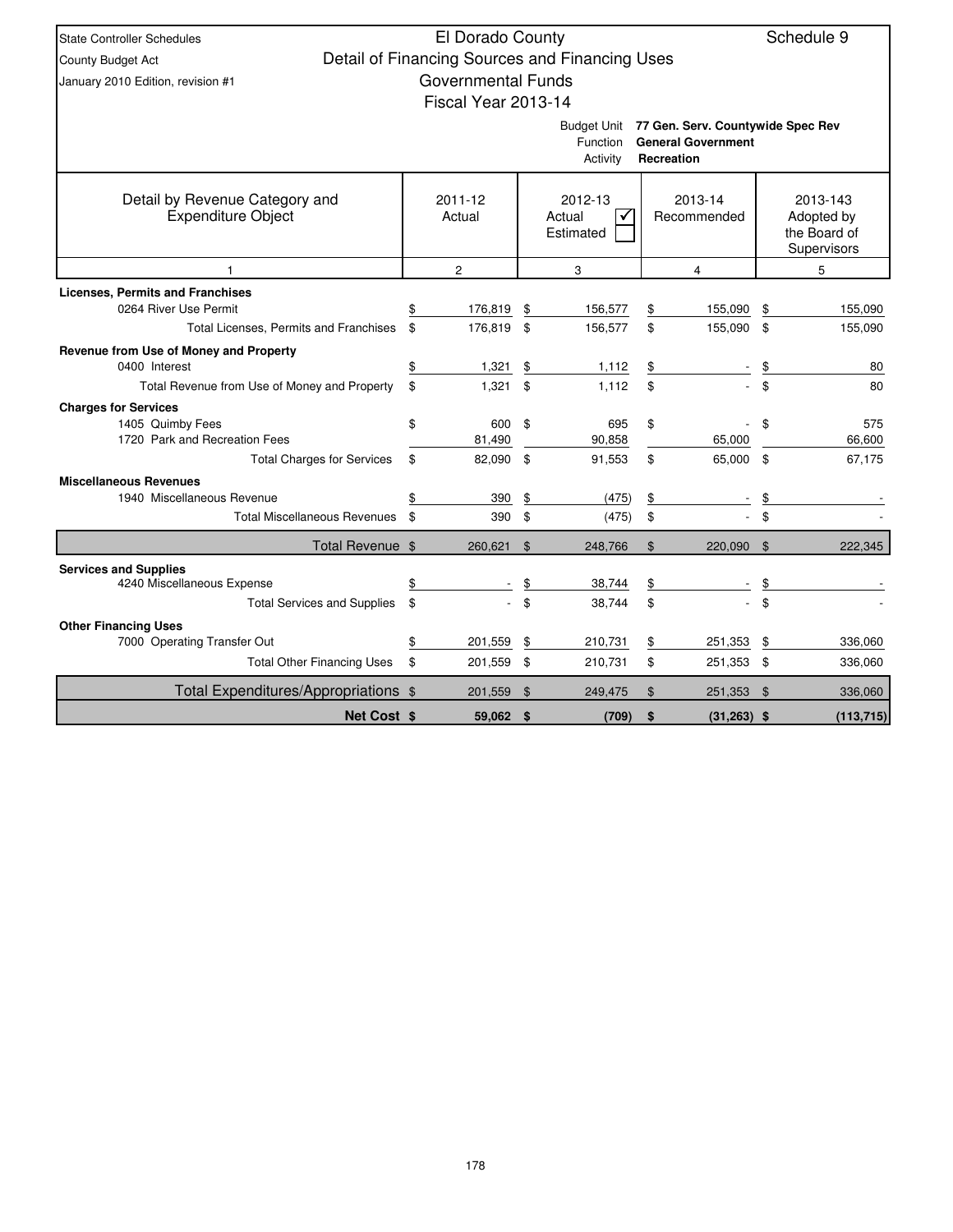| <b>State Controller Schedules</b>                           |                     | El Dorado County |     |                                                |                                                                                           |     | Schedule 9                                           |
|-------------------------------------------------------------|---------------------|------------------|-----|------------------------------------------------|-------------------------------------------------------------------------------------------|-----|------------------------------------------------------|
| County Budget Act                                           |                     |                  |     | Detail of Financing Sources and Financing Uses |                                                                                           |     |                                                      |
| January 2010 Edition, revision #1                           | Governmental Funds  |                  |     |                                                |                                                                                           |     |                                                      |
|                                                             | Fiscal Year 2013-14 |                  |     |                                                |                                                                                           |     |                                                      |
|                                                             |                     |                  |     | <b>Budget Unit</b><br>Function<br>Activity     | 77 Gen. Serv. Countywide Spec Rev<br><b>General Government</b><br><b>Cutural Services</b> |     |                                                      |
| Detail by Revenue Category and<br><b>Expenditure Object</b> | 2011-12<br>Actual   |                  |     | 2012-13<br>Actual<br>Estimated                 | 2013-14<br>Recommended                                                                    |     | 2013-14<br>Adopted by<br>the Board of<br>Supervisors |
|                                                             | $\overline{c}$      |                  |     | 3                                              | 4                                                                                         |     | 5                                                    |
| Revenue from Use of Money and Property                      |                     |                  |     |                                                |                                                                                           |     |                                                      |
| 0400 Interest                                               | \$                  | 65               | \$  | 58                                             | \$                                                                                        | \$  |                                                      |
| Total Revenue from Use of Money and Property                | \$                  | 65               | \$  | 58                                             | \$                                                                                        | \$  |                                                      |
| <b>Miscellaneous Revenues</b>                               |                     |                  |     |                                                |                                                                                           |     |                                                      |
| 1943 Miscellaneous Donation                                 |                     | 2,894            |     | 5,880                                          | 14,000                                                                                    |     | 14,000                                               |
| <b>Total Miscellaneous Revenues</b>                         | \$                  | 2,894            | \$  | 5,880                                          | \$<br>14,000 \$                                                                           |     | 14,000                                               |
| Total Revenue \$                                            |                     | 2,960            | -\$ | 5,938                                          | \$<br>14,000                                                                              | -\$ | 14,000                                               |
| <b>Other Financing Uses</b>                                 |                     |                  |     |                                                |                                                                                           |     |                                                      |
| 7000 Operating Transfer Out                                 | \$                  | 206              | \$  |                                                | \$<br>14,000                                                                              | \$  | 14,000                                               |
| <b>Total Other Financing Uses</b>                           | \$                  | 206              | \$  |                                                | \$<br>14,000                                                                              | \$  | 14,000                                               |
| Total Expenditures/Appropriations \$                        |                     | 206              | \$  |                                                | \$<br>14,000                                                                              | -\$ | 14,000                                               |
| <b>Net Cost \$</b>                                          |                     | $2,753$ \$       |     | 5,938                                          | \$<br>$\sim$                                                                              | \$  |                                                      |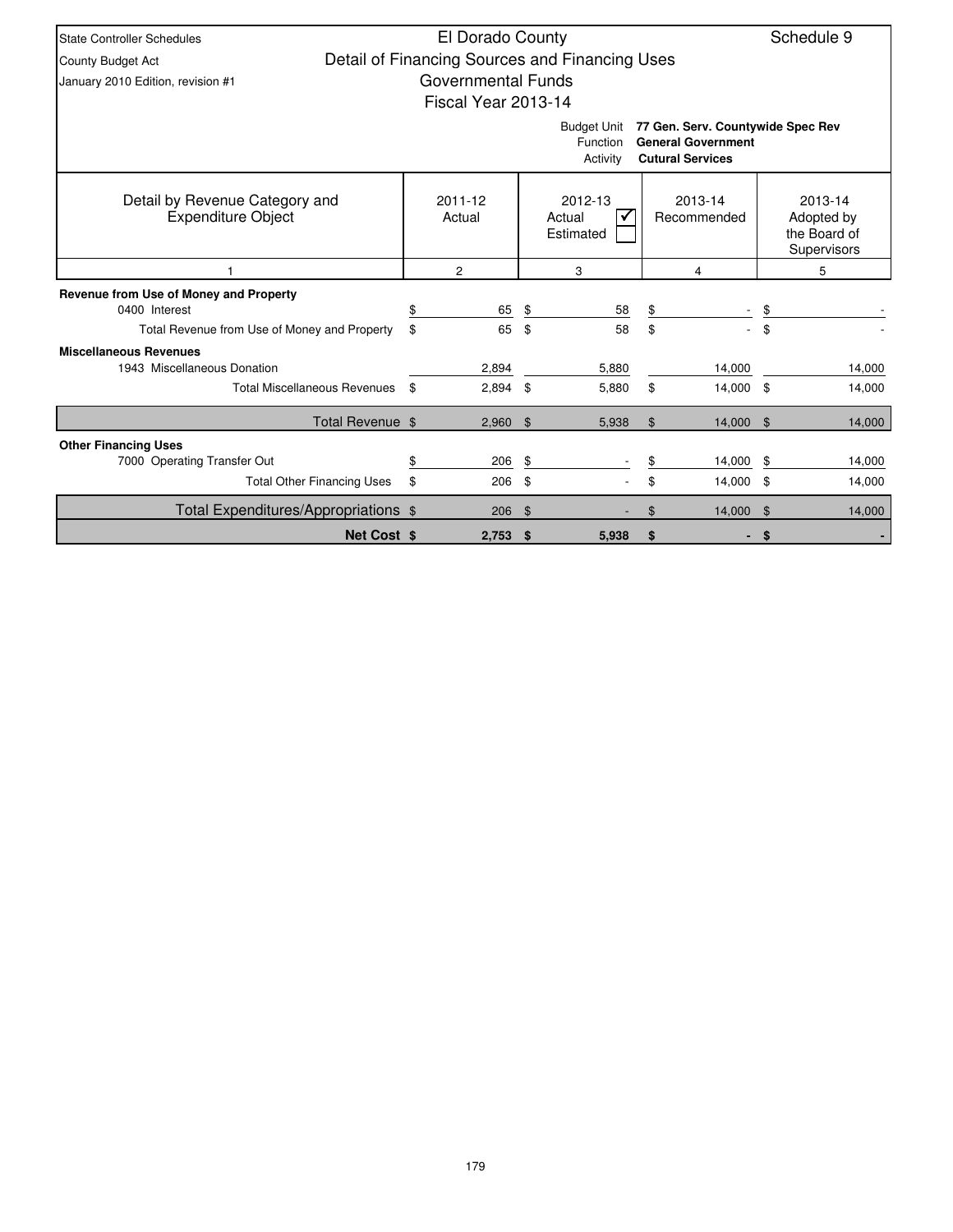| <b>State Controller Schedules</b>                                   | El Dorado County    |        |                            |                                                      |                 |
|---------------------------------------------------------------------|---------------------|--------|----------------------------|------------------------------------------------------|-----------------|
| County Budget Act<br>Detail of Financing Sources and Financing Uses |                     |        |                            |                                                      | Schedule 9      |
| January 2010 Edition, revision #1                                   | Governmental Funds  |        |                            |                                                      |                 |
|                                                                     | Fiscal Year 2013-14 |        |                            |                                                      |                 |
|                                                                     |                     |        |                            | Budget Unit 77 District Attorney Countywide Spec Rev |                 |
|                                                                     |                     |        | Function Public Protection |                                                      |                 |
|                                                                     |                     |        | Activity <b>Judicial</b>   |                                                      |                 |
|                                                                     | 2011-12             |        | 2012-13                    | 2013-14                                              | 2013-14         |
| Detail by Revenue Category and<br><b>Expenditure Object</b>         | Actual              | Actual | $\overline{\mathbf{v}}$    | Recommended                                          | Adopted by      |
|                                                                     |                     |        | Estimated                  |                                                      | the Board of    |
|                                                                     |                     |        |                            |                                                      | Supervisors     |
| $\mathbf{1}$                                                        | $\overline{2}$      |        | 3                          | $\overline{4}$                                       | 5               |
| <b>Fines, Forfeitures and Penalties</b>                             |                     |        |                            |                                                      |                 |
| 0343 Consumer Fraud                                                 | \$<br>81,133        | \$     | 25,238                     | \$<br>30,000                                         | \$<br>30,000    |
| 0346 Asset Forfeiture - State                                       | 11,425              |        | 3,201                      |                                                      |                 |
| 0347 Asset Forfeiture - Federal                                     | 69,444              |        | 36,468                     |                                                      |                 |
| Total Fines, Forfeitures and Penalties                              | \$<br>162,002       | \$     | 64,908                     | \$<br>30,000                                         | \$<br>30,000    |
| Revenue from Use of Money and Property                              |                     |        |                            |                                                      |                 |
| 0400 Interest                                                       | \$<br>1,918         | \$     | 1,495                      | \$<br>500                                            | \$<br>500       |
| Total Revenue from Use of Money and Property                        | \$<br>1,918         | \$     | 1,495                      | \$<br>500                                            | \$<br>500       |
| Intergovernmental Revenue - State                                   |                     |        |                            |                                                      |                 |
| 0880 State - Other                                                  | \$<br>122,000       | \$     |                            | \$                                                   | \$              |
| 0885 State - Auto Insurance Fraud                                   | 313,039             |        | 275,000                    | 263,050                                              | 263,050         |
| 0886 State - Workers' Compensation Fraud                            | 330,285             |        | 257,247                    | 262,826                                              | 262,826         |
| Total Intergovernmental Revenue - State                             | \$<br>765,325       | \$     | 532,247                    | \$<br>525,876                                        | \$<br>525,876   |
| <b>Charges for Services</b>                                         |                     |        |                            |                                                      |                 |
| 1600 Recording Fees                                                 | \$<br>105,613       | \$     | 146,105                    | \$<br>98,000                                         | \$<br>98,000    |
| <b>Total Charges for Services</b>                                   | \$<br>105,613       | \$     | 146,105                    | \$<br>98,000                                         | \$<br>98,000    |
| <b>Miscellaneous Revenues</b>                                       |                     |        |                            |                                                      |                 |
| 1942 Miscellaneous Reimbursement                                    | \$                  | \$     | 283                        | \$                                                   | \$              |
| <b>Total Miscellaneous Revenues</b>                                 | \$                  | \$     | 283                        | \$                                                   | \$              |
| Total Revenue \$                                                    | 1,034,857           | \$     | 745,038                    | \$<br>654,376                                        | \$<br>654,376   |
|                                                                     |                     |        |                            |                                                      |                 |
| <b>Services and Supplies</b>                                        |                     |        |                            |                                                      |                 |
| 4501 Special Projects<br><b>Total Services and Supplies</b>         | \$                  | \$     | 2,000                      | \$                                                   | \$              |
|                                                                     | \$                  | \$     | 2,000                      | \$                                                   | \$              |
| <b>Other Charges</b>                                                |                     |        |                            |                                                      |                 |
| 5240 Contribution To Non-county Governmental                        | \$<br>2,000         | \$     |                            | \$                                                   | \$              |
| <b>Total Other Charges</b>                                          | \$<br>2,000         | \$     |                            | \$                                                   | \$              |
| <b>Other Financing Uses</b>                                         |                     |        |                            |                                                      |                 |
| 7000 Operating Transfers Out                                        | \$<br>866,694       | \$     | 831,123                    | \$<br>722,271                                        | \$<br>722,271   |
| <b>Total Other Financing Uses</b>                                   | \$<br>866,694       | \$     | 831,123                    | \$<br>722,271                                        | \$<br>722,271   |
| Total Expenditures/Appropriations \$                                | 868,694             | \$     | 833,123                    | \$<br>722,271                                        | \$<br>722,271   |
| Net Cost \$                                                         | 166,164             | \$     | (88,085)                   | \$<br>(67, 895)                                      | \$<br>(67, 895) |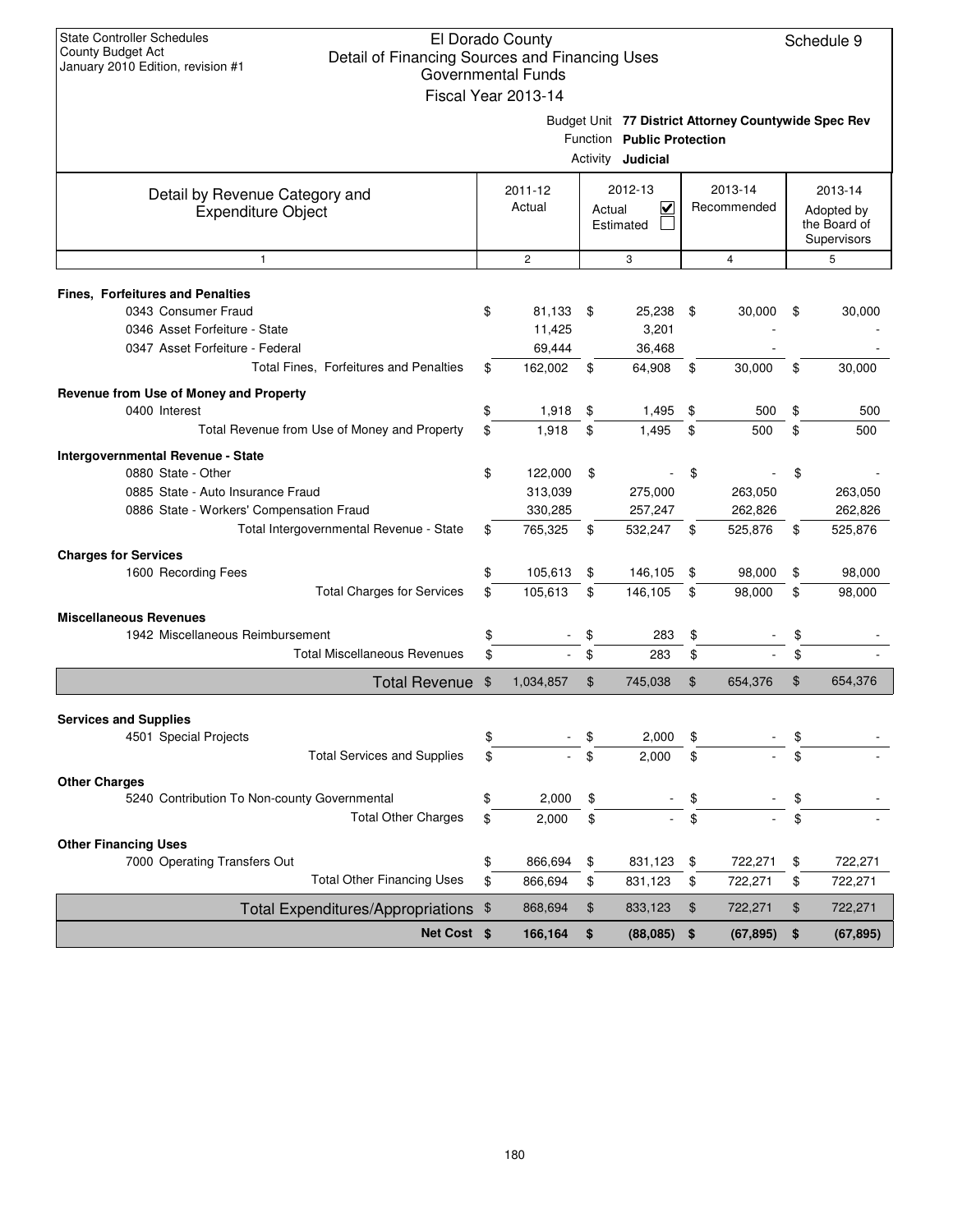| <b>State Controller Schedules</b><br>County Budget Act                              | El Dorado County          |        |                            |      |                                             | Schedule 9       |
|-------------------------------------------------------------------------------------|---------------------------|--------|----------------------------|------|---------------------------------------------|------------------|
| Detail of Financing Sources and Financing Uses<br>January 2010 Edition, revision #1 |                           |        |                            |      |                                             |                  |
|                                                                                     | <b>Governmental Funds</b> |        |                            |      |                                             |                  |
|                                                                                     | Fiscal Year 2013-14       |        |                            |      |                                             |                  |
|                                                                                     |                           |        |                            |      | Budget Unit 77 Sheriff Countywide Spec Rev  |                  |
|                                                                                     |                           |        | Function Public Protection |      |                                             |                  |
|                                                                                     |                           |        |                            |      | <b>Activity Police Protection/Detention</b> |                  |
|                                                                                     | 2011-12                   |        | 2012-13                    |      | 2013-14                                     | 2013-14          |
| Detail by Revenue Category and                                                      | Actual                    | Actual | $\overline{\mathsf{v}}$    |      | Recommended                                 | Adopted by       |
| <b>Expenditure Object</b>                                                           |                           |        | Estimated                  |      |                                             | the Board of     |
|                                                                                     |                           |        |                            |      |                                             | Supervisors      |
| 1                                                                                   | $\overline{c}$            |        | 3                          |      | $\overline{4}$                              | 5                |
|                                                                                     |                           |        |                            |      |                                             |                  |
| Fines, Forfeitures and Penalties<br>0320 Other Court Fines                          | \$<br>128,431             | \$     | 113,199                    | - \$ |                                             | \$               |
| 0345 Narcotics Trust                                                                | 393,772                   |        |                            |      |                                             |                  |
| 0346 Asset Forfeiture - State                                                       |                           |        | 29,669                     |      |                                             |                  |
| 0347 Asset Forfeiture - Federal                                                     | 195,204                   |        | 320,573                    |      |                                             |                  |
| Total Fines, Forfeitures and Penalties                                              | \$<br>717,407             | \$     | 463,441                    | \$   |                                             | \$               |
|                                                                                     |                           |        |                            |      |                                             |                  |
| Revenue from Use of Money and Property                                              |                           |        |                            |      |                                             |                  |
| 0400 Interest                                                                       | \$<br>4,440               | \$     | 3,996                      | \$   |                                             | \$               |
| Total Revenue from Use of Money and Property                                        | \$<br>4.440               | \$     | 3,996                      | \$   |                                             | \$               |
| Intergovernmental Revenue - State                                                   |                           |        |                            |      |                                             |                  |
| 0760 State - Corrections                                                            | \$<br>54,786              | \$     |                            | \$   |                                             | \$               |
| 0880 State - Other                                                                  | 146,845                   |        | 372,621                    |      | 60,000                                      | 310,646          |
| Total Intergovernmental Revenue - State                                             | \$<br>201,631             | \$     | 372,621                    | \$   | 60,000                                      | \$<br>310,646    |
| <b>Charges for Services</b>                                                         |                           |        |                            |      |                                             |                  |
| 1490 Civil Process Services                                                         | \$<br>41,255              | \$     | 67,205                     | \$   |                                             | \$               |
| 1680 Institutional Care and Services                                                |                           |        | 289,720                    |      |                                             |                  |
| <b>Total Charges for Services</b>                                                   | \$<br>41,255              | \$     | 356,925                    | \$   |                                             | \$               |
| <b>Other Financing Sources</b>                                                      |                           |        |                            |      |                                             |                  |
| 2020 Operating Transfers In                                                         | \$                        | \$     | 265,707                    | \$   |                                             | \$               |
| <b>Total Other Financing Sources</b>                                                | \$                        | \$     | 265,707                    | \$   |                                             | \$               |
| <b>Total Revenue</b>                                                                | \$<br>964,734             | \$     | 1,462,690                  | \$   | 60,000                                      | \$<br>310,646    |
|                                                                                     |                           |        |                            |      |                                             |                  |
| <b>Services and Supplies</b>                                                        |                           |        |                            |      |                                             |                  |
| 4300 Professional and Specialized Services                                          | \$                        | \$     | 112.000                    | \$   |                                             | \$               |
| <b>Total Services and Supplies</b>                                                  | \$                        | \$     | 112,000                    | \$   |                                             | \$               |
| <b>Other Charges</b>                                                                |                           |        |                            |      |                                             |                  |
| 5240 Contribution To Non-county Governmental                                        | \$<br>393,772             | \$     |                            | \$   |                                             | \$               |
| <b>Total Other Charges</b>                                                          | \$<br>393,772             | \$     |                            | \$   |                                             | \$               |
| <b>Other Financing Uses</b>                                                         |                           |        |                            |      |                                             |                  |
| 7000 Operating Transfers Out                                                        | \$<br>442,557             | \$     | 412,158                    | \$   | 190,000                                     | \$<br>927,760    |
| <b>Total Other Financing Uses</b>                                                   | \$<br>442,557             | \$     | 412,158                    | \$   | 190,000                                     | \$<br>927,760    |
| Total Expenditures/Appropriations \$                                                | 836,328                   | \$     | 524,158                    | \$   | 190,000                                     | \$<br>927,760    |
| Net Cost \$                                                                         | 128,405                   | \$     | 938,532                    | \$   | (130,000)                                   | \$<br>(617, 114) |
|                                                                                     |                           |        |                            |      |                                             |                  |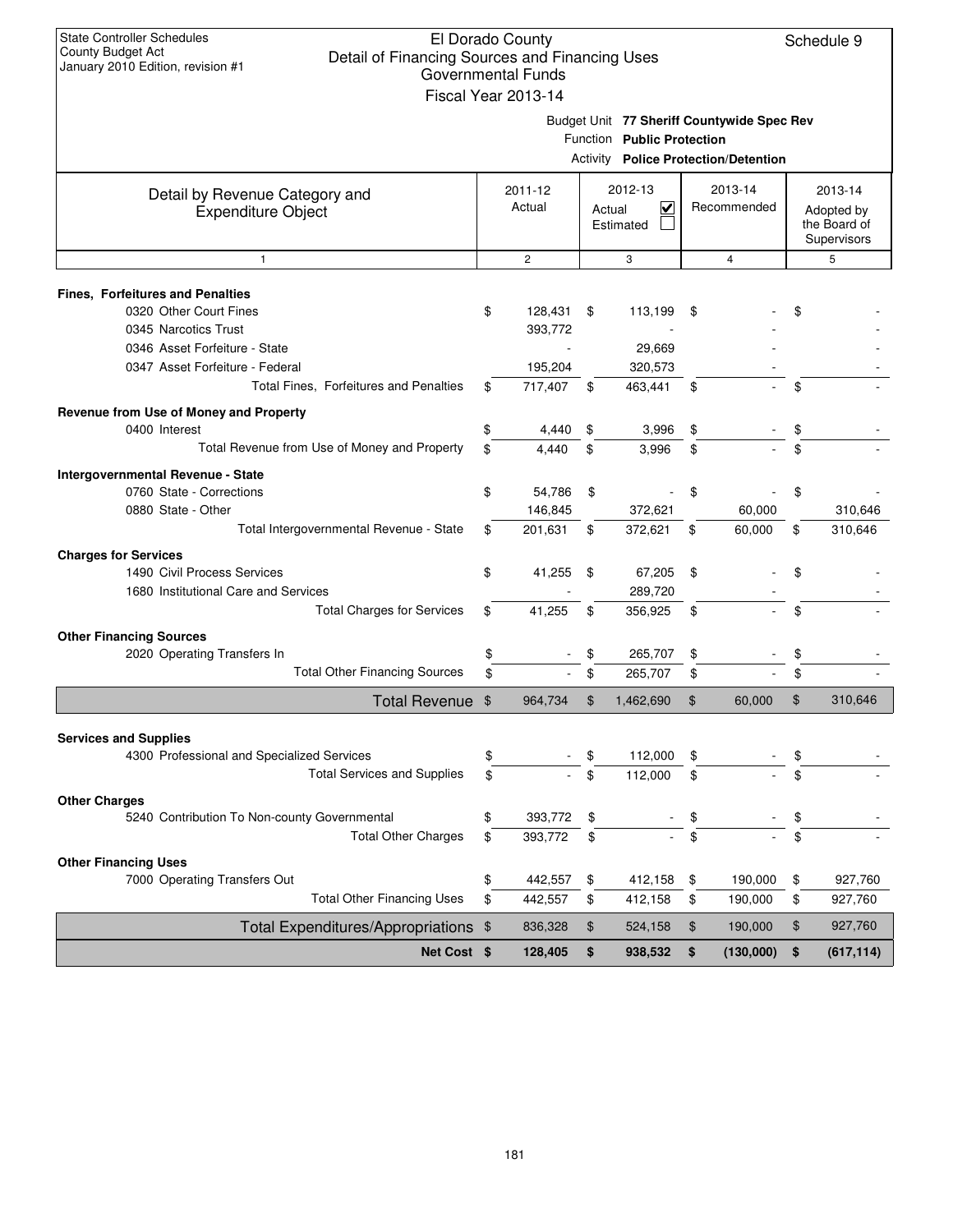| State Controller Schedules<br><b>County Budget Act</b><br>Detail of Financing Sources and Financing Uses<br>January 2010 Edition, revision #1 |    | El Dorado County<br><b>Governmental Funds</b><br>Fiscal Year 2013-14 |          |                                                                            |                |                                 |    | Schedule 9                                           |
|-----------------------------------------------------------------------------------------------------------------------------------------------|----|----------------------------------------------------------------------|----------|----------------------------------------------------------------------------|----------------|---------------------------------|----|------------------------------------------------------|
|                                                                                                                                               |    |                                                                      | Activity | Budget Unit 77 Probation Countywide Spec Rev<br>Function Public Protection |                | <b>Detention and Correction</b> |    |                                                      |
| Detail by Revenue Category and<br><b>Expenditure Object</b>                                                                                   |    | 2011-12<br>Actual                                                    |          | 2012-13<br>$\overline{\mathsf{v}}$<br>Actual<br>Estimated                  |                | 2013-14<br>Recommended          |    | 2013-14<br>Adopted by<br>the Board of<br>Supervisors |
| $\overline{c}$<br>3<br>$\overline{4}$<br>$\overline{1}$                                                                                       |    |                                                                      |          |                                                                            |                |                                 |    |                                                      |
| Revenue from Use of Money and Property<br>0400 Interest                                                                                       | \$ | 872                                                                  | \$       | 498                                                                        | \$             | 500                             | \$ | 207                                                  |
| Total Revenue from Use of Money and Property                                                                                                  | \$ | 872                                                                  | \$       | 498                                                                        | \$             | 500                             | \$ | 207                                                  |
| Intergovernmental Revenue - State<br>0880 State - Other                                                                                       | \$ | 316,814                                                              | \$       | 400,148                                                                    | \$             | 70,165                          | \$ | 200,000                                              |
| Total Intergovernmental Revenue - State                                                                                                       | \$ | 316,814                                                              | \$       | 400,148                                                                    | \$             | 70.165                          | \$ | 200,000                                              |
| <b>Miscellaneous Revenues</b><br>1940 Miscellaneous Revenue                                                                                   | \$ | 524                                                                  | \$       | 445                                                                        | \$             |                                 | \$ |                                                      |
| <b>Total Miscellaneous Revenues</b>                                                                                                           | \$ | 524                                                                  | \$       | 445                                                                        | \$             |                                 | \$ |                                                      |
| Total Revenue \$                                                                                                                              |    | 318,210                                                              | \$       | 401,091                                                                    | $\mathfrak{L}$ | 70,665                          | \$ | 200,207                                              |
| <b>Other Financing Uses</b>                                                                                                                   |    |                                                                      |          |                                                                            |                |                                 |    |                                                      |
| 7000 Operating Transfers Out                                                                                                                  | \$ | 561.630                                                              | \$       | 396,213                                                                    | \$             | 176,514                         | \$ | 290,215                                              |
| <b>Total Other Financing Uses</b>                                                                                                             | \$ | 561,630                                                              | \$       | 396,213                                                                    | \$             | 176,514                         | \$ | 290,215                                              |
| Total Expenditures/Appropriations \$                                                                                                          |    | 561,630                                                              | \$       | 396,213                                                                    | \$             | 176,514                         | \$ | 290,215                                              |
| Net Cost \$                                                                                                                                   |    | (243, 420)                                                           | \$       | 4,878                                                                      | \$             | (105, 849)                      | \$ | (90,008)                                             |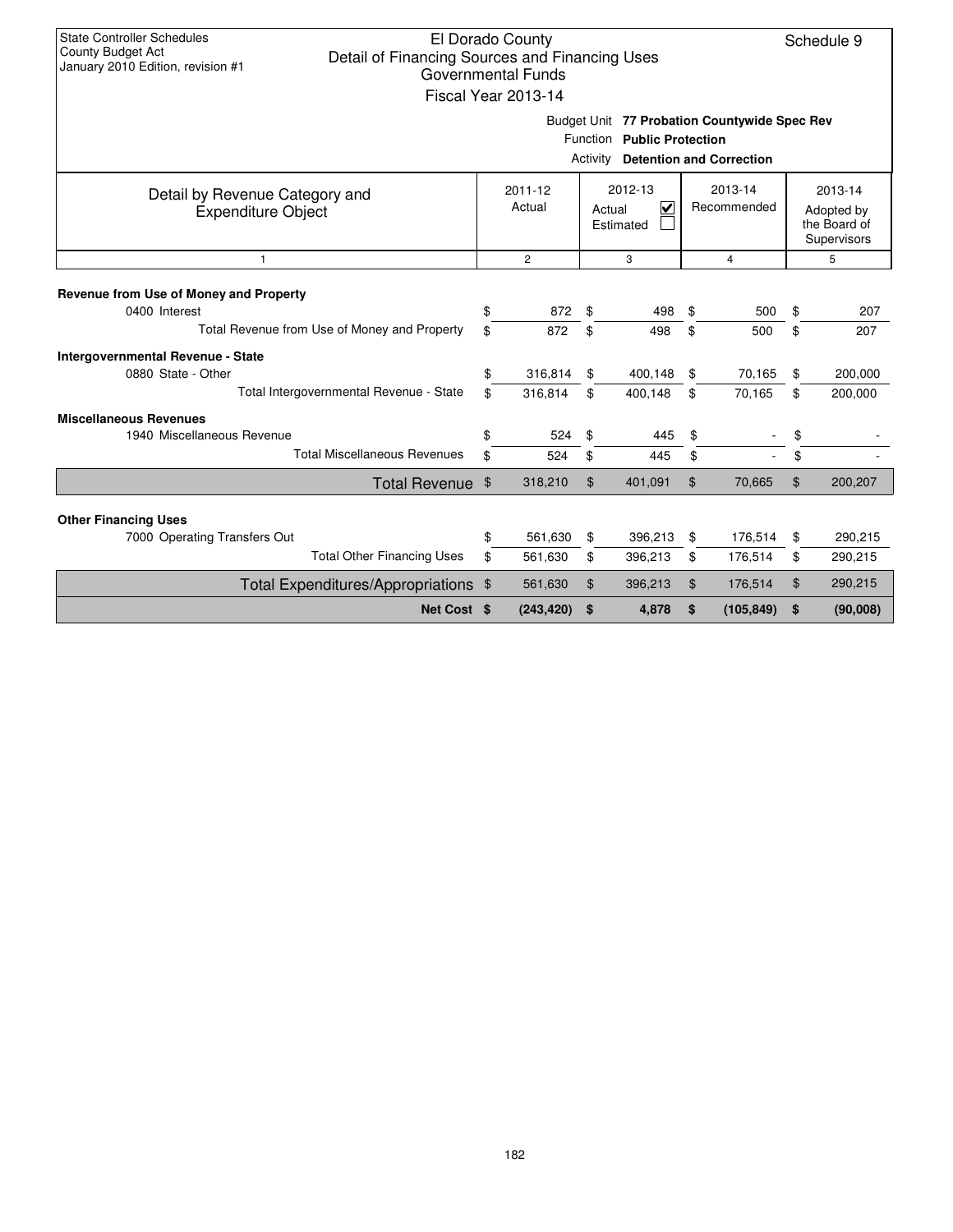| <b>State Controller Schedules</b><br>County Budget Act<br>Detail of Financing Sources and Financing Uses<br>January 2010 Edition, revision #1 |          | El Dorado County<br>Governmental Funds<br>Fiscal Year 2013-14 |                |                                                              |                                                | Schedule 9 |                                                      |  |
|-----------------------------------------------------------------------------------------------------------------------------------------------|----------|---------------------------------------------------------------|----------------|--------------------------------------------------------------|------------------------------------------------|------------|------------------------------------------------------|--|
|                                                                                                                                               |          |                                                               |                | Function Public Protection<br>Activity Protection Inspection | Budget Unit 77 Agriculture Countywide Spec Rev |            |                                                      |  |
| Detail by Revenue Category and<br><b>Expenditure Object</b>                                                                                   |          | 2011-12<br>Actual                                             |                | 2012-13<br>V<br>Actual<br>Estimated                          | 2013-14<br>Recommended                         |            | 2013-14<br>Adopted by<br>the Board of<br>Supervisors |  |
|                                                                                                                                               |          | 2                                                             |                | 3                                                            | 4                                              |            | 5                                                    |  |
| Revenue from Use of Money and Property<br>0400 Interest<br>Total Revenue from Use of Money and Property                                       | \$<br>\$ | 116<br>116                                                    | - \$<br>\$     | 88<br>88                                                     | \$<br>\$                                       | \$<br>\$   |                                                      |  |
| Total Revenue \$                                                                                                                              |          | 116                                                           | $\mathfrak{F}$ | 88                                                           | \$                                             | S          |                                                      |  |
| Net Cost \$                                                                                                                                   |          | 116                                                           | \$             | 88                                                           | \$                                             |            |                                                      |  |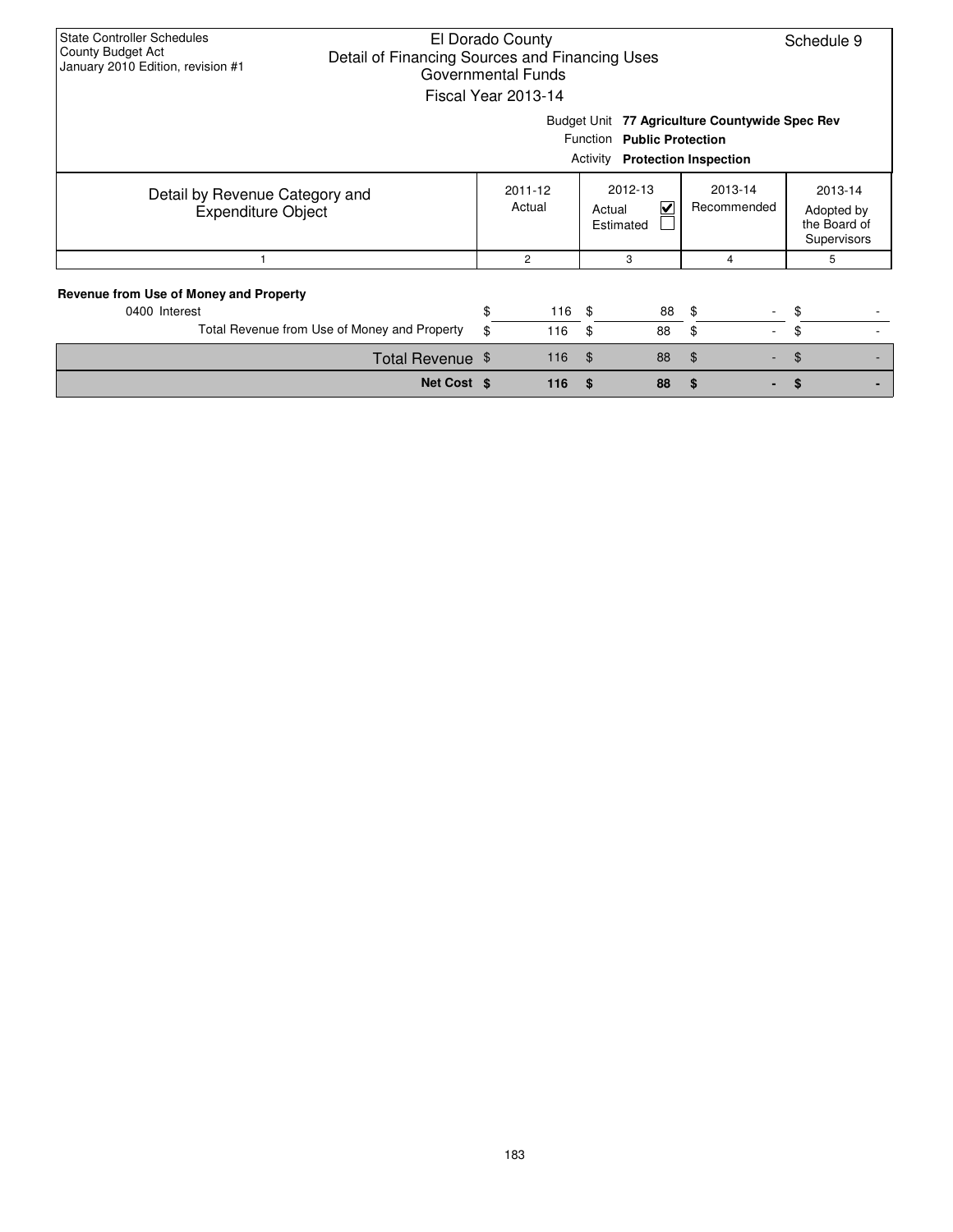| <b>State Controller Schedules</b><br>County Budget Act<br>January 2010 Edition, revision #1 | El Dorado County<br>Schedule 9<br>Detail of Financing Sources and Financing Uses<br><b>Governmental Funds</b><br>Fiscal Year 2013-14<br>Budget Unit 77 Building Countywide Spec Rev |                |    |                                                                     |    |                                                      |    |         |  |  |  |  |  |
|---------------------------------------------------------------------------------------------|-------------------------------------------------------------------------------------------------------------------------------------------------------------------------------------|----------------|----|---------------------------------------------------------------------|----|------------------------------------------------------|----|---------|--|--|--|--|--|
|                                                                                             |                                                                                                                                                                                     |                |    | Function Public Protection<br><b>Activity</b> Protection Inspection |    |                                                      |    |         |  |  |  |  |  |
| Detail by Revenue Category and<br><b>Expenditure Object</b>                                 | 2012-13<br>2011-12<br>Actual<br>V<br>Actual<br>Estimated                                                                                                                            |                |    | 2013-14<br>Recommended                                              |    | 2013-14<br>Adopted by<br>the Board of<br>Supervisors |    |         |  |  |  |  |  |
| $\mathbf{1}$                                                                                |                                                                                                                                                                                     | $\overline{2}$ |    | 3                                                                   |    | $\overline{4}$                                       |    | 5       |  |  |  |  |  |
| <b>Licenses, Permits and Franchises</b><br>0200 Animal Licenses                             | \$                                                                                                                                                                                  | 500            | \$ |                                                                     | \$ |                                                      | \$ |         |  |  |  |  |  |
| 0220 Construction Permits                                                                   |                                                                                                                                                                                     | (26, 471)      |    | 49,151                                                              |    | 85,000                                               |    | 85,000  |  |  |  |  |  |
| Total Licenses, Permits and Franchises                                                      | \$                                                                                                                                                                                  | (25, 971)      | \$ | 49,151                                                              | \$ | 85,000                                               | \$ | 85,000  |  |  |  |  |  |
| Revenue from Use of Money and Property                                                      |                                                                                                                                                                                     |                |    |                                                                     |    |                                                      |    |         |  |  |  |  |  |
| 0400 Interest                                                                               | \$                                                                                                                                                                                  | 498            | \$ | 345                                                                 | \$ |                                                      | \$ |         |  |  |  |  |  |
| Total Revenue from Use of Money and Property                                                | \$                                                                                                                                                                                  | 498            | \$ | 345                                                                 | \$ |                                                      | \$ |         |  |  |  |  |  |
| <b>Charges for Services</b>                                                                 |                                                                                                                                                                                     |                |    |                                                                     |    |                                                      |    |         |  |  |  |  |  |
| 1412 Development Projects (T&M)                                                             | \$                                                                                                                                                                                  | 99,592         | \$ | 78,757                                                              | \$ | 90,000                                               | \$ | 90,000  |  |  |  |  |  |
| 1744 Miscellaneous Inspections or Services                                                  |                                                                                                                                                                                     | 99,000         |    |                                                                     |    | 50,000                                               |    | 50,000  |  |  |  |  |  |
| <b>Total Charges for Services</b>                                                           | \$                                                                                                                                                                                  | 198,592        | \$ | 78,757                                                              | \$ | 140,000                                              | \$ | 140,000 |  |  |  |  |  |
| <b>Total Revenue</b>                                                                        | $\mathfrak{S}$                                                                                                                                                                      | 173,119        | \$ | 128,253                                                             | \$ | 225,000                                              | \$ | 225,000 |  |  |  |  |  |
|                                                                                             |                                                                                                                                                                                     |                |    |                                                                     |    |                                                      |    |         |  |  |  |  |  |
| <b>Services and Supplies</b><br>4500 Special Departmental Expense                           | \$                                                                                                                                                                                  | 400            | \$ |                                                                     | \$ | 85.000                                               | \$ | 85,000  |  |  |  |  |  |
| <b>Total Services and Supplies</b>                                                          | \$                                                                                                                                                                                  | 400            | \$ |                                                                     | \$ | 85,000                                               | \$ | 85,000  |  |  |  |  |  |
|                                                                                             |                                                                                                                                                                                     |                |    |                                                                     |    |                                                      |    |         |  |  |  |  |  |
| <b>Other Financing Uses</b><br>7000 Operating Transfers Out                                 | \$                                                                                                                                                                                  | 97,351         | \$ | 35,879                                                              | \$ | 140,000                                              | \$ | 140,000 |  |  |  |  |  |
| <b>Total Other Financing Uses</b>                                                           | \$                                                                                                                                                                                  | 97,351         | \$ | 35,879                                                              | \$ | 140,000                                              | \$ | 140,000 |  |  |  |  |  |
| Total Expenditures/Appropriations \$                                                        |                                                                                                                                                                                     | 97,751         | \$ | 35,879                                                              | \$ | 225,000                                              | \$ | 225,000 |  |  |  |  |  |
| Net Cost \$                                                                                 |                                                                                                                                                                                     | 75,368         | \$ | 92,374                                                              | \$ |                                                      | \$ |         |  |  |  |  |  |
|                                                                                             |                                                                                                                                                                                     |                |    |                                                                     |    |                                                      |    |         |  |  |  |  |  |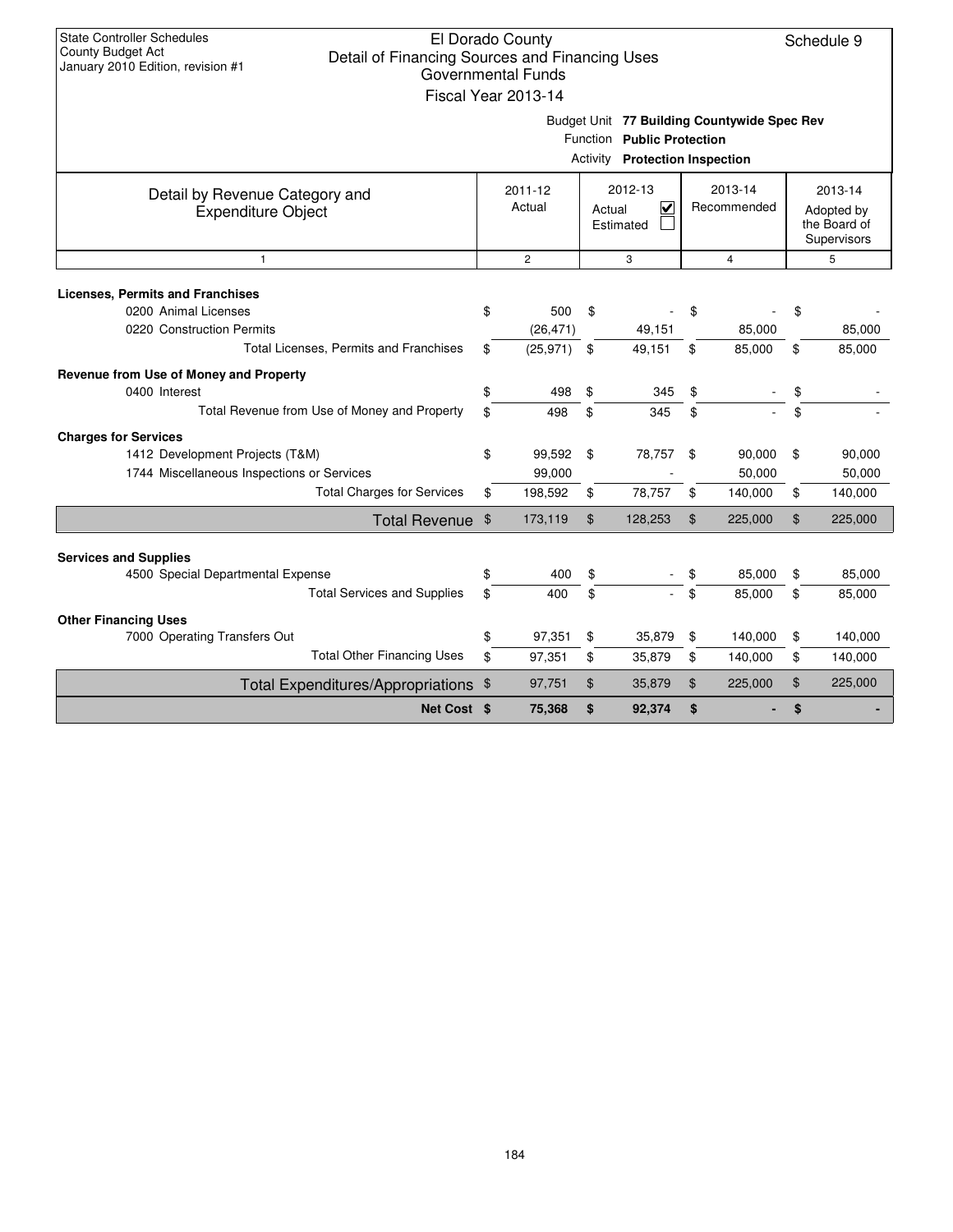| <b>State Controller Schedules</b><br>County Budget Act<br>Detail of Financing Sources and Financing Uses<br>January 2010 Edition, revision #1 |          | El Dorado County<br><b>Governmental Funds</b><br>Fiscal Year 2013-14           |          |                                                                                                               |                |                                        |                                                      | Schedule 9                             |  |
|-----------------------------------------------------------------------------------------------------------------------------------------------|----------|--------------------------------------------------------------------------------|----------|---------------------------------------------------------------------------------------------------------------|----------------|----------------------------------------|------------------------------------------------------|----------------------------------------|--|
|                                                                                                                                               |          |                                                                                |          | Budget Unit 77 Recorder Countywide Spec Rev<br>Function Public Protection<br><b>Activity Other Protection</b> |                |                                        |                                                      |                                        |  |
| Detail by Revenue Category and<br><b>Expenditure Object</b>                                                                                   |          | 2012-13<br>2011-12<br>$\overline{\mathbf{v}}$<br>Actual<br>Actual<br>Estimated |          |                                                                                                               |                | 2013-14<br>Recommended                 | 2013-14<br>Adopted by<br>the Board of<br>Supervisors |                                        |  |
| $\mathbf{1}$                                                                                                                                  |          | $\overline{2}$                                                                 |          | 3                                                                                                             |                | 4                                      |                                                      | 5                                      |  |
| <b>Licenses, Permits and Franchises</b><br>0262 Notary Confidential Marriage License                                                          | \$       | 3,600                                                                          | \$       | 3,300                                                                                                         | \$             | 6,500                                  | \$                                                   | 6,500                                  |  |
| Total Licenses, Permits and Franchises                                                                                                        | \$       | 3,600                                                                          | \$       | 3,300                                                                                                         | \$             | 6,500                                  | \$                                                   | 6,500                                  |  |
| Revenue from Use of Money and Property<br>0400 Interest                                                                                       | \$       | 3,225                                                                          | \$       | 2,986                                                                                                         | \$             |                                        | \$                                                   |                                        |  |
| Total Revenue from Use of Money and Property                                                                                                  | \$       | 3,225                                                                          | \$       | 2,986                                                                                                         | \$             |                                        | \$                                                   |                                        |  |
| <b>Charges for Services</b><br>1600 Recording Fees<br>1601 Computer Recording Fee<br>1602 Micrographics<br>1603 Vital Health Statistic Fee    | \$       | 130,214<br>280,030<br>189,769<br>20,586                                        | \$       | 154,130<br>358,875<br>226,561<br>19,978                                                                       | \$             | 70.000<br>260,000<br>150,000<br>20,000 | \$                                                   | 70,000<br>260,000<br>150,000<br>20,000 |  |
| <b>Total Charges for Services</b>                                                                                                             | \$       | 620,599                                                                        | \$       | 759,544                                                                                                       | \$             | 500,000                                | \$                                                   | 500,000                                |  |
| Total Revenue \$                                                                                                                              |          | 627,424                                                                        | \$       | 765,831                                                                                                       | \$             | 506,500                                | \$                                                   | 506,500                                |  |
| <b>Other Financing Uses</b><br>7000 Operating Transfers Out<br><b>Total Other Financing Uses</b>                                              | \$<br>\$ | 467,455<br>467,455                                                             | \$<br>\$ | 515,358<br>515,358                                                                                            | \$<br>\$       | 656,500<br>656,500                     | \$<br>\$                                             | 666,500<br>666,500                     |  |
|                                                                                                                                               |          | 467,455                                                                        | \$       |                                                                                                               | $\mathfrak{L}$ | 656,500                                | \$                                                   | 666,500                                |  |
| Total Expenditures/Appropriations \$<br>Net Cost \$                                                                                           |          | 159,969                                                                        | \$       | 515,358<br>250,473                                                                                            | \$             | (150,000)                              | \$                                                   | (160,000)                              |  |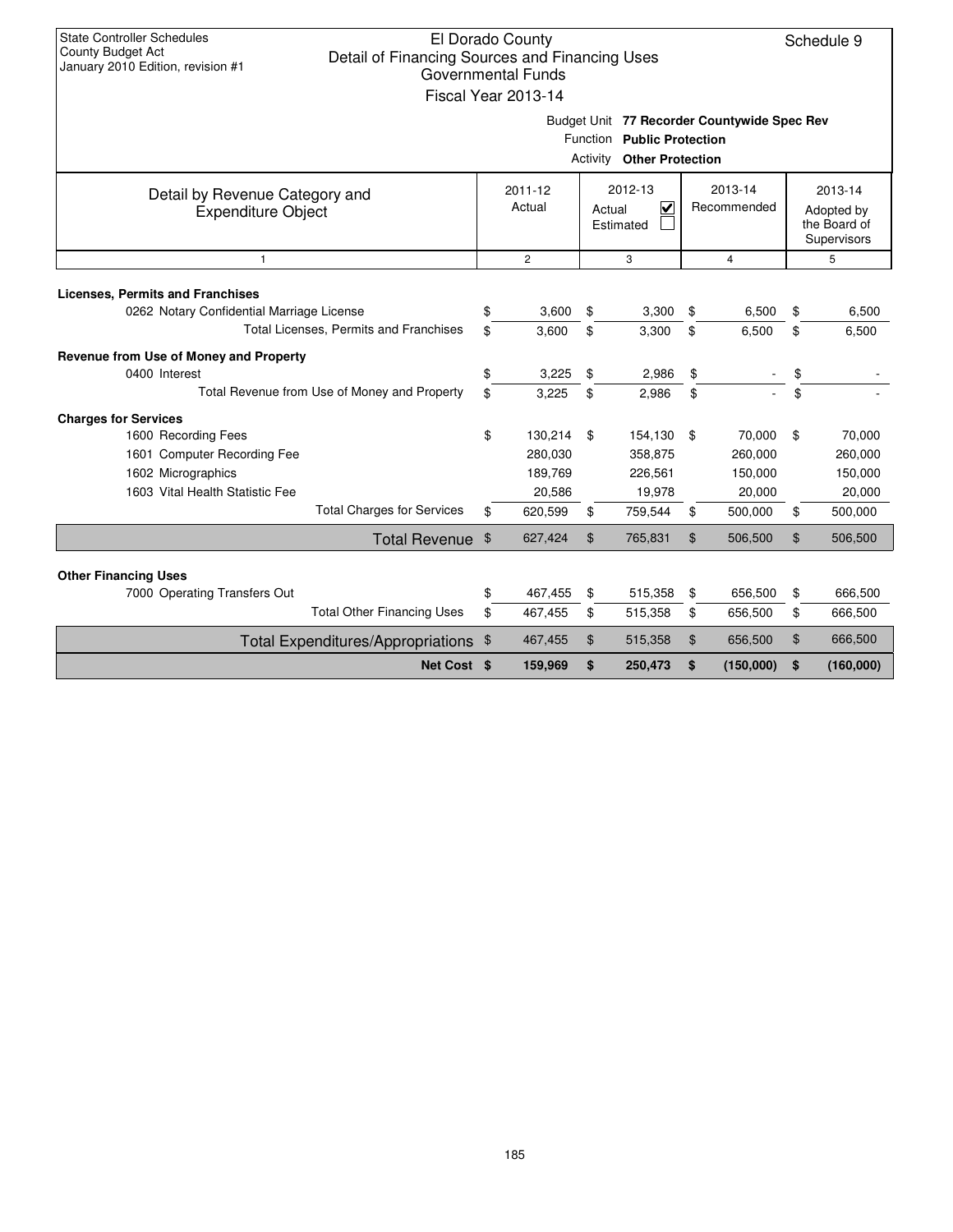| <b>State Controller Schedules</b><br>El Dorado County<br>County Budget Act<br>Detail of Financing Sources and Financing Uses<br>January 2010 Edition, revision #1<br><b>Governmental Funds</b><br>Fiscal Year 2013-14 |          |                            |          |                                                                |          |                                             |          |                                                      |  |  |
|-----------------------------------------------------------------------------------------------------------------------------------------------------------------------------------------------------------------------|----------|----------------------------|----------|----------------------------------------------------------------|----------|---------------------------------------------|----------|------------------------------------------------------|--|--|
|                                                                                                                                                                                                                       |          |                            |          | Function Public Protection<br><b>Activity Other Protection</b> |          | Budget Unit 77 Planning Countywide Spec Rev |          |                                                      |  |  |
| Detail by Revenue Category and<br><b>Expenditure Object</b>                                                                                                                                                           |          | 2011-12<br>Actual          |          | 2012-13<br>V<br>Actual<br>Estimated                            |          | 2013-14<br>Recommended                      |          | 2013-14<br>Adopted by<br>the Board of<br>Supervisors |  |  |
| $\mathbf{1}$                                                                                                                                                                                                          |          | $\overline{c}$             |          | 3                                                              |          | 4                                           |          | 5                                                    |  |  |
| <b>Licenses, Permits and Franchises</b><br>0240 Zoning Permits Administration<br>Total Licenses, Permits and Franchises                                                                                               | \$<br>\$ | 112,625<br>112,625         | \$<br>\$ | 159,460<br>159,460                                             | \$<br>\$ | 233,954<br>233,954                          | \$<br>\$ | 233,954<br>233,954                                   |  |  |
| Revenue from Use of Money and Property<br>0400 Interest<br>Total Revenue from Use of Money and Property                                                                                                               | \$<br>\$ | 3,372<br>3,372             | \$<br>\$ | 2,484<br>2,484                                                 | \$<br>\$ |                                             | \$<br>\$ |                                                      |  |  |
| <b>Charges for Services</b><br>1401 Planning and Engineering Fees<br>1409 Subdiv Tentative / Final Map Plan Check<br>1415 Ecological Preserve Fee                                                                     | \$       | 47,286<br>78,673<br>46,833 | \$       | 88,165<br>54,746                                               | \$       | 1,072,069<br>250,000                        | \$       | 100,000<br>250,000                                   |  |  |
| 1417 Oak Woodland Conservation Fee<br>1741 Special Project Staff Hours<br><b>Total Charges for Services</b>                                                                                                           | \$       | 9,765<br>16,415<br>198,972 | \$       | 2,415<br>27,065<br>172,390                                     | \$       | 1,322,069                                   | \$       | 350,000                                              |  |  |
| <b>Miscellaneous Revenues</b><br>1940 Miscellaneous Revenue<br><b>Total Miscellaneous Revenues</b>                                                                                                                    | \$<br>\$ | 5,962<br>5,962             | \$<br>\$ | 683,139<br>683,139                                             | \$<br>\$ |                                             | \$<br>\$ | 972,069<br>972,069                                   |  |  |
| <b>Total Revenue</b>                                                                                                                                                                                                  | \$       | 320,930                    | \$       | 1,017,474                                                      | \$       | 1,556,023                                   | \$       | 1,556,023                                            |  |  |
| <b>Services and Supplies</b><br>4300 Professional and Specialized Services<br>4500 Special Departmental Expense                                                                                                       | \$       | 14,288<br>87,038           | \$       | 73,408                                                         | \$       | 250,000                                     | \$       | 250,000                                              |  |  |
| <b>Total Services and Supplies</b><br><b>Other Financing Uses</b>                                                                                                                                                     | \$       | 101,326                    | \$       | 73,408                                                         | \$       | 250,000                                     | \$       | 250.000                                              |  |  |
| 7000 Operating Transfers Out<br><b>Total Other Financing Uses</b>                                                                                                                                                     | \$<br>\$ | 250,646<br>250,646         | \$<br>\$ | 542,310<br>542,310                                             | \$<br>\$ | 1,306,023<br>1,306,023                      | \$<br>\$ | 1,306,023<br>1,306,023                               |  |  |
| Total Expenditures/Appropriations \$                                                                                                                                                                                  |          | 351,972                    | $\,$     | 615,718                                                        | \$       | 1,556,023                                   | \$       | 1,556,023                                            |  |  |
| Net Cost \$                                                                                                                                                                                                           |          | (31, 043)                  | \$       | 401,756                                                        | \$       | ٠                                           | \$       |                                                      |  |  |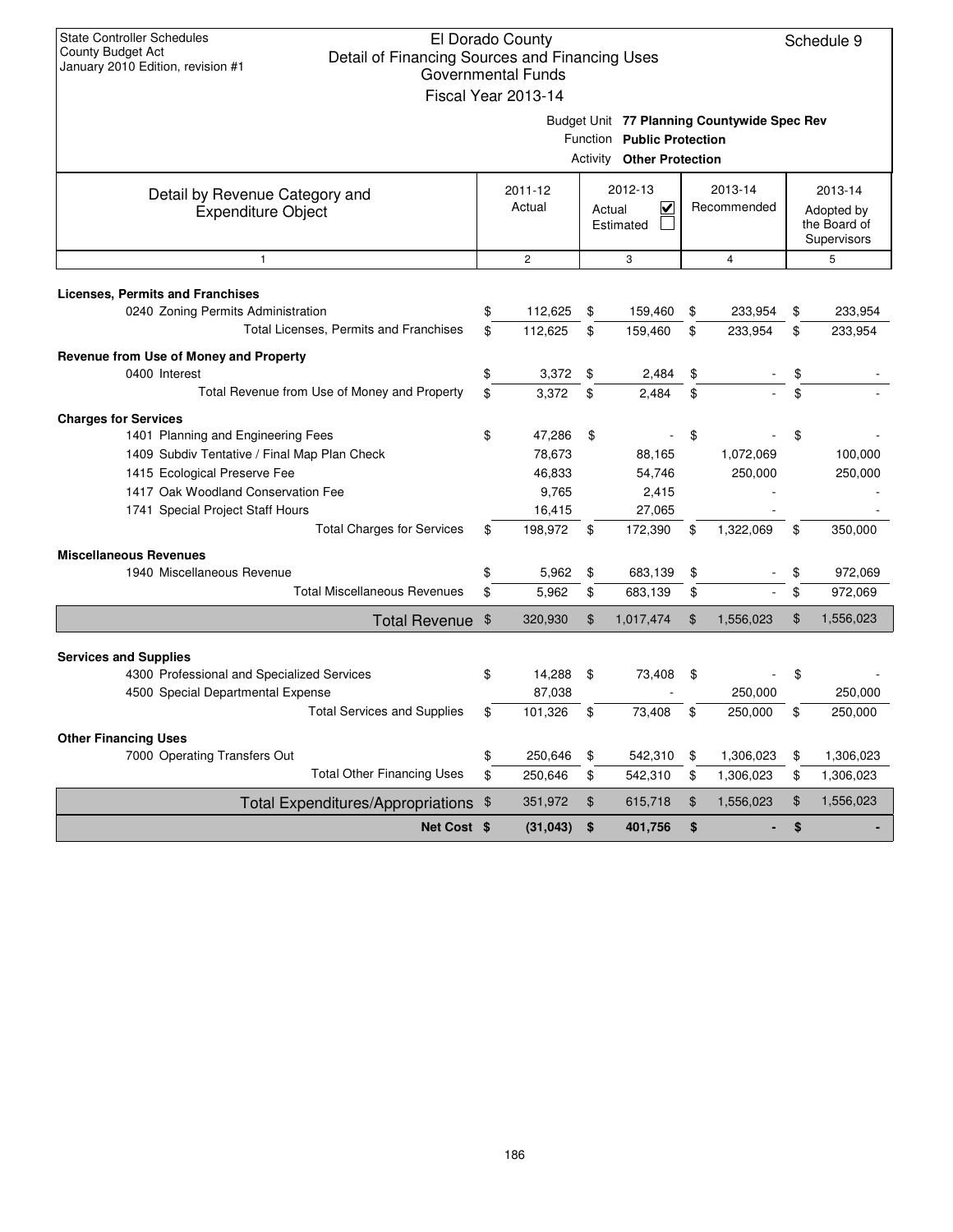| <b>State Controller Schedules</b><br>El Dorado County<br>Schedule 9<br>County Budget Act<br>Detail of Financing Sources and Financing Uses<br>January 2010 Edition, revision #1<br><b>Governmental Funds</b><br>Fiscal Year 2013-14<br>Budget Unit 77 Transportation Countywide Spec Rev |          |                  |                |                                                |          |                                     |          |                                           |  |  |  |  |
|------------------------------------------------------------------------------------------------------------------------------------------------------------------------------------------------------------------------------------------------------------------------------------------|----------|------------------|----------------|------------------------------------------------|----------|-------------------------------------|----------|-------------------------------------------|--|--|--|--|
|                                                                                                                                                                                                                                                                                          |          |                  | Activity       | <b>Public Ways</b>                             |          | Function Public Ways and Facilities |          |                                           |  |  |  |  |
| Detail by Revenue Category and                                                                                                                                                                                                                                                           |          | 2011-12          |                | 2012-13                                        |          | 2013-14                             |          | 2013-14                                   |  |  |  |  |
| <b>Expenditure Object</b>                                                                                                                                                                                                                                                                |          | Actual           |                | $\overline{\mathsf{v}}$<br>Actual<br>Estimated |          | Recommended                         |          | Adopted by<br>the Board of<br>Supervisors |  |  |  |  |
| $\mathbf{1}$                                                                                                                                                                                                                                                                             |          | $\mathbf{2}$     |                | 3                                              |          | 4                                   |          | 5                                         |  |  |  |  |
| <b>Taxes</b>                                                                                                                                                                                                                                                                             |          |                  |                |                                                |          |                                     |          |                                           |  |  |  |  |
| 0161 Trans Tax - Transportation Dev Act (TDA)<br><b>Total Taxes</b>                                                                                                                                                                                                                      | \$       | 67,841<br>67,841 | \$<br>\$       |                                                |          |                                     | \$       |                                           |  |  |  |  |
| <b>Licenses, Permits and Franchises</b>                                                                                                                                                                                                                                                  |          |                  |                |                                                |          |                                     |          |                                           |  |  |  |  |
| 0230 Road Privileges and Permits<br>Total Licenses, Permits and Franchises                                                                                                                                                                                                               | \$<br>\$ |                  | \$             | 4,140<br>4.140                                 | \$<br>\$ | 8,000<br>8.000                      | \$<br>\$ | 8,000<br>8,000                            |  |  |  |  |
|                                                                                                                                                                                                                                                                                          |          |                  |                |                                                |          |                                     |          |                                           |  |  |  |  |
| Revenue from Use of Money and Property<br>0400 Interest<br>0401 Community Dev Block Grant Note                                                                                                                                                                                           | \$       | 154,038          | \$             | 115,898<br>212,031                             | \$       | 113,950                             | \$       | 109,014                                   |  |  |  |  |
| Total Revenue from Use of Money and Property                                                                                                                                                                                                                                             | \$       | 154,038          | \$             | 327,929                                        | \$       | 113,950                             | \$       | 109,014                                   |  |  |  |  |
| <b>Revenue Other Governmental Agencies</b>                                                                                                                                                                                                                                               |          |                  |                |                                                |          |                                     |          |                                           |  |  |  |  |
| 1207 Shingle Springs Rancheria                                                                                                                                                                                                                                                           | \$       | 5,200,000        | \$             | 2,600,000                                      | \$       | 2,600,000                           | \$       | 2,600,000                                 |  |  |  |  |
| <b>Total Revenue Other Governmental Agencies</b>                                                                                                                                                                                                                                         | \$       | 5,200,000        | \$             | 2,600,000                                      | \$       | 2,600,000                           | \$       | 2,600,000                                 |  |  |  |  |
| <b>Charges for Services</b><br>1412 Development Projects (T&M)                                                                                                                                                                                                                           | \$       | 136,514          | \$             | 282,460                                        | \$       | 353,000                             | \$       | 383,000                                   |  |  |  |  |
| 1470 TIM: Traffic Impact Mitigation                                                                                                                                                                                                                                                      |          | 3,267,571        |                | 4,482,620                                      |          | 2,295,300                           |          | 2,295,300                                 |  |  |  |  |
| 1744 Miscellaneous Inspections or Services                                                                                                                                                                                                                                               |          | 987              |                |                                                |          |                                     |          |                                           |  |  |  |  |
| 1745 Public Utility Inspections                                                                                                                                                                                                                                                          |          | 1,903            |                | 19,358                                         |          | 19,500                              |          | 19,500                                    |  |  |  |  |
| <b>Total Charges for Services</b>                                                                                                                                                                                                                                                        | \$       | 3,406,976        | \$             | 4,784,438                                      | \$       | 2,667,800                           | \$       | 2,697,800                                 |  |  |  |  |
| <b>Miscellaneous Revenues</b>                                                                                                                                                                                                                                                            |          |                  |                |                                                |          |                                     |          |                                           |  |  |  |  |
| 1942 Miscellaneous Reimbursement<br><b>Total Miscellaneous Revenues</b>                                                                                                                                                                                                                  | \$<br>\$ | 417,600          | \$             |                                                | \$       |                                     | \$       |                                           |  |  |  |  |
|                                                                                                                                                                                                                                                                                          |          | 417,600          |                |                                                |          |                                     |          |                                           |  |  |  |  |
| <b>Other Financing Sources</b><br>2042 Long Term Advance Proceeds                                                                                                                                                                                                                        | \$       | 85,000           | \$             |                                                |          |                                     | \$       |                                           |  |  |  |  |
| <b>Total Other Financing Sources</b>                                                                                                                                                                                                                                                     | \$       | 85,000           | \$             |                                                |          |                                     | \$       |                                           |  |  |  |  |
| Total Revenue \$                                                                                                                                                                                                                                                                         |          | 9,331,455        | $\mathfrak{F}$ | 7,716,507                                      | \$       | 5,389,750                           | \$       | 5,414,814                                 |  |  |  |  |
|                                                                                                                                                                                                                                                                                          |          |                  |                |                                                |          |                                     |          |                                           |  |  |  |  |
| <b>Services and Supplies</b>                                                                                                                                                                                                                                                             |          |                  |                |                                                |          |                                     |          |                                           |  |  |  |  |
| 4240 Miscellaneous Expense<br><b>Total Services and Supplies</b>                                                                                                                                                                                                                         | \$       | 771              |                |                                                |          |                                     |          |                                           |  |  |  |  |
|                                                                                                                                                                                                                                                                                          | \$       | 771              | \$             |                                                |          |                                     | \$       |                                           |  |  |  |  |
| <b>Other Financing Uses</b><br>7000 Operating Transfers Out                                                                                                                                                                                                                              | \$       | 9,192,007        | \$             | 7,825,018                                      | \$       | 17,278,335                          | \$       | 20,344,669                                |  |  |  |  |
| <b>Total Other Financing Uses</b>                                                                                                                                                                                                                                                        | \$       | 9,192,007        | \$             | 7,825,018                                      | \$       | 17,278,335                          | \$       | 20,344,669                                |  |  |  |  |
| <b>Intrafund Transfers</b>                                                                                                                                                                                                                                                               |          |                  |                |                                                |          |                                     |          |                                           |  |  |  |  |
| 7250 Intrafnd Transfers: Non General Fund                                                                                                                                                                                                                                                | \$       |                  |                | 1,591,653                                      |          |                                     | \$       |                                           |  |  |  |  |
| <b>Total Intrafund Transfers</b>                                                                                                                                                                                                                                                         | \$       |                  | \$             | 1,591,653                                      | \$       |                                     | \$       |                                           |  |  |  |  |
| <b>Intrafund Abatement</b>                                                                                                                                                                                                                                                               |          |                  |                |                                                |          |                                     |          |                                           |  |  |  |  |
| 7380 Intrfnd Abatemnt: Not General Fund                                                                                                                                                                                                                                                  |          |                  |                | $(1,591,653)$ \$                               |          |                                     | \$       |                                           |  |  |  |  |
| <b>Total Intrafund Abatement</b>                                                                                                                                                                                                                                                         | \$       |                  | \$             | (1,591,653)                                    | \$       |                                     | \$       |                                           |  |  |  |  |
| <b>Appropriations for Contingencies</b>                                                                                                                                                                                                                                                  |          |                  |                |                                                |          |                                     |          |                                           |  |  |  |  |
| 7700 Contingency<br><b>Total Appropriations for Contingencies</b>                                                                                                                                                                                                                        | \$<br>\$ |                  |                |                                                | \$       | 600,039<br>600.039                  | \$<br>\$ | 650,039<br>650,039                        |  |  |  |  |
|                                                                                                                                                                                                                                                                                          |          | 187              |                |                                                |          |                                     |          |                                           |  |  |  |  |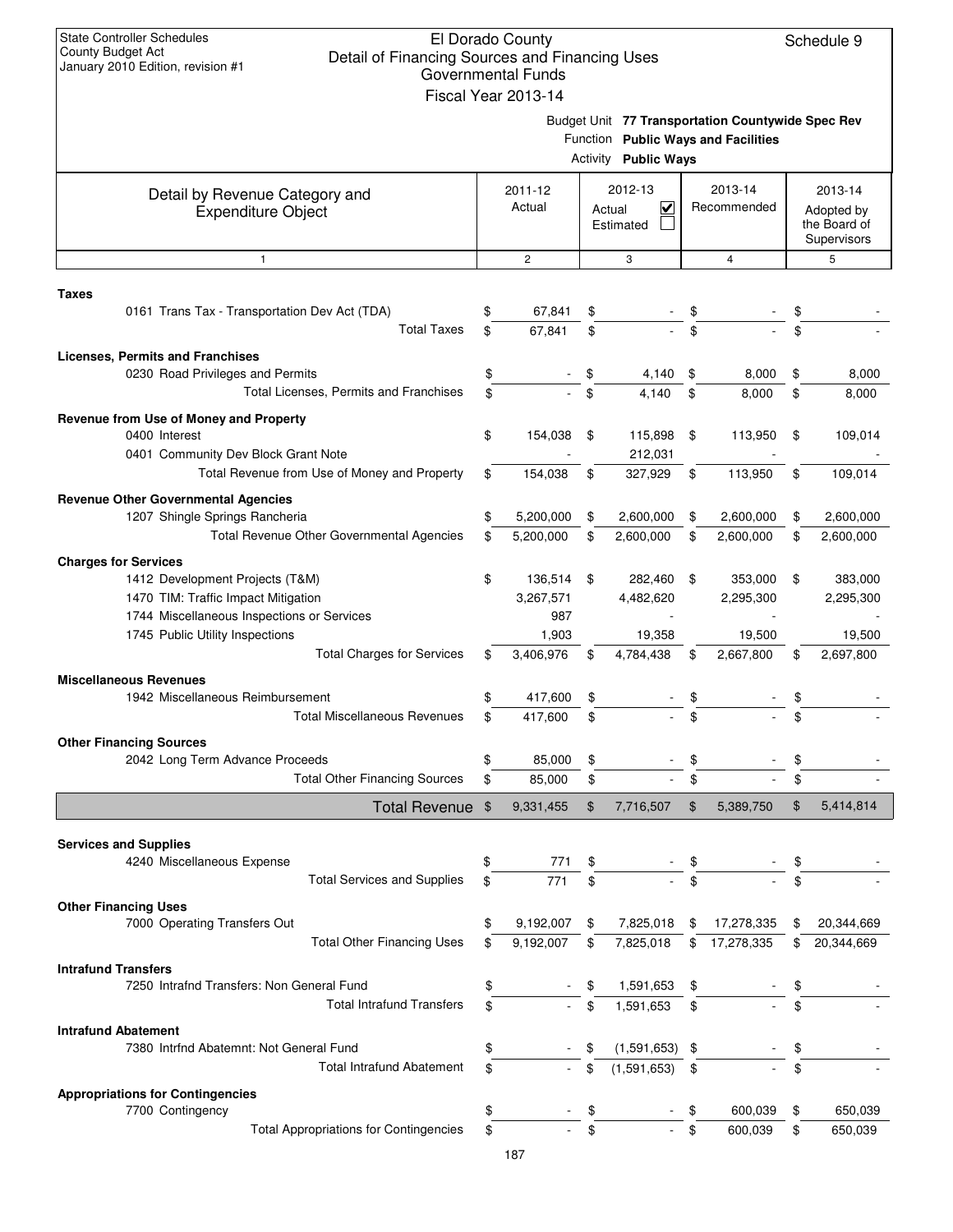| <b>State Controller Schedules</b><br>El Dorado County<br>County Budget Act<br>Detail of Financing Sources and Financing Uses<br>January 2010 Edition, revision #1<br>Governmental Funds<br><b>Fiscal Year 2013-14</b> |                                                                                    | Schedule 9 |           |     |            |                      |                      |
|-----------------------------------------------------------------------------------------------------------------------------------------------------------------------------------------------------------------------|------------------------------------------------------------------------------------|------------|-----------|-----|------------|----------------------|----------------------|
| Budget Unit 77 Transportation Countywide Spec Rev<br>Function Public Ways and Facilities<br>Activity<br><b>Public Ways</b>                                                                                            |                                                                                    |            |           |     |            |                      |                      |
| Detail by Revenue Category and<br><b>Expenditure Object</b>                                                                                                                                                           | 2012-13<br>2013-14<br>2011-12<br>Actual<br>V<br>Recommended<br>Actual<br>Estimated |            |           |     |            |                      |                      |
|                                                                                                                                                                                                                       |                                                                                    |            | 2         |     | 3          | 4                    | 5                    |
| Total Expenditures/Appropriations \$                                                                                                                                                                                  |                                                                                    |            | 9,192,779 | \$. | 7,825,018  | 17,878,374<br>\$F.   | 20,994,708<br>\$.    |
|                                                                                                                                                                                                                       | Net Cost \$                                                                        |            | 138,676   |     | (108, 511) | (12, 488, 624)<br>s. | (15, 579, 894)<br>s. |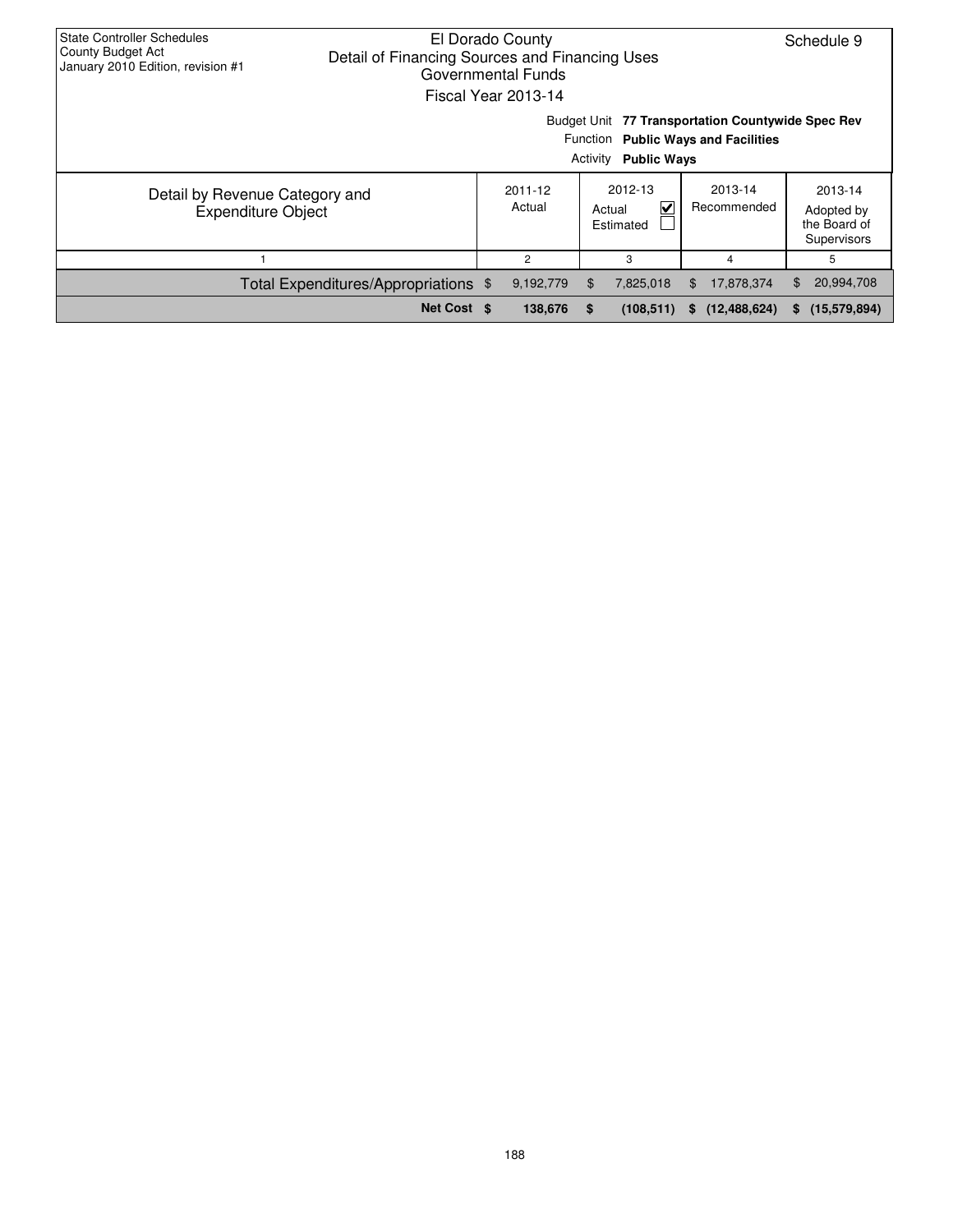| <b>State Controller Schedules</b><br>County Budget Act<br>Detail of Financing Sources and Financing Uses<br>January 2010 Edition, revision #1                                  |          | El Dorado County<br><b>Governmental Funds</b><br>Fiscal Year 2013-14 |                |                                                                                                      |                |                                       |          | Schedule 9                                           |
|--------------------------------------------------------------------------------------------------------------------------------------------------------------------------------|----------|----------------------------------------------------------------------|----------------|------------------------------------------------------------------------------------------------------|----------------|---------------------------------------|----------|------------------------------------------------------|
|                                                                                                                                                                                |          |                                                                      |                | Budget Unit 77 Public Hlth. Countywide Spec Rev<br>Function Health and Sanitation<br>Activity Health |                |                                       |          |                                                      |
| Detail by Revenue Category and<br><b>Expenditure Object</b>                                                                                                                    |          | 2011-12<br>Actual                                                    |                | 2012-13<br>V<br>Actual<br>Estimated                                                                  |                | 2013-14<br>Recommended                |          | 2013-14<br>Adopted by<br>the Board of<br>Supervisors |
| $\mathbf{1}$                                                                                                                                                                   |          | $\overline{2}$                                                       |                | 3                                                                                                    |                | $\overline{4}$                        |          | 5                                                    |
| Revenue from Use of Money and Property<br>0400 Interest<br>Total Revenue from Use of Money and Property                                                                        | \$<br>\$ | 579<br>579                                                           | \$<br>\$       | 482<br>482                                                                                           | \$<br>\$       |                                       | \$<br>\$ |                                                      |
| <b>Charges for Services</b><br>1740 Charges for Services<br><b>Total Charges for Services</b>                                                                                  | \$<br>\$ | 5,076<br>5,076                                                       | \$<br>\$       | 5,726<br>5,726                                                                                       | \$<br>\$       | 10,000<br>10,000                      | \$<br>\$ | 10,000<br>10,000                                     |
| <b>Miscellaneous Revenues</b><br>1940 Miscellaneous Revenue<br><b>Total Miscellaneous Revenues</b>                                                                             | \$<br>\$ | 24,750<br>24,750                                                     | \$<br>\$       | 17,761<br>17,761                                                                                     | \$<br>\$       | 15,100<br>15,100                      | \$<br>\$ | 15,100<br>15,100                                     |
| Total Revenue \$                                                                                                                                                               |          | 30,405                                                               | $\mathfrak{L}$ | 23,969                                                                                               | \$             | 25,100                                | \$       | 25,100                                               |
| <b>Services and Supplies</b><br>4300 Professional and Specialized Services<br>4500 Special Departmental Expense<br>4501 Special Projects<br><b>Total Services and Supplies</b> | \$<br>\$ | 13.422<br>198<br>13,620                                              | - \$<br>\$     | 5,187<br>5,187                                                                                       | \$<br>\$       | 35,683<br>1,000<br>236,758<br>273,441 | \$<br>\$ | 40,167<br>1,000<br>241,610<br>282,777                |
| <b>Other Charges</b><br>5300 Interfund Expenditures<br><b>Total Other Charges</b>                                                                                              | \$<br>\$ |                                                                      | \$<br>\$       |                                                                                                      | \$             | 1,000<br>1,000                        | \$<br>\$ | 1,000<br>1,000                                       |
|                                                                                                                                                                                |          | 13,620                                                               | $\mathfrak{S}$ | 5,187                                                                                                | $\mathfrak{L}$ | 274,441                               | \$       | 283,777                                              |
| Total Expenditures/Appropriations \$<br>Net Cost \$                                                                                                                            |          | 16,786                                                               | \$             | 18,782                                                                                               | \$             | (249, 341)                            | \$       | (258, 677)                                           |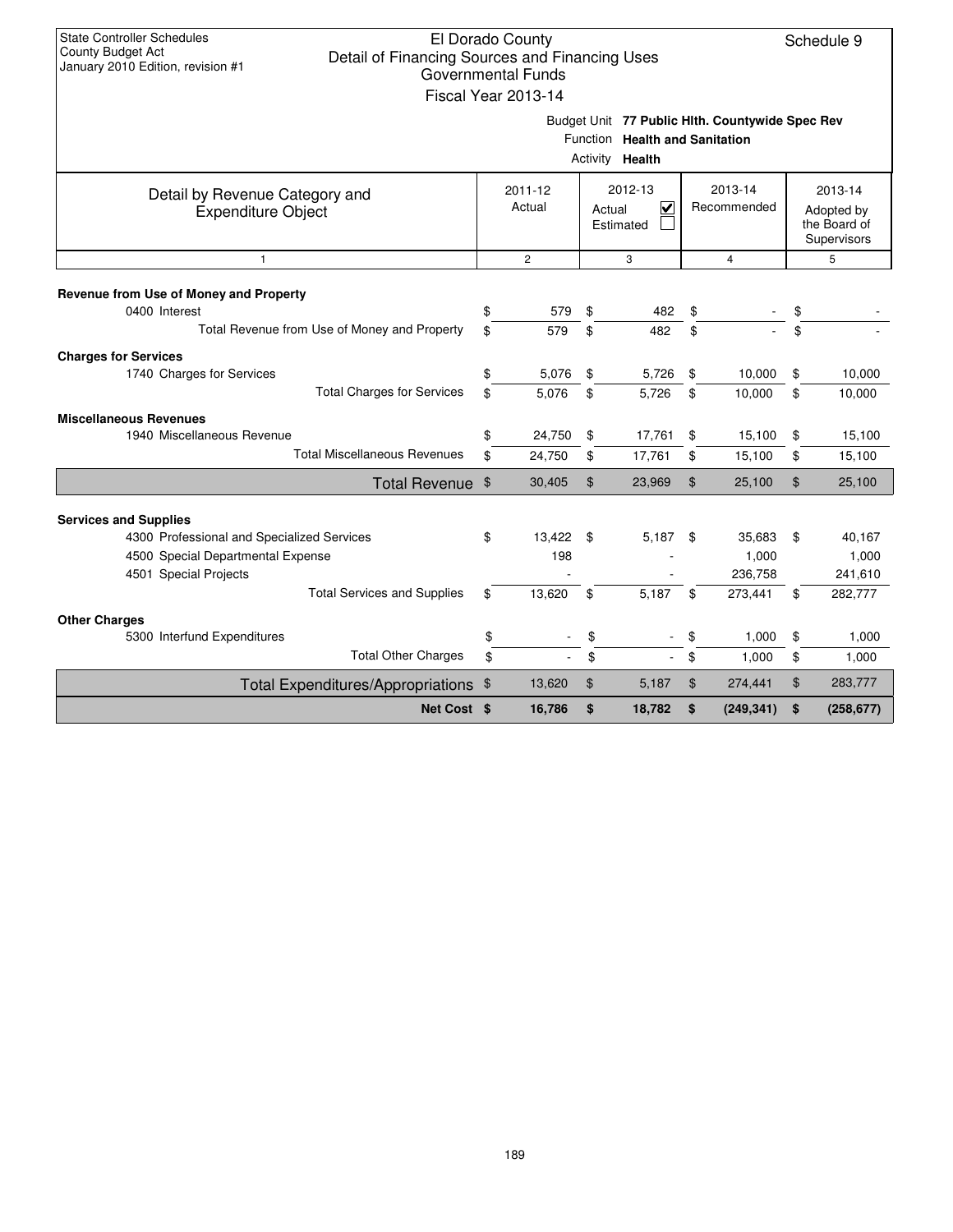| <b>State Controller Schedules</b><br>County Budget Act<br>Detail of Financing Sources and Financing Uses<br>January 2010 Edition, revision #1 |          | El Dorado County<br><b>Governmental Funds</b><br>Fiscal Year 2013-14 |                |                                                   |          |                                                     |                    | Schedule 9                                           |
|-----------------------------------------------------------------------------------------------------------------------------------------------|----------|----------------------------------------------------------------------|----------------|---------------------------------------------------|----------|-----------------------------------------------------|--------------------|------------------------------------------------------|
|                                                                                                                                               |          |                                                                      |                | Function Health and Sanitation<br>Activity Health |          | Budget Unit 77 Envrnmtl. Mgmnt. Countywide Spec Rev |                    |                                                      |
| Detail by Revenue Category and<br><b>Expenditure Object</b>                                                                                   |          | 2011-12<br>Actual                                                    |                | 2012-13<br>V<br>Actual<br>Estimated               |          | 2013-14<br>Recommended                              |                    | 2013-14<br>Adopted by<br>the Board of<br>Supervisors |
| $\mathbf{1}$                                                                                                                                  |          | $\overline{2}$                                                       |                | 3                                                 |          | 4                                                   |                    | 5                                                    |
| Revenue from Use of Money and Property<br>0400 Interest<br>Total Revenue from Use of Money and Property                                       | \$<br>\$ | (5, 392)<br>(5, 392)                                                 | \$<br>\$       | (915)<br>(915)                                    | \$<br>\$ |                                                     | \$                 |                                                      |
| Intergovernmental Revenue - State<br>0880 State - Other<br>Total Intergovernmental Revenue - State                                            | \$<br>\$ | 75,000<br>75,000                                                     | \$<br>\$       |                                                   | \$<br>\$ |                                                     | \$                 |                                                      |
| <b>Miscellaneous Revenues</b><br>1940 Miscellaneous Revenue<br><b>Total Miscellaneous Revenues</b>                                            | \$<br>\$ | 1,798,377<br>1,798,377                                               | \$<br>\$       |                                                   | \$       |                                                     | $\mathbf{\hat{z}}$ | 571,000<br>571,000                                   |
| <b>Other Financing Sources</b>                                                                                                                |          |                                                                      |                |                                                   |          |                                                     |                    |                                                      |
| 2020 Operating Transfers In<br><b>Total Other Financing Sources</b>                                                                           | \$<br>\$ | 3,518,920<br>3,518,920                                               | \$<br>\$       | 707,488<br>707,488                                | \$<br>\$ | 500,000<br>500,000                                  | \$<br>\$           | 500,000<br>500,000                                   |
| <b>Total Revenue</b>                                                                                                                          | \$       | 5,386,905                                                            | $\mathfrak{S}$ | 706,573                                           | \$       | 500,000                                             | \$                 | 1,071,000                                            |
| <b>Services and Supplies</b><br>4260 Office Expense                                                                                           | \$       | 144                                                                  | \$             |                                                   | \$       |                                                     | \$                 |                                                      |
| 4300 Professional and Specialized Services<br>4420 Rents and Leases - Equipment                                                               |          | 4,637,475                                                            |                | 705,288<br>950                                    |          | 500,000                                             |                    | 1,071,000                                            |
| <b>Total Services and Supplies</b>                                                                                                            | \$       | 4,637,619                                                            | \$             | 706,238                                           | \$       | 500,000                                             | \$                 | 1,071,000                                            |
| <b>Total Expenditures/Appropriations</b>                                                                                                      | \$       | 4,637,619                                                            | \$             | 706,238                                           | \$       | 500,000                                             | \$                 | 1,071,000                                            |
| Net Cost \$                                                                                                                                   |          | 749,286                                                              | \$             | 335                                               | \$       |                                                     | \$                 |                                                      |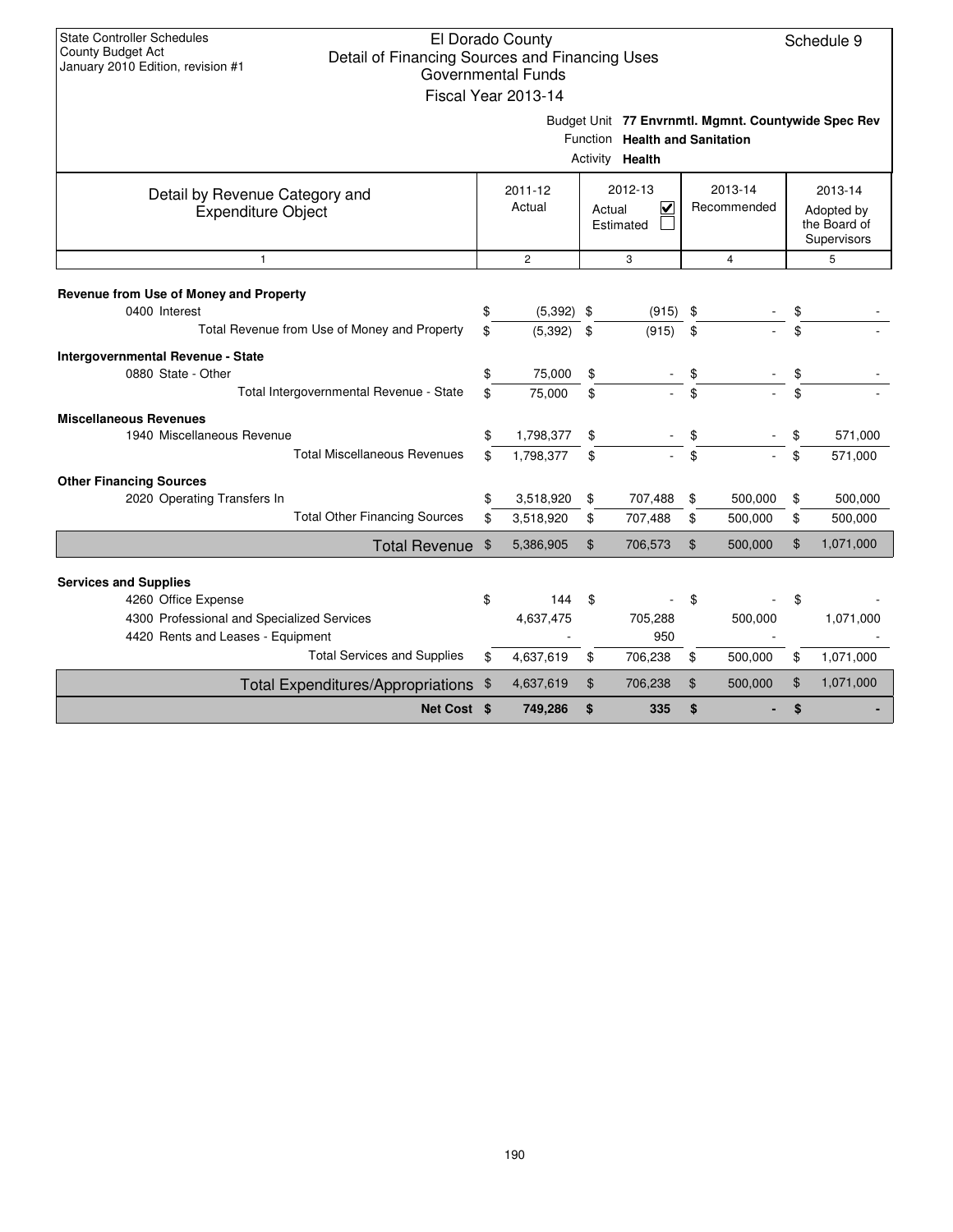| <b>State Controller Schedules</b><br><b>County Budget Act</b><br>Detail of Financing Sources and Financing Uses<br>January 2010 Edition, revision #1 |                                       | El Dorado County<br><b>Governmental Funds</b><br>Fiscal Year 2013-14 |                |                                                                |                |                                                     |    | Schedule 9                                           |
|------------------------------------------------------------------------------------------------------------------------------------------------------|---------------------------------------|----------------------------------------------------------------------|----------------|----------------------------------------------------------------|----------------|-----------------------------------------------------|----|------------------------------------------------------|
|                                                                                                                                                      |                                       |                                                                      |                | Function Public Assistance<br><b>Activity Veterans Affairs</b> |                | Budget Unit 77 Veterans Services Countywide Spe Rev |    |                                                      |
| Detail by Revenue Category and<br><b>Expenditure Object</b>                                                                                          |                                       | 2011-12<br>Actual                                                    |                | 2012-13<br>V<br>Actual<br>Estimated                            |                | 2013-14<br>Recommended                              |    | 2013-14<br>Adopted by<br>the Board of<br>Supervisors |
| $\mathbf{1}$                                                                                                                                         | $\overline{2}$<br>3<br>$\overline{4}$ |                                                                      |                |                                                                |                |                                                     | 5  |                                                      |
| Revenue from Use of Money and Property<br>0400 Interest                                                                                              | \$                                    | 296                                                                  | \$             | 119                                                            | \$             |                                                     | \$ |                                                      |
| Total Revenue from Use of Money and Property                                                                                                         | \$                                    | 296                                                                  | \$             | 119                                                            | \$             |                                                     | \$ |                                                      |
| <b>Miscellaneous Revenues</b><br>1940 Miscellaneous Revenue<br><b>Total Miscellaneous Revenues</b>                                                   | \$                                    | 14,571                                                               | \$             | 11,268                                                         | \$             | 4,000                                               | \$ | 4,000                                                |
|                                                                                                                                                      | \$                                    | 14,571                                                               | \$             | 11,268                                                         | \$             | 4,000                                               | \$ | 4,000                                                |
| Total Revenue \$                                                                                                                                     |                                       | 14,867                                                               | $\mathfrak{L}$ | 11,387                                                         | \$             | 4,000                                               | \$ | 4,000                                                |
| <b>Other Financing Uses</b>                                                                                                                          |                                       |                                                                      |                |                                                                |                |                                                     |    |                                                      |
| 7000 Operating Transfers Out                                                                                                                         | \$                                    | 47,500                                                               | \$             | 55,000                                                         | \$             | 20,000                                              | \$ | 20,000                                               |
| <b>Total Other Financing Uses</b>                                                                                                                    | \$                                    | 47,500                                                               | \$             | 55,000                                                         | \$             | 20,000                                              | \$ | 20,000                                               |
| Total Expenditures/Appropriations \$                                                                                                                 |                                       | 47,500                                                               | \$             | 55,000                                                         | $\mathfrak{L}$ | 20,000                                              | \$ | 20,000                                               |
| Net Cost \$                                                                                                                                          |                                       | (32, 633)                                                            | \$             | (43, 613)                                                      | -\$            | (16,000)                                            | \$ | (16,000)                                             |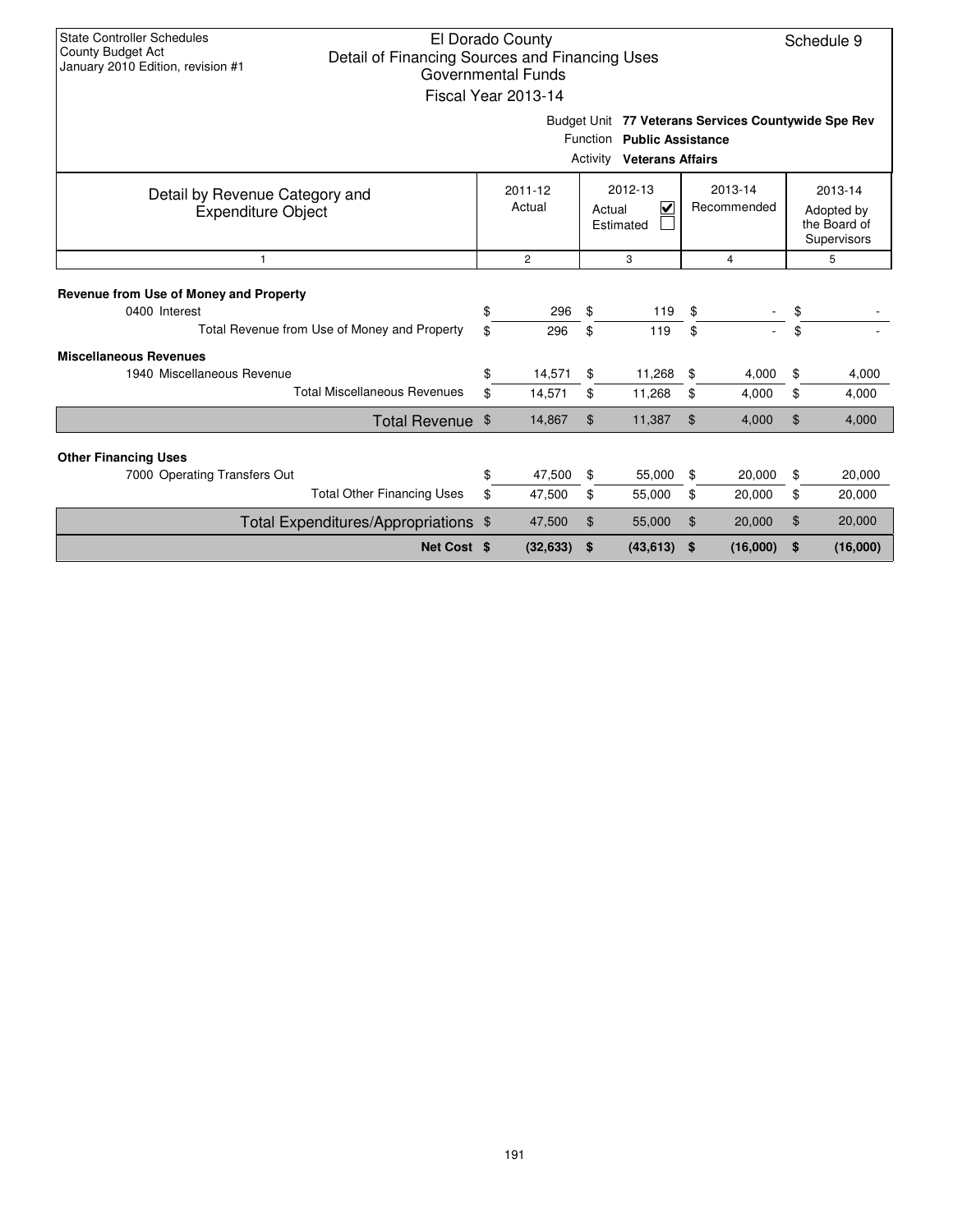| \$<br><b>Total Other Financing Sources</b><br>\$<br>\$<br><b>Total Residual Equity Transfers</b><br>\$<br>Total Revenue \$<br>\$<br><b>Total Services and Supplies</b><br>\$<br>\$<br><b>Total Residual Equity Transfers</b><br>\$<br><b>Total Expenditures/Appropriations</b><br>- \$ | 25,000<br>25,000<br>553<br>553<br>46,305<br>59,787<br>59,787<br>553<br>553<br>60,341 | \$<br>\$<br>\$<br>\$<br>\$<br>\$<br>\$<br>\$<br>\$<br>\$                                       | 19,724<br>10,514<br>10,514<br>10,514 | \$<br>\$<br>$\mathfrak{S}$<br>\$<br>\$<br>\$<br>\$<br>$\mathfrak{F}$                 | 25,000<br>47,817<br>109,817<br>109,817<br>109,817 | \$<br>\$<br>\$<br>\$<br>\$<br>\$<br>\$<br>\$                           | 22,817<br>96,598<br>96,598<br>96,598                               |
|----------------------------------------------------------------------------------------------------------------------------------------------------------------------------------------------------------------------------------------------------------------------------------------|--------------------------------------------------------------------------------------|------------------------------------------------------------------------------------------------|--------------------------------------|--------------------------------------------------------------------------------------|---------------------------------------------------|------------------------------------------------------------------------|--------------------------------------------------------------------|
|                                                                                                                                                                                                                                                                                        |                                                                                      |                                                                                                |                                      |                                                                                      |                                                   |                                                                        |                                                                    |
|                                                                                                                                                                                                                                                                                        |                                                                                      |                                                                                                |                                      |                                                                                      |                                                   |                                                                        |                                                                    |
|                                                                                                                                                                                                                                                                                        |                                                                                      |                                                                                                |                                      |                                                                                      |                                                   |                                                                        |                                                                    |
|                                                                                                                                                                                                                                                                                        |                                                                                      |                                                                                                |                                      |                                                                                      |                                                   |                                                                        |                                                                    |
|                                                                                                                                                                                                                                                                                        |                                                                                      |                                                                                                |                                      |                                                                                      |                                                   |                                                                        |                                                                    |
|                                                                                                                                                                                                                                                                                        |                                                                                      |                                                                                                |                                      |                                                                                      |                                                   |                                                                        |                                                                    |
|                                                                                                                                                                                                                                                                                        |                                                                                      |                                                                                                |                                      |                                                                                      |                                                   |                                                                        |                                                                    |
|                                                                                                                                                                                                                                                                                        |                                                                                      |                                                                                                |                                      |                                                                                      |                                                   |                                                                        |                                                                    |
|                                                                                                                                                                                                                                                                                        |                                                                                      |                                                                                                |                                      |                                                                                      |                                                   |                                                                        |                                                                    |
|                                                                                                                                                                                                                                                                                        |                                                                                      |                                                                                                |                                      |                                                                                      |                                                   |                                                                        |                                                                    |
|                                                                                                                                                                                                                                                                                        |                                                                                      |                                                                                                |                                      |                                                                                      |                                                   |                                                                        |                                                                    |
|                                                                                                                                                                                                                                                                                        |                                                                                      |                                                                                                |                                      |                                                                                      | 25,000                                            | \$                                                                     |                                                                    |
|                                                                                                                                                                                                                                                                                        |                                                                                      |                                                                                                |                                      |                                                                                      |                                                   |                                                                        |                                                                    |
| <b>Total Charges for Services</b><br>\$                                                                                                                                                                                                                                                | 16,930                                                                               | \$                                                                                             | 15,668                               | \$                                                                                   | 18,800                                            | \$                                                                     | 18,800                                                             |
|                                                                                                                                                                                                                                                                                        |                                                                                      |                                                                                                |                                      |                                                                                      |                                                   |                                                                        | 2,000                                                              |
|                                                                                                                                                                                                                                                                                        |                                                                                      |                                                                                                |                                      |                                                                                      |                                                   |                                                                        | 16,800                                                             |
| Total Intergovernmental Revenue - State                                                                                                                                                                                                                                                | 3,601                                                                                |                                                                                                | 3,917                                |                                                                                      | 3,917                                             |                                                                        | 3,917                                                              |
| \$                                                                                                                                                                                                                                                                                     | 3,601                                                                                | \$                                                                                             | 3,917                                | \$                                                                                   | 3,917                                             | \$                                                                     | 3,917                                                              |
|                                                                                                                                                                                                                                                                                        |                                                                                      |                                                                                                |                                      |                                                                                      |                                                   |                                                                        |                                                                    |
| Total Revenue from Use of Money and Property<br>\$                                                                                                                                                                                                                                     | 221                                                                                  | \$                                                                                             | 139                                  | \$                                                                                   | 100                                               | \$                                                                     | 100                                                                |
|                                                                                                                                                                                                                                                                                        |                                                                                      |                                                                                                |                                      |                                                                                      |                                                   |                                                                        | 100                                                                |
|                                                                                                                                                                                                                                                                                        | 2                                                                                    |                                                                                                | 3                                    |                                                                                      | 4                                                 |                                                                        | 5                                                                  |
|                                                                                                                                                                                                                                                                                        | 2012-13<br>2011-12<br>Actual<br>$\checkmark$<br>Actual<br>Estimated                  |                                                                                                |                                      |                                                                                      | 2013-14<br>Recommended                            |                                                                        | 2013-14<br>Adopted by<br>the Board of<br>Supervisors               |
|                                                                                                                                                                                                                                                                                        |                                                                                      |                                                                                                |                                      |                                                                                      |                                                   |                                                                        |                                                                    |
|                                                                                                                                                                                                                                                                                        |                                                                                      |                                                                                                |                                      |                                                                                      |                                                   |                                                                        |                                                                    |
|                                                                                                                                                                                                                                                                                        |                                                                                      |                                                                                                |                                      |                                                                                      |                                                   |                                                                        |                                                                    |
|                                                                                                                                                                                                                                                                                        |                                                                                      |                                                                                                |                                      |                                                                                      |                                                   |                                                                        | Schedule 9                                                         |
|                                                                                                                                                                                                                                                                                        | \$<br>\$<br>\$                                                                       | El Dorado County<br><b>Governmental Funds</b><br>Fiscal Year 2013-14<br>221<br>14,818<br>2,112 | \$<br>\$<br>\$                       | Detail of Financing Sources and Financing Uses<br>Activity<br>139<br>13,860<br>1,808 | \$<br>\$<br>\$<br>\$                              | Function Public Assistance<br>Administration<br>100<br>16,800<br>2,000 | Budget Unit 77 Human Services Countywide Spe Rev<br>\$<br>\$<br>\$ |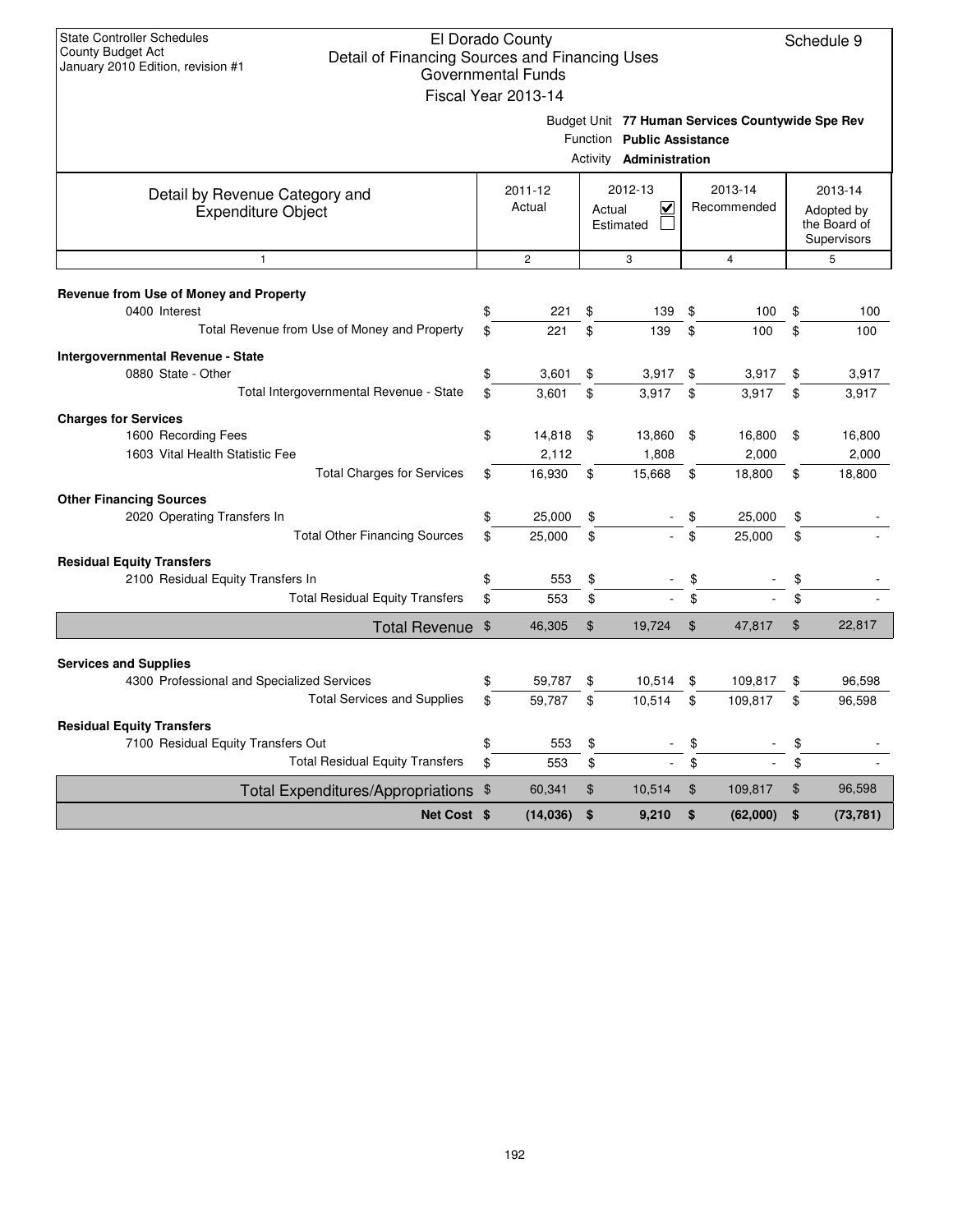| <b>State Controller Schedules</b><br><b>County Budget Act</b><br>Detail of Financing Sources and Financing Uses<br>January 2010 Edition, revision #1                    |    | El Dorado County<br><b>Governmental Funds</b><br>Fiscal Year 2013-14 |                     |                                                                                                      |                |          |    | Schedule 9                                           |  |
|-------------------------------------------------------------------------------------------------------------------------------------------------------------------------|----|----------------------------------------------------------------------|---------------------|------------------------------------------------------------------------------------------------------|----------------|----------|----|------------------------------------------------------|--|
|                                                                                                                                                                         |    |                                                                      |                     | Budget Unit 77 Library Countywide Spec Rev<br>Function Education<br><b>Activity Library Services</b> |                |          |    |                                                      |  |
| 2012-13<br>2013-14<br>2011-12<br>Detail by Revenue Category and<br>Actual<br>$\overline{\mathbf{v}}$<br>Recommended<br>Actual<br><b>Expenditure Object</b><br>Estimated |    |                                                                      |                     |                                                                                                      |                |          |    | 2013-14<br>Adopted by<br>the Board of<br>Supervisors |  |
| $\mathbf{1}$                                                                                                                                                            |    | $\overline{2}$                                                       | 3<br>$\overline{4}$ |                                                                                                      |                |          |    | 5                                                    |  |
| Revenue from Use of Money and Property                                                                                                                                  |    |                                                                      |                     |                                                                                                      |                |          |    |                                                      |  |
| 0400 Interest                                                                                                                                                           | \$ | 90                                                                   | \$                  | 44                                                                                                   | \$             |          | \$ |                                                      |  |
| Total Revenue from Use of Money and Property                                                                                                                            | \$ | 90                                                                   | \$                  | 44                                                                                                   | \$             |          | \$ |                                                      |  |
| <b>Miscellaneous Revenues</b>                                                                                                                                           |    |                                                                      |                     |                                                                                                      |                |          |    |                                                      |  |
| 1940 Miscellaneous Revenue                                                                                                                                              | \$ | 5,338                                                                | \$                  | 3,833                                                                                                | \$             | 5,000    | \$ | 5,000                                                |  |
| <b>Total Miscellaneous Revenues</b>                                                                                                                                     | \$ | 5,338                                                                | \$                  | 3,833                                                                                                | \$             | 5,000    | \$ | 5,000                                                |  |
| Total Revenue \$                                                                                                                                                        |    | 5,428                                                                | $\mathfrak{L}$      | 3,877                                                                                                | $\mathfrak{L}$ | 5,000    | \$ | 5,000                                                |  |
| <b>Other Financing Uses</b>                                                                                                                                             |    |                                                                      |                     |                                                                                                      |                |          |    |                                                      |  |
| 7000 Operating Transfers Out                                                                                                                                            | \$ | 9,420                                                                | \$                  | 21,129                                                                                               | \$             | 12,250   | \$ | 12,250                                               |  |
| <b>Total Other Financing Uses</b>                                                                                                                                       | \$ | 9,420                                                                | \$                  | 21,129                                                                                               | \$             | 12,250   | \$ | 12,250                                               |  |
| Total Expenditures/Appropriations \$                                                                                                                                    |    | 9,420                                                                | \$                  | 21,129                                                                                               | \$             | 12,250   | \$ | 12,250                                               |  |
| Net Cost \$                                                                                                                                                             |    | (3,992)                                                              | \$                  | (17, 251)                                                                                            | \$             | (7, 250) | \$ | (7, 250)                                             |  |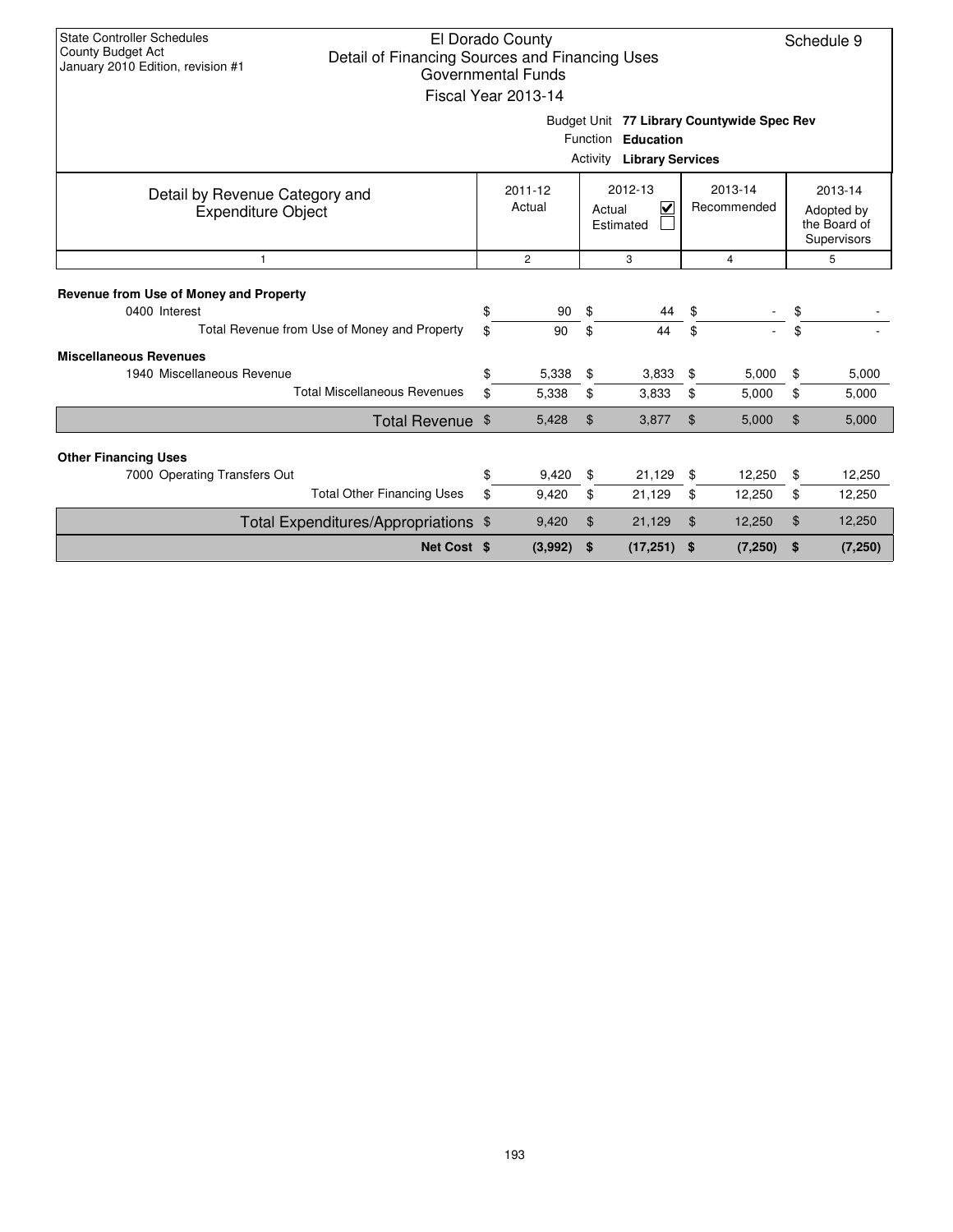| <b>State Controller Schedules</b><br>County Budget Act<br>Detail of Financing Sources and Financing Uses<br>January 2010 Edition, revision #1 | El Dorado County<br>Governmental Funds<br>Fiscal Year 2013-14    |                                                                          |                                |                                                                              | Schedule 9 |  |
|-----------------------------------------------------------------------------------------------------------------------------------------------|------------------------------------------------------------------|--------------------------------------------------------------------------|--------------------------------|------------------------------------------------------------------------------|------------|--|
|                                                                                                                                               |                                                                  |                                                                          | Function Education<br>Activity | Budget Unit 77 U.C.C.E. Countywide Spec Rev<br><b>Agricultural Education</b> |            |  |
| Detail by Revenue Category and<br><b>Expenditure Object</b>                                                                                   | 2011-12<br>Actual                                                | 2012-13<br>2013-14<br>$\checkmark$<br>Recommended<br>Actual<br>Estimated |                                |                                                                              |            |  |
|                                                                                                                                               | 2                                                                |                                                                          | 3                              | 4                                                                            | 5          |  |
| Revenue from Use of Money and Property<br>0400 Interest<br>Total Revenue from Use of Money and Property                                       | \$<br>$\overline{c}$<br>$\overline{2}$<br>\$                     |                                                                          | \$<br>\$<br>$\sim$             | \$<br>\$                                                                     | \$<br>\$   |  |
|                                                                                                                                               | Total Revenue \$<br>$\overline{2}$<br>\$<br>\$<br>$\blacksquare$ |                                                                          |                                |                                                                              |            |  |
|                                                                                                                                               | Net Cost \$<br>$\overline{2}$<br>\$<br>\$                        |                                                                          |                                |                                                                              |            |  |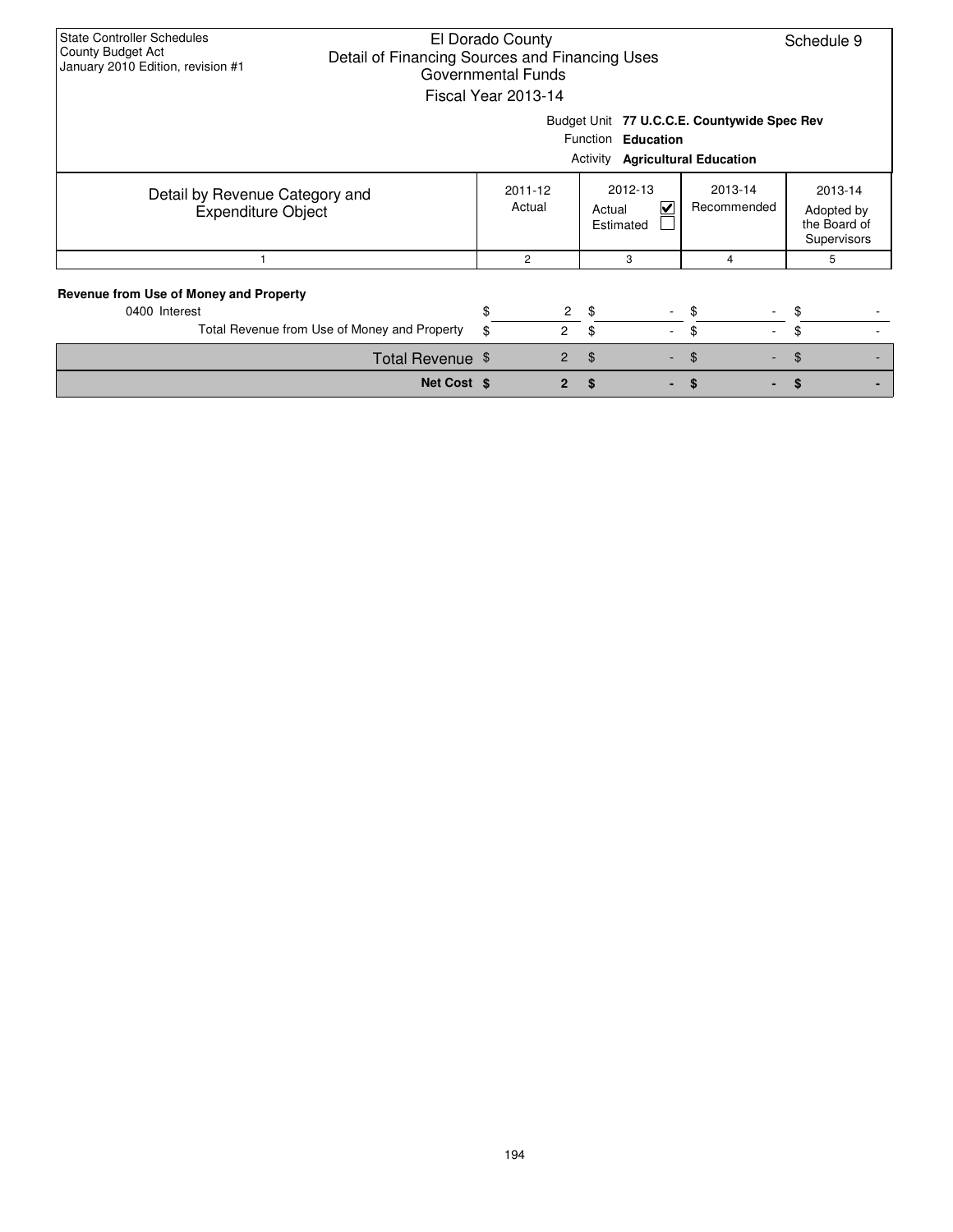| <b>State Controller Schedules</b><br>El Dorado County<br>Schedule 9<br>County Budget Act<br>Detail of Financing Sources and Financing Uses<br>January 2010 Edition, revision #1<br>Governmental Funds<br>Fiscal Year 2013-14<br>Budget Unit 77 Fish & Game Countywide Spec Rev |                                              |          |                |                |                                                                |          |                |                                                      |                |  |
|--------------------------------------------------------------------------------------------------------------------------------------------------------------------------------------------------------------------------------------------------------------------------------|----------------------------------------------|----------|----------------|----------------|----------------------------------------------------------------|----------|----------------|------------------------------------------------------|----------------|--|
|                                                                                                                                                                                                                                                                                |                                              |          |                |                | Function Public Protection<br><b>Activity Other Protection</b> |          |                |                                                      |                |  |
| 2012-13<br>2013-14<br>2011-12<br>Detail by Revenue Category and<br>Actual<br>$\overline{\mathbf{v}}$<br>Recommended<br>Actual<br><b>Expenditure Object</b><br>Estimated                                                                                                        |                                              |          |                |                |                                                                |          |                | 2013-14<br>Adopted by<br>the Board of<br>Supervisors |                |  |
| $\mathbf{1}$                                                                                                                                                                                                                                                                   |                                              |          | $\overline{c}$ |                | 3                                                              |          | 5              |                                                      |                |  |
| Revenue from Use of Money and Property<br>0400 Interest                                                                                                                                                                                                                        | Total Revenue from Use of Money and Property | \$<br>\$ | 38<br>38       | \$<br>\$       | 23<br>23                                                       | \$<br>\$ |                | \$<br>\$                                             |                |  |
|                                                                                                                                                                                                                                                                                | Total Revenue \$                             |          | 38             | $\mathfrak{D}$ | 23                                                             | \$       |                | \$                                                   |                |  |
| <b>Services and Supplies</b><br>4501 Special Projects                                                                                                                                                                                                                          | <b>Total Services and Supplies</b>           | \$<br>\$ | 4,010<br>4,010 | \$<br>\$       | 5,348<br>5,348                                                 | \$<br>\$ |                | \$<br>\$                                             |                |  |
| <b>Other Financing Uses</b><br>7000 Operating Transfers Out                                                                                                                                                                                                                    | <b>Total Other Financing Uses</b>            | \$<br>\$ |                | \$<br>\$       |                                                                | \$<br>\$ | 2,500<br>2,500 | \$<br>\$                                             | 5,166<br>5,166 |  |
|                                                                                                                                                                                                                                                                                | Total Expenditures/Appropriations \$         |          | 4,010          | \$             | 5,348                                                          | \$       | 2,500          | \$                                                   | 5,166          |  |
|                                                                                                                                                                                                                                                                                | Net Cost \$                                  |          | (3,972)        | \$             | (5, 325)                                                       | \$       | (2,500)        | \$                                                   | (5, 166)       |  |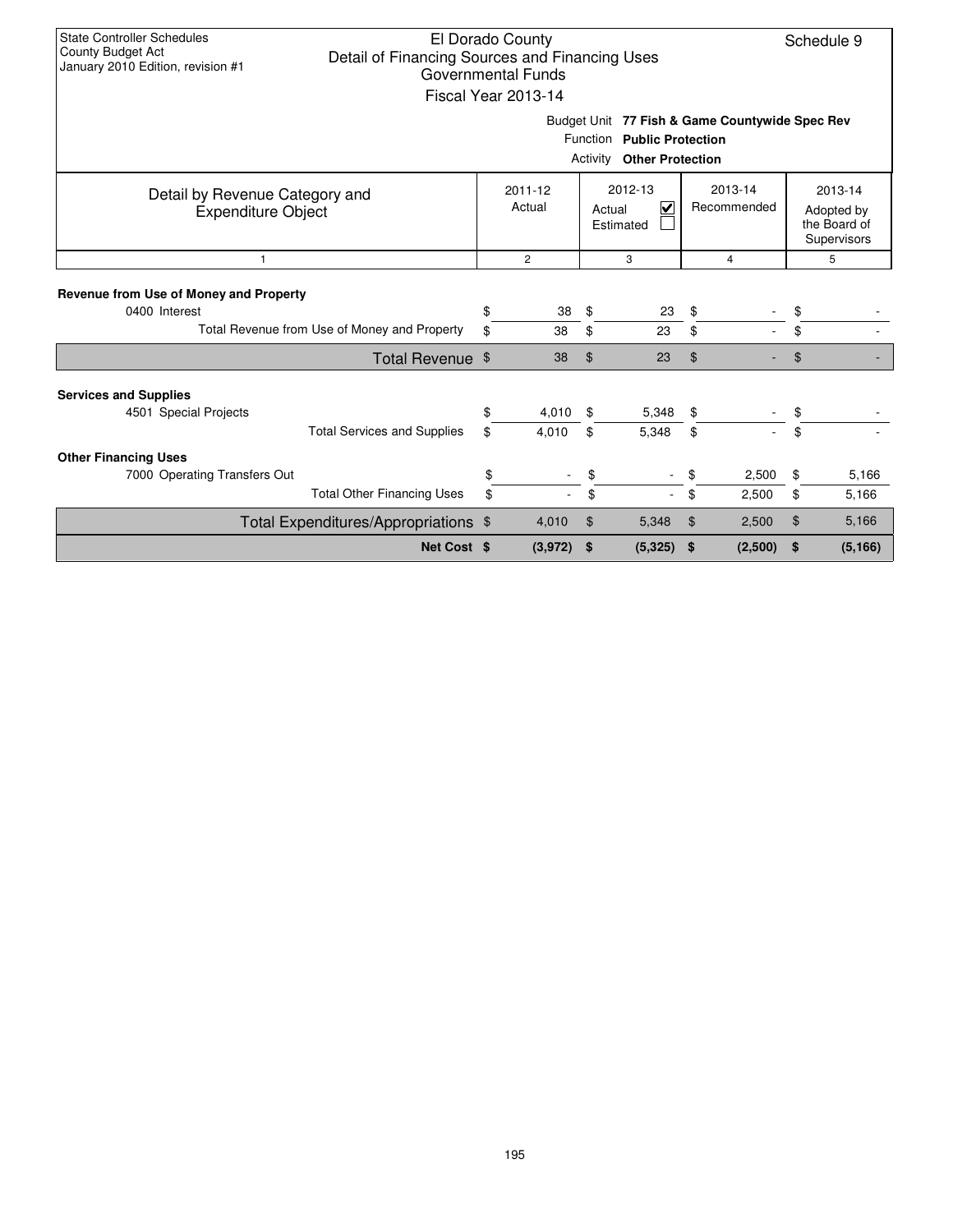| <b>State Controller Schedules</b>                                                    | El Dorado County                |                                                |              |                                    |               | Schedule 9             |
|--------------------------------------------------------------------------------------|---------------------------------|------------------------------------------------|--------------|------------------------------------|---------------|------------------------|
| <b>County Budget Act</b>                                                             |                                 | Detail of Financing Sources and Financing Uses |              |                                    |               |                        |
| January 2010 Edition, revision #1                                                    | <b>Governmental Funds</b>       |                                                |              |                                    |               |                        |
|                                                                                      | Fiscal Year 2013-14             |                                                |              |                                    |               |                        |
|                                                                                      |                                 | <b>Budget Unit</b>                             |              | 77 Realignment Countywide Spec Rev |               |                        |
|                                                                                      |                                 | Function                                       |              | <b>Health and Sanitation</b>       |               |                        |
|                                                                                      |                                 |                                                |              |                                    |               |                        |
| Detail by Revenue Category and                                                       | 2011-12                         | 2012-13                                        |              | 2013-14                            |               | 2013-14                |
| <b>Expenditure Object</b>                                                            | Actual                          | Actual<br>✓                                    |              | Recommended                        |               | Adopted by             |
|                                                                                      |                                 | Estimated                                      |              |                                    |               | the Board of           |
|                                                                                      |                                 |                                                |              |                                    |               | Supervisors            |
|                                                                                      | $\overline{c}$                  | 3                                              |              | $\overline{\mathbf{4}}$            |               | 5                      |
| Revenue from Use of Money and Property                                               |                                 |                                                |              |                                    |               |                        |
| 0400 Interest                                                                        | 5,616                           | \$<br>3,176                                    |              | 1,800                              | \$            | 1,800                  |
| Total Revenue from Use of Money and Property                                         | \$<br>5.616 \$                  | 3,176                                          | \$           | 1.800                              | $\mathfrak s$ | 1,800                  |
| Intergovernmental Revenue - State                                                    |                                 |                                                |              |                                    |               |                        |
| 0661 State - Sales Tax Realignment Mentl Hlth                                        | \$<br>3,038,260 \$              | 2,983,995                                      | \$           | 3,166,751                          | \$            | 3,166,751              |
| 0686 State - Sales Tax Realignment Health<br>Total Intergovernmental Revenue - State | \$<br>1,649,375<br>4,687,635 \$ | 1,543,073<br>4,527,068                         | \$           | 1,590,025<br>4,756,776 \$          |               | 1,590,025<br>4,756,776 |
| <b>Other Financing Sources</b>                                                       |                                 |                                                |              |                                    |               |                        |
| 2020 Operating Transfers In                                                          | \$<br>720,702 \$                | 720,702                                        | \$           | 720,702 \$                         |               | 720,702                |
| 2021 Operating Transfers In: Veh Lic Fee                                             | 1,866,302                       | 1,424,197                                      |              | 1,629,637                          |               | 2,159,177              |
| <b>Total Other Financing Sources</b>                                                 | \$<br>2,587,004 \$              | 2,144,899                                      | \$           | 2,350,339                          | -\$           | 2,879,879              |
| Total Revenue \$                                                                     | 7,280,255 \$                    | 6,675,143                                      | $\mathbb{S}$ | 7,108,915 \$                       |               | 7,638,455              |
| <b>Other Financing Uses</b>                                                          |                                 |                                                |              |                                    |               |                        |
| 7000 Operating Transfer Out                                                          | 7,179,078                       | \$<br>6,776,318                                | \$           | 7,108,915                          | \$            | 7,638,455              |
| <b>Total Other Financing Uses</b>                                                    | \$<br>7,179,078                 | \$<br>6,776,318                                | \$           | 7,108,915                          | - \$          | 7,638,455              |
| <b>Intrafund Transfers</b><br>7250 Intrafund Transfers: Non General Fund             |                                 | \$                                             |              |                                    | \$            | 368,307                |
| <b>Total Intrafund Transfers</b>                                                     | \$                              | \$                                             | \$           |                                    | \$            | 368,307                |
| <b>Intrafund Abatement</b>                                                           |                                 |                                                |              |                                    |               |                        |
| 7380 Intrfnd Abatemnt: Not General Fund                                              |                                 | \$                                             |              |                                    | \$            | (368, 307)             |
| <b>Total Intrafund Abatement</b>                                                     | \$                              | \$                                             | \$.          |                                    | \$            | (368, 307)             |
| Total Expenditures/Appropriations \$                                                 | 7,179,078 \$                    | 6,776,318                                      | $\$\$        | 7,108,915 \$                       |               | 7,638,455              |
| Net Cost \$                                                                          | $101,177$ \$                    | (101, 175)                                     | \$           |                                    | - \$          |                        |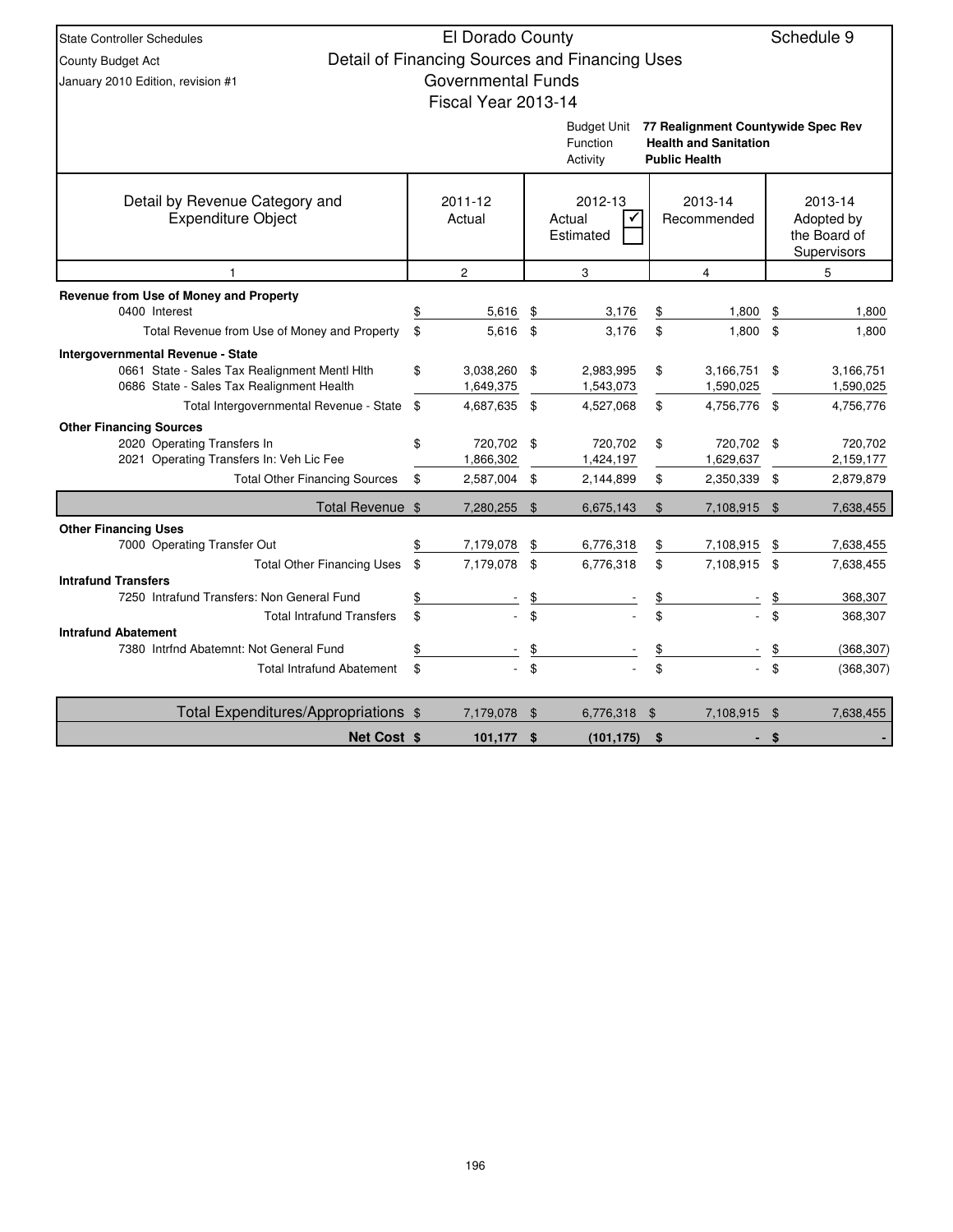| Schedule 9<br>El Dorado County<br><b>State Controller Schedules</b> |    |                           |                                |                                                |               |                                                                |    |              |  |  |  |
|---------------------------------------------------------------------|----|---------------------------|--------------------------------|------------------------------------------------|---------------|----------------------------------------------------------------|----|--------------|--|--|--|
| County Budget Act                                                   |    |                           |                                | Detail of Financing Sources and Financing Uses |               |                                                                |    |              |  |  |  |
| January 2010 Edition, revision #1                                   |    | <b>Governmental Funds</b> |                                |                                                |               |                                                                |    |              |  |  |  |
|                                                                     |    | Fiscal Year 2013-14       |                                |                                                |               |                                                                |    |              |  |  |  |
|                                                                     |    |                           |                                |                                                |               |                                                                |    |              |  |  |  |
|                                                                     |    |                           |                                | Budget Unit<br>Function                        |               | 77 Realignment Countywide Spec Rev<br><b>Public Assistance</b> |    |              |  |  |  |
|                                                                     |    |                           |                                | Activity                                       |               | <b>Administration</b>                                          |    |              |  |  |  |
|                                                                     |    |                           |                                |                                                |               |                                                                |    |              |  |  |  |
| Detail by Revenue Category and                                      |    | 2011-12                   |                                | 2012-13                                        |               | 2013-14                                                        |    | 2013-14      |  |  |  |
| <b>Expenditure Object</b>                                           |    | Actual                    |                                | Actual                                         |               | Recommended                                                    |    | Adopted by   |  |  |  |
|                                                                     |    |                           |                                | Estimated                                      |               |                                                                |    | the Board of |  |  |  |
|                                                                     |    |                           |                                |                                                |               |                                                                |    | Supervisors  |  |  |  |
| $\mathbf{1}$                                                        |    | $\overline{c}$            |                                | 3                                              |               | $\overline{4}$                                                 |    | 5            |  |  |  |
| Revenue from Use of Money and Property<br>0400 Interest             |    | 3,492                     | \$                             | 3,395                                          | \$            | 3,600                                                          |    | 3,600        |  |  |  |
| Total Revenue from Use of Money and Property                        | \$ | 3,492                     | \$                             | 3,395                                          | \$            | 3,600                                                          | \$ | 3,600        |  |  |  |
| <b>Intergovernmental Revenue - State</b>                            |    |                           |                                |                                                |               |                                                                |    |              |  |  |  |
| 0606 State - Sales Tax Realignment                                  |    | 5,427,599                 | \$                             | 7,111,482                                      | \$            | 6,204,239                                                      | \$ | 6,044,489    |  |  |  |
| Total Intergovernmental Revenue - State \$                          |    | 5,427,599                 | \$                             | 7,111,482                                      | \$            | 6,204,239                                                      | \$ | 6,044,489    |  |  |  |
| <b>Other Financing Sources</b>                                      |    |                           |                                |                                                |               |                                                                |    |              |  |  |  |
| 2021 Operating Transfers In: Veh Lic Fee                            |    | 233,979                   | \$                             | 218,261                                        | \$            | 238,659                                                        | \$ | 244,282      |  |  |  |
| Total Other Financing Sources \$                                    |    | 233,979 \$                |                                | 218,261                                        | \$            | 238,659                                                        | \$ | 244,282      |  |  |  |
| Total Revenue \$                                                    |    | 5,665,070                 | $\mathfrak{S}$                 | 7,333,138                                      | $\$\$         | 6,446,498                                                      | \$ | 6,292,371    |  |  |  |
| <b>Services and Supplies</b>                                        |    |                           |                                |                                                |               |                                                                |    |              |  |  |  |
| 4501 Special Projects                                               |    |                           | \$                             |                                                | $\frac{1}{2}$ | 730,000                                                        | \$ |              |  |  |  |
| <b>Total Services and Supplies</b>                                  | \$ |                           | \$                             |                                                | \$            | 730,000                                                        | \$ |              |  |  |  |
| <b>Other Financing Uses</b><br>7000 Operating Transfer Out          |    | 5,665,070                 | \$                             | 6,603,344                                      | $\frac{1}{2}$ | 6,446,498                                                      | \$ | 6,292,371    |  |  |  |
| <b>Total Other Financing Uses</b>                                   | \$ | 5,665,070                 | \$                             | 6,603,344                                      | \$            | 6,446,498                                                      | \$ | 6,292,371    |  |  |  |
| <b>Residual Equity Transfers</b>                                    |    |                           |                                |                                                |               |                                                                |    |              |  |  |  |
| 7100 Residual Equity Transfrs Out                                   | \$ |                           | \$                             |                                                |               |                                                                |    | 255,074      |  |  |  |
| Total Residual Equity Transfers \$                                  |    |                           | \$                             |                                                |               |                                                                |    | 255,074      |  |  |  |
| <b>Appropriations for Contingencies</b>                             |    |                           |                                |                                                |               |                                                                |    |              |  |  |  |
| 7700 Contingency                                                    | \$ |                           | $\frac{1}{2}$<br>$\mathfrak s$ |                                                | \$            |                                                                | \$ | 474,720      |  |  |  |
| <b>Total Appropriaitons for Contingencies</b>                       |    |                           |                                |                                                |               |                                                                |    | 474,720      |  |  |  |
| Total Expenditures/Appropriations \$                                |    | 5,665,070                 | - \$                           | 6,603,344                                      | \$            | 7,176,498                                                      | \$ | 7,022,165    |  |  |  |
| Net Cost \$                                                         |    | ÷                         | $\sqrt{3}$                     | 729,794                                        | \$            | $(730,000)$ \$                                                 |    | (729, 794)   |  |  |  |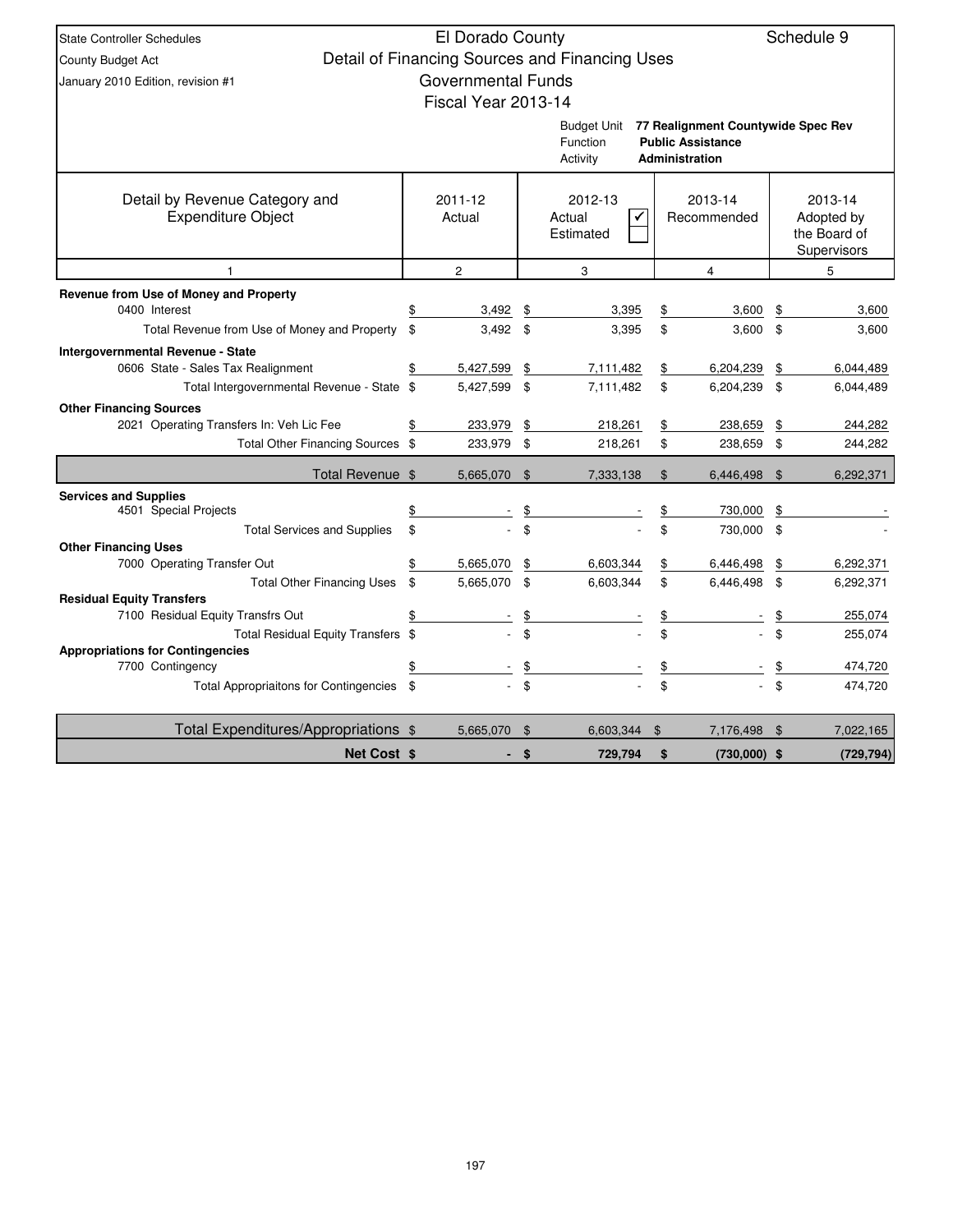| <b>State Controller Schedules</b>                                      | El Dorado County          |                |                                                |                |                                                                                           |     | Schedule 9                                           |
|------------------------------------------------------------------------|---------------------------|----------------|------------------------------------------------|----------------|-------------------------------------------------------------------------------------------|-----|------------------------------------------------------|
| County Budget Act                                                      |                           |                | Detail of Financing Sources and Financing Uses |                |                                                                                           |     |                                                      |
| January 2010 Edition, revision #1                                      | <b>Governmental Funds</b> |                |                                                |                |                                                                                           |     |                                                      |
|                                                                        | Fiscal Year 2013-14       |                |                                                |                |                                                                                           |     |                                                      |
|                                                                        |                           |                | <b>Budget Unit</b><br>Function<br>Activity     |                | 77 Realignment Countywide Spec Rev<br><b>Public Assistance</b><br><b>Other Assistance</b> |     |                                                      |
| Detail by Revenue Category and<br><b>Expenditure Object</b>            | 2011-12<br>Actual         |                | 2012-13<br>Actual<br>Estimated                 |                | 2013-14<br>Recommended                                                                    |     | 2013-14<br>Adopted by<br>the Board of<br>Supervisors |
|                                                                        | $\overline{c}$            |                | 3                                              |                | 5                                                                                         |     |                                                      |
| Revenue from Use of Money and Property                                 |                           |                |                                                |                |                                                                                           |     |                                                      |
| 0400 Interest                                                          | 2,161                     | \$             | 1,228                                          | \$             | 1,300                                                                                     | \$  | 1,300                                                |
| Total Revenue from Use of Money and Property                           | \$<br>2,161               | \$             | 1.228                                          | \$             | 1,300                                                                                     | \$  | 1,300                                                |
| <b>Intergovernmental Revenue - State</b>                               |                           |                |                                                |                |                                                                                           |     |                                                      |
| 0603 State - Foster Care                                               | \$                        | \$             |                                                | \$             | 3,170,100                                                                                 | \$  | 3,168,800                                            |
| 0606 State - Sales Tax Realignment                                     | 3,024,502                 |                | 2,981,851                                      |                |                                                                                           |     |                                                      |
| Total Intergovernmental Revenue - State \$                             | 3,024,502 \$              |                | 2,981,851                                      | \$             | 3,170,100                                                                                 | -\$ | 3,168,800                                            |
| Total Revenue \$                                                       | 3,026,663 \$              |                | 2,983,079                                      | \$             | 3,171,400                                                                                 | \$  | 3,170,100                                            |
| <b>Other Financing Uses</b>                                            |                           |                |                                                |                |                                                                                           |     |                                                      |
| 7000 Operating Transfer Out                                            | \$<br>3,026,663           | \$             | 2,891,820                                      | \$             | 3,171,400                                                                                 | \$  | 3,170,100                                            |
| <b>Total Other Financing Uses</b>                                      | \$<br>3,026,663           | \$             | 2,891,820                                      | \$             | 3,171,400                                                                                 | \$  | 3,170,100                                            |
| <b>Residual Equity Transfers</b><br>7100 Residual Equity Transfers Out | \$                        | \$             |                                                | \$             |                                                                                           | \$  | 91,258                                               |
| Total Residual Equity Transfers \$                                     |                           | \$             |                                                | \$             |                                                                                           | \$  | 91,258                                               |
| Total Expenditures/Appropriations \$                                   | 3,026,663                 | $\mathfrak{S}$ | 2,891,820                                      | $\mathfrak{S}$ | 3,171,400                                                                                 | \$  | 3,261,358                                            |
| <b>Net Cost \$</b>                                                     |                           | \$             | 91,259                                         | \$             |                                                                                           | S   | (91, 258)                                            |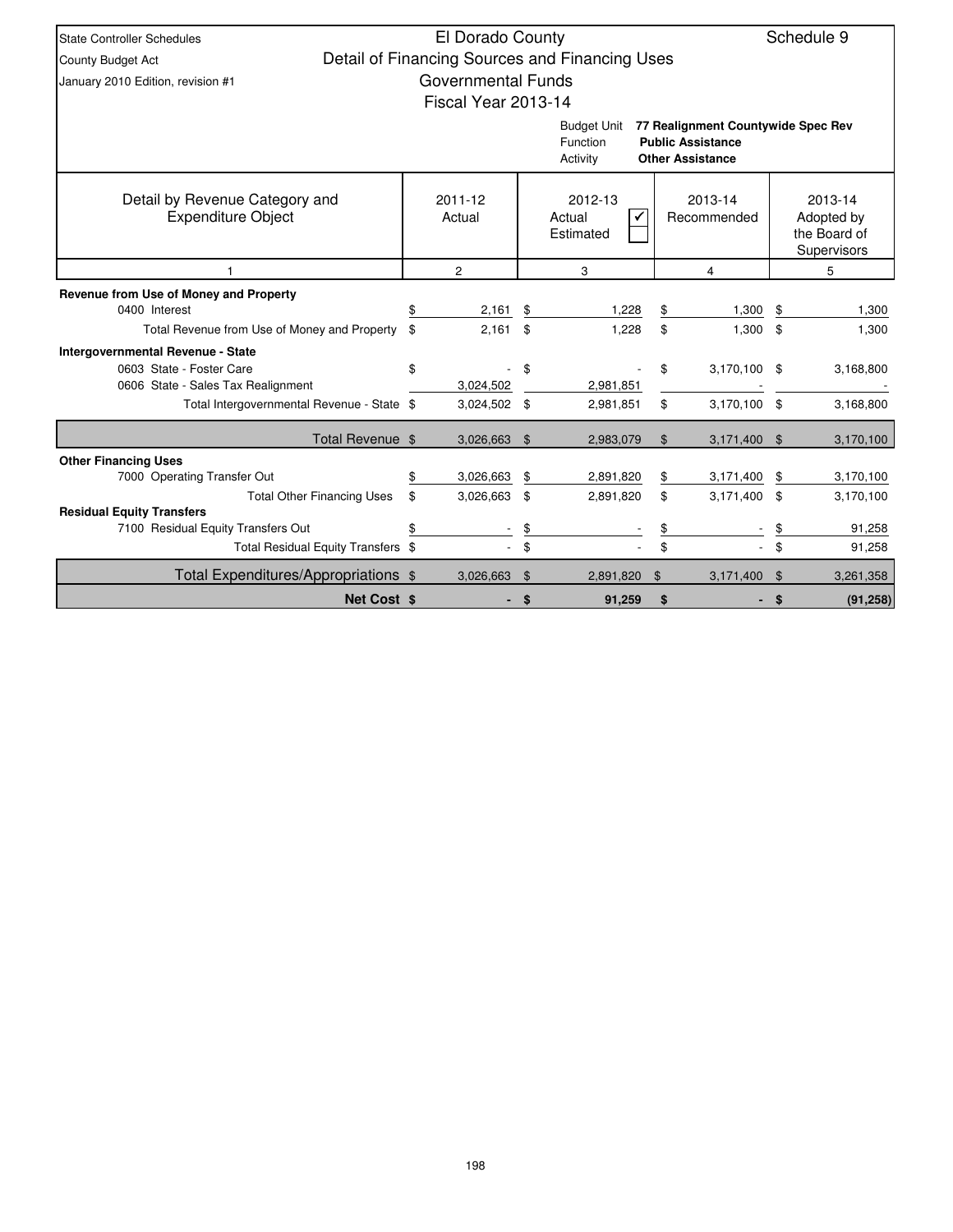| <b>State Controller Schedules</b>                           | El Dorado County<br>Schedule 9 |                           |                       |                                                |    |                                                                                                  |               |                                                      |  |  |  |
|-------------------------------------------------------------|--------------------------------|---------------------------|-----------------------|------------------------------------------------|----|--------------------------------------------------------------------------------------------------|---------------|------------------------------------------------------|--|--|--|
| County Budget Act                                           |                                |                           |                       | Detail of Financing Sources and Financing Uses |    |                                                                                                  |               |                                                      |  |  |  |
| January 2010 Edition, revision #1                           |                                | <b>Governmental Funds</b> |                       |                                                |    |                                                                                                  |               |                                                      |  |  |  |
|                                                             |                                | Fiscal Year 2013-14       |                       |                                                |    |                                                                                                  |               |                                                      |  |  |  |
|                                                             |                                |                           |                       | <b>Budget Unit</b><br>Function<br>Activity     |    | 77 County Local Revenue Fund 2011<br><b>Public Protection</b><br><b>Detention and Correction</b> |               |                                                      |  |  |  |
| Detail by Revenue Category and<br><b>Expenditure Object</b> |                                | 2011-12<br>Actual         |                       | 2012-13<br>Actual<br>Estimated                 |    | 2013-14<br>Recommended                                                                           |               | 2013-14<br>Adopted by<br>the Board of<br>Supervisors |  |  |  |
|                                                             |                                | $\overline{2}$            |                       | 3                                              |    | 4                                                                                                | 5             |                                                      |  |  |  |
| <b>Intergovernmental Revenue - State</b>                    |                                |                           |                       |                                                |    |                                                                                                  |               |                                                      |  |  |  |
| 0880 State - Other                                          | \$                             | 1,666,875                 | \$                    | 3,921,296                                      | \$ | 3,648,820                                                                                        | \$            | 4,464,917                                            |  |  |  |
| Total Intergovernmental Revenue - State                     | \$                             | 1,666,875                 | \$                    | 3,921,296                                      | \$ | 3,648,820 \$                                                                                     |               | 4,464,917                                            |  |  |  |
| <b>Other Financing Sources</b>                              |                                |                           |                       |                                                |    |                                                                                                  |               |                                                      |  |  |  |
| 2020 Operating Transfers In                                 | \$                             |                           | \$                    | 1,162,459                                      | \$ |                                                                                                  | \$            |                                                      |  |  |  |
| <b>Total Other Financing Sources</b>                        | \$                             | $\sim$                    | \$                    | 1,162,459                                      | \$ |                                                                                                  | \$            |                                                      |  |  |  |
| Total Revenue \$                                            |                                | 1,666,875                 | $\mathfrak{S}$        | 5,083,755                                      | \$ | 3,648,820                                                                                        | $\mathbf{\$}$ | 4,464,917                                            |  |  |  |
| <b>Other Charges</b>                                        |                                |                           |                       |                                                |    |                                                                                                  |               |                                                      |  |  |  |
| 5240 Contribution to Non-county Governmental                | \$                             | 810                       | \$                    |                                                | \$ |                                                                                                  | \$            | 340,000                                              |  |  |  |
| <b>Total Other Charges</b>                                  | \$                             | 810                       | \$                    |                                                | \$ |                                                                                                  | \$            | 340,000                                              |  |  |  |
| <b>Other Financing Uses</b><br>7000 Operating Transfer Out  | \$                             | 687,134                   | \$                    | 3,965,762                                      | \$ | 3,648,820                                                                                        | \$            | 4,703,617                                            |  |  |  |
| <b>Total Other Financing Uses</b>                           | \$                             | 687,134 \$                |                       | 3,965,762                                      | \$ | 3,648,820 \$                                                                                     |               | 4,703,617                                            |  |  |  |
|                                                             |                                |                           |                       |                                                |    |                                                                                                  |               |                                                      |  |  |  |
| Total Expenditures/Appropriations \$                        |                                | 687,944                   | \$<br>\$<br>3,965,762 |                                                |    | 3,648,820                                                                                        | \$            | 5,043,617                                            |  |  |  |
| <b>Net Cost \$</b>                                          |                                | 978.931 \$                |                       | 1.117.993                                      | \$ |                                                                                                  | \$            | (578, 700)                                           |  |  |  |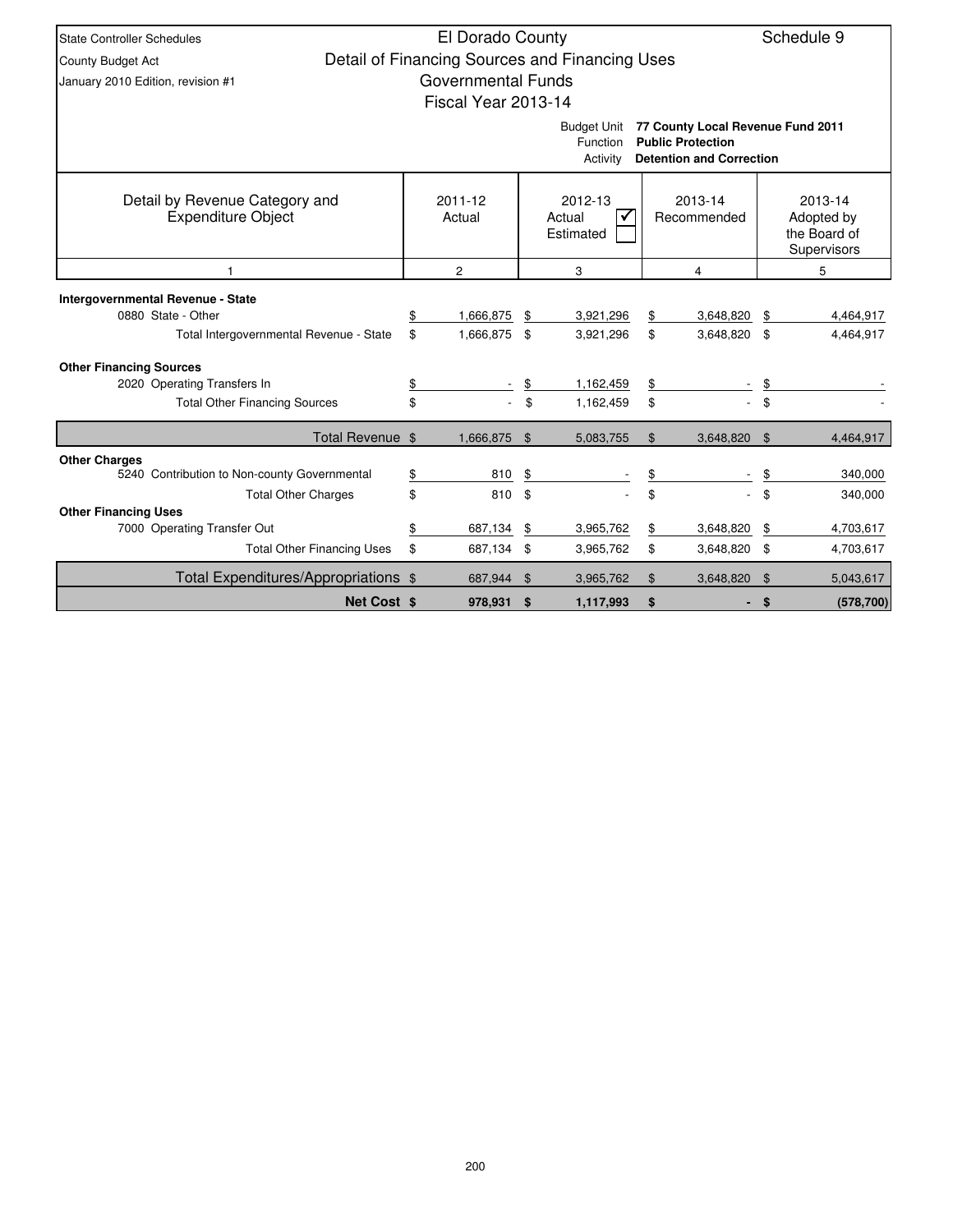| <b>State Controller Schedules</b>                                                                                                      |    | El Dorado County    |          |                                                |                        | Schedule 9                                           |  |  |  |  |
|----------------------------------------------------------------------------------------------------------------------------------------|----|---------------------|----------|------------------------------------------------|------------------------|------------------------------------------------------|--|--|--|--|
| <b>County Budget Act</b>                                                                                                               |    |                     |          | Detail of Financing Sources and Financing Uses |                        |                                                      |  |  |  |  |
| January 2010 Edition, revision #1                                                                                                      |    | Governmental Funds  |          |                                                |                        |                                                      |  |  |  |  |
|                                                                                                                                        |    | Fiscal Year 2013-14 |          |                                                |                        |                                                      |  |  |  |  |
| 77 County Local Revenue Fund 2011<br><b>Budget Unit</b><br><b>Public Protection</b><br>Function<br><b>Other Protection</b><br>Activity |    |                     |          |                                                |                        |                                                      |  |  |  |  |
| Detail by Revenue Category and<br><b>Expenditure Object</b>                                                                            |    | 2011-12<br>Actual   |          | 2012-13<br>Actual<br>Estimated                 | 2013-14<br>Recommended | 2013-14<br>Adopted by<br>the Board of<br>Supervisors |  |  |  |  |
|                                                                                                                                        |    | 2                   |          | 3                                              | 4                      | 5                                                    |  |  |  |  |
| Intergovernmental Revenue - State                                                                                                      |    |                     |          |                                                |                        |                                                      |  |  |  |  |
| 0880 State - Other                                                                                                                     |    | 243,397 \$          |          |                                                | \$                     |                                                      |  |  |  |  |
| Total Intergovernmental Revenue - State                                                                                                | \$ | 243,397             | - \$     |                                                |                        |                                                      |  |  |  |  |
| Total Revenue \$                                                                                                                       |    | 243,397 \$          |          |                                                | \$                     | \$                                                   |  |  |  |  |
| <b>Other Financing Uses</b>                                                                                                            |    |                     |          |                                                |                        |                                                      |  |  |  |  |
| 7000 Operating Transfer Out                                                                                                            |    | 243,397             | S        |                                                | \$                     |                                                      |  |  |  |  |
| <b>Total Other Financing Uses</b>                                                                                                      | \$ | 243,397 \$          |          |                                                | \$                     | \$                                                   |  |  |  |  |
| Total Expenditures/Appropriations \$                                                                                                   |    | 243,397             | <b>S</b> |                                                | \$                     | \$                                                   |  |  |  |  |
| <b>Net Cost \$</b>                                                                                                                     |    | $\bf{0}$            | S        |                                                |                        | -S                                                   |  |  |  |  |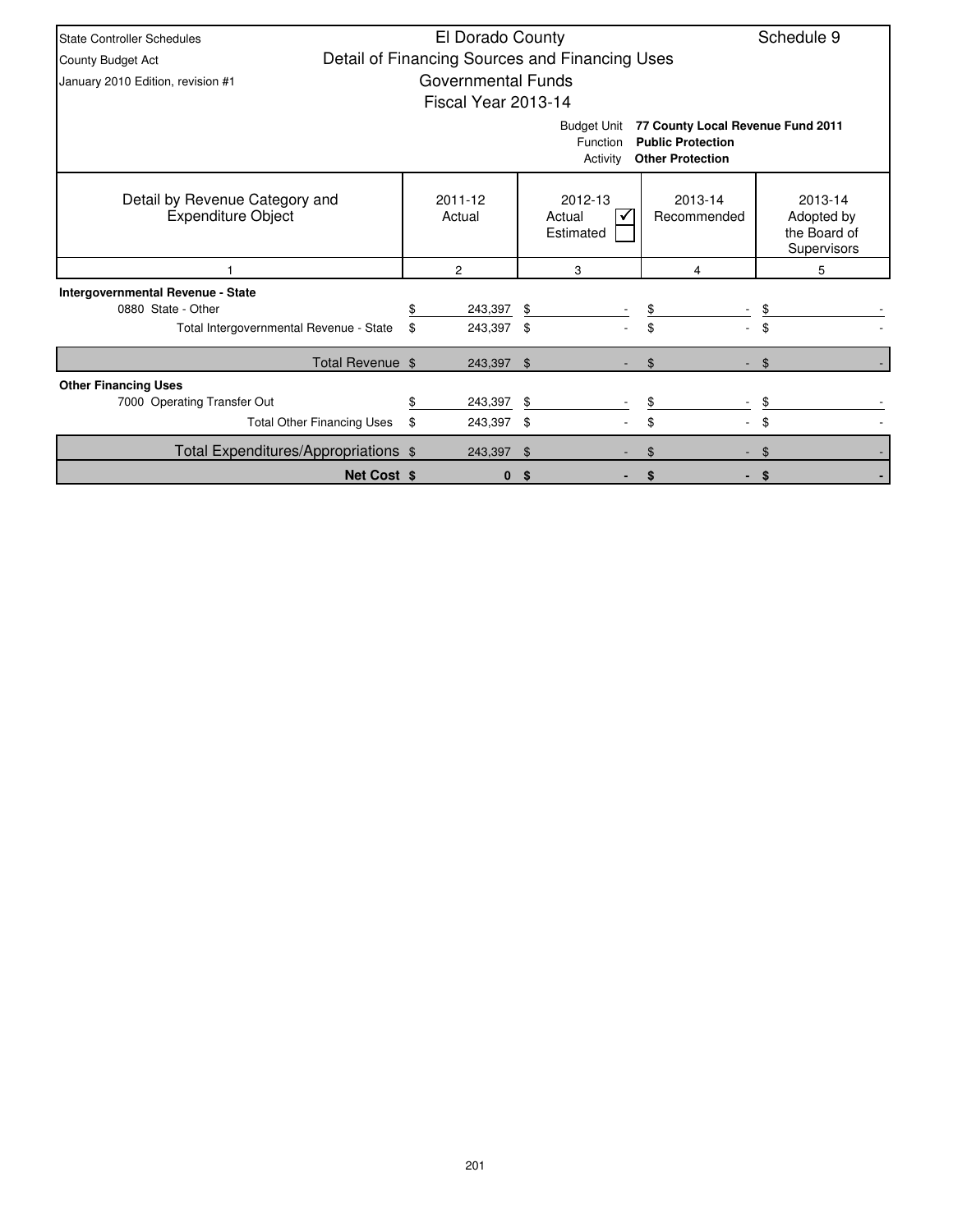| <b>State Controller Schedules</b>                                                                                                       |    |                           | Schedule 9     |                                                |                        |                |                |                                                      |  |  |
|-----------------------------------------------------------------------------------------------------------------------------------------|----|---------------------------|----------------|------------------------------------------------|------------------------|----------------|----------------|------------------------------------------------------|--|--|
| County Budget Act                                                                                                                       |    |                           |                | Detail of Financing Sources and Financing Uses |                        |                |                |                                                      |  |  |
| January 2010 Edition, revision #1                                                                                                       |    | <b>Governmental Funds</b> |                |                                                |                        |                |                |                                                      |  |  |
|                                                                                                                                         |    | Fiscal Year 2013-14       |                |                                                |                        |                |                |                                                      |  |  |
| 77 County Local Revenue Fund 2011<br><b>Budget Unit</b><br><b>Health and Sanitation</b><br>Function<br><b>Public Health</b><br>Activity |    |                           |                |                                                |                        |                |                |                                                      |  |  |
| Detail by Revenue Category and<br><b>Expenditure Object</b>                                                                             |    | 2011-12<br>Actual         |                | 2012-13<br>Actual<br>✓<br>Estimated            | 2013-14<br>Recommended |                |                | 2013-14<br>Adopted by<br>the Board of<br>Supervisors |  |  |
|                                                                                                                                         |    | $\overline{c}$            |                | 3                                              |                        | 4              |                | 5                                                    |  |  |
| Intergovernmental Revenue - State                                                                                                       |    |                           |                |                                                |                        |                |                |                                                      |  |  |
| 0680 State - Health<br>0680 State - Other                                                                                               | \$ | 445,300 \$                |                | 3,005,547<br>342,981                           | \$                     | $3,225,186$ \$ |                | 3,313,897                                            |  |  |
| Total Intergovernmental Revenue - State                                                                                                 | \$ | 445.300                   | \$             | 3,348,528                                      | \$                     | 3,225,186      | \$             | 3,313,897                                            |  |  |
| <b>Other Financing Sources</b>                                                                                                          |    |                           |                |                                                |                        |                |                |                                                      |  |  |
| 2020 Operating Transfers In                                                                                                             | \$ |                           | \$             | 411,434                                        | \$                     |                | \$             |                                                      |  |  |
| <b>Total Other Financing Sources</b>                                                                                                    | \$ |                           | \$             | 411,434                                        | \$                     |                | \$.            |                                                      |  |  |
| Total Revenue \$                                                                                                                        |    | 445,300                   | $\mathfrak{F}$ | 3,759,962                                      | \$                     | $3,225,186$ \$ |                | 3,313,897                                            |  |  |
| <b>Other Financing Uses</b>                                                                                                             |    |                           |                |                                                |                        |                |                |                                                      |  |  |
| 7000 Operating Transfer Out                                                                                                             | \$ | 425,333                   | \$             | 4,428,127                                      | \$                     | 3,225,186      | \$             | 3,313,897                                            |  |  |
| <b>Total Other Financing Uses</b>                                                                                                       | \$ | 425,333                   | \$             | 4,428,127                                      | \$                     | $3,225,186$ \$ |                | 3,313,897                                            |  |  |
| Total Expenditures/Appropriations \$                                                                                                    |    | 425,333                   | $\mathfrak{F}$ | 4,428,127                                      | $\mathfrak{L}$         | 3,225,186      | $\mathfrak{F}$ | 3,313,897                                            |  |  |
| <b>Net Cost \$</b>                                                                                                                      |    | 19,967 \$                 |                | (668, 165)                                     | \$                     |                | \$             |                                                      |  |  |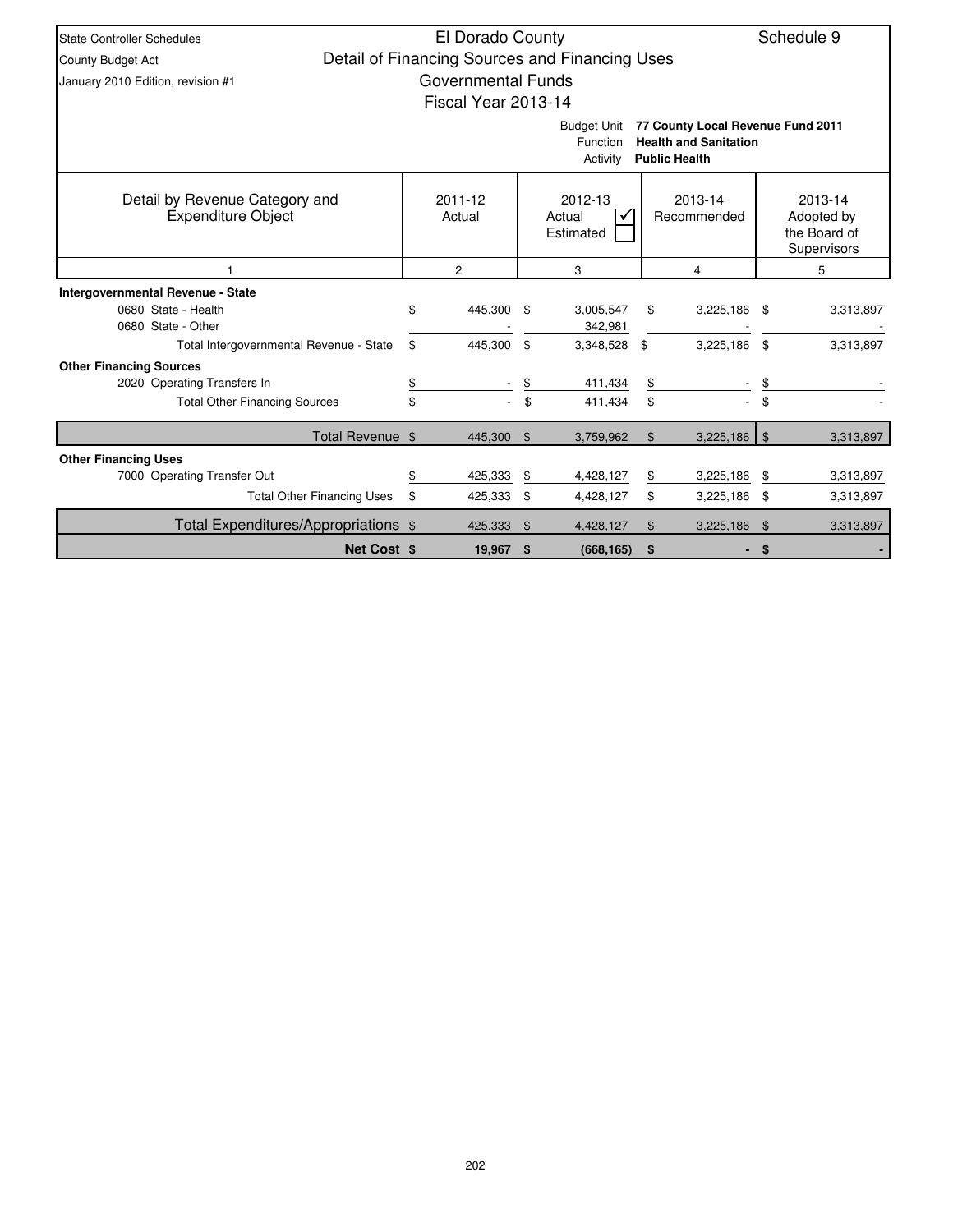| State Controller Schedules                           | El Dorado County          |                                                |                        |                                      |                                                      | Schedule 9 |
|------------------------------------------------------|---------------------------|------------------------------------------------|------------------------|--------------------------------------|------------------------------------------------------|------------|
| <b>County Budget Act</b>                             |                           | Detail of Financing Sources and Financing Uses |                        |                                      |                                                      |            |
| January 2010 Edition, revision #1                    | <b>Governmental Funds</b> |                                                |                        |                                      |                                                      |            |
|                                                      | Fiscal Year 2013-14       |                                                |                        |                                      |                                                      |            |
|                                                      |                           | <b>Budget Unit</b>                             |                        | 77 County Local Revenue Fund 2011    |                                                      |            |
|                                                      |                           | Function<br>Activity                           |                        | <b>Public Protection</b><br>Judicial |                                                      |            |
| Detail by Revenue Category and<br>Expenditure Object | 2011-12<br>Actual         | 2012-13<br>Actual<br>Estimated                 | 2013-14<br>Recommended |                                      | 2013-14<br>Adopted by<br>the Board of<br>Supervisors |            |
|                                                      | $\overline{2}$            | 3                                              |                        | 4                                    |                                                      | 5          |
| Intergovernmental Revenue - State                    |                           |                                                |                        |                                      |                                                      |            |
| 0880 State - Other                                   | \$<br>2,542,104           | \$<br>2,075,137                                | \$                     | 3,086,396                            | \$                                                   | 3,086,396  |
| Total Intergovernmental Revenue - State              | \$<br>2,542,104           | \$<br>2,075,137                                | \$                     | 3,086,396 \$                         |                                                      | 3,086,396  |
| <b>Other Financing Sources</b>                       |                           |                                                |                        |                                      |                                                      |            |
| 2020 Operating Transfers In                          | \$                        | \$<br>716,152                                  | \$                     |                                      | \$                                                   |            |
| <b>Total Other Financing Sources</b>                 | \$                        | \$<br>716,152                                  | \$                     |                                      | \$                                                   |            |
| Total Revenue \$                                     | 2,542,104                 | \$<br>2,791,289                                | \$                     | 3,086,396                            | - \$                                                 | 3,086,396  |
| <b>Other Financing Uses</b>                          |                           |                                                |                        |                                      |                                                      |            |
| 7000 Operating Transfer Out                          | \$<br>1,919,403           | \$<br>2,906,228                                | \$                     | 3,086,396                            | \$                                                   | 3,086,396  |
| <b>Total Other Financing Uses</b>                    | \$<br>1,919,403           | 3,086,396<br>\$                                | 3,086,396              |                                      |                                                      |            |
| Total Expenditures/Appropriations \$                 | 1,919,403                 | \$<br>2,906,228                                | \$                     | 3,086,396                            | \$                                                   | 3,086,396  |
| <b>Net Cost \$</b>                                   | 622,701 \$                | (114, 939)                                     | \$                     |                                      | - \$                                                 |            |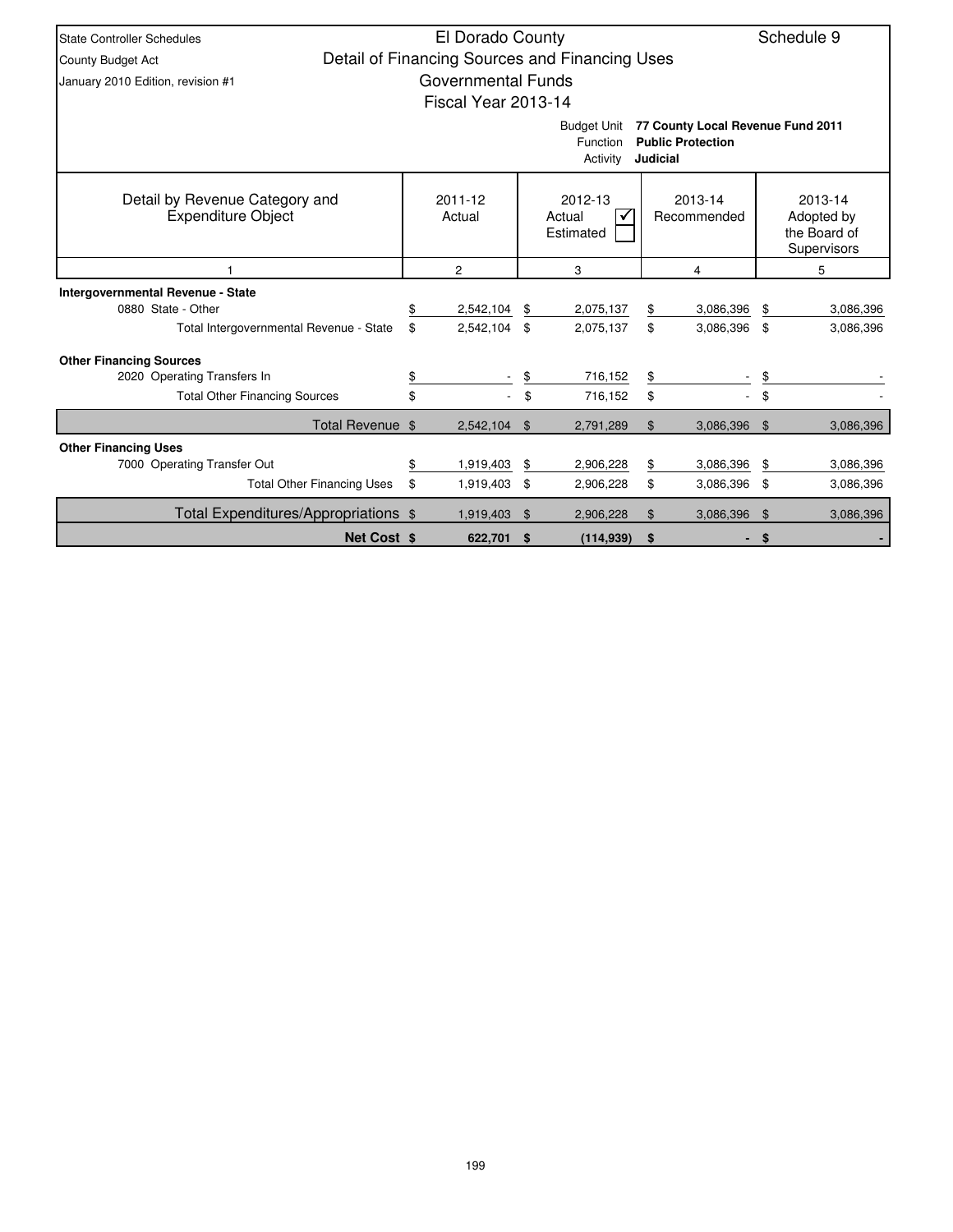| <b>State Controller Schedules</b>                                                                                             | El Dorado County<br>Schedule 9                 |                                                          |           |                |              |                |                                                      |  |  |  |  |
|-------------------------------------------------------------------------------------------------------------------------------|------------------------------------------------|----------------------------------------------------------|-----------|----------------|--------------|----------------|------------------------------------------------------|--|--|--|--|
|                                                                                                                               |                                                |                                                          |           |                |              |                |                                                      |  |  |  |  |
| <b>County Budget Act</b>                                                                                                      | Detail of Financing Sources and Financing Uses |                                                          |           |                |              |                |                                                      |  |  |  |  |
| January 2010 Edition, revision #1                                                                                             | Governmental Funds                             |                                                          |           |                |              |                |                                                      |  |  |  |  |
|                                                                                                                               | Fiscal Year 2013-14                            |                                                          |           |                |              |                |                                                      |  |  |  |  |
| 77 County Local Revenue Fund 2011<br><b>Budget Unit</b><br><b>Public Assistance</b><br>Function<br>Administration<br>Activity |                                                |                                                          |           |                |              |                |                                                      |  |  |  |  |
| Detail by Revenue Category and<br><b>Expenditure Object</b>                                                                   | 2011-12<br>Actual                              | 2012-13<br>2013-14<br>Recommended<br>Actual<br>Estimated |           |                |              |                | 2013-14<br>Adopted by<br>the Board of<br>Supervisors |  |  |  |  |
|                                                                                                                               | $\overline{2}$                                 |                                                          | 3         | 4              |              | 5              |                                                      |  |  |  |  |
| Intergovernmental Revenue - State                                                                                             |                                                |                                                          |           |                |              |                |                                                      |  |  |  |  |
| 0880 State - Other                                                                                                            |                                                | \$                                                       | 5,766,973 | \$             | 6,152,416    | \$             | 6,905,929                                            |  |  |  |  |
| Total Intergovernmental Revenue - State                                                                                       | \$                                             | \$                                                       | 5,766,973 | \$             | 6,152,416 \$ |                | 6,905,929                                            |  |  |  |  |
| <b>Other Financing Sources</b>                                                                                                |                                                |                                                          |           |                |              |                |                                                      |  |  |  |  |
| 2020 Operating Transfers In                                                                                                   | \$                                             | \$                                                       | 1,132,589 | \$             |              | \$             |                                                      |  |  |  |  |
| <b>Total Other Financing Sources</b>                                                                                          | \$                                             | \$                                                       | 1,132,589 | \$             |              | \$             |                                                      |  |  |  |  |
| Total Revenue \$                                                                                                              |                                                | \$                                                       | 6,899,562 | $\mathfrak{L}$ | 6,152,416 \$ |                | 6,905,929                                            |  |  |  |  |
| <b>Other Financing Uses</b>                                                                                                   |                                                |                                                          |           |                |              |                |                                                      |  |  |  |  |
| 7000 Operating Transfer Out                                                                                                   | \$                                             | \$                                                       | 6,637,396 | \$             | 6,152,416    | \$             | 6,905,929                                            |  |  |  |  |
| <b>Total Other Financing Uses</b>                                                                                             | \$                                             | \$                                                       | 6,637,396 | 6,905,929      |              |                |                                                      |  |  |  |  |
| Total Expenditures/Appropriations \$                                                                                          |                                                | \$                                                       | 6,637,396 | \$             | 6,152,416    | $\mathfrak{F}$ | 6,905,929                                            |  |  |  |  |
| <b>Net Cost \$</b>                                                                                                            |                                                | S.                                                       | 262.166   | \$             |              | \$             |                                                      |  |  |  |  |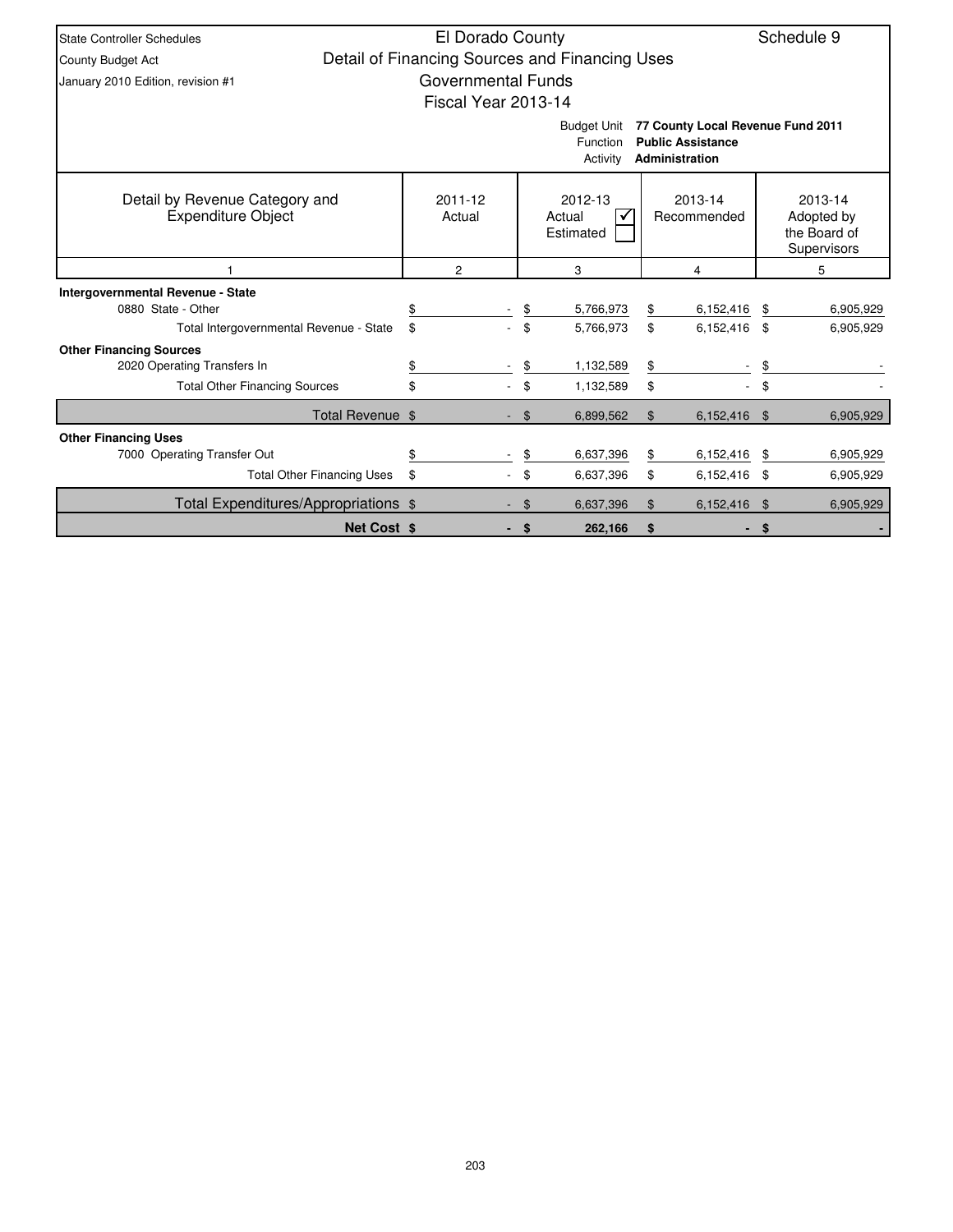| <b>State Controller Schedules</b><br>El Dorado County<br>Schedule 9<br>County Budget Act<br>Detail of Financing Sources and Financing Uses<br>January 2010 Edition, revision #1<br><b>Governmental Funds</b><br>Fiscal Year 2013-14 |          |                            |                |                                                           |          |                                                                                         |          |                                                      |  |  |
|-------------------------------------------------------------------------------------------------------------------------------------------------------------------------------------------------------------------------------------|----------|----------------------------|----------------|-----------------------------------------------------------|----------|-----------------------------------------------------------------------------------------|----------|------------------------------------------------------|--|--|
|                                                                                                                                                                                                                                     |          |                            |                | Function Public Protection                                |          | Budget Unit 77 SLESF Countywide Spec Rev<br><b>Activity Police Protection/Detention</b> |          |                                                      |  |  |
| Detail by Revenue Category and<br><b>Expenditure Object</b>                                                                                                                                                                         |          | 2011-12<br>Actual          |                | 2012-13<br>$\overline{\mathsf{v}}$<br>Actual<br>Estimated |          | 2013-14<br>Recommended                                                                  |          | 2013-14<br>Adopted by<br>the Board of<br>Supervisors |  |  |
| $\mathbf{1}$                                                                                                                                                                                                                        |          | $\overline{2}$             |                | 3                                                         |          | $\overline{4}$                                                                          |          | 5                                                    |  |  |
| Revenue from Use of Money and Property<br>0400 Interest<br>Total Revenue from Use of Money and Property                                                                                                                             | \$<br>\$ | 1,346<br>1,346             | \$<br>\$       | 1,388<br>1,388                                            | \$<br>\$ | 500<br>500                                                                              | \$<br>\$ | 500<br>500                                           |  |  |
| Intergovernmental Revenue - State<br>0884 State - Suppl Law Enforce Serv (SLESF)<br>Total Intergovernmental Revenue - State                                                                                                         | \$<br>\$ | 1,005,237<br>1,005,237     | \$<br>\$       | 791,160<br>791,160                                        | \$<br>\$ | 520,000<br>520,000                                                                      | \$<br>\$ | 505,000<br>505,000                                   |  |  |
| Total Revenue \$                                                                                                                                                                                                                    |          | 1,006,583                  | $\mathfrak{S}$ | 792,548                                                   | \$       | 520,500                                                                                 | \$       | 505,500                                              |  |  |
| <b>Services and Supplies</b><br>4020 Clothing and Personal Supplies                                                                                                                                                                 | \$       | 4,169                      | \$             |                                                           | \$       |                                                                                         | \$       |                                                      |  |  |
| 4300 Professional and Specialized Services<br>4460 Small Tools and Instruments<br>4461 Minor Equipment                                                                                                                              |          | 6,250<br>508<br>199        |                |                                                           |          |                                                                                         |          |                                                      |  |  |
| <b>Total Services and Supplies</b>                                                                                                                                                                                                  | \$       | 11,126                     | \$             |                                                           | \$       |                                                                                         | \$       |                                                      |  |  |
| <b>Fixed Assets</b><br>6020 Fixed Assets - Building and Improvement<br>6040 Fixed Assets - Equipment<br><b>Total Fixed Assets</b>                                                                                                   | \$<br>\$ | 10,550<br>13,151<br>23,702 | \$<br>\$       |                                                           | \$<br>\$ |                                                                                         | \$<br>\$ |                                                      |  |  |
| <b>Other Financing Uses</b>                                                                                                                                                                                                         |          |                            |                |                                                           |          |                                                                                         |          |                                                      |  |  |
| 7000 Operating Transfers Out<br><b>Total Other Financing Uses</b>                                                                                                                                                                   | \$<br>\$ | 686,409<br>686,409         | \$<br>\$       | 885,131<br>885,131                                        | \$<br>\$ | 720,500<br>720,500                                                                      | \$<br>\$ | 840,539<br>840,539                                   |  |  |
|                                                                                                                                                                                                                                     |          | 721,236                    | $\mathfrak{L}$ | 885,131                                                   | \$       | 720,500                                                                                 | \$       | 840,539                                              |  |  |
| Total Expenditures/Appropriations \$<br>Net Cost \$                                                                                                                                                                                 |          | 285,346                    | \$             | (92, 583)                                                 | \$       | (200, 000)                                                                              | \$       | (335,039)                                            |  |  |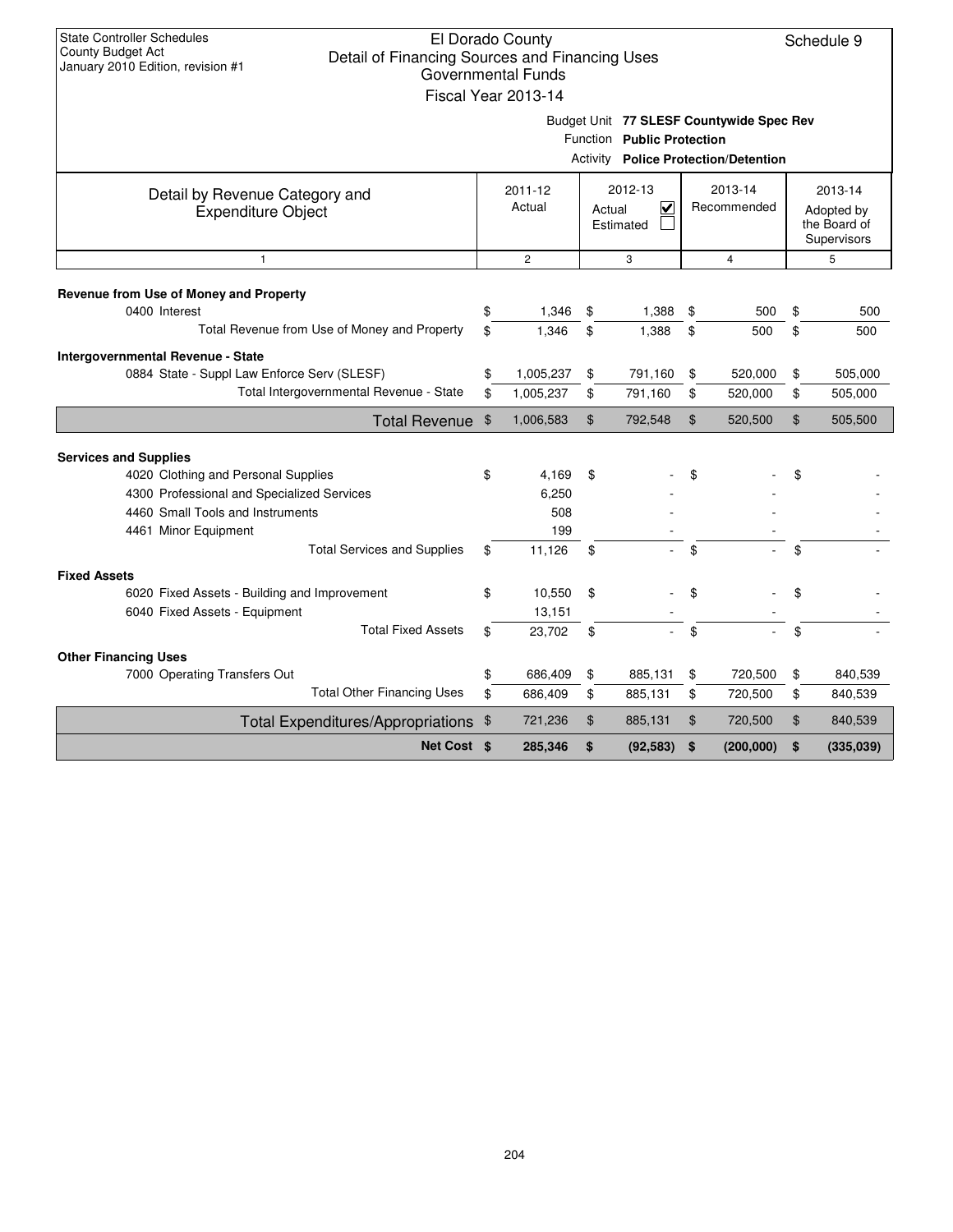| <b>State Controller Schedules</b><br>County Budget Act<br>January 2010 Edition, revision #1 | El Dorado County<br>Schedule 9<br>Detail of Financing Sources and Financing Uses<br>Governmental Funds<br>Fiscal Year 2013-14 |                   |    |                                                           |    |                        |    |                                                      |  |  |  |
|---------------------------------------------------------------------------------------------|-------------------------------------------------------------------------------------------------------------------------------|-------------------|----|-----------------------------------------------------------|----|------------------------|----|------------------------------------------------------|--|--|--|
|                                                                                             | Budget Unit 77 Child Support Countywide Spec Rev<br>Function Public Protection<br>Activity <b>Judicial</b>                    |                   |    |                                                           |    |                        |    |                                                      |  |  |  |
| Detail by Revenue Category and<br><b>Expenditure Object</b>                                 |                                                                                                                               | 2011-12<br>Actual |    | 2012-13<br>$\overline{\mathbf{v}}$<br>Actual<br>Estimated |    | 2013-14<br>Recommended |    | 2013-14<br>Adopted by<br>the Board of<br>Supervisors |  |  |  |
| $\mathbf{1}$                                                                                |                                                                                                                               | $\overline{c}$    |    | 3                                                         |    | $\overline{4}$         |    | 5                                                    |  |  |  |
| Revenue from Use of Money and Property<br>0400 Interest                                     | \$                                                                                                                            | 24                | \$ |                                                           | \$ |                        | \$ |                                                      |  |  |  |
| Total Revenue from Use of Money and Property                                                | \$                                                                                                                            | 24                | \$ |                                                           | \$ |                        | \$ |                                                      |  |  |  |
| Total Revenue \$                                                                            |                                                                                                                               | 24                | \$ |                                                           | \$ |                        | \$ |                                                      |  |  |  |
| <b>Services and Supplies</b>                                                                |                                                                                                                               |                   |    |                                                           |    |                        |    |                                                      |  |  |  |
| 4261 Postage<br>4461 Minor Equipment                                                        | \$                                                                                                                            | 432<br>6,462      | \$ |                                                           | \$ |                        | \$ |                                                      |  |  |  |
| 4462 Minor Computer Equipment<br>4500 Special Departmental Expense                          |                                                                                                                               | 1,124<br>2,659    |    |                                                           |    |                        |    |                                                      |  |  |  |
| <b>Total Services and Supplies</b>                                                          | \$                                                                                                                            | 10,677            | \$ |                                                           | \$ |                        | \$ |                                                      |  |  |  |
| <b>Fixed Assets</b>                                                                         |                                                                                                                               |                   |    |                                                           |    |                        |    |                                                      |  |  |  |
| 6042 Fixed Assets - Computer Sys Equipment                                                  | \$                                                                                                                            | 20,308            | \$ |                                                           | \$ |                        | \$ |                                                      |  |  |  |
| <b>Total Fixed Assets</b>                                                                   | \$                                                                                                                            | 20,308            | \$ |                                                           | \$ |                        | \$ |                                                      |  |  |  |
| Total Expenditures/Appropriations \$                                                        |                                                                                                                               | 30,985            | \$ |                                                           | \$ |                        | \$ |                                                      |  |  |  |
| Net Cost \$                                                                                 |                                                                                                                               | (30, 961)         | \$ |                                                           | \$ |                        | \$ |                                                      |  |  |  |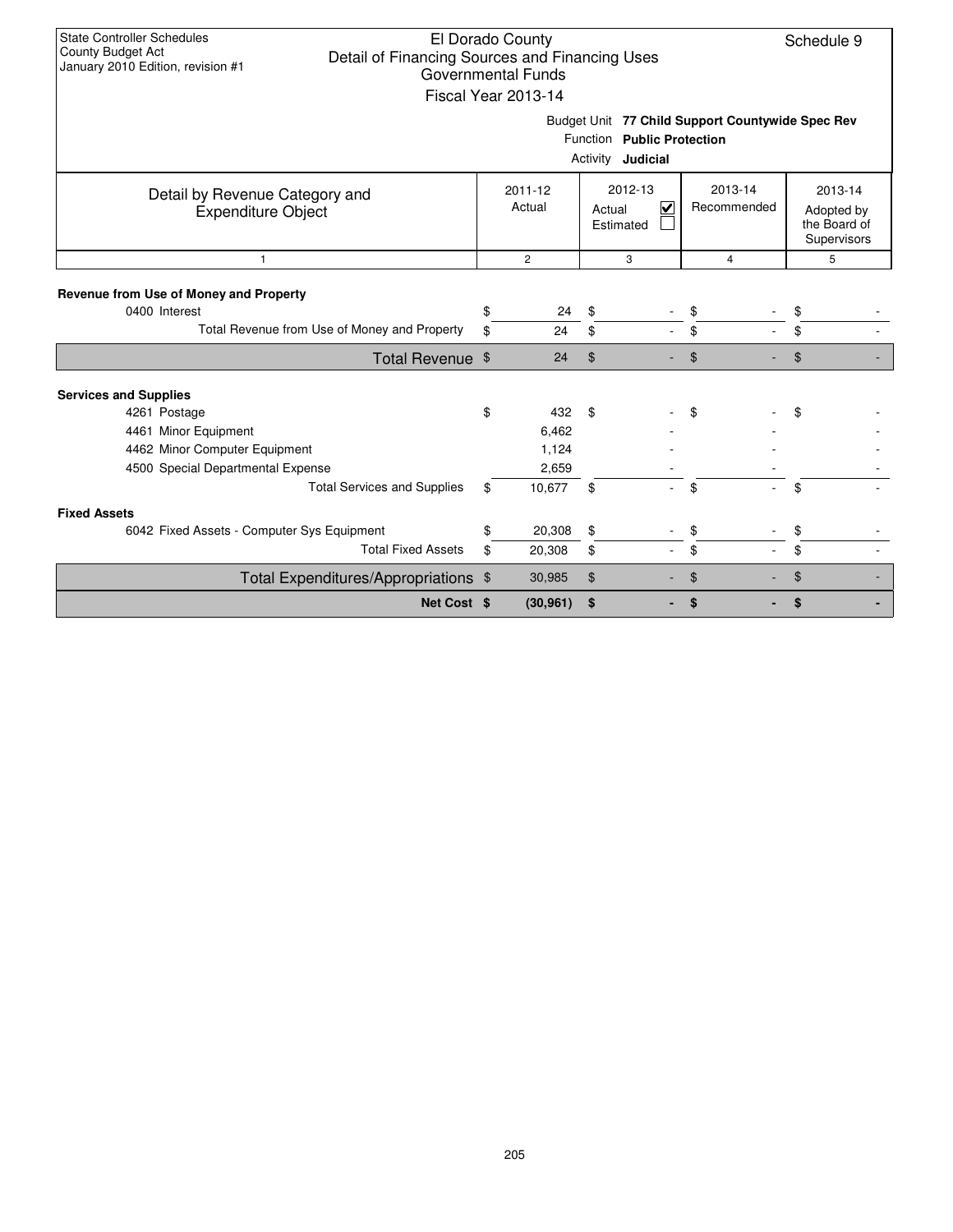| <b>State Controller Schedules</b><br>El Dorado County<br>Schedule 9<br>County Budget Act<br>Detail of Financing Sources and Financing Uses<br>January 2010 Edition, revision #1<br><b>Governmental Funds</b><br>Fiscal Year 2013-14 |    |                      |          |                                                |    |                                       |    |                                                      |  |
|-------------------------------------------------------------------------------------------------------------------------------------------------------------------------------------------------------------------------------------|----|----------------------|----------|------------------------------------------------|----|---------------------------------------|----|------------------------------------------------------|--|
|                                                                                                                                                                                                                                     |    |                      | Activity | Function Public Protection<br>Judicial         |    | Budget Unit 79 Child Support Services |    |                                                      |  |
| Detail by Revenue Category and<br><b>Expenditure Object</b>                                                                                                                                                                         |    | 2011-12<br>Actual    |          | 2012-13<br>$\checkmark$<br>Actual<br>Estimated |    | 2013-14<br>Recommended                |    | 2013-14<br>Adopted by<br>the Board of<br>Supervisors |  |
| $\mathbf{1}$                                                                                                                                                                                                                        |    | $\overline{c}$       |          | 3                                              |    | $\overline{4}$                        |    | 5                                                    |  |
| Revenue from Use of Money and Property                                                                                                                                                                                              |    |                      |          |                                                |    |                                       |    |                                                      |  |
| 0400 Interest                                                                                                                                                                                                                       | \$ | 3,542                | \$       | 3,062                                          | \$ |                                       | \$ |                                                      |  |
| Total Revenue from Use of Money and Property                                                                                                                                                                                        | \$ | 3,542                | \$       | 3,062                                          | \$ |                                       | \$ |                                                      |  |
| Intergovernmental Revenue - State                                                                                                                                                                                                   |    |                      |          |                                                |    |                                       |    |                                                      |  |
| 0887 State - Child Support Incentives                                                                                                                                                                                               | \$ | 1,586,375            | \$       | 1,464,265                                      | \$ | 1,390,481                             | \$ | 1,426,421                                            |  |
| Total Intergovernmental Revenue - State                                                                                                                                                                                             | \$ | 1,586,375            | \$       | 1,464,265                                      | \$ | 1,390,481                             | \$ | 1,426,421                                            |  |
| Intergovernmental Revenue - Federal                                                                                                                                                                                                 |    |                      |          |                                                |    |                                       |    |                                                      |  |
| 1102 Federal - Child Support Incentives                                                                                                                                                                                             | \$ | 259,317              | \$       | 256,552                                        | \$ | 284,827                               | \$ | 284,827                                              |  |
| 1103 Federal - Child Support 356 66%                                                                                                                                                                                                |    | 3,079,428            |          | 2,846,688                                      |    | 3,252,069                             |    | 3,321,835                                            |  |
| Total Intergovernmental Revenue - Federal                                                                                                                                                                                           | \$ | 3,338,745            | \$       | 3,103,240                                      | \$ | 3,536,896                             | \$ | 3,606,662                                            |  |
| <b>Charges for Services</b>                                                                                                                                                                                                         |    |                      |          |                                                |    |                                       |    |                                                      |  |
| 1740 Charges for Services<br>1821 Intrfnd Rev: Collections                                                                                                                                                                          | \$ | 496,231<br>4,090     | \$       | 529,574<br>5,892                               | \$ | 815,311<br>12,000                     | \$ | 768,196<br>12,000                                    |  |
| <b>Total Charges for Services</b>                                                                                                                                                                                                   | \$ | 500,321              | \$       | 535,467                                        | \$ | 827,311                               | \$ | 780,196                                              |  |
|                                                                                                                                                                                                                                     |    |                      |          |                                                |    |                                       |    |                                                      |  |
| <b>Miscellaneous Revenues</b><br>1940 Miscellaneous Revenue                                                                                                                                                                         | \$ | 11,689               | \$       | 10,794                                         | \$ | 14,000                                | \$ | 14,000                                               |  |
| <b>Total Miscellaneous Revenues</b>                                                                                                                                                                                                 | \$ | 11,689               | \$       | 10,794                                         | \$ | 14,000                                | \$ | 14,000                                               |  |
| <b>Total Revenue</b>                                                                                                                                                                                                                | \$ | 5,440,672            | \$       | 5,116,828                                      | \$ | 5,768,688                             | \$ | 5,827,279                                            |  |
|                                                                                                                                                                                                                                     |    |                      |          |                                                |    |                                       |    |                                                      |  |
| <b>Salaries and Employee Benefits</b>                                                                                                                                                                                               |    |                      |          |                                                |    |                                       |    |                                                      |  |
| 3000 Permanent Employees / Elected Officials                                                                                                                                                                                        | \$ | 2,963,919<br>104,008 | \$       | 2,884,590<br>13,815                            | \$ | 3,046,389                             | \$ | 2.997.728                                            |  |
| 3001 Temporary Employees<br>3002 Overtime                                                                                                                                                                                           |    | 86                   |          | 799                                            |    |                                       |    |                                                      |  |
| 3004 Other Compensation                                                                                                                                                                                                             |    | 21,772               |          | 58,282                                         |    |                                       |    |                                                      |  |
| 3005 Tahoe Differential                                                                                                                                                                                                             |    | 15,553               |          | 15,506                                         |    | 16,800                                |    | 16,800                                               |  |
| 3006 Bilingual Pay                                                                                                                                                                                                                  |    | 10,454               |          | 10,194                                         |    | 10,400                                |    | 10,400                                               |  |
| 3020 Employer Share - Employee Retirement                                                                                                                                                                                           |    | 548,225              |          | 530,649                                        |    | 616,044                               |    | 616,044                                              |  |
| 3022 Employer Share - Medi Care                                                                                                                                                                                                     |    | 41,700               |          | 39,458                                         |    | 46,249                                |    | 46,249                                               |  |
| 3040 Employer Share - Health Insurance                                                                                                                                                                                              |    | 735,462              |          | 748,794                                        |    | 897,139                               |    | 897,139                                              |  |
| 3041 Employer Share - Unemployment Insurance                                                                                                                                                                                        |    | 45,957               |          | 37,612                                         |    | 8,960                                 |    | 8,960                                                |  |
| 3042 Employer Share - Long Term Disab Insurance                                                                                                                                                                                     |    | 8,359                |          | 5,788                                          |    | 11,381                                |    | 11,381                                               |  |
| 3043 Employer Share - Deferred Compensation<br>3046 Retiree Health - Defined Contributions                                                                                                                                          |    | 16,566<br>62,754     |          | 16,374<br>62,241                               |    | 13,298<br>62,241                      |    | 13,298<br>62,241                                     |  |
| 3060 Employer Share - Workers' Compensation                                                                                                                                                                                         |    | 24,847               |          | 6,652                                          |    | 13,304                                |    | 13,304                                               |  |
| 3080 Flexible Benefits                                                                                                                                                                                                              |    | 13,798               |          | 13,807                                         |    | 48,000                                |    | 48,000                                               |  |
| <b>Total Salaries and Employee Benefits</b>                                                                                                                                                                                         | \$ | 4,613,459            | \$       | 4,444,562                                      | \$ | 4,790,205                             | \$ | 4,741,544                                            |  |
| <b>Services and Supplies</b>                                                                                                                                                                                                        |    |                      |          |                                                |    |                                       |    |                                                      |  |
| 4040 Telephone Company Vendor Payments                                                                                                                                                                                              | \$ | 253                  | \$       | 7,204                                          | \$ |                                       | \$ |                                                      |  |
| 4041 Cnty Pass thru Telephone Chrges to Depts                                                                                                                                                                                       |    | 4,815                |          | 3,913                                          |    | 5,320                                 |    | 5,320                                                |  |
| 4080 Household Expense                                                                                                                                                                                                              |    | 2,854                |          | 292                                            |    |                                       |    |                                                      |  |
| 4081 Household Expense - Paper Goods                                                                                                                                                                                                |    |                      |          | 86                                             |    |                                       |    |                                                      |  |
| 4086 Household Expense - Janitorial/Custodial                                                                                                                                                                                       |    | 15,614               |          | 5,576                                          |    | 500                                   |    | 500                                                  |  |
| 4100 Insurance - Premium<br>4140 Maintenance - Equipment                                                                                                                                                                            |    | 35,621<br>1,576      |          | 16,057<br>1,576                                |    | 38,822<br>1,581                       |    | 38,822<br>1,581                                      |  |
|                                                                                                                                                                                                                                     |    | 206                  |          |                                                |    |                                       |    |                                                      |  |
|                                                                                                                                                                                                                                     |    |                      |          |                                                |    |                                       |    |                                                      |  |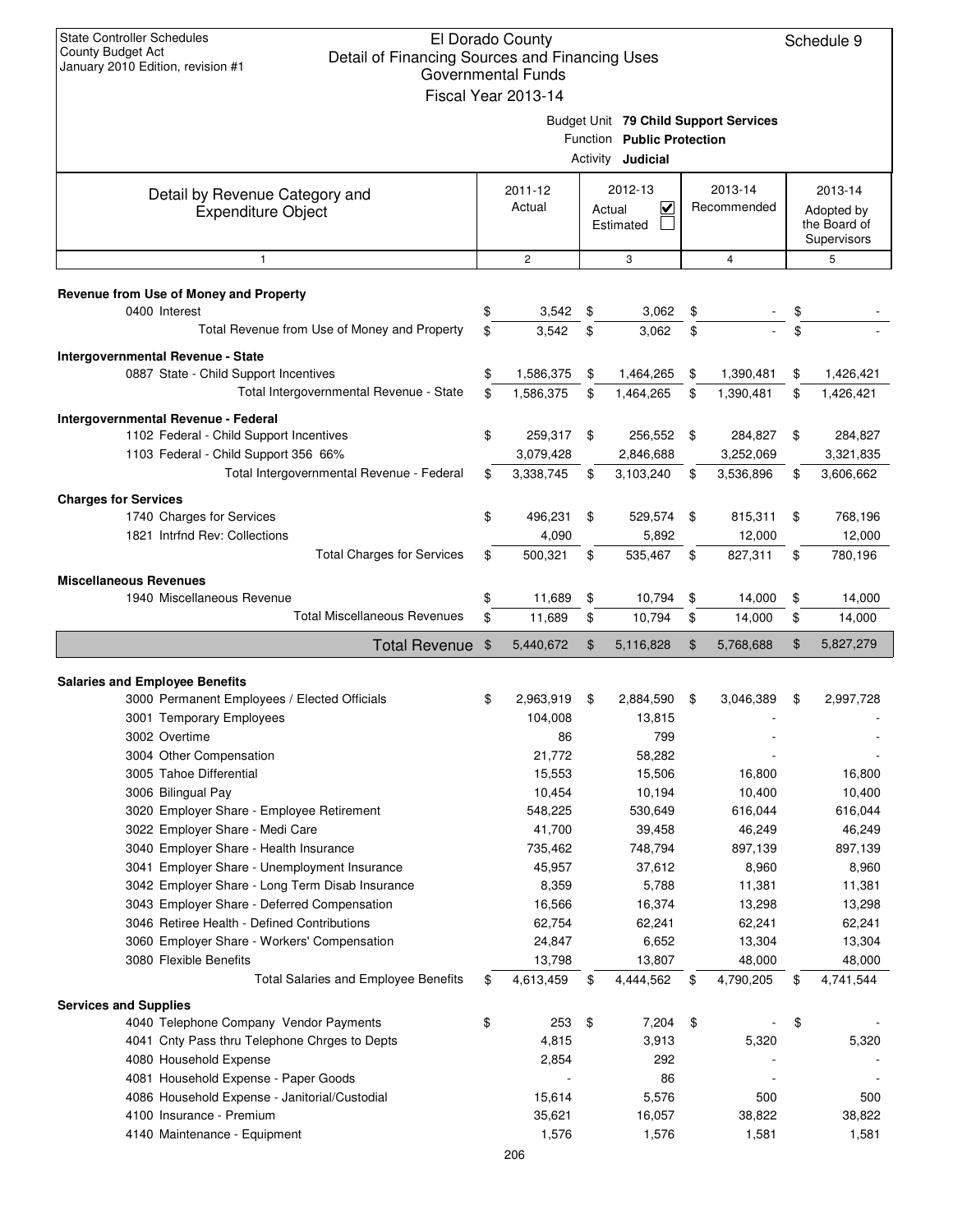## El Dorado County Detail of Financing Sources and Financing Uses Governmental Funds

| January 2010 Edition, revision #1                                   | Governmental Funds  |                                       |               |                  |         |
|---------------------------------------------------------------------|---------------------|---------------------------------------|---------------|------------------|---------|
|                                                                     | Fiscal Year 2013-14 |                                       |               |                  |         |
|                                                                     |                     | Budget Unit 79 Child Support Services |               |                  |         |
|                                                                     |                     | Function Public Protection            |               |                  |         |
|                                                                     |                     | Activity <b>Judicial</b>              |               |                  |         |
| Detail by Revenue Category and                                      | 2011-12             | 2012-13                               | 2013-14       | 2013-14          |         |
| <b>Expenditure Object</b>                                           | Actual              | $\checkmark$<br>Actual                | Recommended   | Adopted by       |         |
|                                                                     |                     | Estimated                             |               | the Board of     |         |
| 1                                                                   | $\mathbf{2}$        | 3                                     | 4             | Supervisors<br>5 |         |
| 4144 Maintenance - Computer System Supplies                         | 3,906               | 5,180                                 | 3,600         |                  | 3,600   |
| 4180 Maintenance - Building and Improvements                        | 1,086               | 826                                   | 4,000         |                  | 4,000   |
| 4220 Memberships                                                    | 11,884              | 9,482                                 | 12,176        |                  | 12,176  |
| 4260 Office Expense                                                 | 28,470              | 33,026                                | 44,283        |                  | 36,988  |
| 4261 Postage                                                        | 56,837              | 56,312                                | 63,000        |                  | 63,000  |
| 4262 Software                                                       | 1,092               | 233                                   | 40,140        |                  | 50,140  |
| 4263 Subscription / Newspaper / Journals                            | 8,482               | 8,605                                 | 9,800         |                  | 9,800   |
| 4264 Books / Manuals                                                | 641                 |                                       |               |                  |         |
| 4265 Law Books                                                      | 5,029               | 4,916                                 | 6,000         |                  | 6,000   |
| 4266 Printing / Duplicating                                         |                     | 647                                   | 2,500         |                  | 2,500   |
| 4267 On-Line Subscriptions                                          | 120                 | 120                                   | 1,580         |                  | 1,580   |
| 4300 Professional and Specialized Services                          | 40,836              | 32,431                                | 43,500        |                  | 43,500  |
| 4308 External Data Processing Services                              | 4,203               | 2,997                                 | 850           |                  | 850     |
| 4324 Medical, Dental and Lab Services                               | 7,224               | 6,384                                 | 8,100         |                  | 8,100   |
| 4400 Publication and Legal Notices                                  | 231                 | 272                                   | 500           |                  | 500     |
| 4420 Rents and Leases - Equipment                                   | 28,113              | 25,410                                | 36,300        |                  | 36,300  |
| 4440 Rent & Lease - Building/Improvements                           | 178,794             | 224,791                               | 274,337       |                  | 274,337 |
| 4460 Small Tools and Instruments                                    | 277                 | 407                                   |               |                  |         |
| 4461 Minor Equipment                                                | 628                 | 698                                   |               |                  |         |
| 4462 Minor Computer Equipment                                       | 7,873               | 1,377                                 | 8,400         |                  | 10,607  |
| 4500 Special Departmental Expense                                   | 9,463               | 5,970                                 | 10,600        |                  | 10,600  |
| 4502 Educational Materials                                          |                     | 657                                   |               |                  |         |
| 4503 Staff Development                                              | 13,433              | 5,086                                 | 8,600         |                  | 8,600   |
| 4529 Software License<br>4540 Staff Development                     | 20,171              | 14,237<br>25                          | 13,940        |                  | 13,940  |
| 4600 Transportation and Travel                                      | 3,706               | 2,190                                 | 10,000        |                  | 10,000  |
| 4602 Employee - Private Auto Mileage                                | 2,113               | 1,373                                 | 3,500         |                  | 3,500   |
| 4605 Vehicle - Rent or Lease                                        | 12,720              | 26,911                                | 32,000        |                  | 32,000  |
| 4606 Fuel Purchases                                                 | 14,151              | 14,786                                | 17,500        |                  | 17,500  |
| 4608 Hotel Accommodations                                           | 1,865               | 3,414                                 |               |                  |         |
| 4620 Utilities                                                      | 35,213              | 31,433                                | 43,850        |                  | 43,850  |
| <b>Total Services and Supplies</b>                                  | 559,293<br>\$       | 554,899<br>$\sqrt{3}$                 | 745,279<br>\$ | \$               | 750,191 |
| <b>Fixed Assets</b>                                                 |                     |                                       |               |                  |         |
| 6042 Fixed Assets - Computer Sys Equipment                          | 5,668<br>\$         | \$                                    | \$            | \$               |         |
| <b>Total Fixed Assets</b>                                           | 5,668<br>\$         | \$                                    | \$            | \$               |         |
|                                                                     |                     |                                       |               |                  |         |
| <b>Other Financing Uses</b>                                         |                     |                                       |               |                  |         |
| 7000 Operating Transfers Out<br><b>Total Other Financing Uses</b>   | \$<br>\$            | 18,540<br>\$<br>18,540<br>\$          | \$<br>\$      | \$               |         |
|                                                                     |                     |                                       |               | \$               |         |
| <b>Intrafund Transfers</b>                                          |                     |                                       |               |                  |         |
| 7200 Intrafund Transfers                                            | \$<br>$5,439$ \$    | $13,345$ \$                           | 19,000        | \$               | 19,000  |
| 7220 Intrafnd: Telephone Equipment and Support                      | 41,367              | 38,498                                | 42,186        |                  | 42,186  |
| 7223 Intrafnd: Mail Service                                         | 11,827              | 15,315                                | 15,316        |                  | 15,316  |
| 7224 Intrafnd: Stores Support<br>7225 Intrafnd: Central Duplicating | 1,441<br>2,107      | 1,364<br>596                          | 1,364         |                  | 1,364   |
| 7227 Intrafnd: Internal Data Processing                             | 21,899              |                                       | 21,899        |                  | 38,799  |
|                                                                     |                     |                                       |               |                  |         |